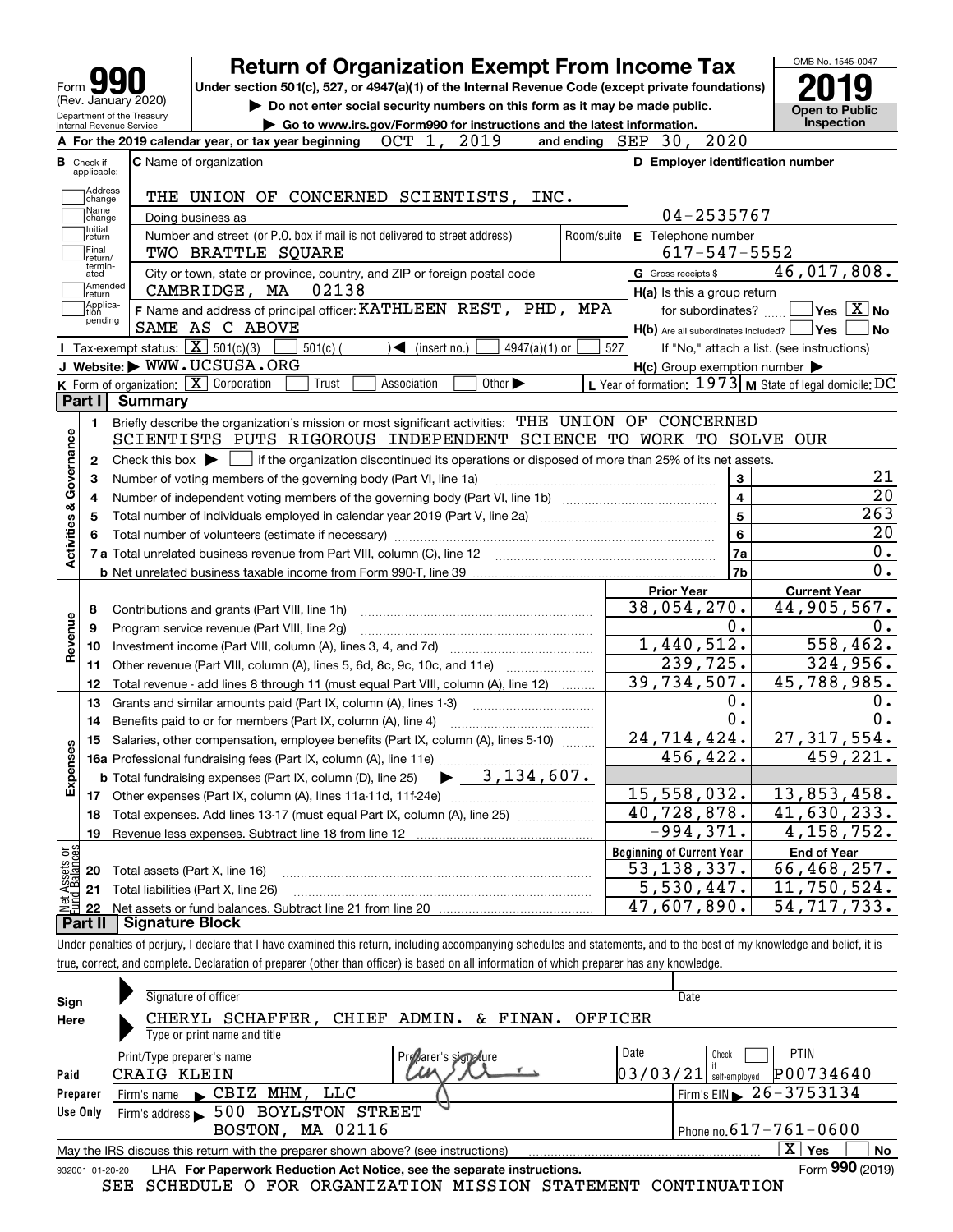| THE UNION OF CONCERNED SCIENTISTS PUTS RIGOROUS INDEPENDENT SCIENCE TO<br>WORK TO SOLVE OUR PLANET'S MOST PRESSING PROBLEMS. JOINING WITH PEOPLE<br>ACROSS THE COUNTRY, UCS COMBINES TECHNICAL ANALYSIS AND EFFECTIVE<br>ADVOCACY TO CREATE INNOVATIVE, PRACTICAL SOLUTIONS FOR A HEALTHY,<br>SAFE<br>Did the organization undertake any significant program services during the year which were not listed on the<br>prior Form 990 or 990-EZ?<br>If "Yes," describe these new services on Schedule O.<br>Did the organization cease conducting, or make significant changes in how it conducts, any program services?<br>If "Yes," describe these changes on Schedule O.<br>Describe the organization's program service accomplishments for each of its three largest program services, as measured by expenses.<br>Section 501(c)(3) and 501(c)(4) organizations are required to report the amount of grants and allocations to others, the total expenses, and<br>revenue, if any, for each program service reported.<br>15, 126, 792.<br>including grants of \$<br>(Expenses \$<br>) (Revenue \$<br>(Code:<br>THE CLIMATE AND CLEAN ENERGY PROGRAM WORKS TO LIMIT THE MAGNITUDE AND<br>IMPACTS OF CLIMATE CHANGE AND TO ACCELERATE THE U.S. TRANSFORMATION TO<br>AN EQUITABLE AND SUSTAINABLE CLEAN ENERGY ECONOMY. BY COMBINING<br>RIGOROUS SCIENTIFIC AND TECHNICAL ANALYSIS WITH ADVOCACY AND OUTREACH<br>THE PROGRAM WORKS TO REDUCE GLOBAL WARMING EMISSIONS, PREVENT<br>EFFORTS,<br>THE WORST CONSEQUENCES OF CLIMATE CHANGE FROM OCCURRING, AND HELP<br>PREPARE COMMUNITIES FOR THE UNAVOIDABLE CLIMATE IMPACTS THAT HAVE<br>ALREADY BEEN SET IN MOTION.<br>6, 107, 008. including grants of \$<br>(Code:<br>(Expenses \$<br>) (Revenue \$<br>THE CENTER FOR SCIENCE AND DEMOCRACY WORKS FOR STRONG, INDEPENDENT<br>PUBLIC SCIENCE, A ROBUST, TRANSPARENT DEMOCRACY, JUSTICE FOR<br>OVERBURDENED COMMUNITIES, AND THE EFFECTIVE USE OF SCIENCE IN MAKING<br>POLICY THAT SERVES THE COMMON GOOD. THE CENTER PRODUCES ORIGINAL<br>RESEARCH AND ANALYSIS AND BRINGS PEOPLE TOGETHER TO DISCUSS KEY ISSUES<br>SUCH AS ENSURING PUBLIC ACCESS TO SCIENTIFIC INFORMATION, KEEPING<br>SCIENCE FREE FROM DISTORTION AND MANIPULATION BY SPECIAL INTERESTS, AND<br>PROMOTING MORE EFFECTIVE USE OF SCIENCE IN POLICY MAKING<br>5, 310, 437. including grants of \$<br>(Expenses \$<br>) (Revenue \$<br>(Code:<br>THE CLEAN TRANSPORTATION PROGRAM SEEKS TO DRAMATICALLY REDUCE U.S. OIL<br>USE. WE ANALYZE ADVANCED VEHICLE TECHNOLOGIES, BIOFUELS, AND RELATED<br>OIL-REDUCTION STRATEGIES, AND ADVOCATE FOR EFFECTIVE AND EOUITABLE<br>TRANSPORTATION SOLUTIONS THAT CREATE NEW JOBS AND INDUSTRIES, SAVE<br>CONSUMERS BILLIONS OF DOLLARS AT THE GAS PUMP, IMPROVE AIR QUALITY AND<br>REDUCE GLOBAL WARMING.<br>4d Other program services (Describe on Schedule O.)<br>2,802.<br>9,755,211. including grants of \$<br>Expenses \$<br>(Revenue \$<br>36, 299, 448.<br>Total program service expenses<br>Form 990 (2019) |              | $\overline{\mathbf{x}}$<br>Briefly describe the organization's mission: |
|------------------------------------------------------------------------------------------------------------------------------------------------------------------------------------------------------------------------------------------------------------------------------------------------------------------------------------------------------------------------------------------------------------------------------------------------------------------------------------------------------------------------------------------------------------------------------------------------------------------------------------------------------------------------------------------------------------------------------------------------------------------------------------------------------------------------------------------------------------------------------------------------------------------------------------------------------------------------------------------------------------------------------------------------------------------------------------------------------------------------------------------------------------------------------------------------------------------------------------------------------------------------------------------------------------------------------------------------------------------------------------------------------------------------------------------------------------------------------------------------------------------------------------------------------------------------------------------------------------------------------------------------------------------------------------------------------------------------------------------------------------------------------------------------------------------------------------------------------------------------------------------------------------------------------------------------------------------------------------------------------------------------------------------------------------------------------------------------------------------------------------------------------------------------------------------------------------------------------------------------------------------------------------------------------------------------------------------------------------------------------------------------------------------------------------------------------------------------------------------------------------------------------------------------------------------------------------------------------------------------------------------------------------------------------------------------------------------------------------------------------------------------------------------------------------------------------------------------------------------------------------------------------------------------------------------------------------------------------------------------------------------------------|--------------|-------------------------------------------------------------------------|
|                                                                                                                                                                                                                                                                                                                                                                                                                                                                                                                                                                                                                                                                                                                                                                                                                                                                                                                                                                                                                                                                                                                                                                                                                                                                                                                                                                                                                                                                                                                                                                                                                                                                                                                                                                                                                                                                                                                                                                                                                                                                                                                                                                                                                                                                                                                                                                                                                                                                                                                                                                                                                                                                                                                                                                                                                                                                                                                                                                                                                              |              |                                                                         |
|                                                                                                                                                                                                                                                                                                                                                                                                                                                                                                                                                                                                                                                                                                                                                                                                                                                                                                                                                                                                                                                                                                                                                                                                                                                                                                                                                                                                                                                                                                                                                                                                                                                                                                                                                                                                                                                                                                                                                                                                                                                                                                                                                                                                                                                                                                                                                                                                                                                                                                                                                                                                                                                                                                                                                                                                                                                                                                                                                                                                                              |              |                                                                         |
|                                                                                                                                                                                                                                                                                                                                                                                                                                                                                                                                                                                                                                                                                                                                                                                                                                                                                                                                                                                                                                                                                                                                                                                                                                                                                                                                                                                                                                                                                                                                                                                                                                                                                                                                                                                                                                                                                                                                                                                                                                                                                                                                                                                                                                                                                                                                                                                                                                                                                                                                                                                                                                                                                                                                                                                                                                                                                                                                                                                                                              |              |                                                                         |
|                                                                                                                                                                                                                                                                                                                                                                                                                                                                                                                                                                                                                                                                                                                                                                                                                                                                                                                                                                                                                                                                                                                                                                                                                                                                                                                                                                                                                                                                                                                                                                                                                                                                                                                                                                                                                                                                                                                                                                                                                                                                                                                                                                                                                                                                                                                                                                                                                                                                                                                                                                                                                                                                                                                                                                                                                                                                                                                                                                                                                              |              |                                                                         |
|                                                                                                                                                                                                                                                                                                                                                                                                                                                                                                                                                                                                                                                                                                                                                                                                                                                                                                                                                                                                                                                                                                                                                                                                                                                                                                                                                                                                                                                                                                                                                                                                                                                                                                                                                                                                                                                                                                                                                                                                                                                                                                                                                                                                                                                                                                                                                                                                                                                                                                                                                                                                                                                                                                                                                                                                                                                                                                                                                                                                                              | $\mathbf{2}$ |                                                                         |
|                                                                                                                                                                                                                                                                                                                                                                                                                                                                                                                                                                                                                                                                                                                                                                                                                                                                                                                                                                                                                                                                                                                                                                                                                                                                                                                                                                                                                                                                                                                                                                                                                                                                                                                                                                                                                                                                                                                                                                                                                                                                                                                                                                                                                                                                                                                                                                                                                                                                                                                                                                                                                                                                                                                                                                                                                                                                                                                                                                                                                              |              | $\overline{\ }$ Yes $\overline{\phantom{X}}$ No                         |
|                                                                                                                                                                                                                                                                                                                                                                                                                                                                                                                                                                                                                                                                                                                                                                                                                                                                                                                                                                                                                                                                                                                                                                                                                                                                                                                                                                                                                                                                                                                                                                                                                                                                                                                                                                                                                                                                                                                                                                                                                                                                                                                                                                                                                                                                                                                                                                                                                                                                                                                                                                                                                                                                                                                                                                                                                                                                                                                                                                                                                              |              |                                                                         |
|                                                                                                                                                                                                                                                                                                                                                                                                                                                                                                                                                                                                                                                                                                                                                                                                                                                                                                                                                                                                                                                                                                                                                                                                                                                                                                                                                                                                                                                                                                                                                                                                                                                                                                                                                                                                                                                                                                                                                                                                                                                                                                                                                                                                                                                                                                                                                                                                                                                                                                                                                                                                                                                                                                                                                                                                                                                                                                                                                                                                                              | 3            | $\exists$ Yes $\boxed{\text{X}}$ No                                     |
|                                                                                                                                                                                                                                                                                                                                                                                                                                                                                                                                                                                                                                                                                                                                                                                                                                                                                                                                                                                                                                                                                                                                                                                                                                                                                                                                                                                                                                                                                                                                                                                                                                                                                                                                                                                                                                                                                                                                                                                                                                                                                                                                                                                                                                                                                                                                                                                                                                                                                                                                                                                                                                                                                                                                                                                                                                                                                                                                                                                                                              |              |                                                                         |
|                                                                                                                                                                                                                                                                                                                                                                                                                                                                                                                                                                                                                                                                                                                                                                                                                                                                                                                                                                                                                                                                                                                                                                                                                                                                                                                                                                                                                                                                                                                                                                                                                                                                                                                                                                                                                                                                                                                                                                                                                                                                                                                                                                                                                                                                                                                                                                                                                                                                                                                                                                                                                                                                                                                                                                                                                                                                                                                                                                                                                              | 4            |                                                                         |
|                                                                                                                                                                                                                                                                                                                                                                                                                                                                                                                                                                                                                                                                                                                                                                                                                                                                                                                                                                                                                                                                                                                                                                                                                                                                                                                                                                                                                                                                                                                                                                                                                                                                                                                                                                                                                                                                                                                                                                                                                                                                                                                                                                                                                                                                                                                                                                                                                                                                                                                                                                                                                                                                                                                                                                                                                                                                                                                                                                                                                              |              |                                                                         |
|                                                                                                                                                                                                                                                                                                                                                                                                                                                                                                                                                                                                                                                                                                                                                                                                                                                                                                                                                                                                                                                                                                                                                                                                                                                                                                                                                                                                                                                                                                                                                                                                                                                                                                                                                                                                                                                                                                                                                                                                                                                                                                                                                                                                                                                                                                                                                                                                                                                                                                                                                                                                                                                                                                                                                                                                                                                                                                                                                                                                                              |              |                                                                         |
|                                                                                                                                                                                                                                                                                                                                                                                                                                                                                                                                                                                                                                                                                                                                                                                                                                                                                                                                                                                                                                                                                                                                                                                                                                                                                                                                                                                                                                                                                                                                                                                                                                                                                                                                                                                                                                                                                                                                                                                                                                                                                                                                                                                                                                                                                                                                                                                                                                                                                                                                                                                                                                                                                                                                                                                                                                                                                                                                                                                                                              | 4a           |                                                                         |
|                                                                                                                                                                                                                                                                                                                                                                                                                                                                                                                                                                                                                                                                                                                                                                                                                                                                                                                                                                                                                                                                                                                                                                                                                                                                                                                                                                                                                                                                                                                                                                                                                                                                                                                                                                                                                                                                                                                                                                                                                                                                                                                                                                                                                                                                                                                                                                                                                                                                                                                                                                                                                                                                                                                                                                                                                                                                                                                                                                                                                              |              |                                                                         |
|                                                                                                                                                                                                                                                                                                                                                                                                                                                                                                                                                                                                                                                                                                                                                                                                                                                                                                                                                                                                                                                                                                                                                                                                                                                                                                                                                                                                                                                                                                                                                                                                                                                                                                                                                                                                                                                                                                                                                                                                                                                                                                                                                                                                                                                                                                                                                                                                                                                                                                                                                                                                                                                                                                                                                                                                                                                                                                                                                                                                                              |              |                                                                         |
|                                                                                                                                                                                                                                                                                                                                                                                                                                                                                                                                                                                                                                                                                                                                                                                                                                                                                                                                                                                                                                                                                                                                                                                                                                                                                                                                                                                                                                                                                                                                                                                                                                                                                                                                                                                                                                                                                                                                                                                                                                                                                                                                                                                                                                                                                                                                                                                                                                                                                                                                                                                                                                                                                                                                                                                                                                                                                                                                                                                                                              |              |                                                                         |
|                                                                                                                                                                                                                                                                                                                                                                                                                                                                                                                                                                                                                                                                                                                                                                                                                                                                                                                                                                                                                                                                                                                                                                                                                                                                                                                                                                                                                                                                                                                                                                                                                                                                                                                                                                                                                                                                                                                                                                                                                                                                                                                                                                                                                                                                                                                                                                                                                                                                                                                                                                                                                                                                                                                                                                                                                                                                                                                                                                                                                              |              |                                                                         |
|                                                                                                                                                                                                                                                                                                                                                                                                                                                                                                                                                                                                                                                                                                                                                                                                                                                                                                                                                                                                                                                                                                                                                                                                                                                                                                                                                                                                                                                                                                                                                                                                                                                                                                                                                                                                                                                                                                                                                                                                                                                                                                                                                                                                                                                                                                                                                                                                                                                                                                                                                                                                                                                                                                                                                                                                                                                                                                                                                                                                                              |              |                                                                         |
|                                                                                                                                                                                                                                                                                                                                                                                                                                                                                                                                                                                                                                                                                                                                                                                                                                                                                                                                                                                                                                                                                                                                                                                                                                                                                                                                                                                                                                                                                                                                                                                                                                                                                                                                                                                                                                                                                                                                                                                                                                                                                                                                                                                                                                                                                                                                                                                                                                                                                                                                                                                                                                                                                                                                                                                                                                                                                                                                                                                                                              |              |                                                                         |
|                                                                                                                                                                                                                                                                                                                                                                                                                                                                                                                                                                                                                                                                                                                                                                                                                                                                                                                                                                                                                                                                                                                                                                                                                                                                                                                                                                                                                                                                                                                                                                                                                                                                                                                                                                                                                                                                                                                                                                                                                                                                                                                                                                                                                                                                                                                                                                                                                                                                                                                                                                                                                                                                                                                                                                                                                                                                                                                                                                                                                              |              |                                                                         |
|                                                                                                                                                                                                                                                                                                                                                                                                                                                                                                                                                                                                                                                                                                                                                                                                                                                                                                                                                                                                                                                                                                                                                                                                                                                                                                                                                                                                                                                                                                                                                                                                                                                                                                                                                                                                                                                                                                                                                                                                                                                                                                                                                                                                                                                                                                                                                                                                                                                                                                                                                                                                                                                                                                                                                                                                                                                                                                                                                                                                                              |              |                                                                         |
|                                                                                                                                                                                                                                                                                                                                                                                                                                                                                                                                                                                                                                                                                                                                                                                                                                                                                                                                                                                                                                                                                                                                                                                                                                                                                                                                                                                                                                                                                                                                                                                                                                                                                                                                                                                                                                                                                                                                                                                                                                                                                                                                                                                                                                                                                                                                                                                                                                                                                                                                                                                                                                                                                                                                                                                                                                                                                                                                                                                                                              |              |                                                                         |
|                                                                                                                                                                                                                                                                                                                                                                                                                                                                                                                                                                                                                                                                                                                                                                                                                                                                                                                                                                                                                                                                                                                                                                                                                                                                                                                                                                                                                                                                                                                                                                                                                                                                                                                                                                                                                                                                                                                                                                                                                                                                                                                                                                                                                                                                                                                                                                                                                                                                                                                                                                                                                                                                                                                                                                                                                                                                                                                                                                                                                              |              |                                                                         |
|                                                                                                                                                                                                                                                                                                                                                                                                                                                                                                                                                                                                                                                                                                                                                                                                                                                                                                                                                                                                                                                                                                                                                                                                                                                                                                                                                                                                                                                                                                                                                                                                                                                                                                                                                                                                                                                                                                                                                                                                                                                                                                                                                                                                                                                                                                                                                                                                                                                                                                                                                                                                                                                                                                                                                                                                                                                                                                                                                                                                                              |              |                                                                         |
|                                                                                                                                                                                                                                                                                                                                                                                                                                                                                                                                                                                                                                                                                                                                                                                                                                                                                                                                                                                                                                                                                                                                                                                                                                                                                                                                                                                                                                                                                                                                                                                                                                                                                                                                                                                                                                                                                                                                                                                                                                                                                                                                                                                                                                                                                                                                                                                                                                                                                                                                                                                                                                                                                                                                                                                                                                                                                                                                                                                                                              |              |                                                                         |
|                                                                                                                                                                                                                                                                                                                                                                                                                                                                                                                                                                                                                                                                                                                                                                                                                                                                                                                                                                                                                                                                                                                                                                                                                                                                                                                                                                                                                                                                                                                                                                                                                                                                                                                                                                                                                                                                                                                                                                                                                                                                                                                                                                                                                                                                                                                                                                                                                                                                                                                                                                                                                                                                                                                                                                                                                                                                                                                                                                                                                              | 4b           |                                                                         |
|                                                                                                                                                                                                                                                                                                                                                                                                                                                                                                                                                                                                                                                                                                                                                                                                                                                                                                                                                                                                                                                                                                                                                                                                                                                                                                                                                                                                                                                                                                                                                                                                                                                                                                                                                                                                                                                                                                                                                                                                                                                                                                                                                                                                                                                                                                                                                                                                                                                                                                                                                                                                                                                                                                                                                                                                                                                                                                                                                                                                                              |              |                                                                         |
|                                                                                                                                                                                                                                                                                                                                                                                                                                                                                                                                                                                                                                                                                                                                                                                                                                                                                                                                                                                                                                                                                                                                                                                                                                                                                                                                                                                                                                                                                                                                                                                                                                                                                                                                                                                                                                                                                                                                                                                                                                                                                                                                                                                                                                                                                                                                                                                                                                                                                                                                                                                                                                                                                                                                                                                                                                                                                                                                                                                                                              |              |                                                                         |
|                                                                                                                                                                                                                                                                                                                                                                                                                                                                                                                                                                                                                                                                                                                                                                                                                                                                                                                                                                                                                                                                                                                                                                                                                                                                                                                                                                                                                                                                                                                                                                                                                                                                                                                                                                                                                                                                                                                                                                                                                                                                                                                                                                                                                                                                                                                                                                                                                                                                                                                                                                                                                                                                                                                                                                                                                                                                                                                                                                                                                              |              |                                                                         |
|                                                                                                                                                                                                                                                                                                                                                                                                                                                                                                                                                                                                                                                                                                                                                                                                                                                                                                                                                                                                                                                                                                                                                                                                                                                                                                                                                                                                                                                                                                                                                                                                                                                                                                                                                                                                                                                                                                                                                                                                                                                                                                                                                                                                                                                                                                                                                                                                                                                                                                                                                                                                                                                                                                                                                                                                                                                                                                                                                                                                                              |              |                                                                         |
|                                                                                                                                                                                                                                                                                                                                                                                                                                                                                                                                                                                                                                                                                                                                                                                                                                                                                                                                                                                                                                                                                                                                                                                                                                                                                                                                                                                                                                                                                                                                                                                                                                                                                                                                                                                                                                                                                                                                                                                                                                                                                                                                                                                                                                                                                                                                                                                                                                                                                                                                                                                                                                                                                                                                                                                                                                                                                                                                                                                                                              |              |                                                                         |
|                                                                                                                                                                                                                                                                                                                                                                                                                                                                                                                                                                                                                                                                                                                                                                                                                                                                                                                                                                                                                                                                                                                                                                                                                                                                                                                                                                                                                                                                                                                                                                                                                                                                                                                                                                                                                                                                                                                                                                                                                                                                                                                                                                                                                                                                                                                                                                                                                                                                                                                                                                                                                                                                                                                                                                                                                                                                                                                                                                                                                              |              |                                                                         |
|                                                                                                                                                                                                                                                                                                                                                                                                                                                                                                                                                                                                                                                                                                                                                                                                                                                                                                                                                                                                                                                                                                                                                                                                                                                                                                                                                                                                                                                                                                                                                                                                                                                                                                                                                                                                                                                                                                                                                                                                                                                                                                                                                                                                                                                                                                                                                                                                                                                                                                                                                                                                                                                                                                                                                                                                                                                                                                                                                                                                                              |              |                                                                         |
|                                                                                                                                                                                                                                                                                                                                                                                                                                                                                                                                                                                                                                                                                                                                                                                                                                                                                                                                                                                                                                                                                                                                                                                                                                                                                                                                                                                                                                                                                                                                                                                                                                                                                                                                                                                                                                                                                                                                                                                                                                                                                                                                                                                                                                                                                                                                                                                                                                                                                                                                                                                                                                                                                                                                                                                                                                                                                                                                                                                                                              |              |                                                                         |
|                                                                                                                                                                                                                                                                                                                                                                                                                                                                                                                                                                                                                                                                                                                                                                                                                                                                                                                                                                                                                                                                                                                                                                                                                                                                                                                                                                                                                                                                                                                                                                                                                                                                                                                                                                                                                                                                                                                                                                                                                                                                                                                                                                                                                                                                                                                                                                                                                                                                                                                                                                                                                                                                                                                                                                                                                                                                                                                                                                                                                              |              |                                                                         |
|                                                                                                                                                                                                                                                                                                                                                                                                                                                                                                                                                                                                                                                                                                                                                                                                                                                                                                                                                                                                                                                                                                                                                                                                                                                                                                                                                                                                                                                                                                                                                                                                                                                                                                                                                                                                                                                                                                                                                                                                                                                                                                                                                                                                                                                                                                                                                                                                                                                                                                                                                                                                                                                                                                                                                                                                                                                                                                                                                                                                                              |              |                                                                         |
|                                                                                                                                                                                                                                                                                                                                                                                                                                                                                                                                                                                                                                                                                                                                                                                                                                                                                                                                                                                                                                                                                                                                                                                                                                                                                                                                                                                                                                                                                                                                                                                                                                                                                                                                                                                                                                                                                                                                                                                                                                                                                                                                                                                                                                                                                                                                                                                                                                                                                                                                                                                                                                                                                                                                                                                                                                                                                                                                                                                                                              |              |                                                                         |
|                                                                                                                                                                                                                                                                                                                                                                                                                                                                                                                                                                                                                                                                                                                                                                                                                                                                                                                                                                                                                                                                                                                                                                                                                                                                                                                                                                                                                                                                                                                                                                                                                                                                                                                                                                                                                                                                                                                                                                                                                                                                                                                                                                                                                                                                                                                                                                                                                                                                                                                                                                                                                                                                                                                                                                                                                                                                                                                                                                                                                              | 4c           |                                                                         |
|                                                                                                                                                                                                                                                                                                                                                                                                                                                                                                                                                                                                                                                                                                                                                                                                                                                                                                                                                                                                                                                                                                                                                                                                                                                                                                                                                                                                                                                                                                                                                                                                                                                                                                                                                                                                                                                                                                                                                                                                                                                                                                                                                                                                                                                                                                                                                                                                                                                                                                                                                                                                                                                                                                                                                                                                                                                                                                                                                                                                                              |              |                                                                         |
|                                                                                                                                                                                                                                                                                                                                                                                                                                                                                                                                                                                                                                                                                                                                                                                                                                                                                                                                                                                                                                                                                                                                                                                                                                                                                                                                                                                                                                                                                                                                                                                                                                                                                                                                                                                                                                                                                                                                                                                                                                                                                                                                                                                                                                                                                                                                                                                                                                                                                                                                                                                                                                                                                                                                                                                                                                                                                                                                                                                                                              |              |                                                                         |
|                                                                                                                                                                                                                                                                                                                                                                                                                                                                                                                                                                                                                                                                                                                                                                                                                                                                                                                                                                                                                                                                                                                                                                                                                                                                                                                                                                                                                                                                                                                                                                                                                                                                                                                                                                                                                                                                                                                                                                                                                                                                                                                                                                                                                                                                                                                                                                                                                                                                                                                                                                                                                                                                                                                                                                                                                                                                                                                                                                                                                              |              |                                                                         |
|                                                                                                                                                                                                                                                                                                                                                                                                                                                                                                                                                                                                                                                                                                                                                                                                                                                                                                                                                                                                                                                                                                                                                                                                                                                                                                                                                                                                                                                                                                                                                                                                                                                                                                                                                                                                                                                                                                                                                                                                                                                                                                                                                                                                                                                                                                                                                                                                                                                                                                                                                                                                                                                                                                                                                                                                                                                                                                                                                                                                                              |              |                                                                         |
|                                                                                                                                                                                                                                                                                                                                                                                                                                                                                                                                                                                                                                                                                                                                                                                                                                                                                                                                                                                                                                                                                                                                                                                                                                                                                                                                                                                                                                                                                                                                                                                                                                                                                                                                                                                                                                                                                                                                                                                                                                                                                                                                                                                                                                                                                                                                                                                                                                                                                                                                                                                                                                                                                                                                                                                                                                                                                                                                                                                                                              |              |                                                                         |
|                                                                                                                                                                                                                                                                                                                                                                                                                                                                                                                                                                                                                                                                                                                                                                                                                                                                                                                                                                                                                                                                                                                                                                                                                                                                                                                                                                                                                                                                                                                                                                                                                                                                                                                                                                                                                                                                                                                                                                                                                                                                                                                                                                                                                                                                                                                                                                                                                                                                                                                                                                                                                                                                                                                                                                                                                                                                                                                                                                                                                              |              |                                                                         |
|                                                                                                                                                                                                                                                                                                                                                                                                                                                                                                                                                                                                                                                                                                                                                                                                                                                                                                                                                                                                                                                                                                                                                                                                                                                                                                                                                                                                                                                                                                                                                                                                                                                                                                                                                                                                                                                                                                                                                                                                                                                                                                                                                                                                                                                                                                                                                                                                                                                                                                                                                                                                                                                                                                                                                                                                                                                                                                                                                                                                                              |              |                                                                         |
|                                                                                                                                                                                                                                                                                                                                                                                                                                                                                                                                                                                                                                                                                                                                                                                                                                                                                                                                                                                                                                                                                                                                                                                                                                                                                                                                                                                                                                                                                                                                                                                                                                                                                                                                                                                                                                                                                                                                                                                                                                                                                                                                                                                                                                                                                                                                                                                                                                                                                                                                                                                                                                                                                                                                                                                                                                                                                                                                                                                                                              |              |                                                                         |
|                                                                                                                                                                                                                                                                                                                                                                                                                                                                                                                                                                                                                                                                                                                                                                                                                                                                                                                                                                                                                                                                                                                                                                                                                                                                                                                                                                                                                                                                                                                                                                                                                                                                                                                                                                                                                                                                                                                                                                                                                                                                                                                                                                                                                                                                                                                                                                                                                                                                                                                                                                                                                                                                                                                                                                                                                                                                                                                                                                                                                              |              |                                                                         |
|                                                                                                                                                                                                                                                                                                                                                                                                                                                                                                                                                                                                                                                                                                                                                                                                                                                                                                                                                                                                                                                                                                                                                                                                                                                                                                                                                                                                                                                                                                                                                                                                                                                                                                                                                                                                                                                                                                                                                                                                                                                                                                                                                                                                                                                                                                                                                                                                                                                                                                                                                                                                                                                                                                                                                                                                                                                                                                                                                                                                                              |              |                                                                         |
|                                                                                                                                                                                                                                                                                                                                                                                                                                                                                                                                                                                                                                                                                                                                                                                                                                                                                                                                                                                                                                                                                                                                                                                                                                                                                                                                                                                                                                                                                                                                                                                                                                                                                                                                                                                                                                                                                                                                                                                                                                                                                                                                                                                                                                                                                                                                                                                                                                                                                                                                                                                                                                                                                                                                                                                                                                                                                                                                                                                                                              |              |                                                                         |
|                                                                                                                                                                                                                                                                                                                                                                                                                                                                                                                                                                                                                                                                                                                                                                                                                                                                                                                                                                                                                                                                                                                                                                                                                                                                                                                                                                                                                                                                                                                                                                                                                                                                                                                                                                                                                                                                                                                                                                                                                                                                                                                                                                                                                                                                                                                                                                                                                                                                                                                                                                                                                                                                                                                                                                                                                                                                                                                                                                                                                              |              |                                                                         |
|                                                                                                                                                                                                                                                                                                                                                                                                                                                                                                                                                                                                                                                                                                                                                                                                                                                                                                                                                                                                                                                                                                                                                                                                                                                                                                                                                                                                                                                                                                                                                                                                                                                                                                                                                                                                                                                                                                                                                                                                                                                                                                                                                                                                                                                                                                                                                                                                                                                                                                                                                                                                                                                                                                                                                                                                                                                                                                                                                                                                                              |              |                                                                         |
|                                                                                                                                                                                                                                                                                                                                                                                                                                                                                                                                                                                                                                                                                                                                                                                                                                                                                                                                                                                                                                                                                                                                                                                                                                                                                                                                                                                                                                                                                                                                                                                                                                                                                                                                                                                                                                                                                                                                                                                                                                                                                                                                                                                                                                                                                                                                                                                                                                                                                                                                                                                                                                                                                                                                                                                                                                                                                                                                                                                                                              |              |                                                                         |
|                                                                                                                                                                                                                                                                                                                                                                                                                                                                                                                                                                                                                                                                                                                                                                                                                                                                                                                                                                                                                                                                                                                                                                                                                                                                                                                                                                                                                                                                                                                                                                                                                                                                                                                                                                                                                                                                                                                                                                                                                                                                                                                                                                                                                                                                                                                                                                                                                                                                                                                                                                                                                                                                                                                                                                                                                                                                                                                                                                                                                              |              |                                                                         |
|                                                                                                                                                                                                                                                                                                                                                                                                                                                                                                                                                                                                                                                                                                                                                                                                                                                                                                                                                                                                                                                                                                                                                                                                                                                                                                                                                                                                                                                                                                                                                                                                                                                                                                                                                                                                                                                                                                                                                                                                                                                                                                                                                                                                                                                                                                                                                                                                                                                                                                                                                                                                                                                                                                                                                                                                                                                                                                                                                                                                                              |              |                                                                         |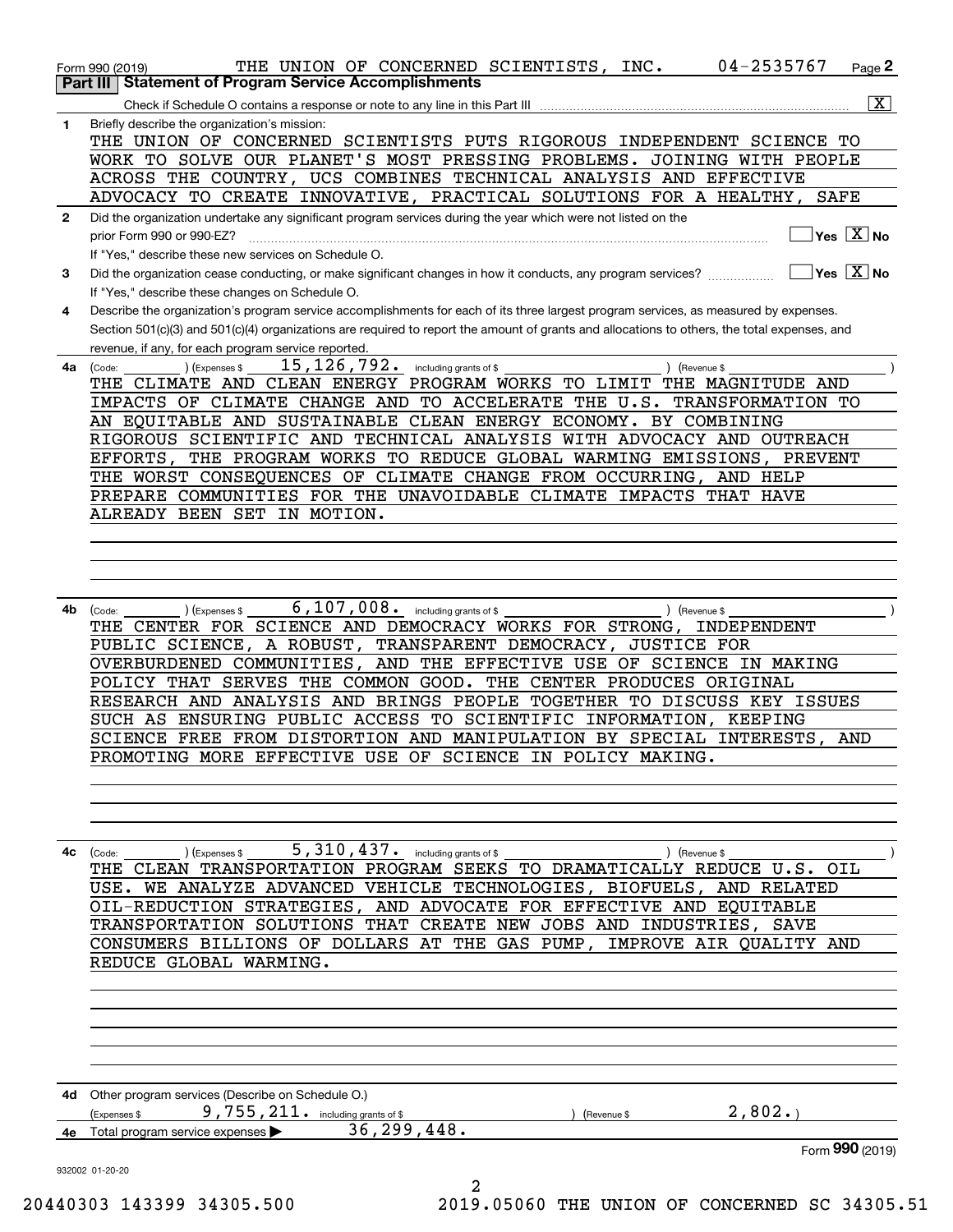|  | Form 990 (2019) |
|--|-----------------|

|     |                                                                                                                                       |                 | Yes   No                |                 |
|-----|---------------------------------------------------------------------------------------------------------------------------------------|-----------------|-------------------------|-----------------|
| 1.  | Is the organization described in section $501(c)(3)$ or $4947(a)(1)$ (other than a private foundation)?                               |                 |                         |                 |
|     |                                                                                                                                       | 1.              | X                       |                 |
| 2   |                                                                                                                                       | $\overline{2}$  | $\overline{\mathbf{x}}$ |                 |
| 3   | Did the organization engage in direct or indirect political campaign activities on behalf of or in opposition to candidates for       |                 |                         |                 |
|     |                                                                                                                                       | 3               |                         | x               |
| 4   | Section 501(c)(3) organizations. Did the organization engage in lobbying activities, or have a section 501(h) election in effect      |                 |                         |                 |
|     |                                                                                                                                       | 4               | X                       |                 |
| 5   | Is the organization a section 501(c)(4), 501(c)(5), or 501(c)(6) organization that receives membership dues, assessments, or          |                 |                         | x               |
|     |                                                                                                                                       | 5               |                         |                 |
| 6   | Did the organization maintain any donor advised funds or any similar funds or accounts for which donors have the right to             |                 |                         | x               |
|     | provide advice on the distribution or investment of amounts in such funds or accounts? If "Yes," complete Schedule D, Part I          | 6               |                         |                 |
| 7   | Did the organization receive or hold a conservation easement, including easements to preserve open space,                             | $\overline{7}$  |                         | x               |
|     | Did the organization maintain collections of works of art, historical treasures, or other similar assets? If "Yes," complete          |                 |                         |                 |
| 8   |                                                                                                                                       | 8               |                         | X               |
| 9   | Did the organization report an amount in Part X, line 21, for escrow or custodial account liability, serve as a custodian for         |                 |                         |                 |
|     | amounts not listed in Part X; or provide credit counseling, debt management, credit repair, or debt negotiation services?             |                 |                         |                 |
|     |                                                                                                                                       | 9               |                         | x               |
|     | Did the organization, directly or through a related organization, hold assets in donor-restricted endowments                          |                 |                         |                 |
| 10  |                                                                                                                                       | 10              | X                       |                 |
| 11  | If the organization's answer to any of the following questions is "Yes," then complete Schedule D, Parts VI, VII, VIII, IX, or X      |                 |                         |                 |
|     | as applicable.                                                                                                                        |                 |                         |                 |
|     | a Did the organization report an amount for land, buildings, and equipment in Part X, line 10? If "Yes." complete Schedule D.         |                 |                         |                 |
|     |                                                                                                                                       | 11a             | $\mathbf X$             |                 |
|     | <b>b</b> Did the organization report an amount for investments - other securities in Part X, line 12, that is 5% or more of its total |                 |                         |                 |
|     |                                                                                                                                       | 11 <sub>b</sub> |                         | x               |
|     | c Did the organization report an amount for investments - program related in Part X, line 13, that is 5% or more of its total         |                 |                         |                 |
|     |                                                                                                                                       | 11c             |                         | x               |
|     | d Did the organization report an amount for other assets in Part X, line 15, that is 5% or more of its total assets reported in       |                 |                         |                 |
|     |                                                                                                                                       | 11d             |                         | x               |
|     | e Did the organization report an amount for other liabilities in Part X, line 25? If "Yes," complete Schedule D, Part X               | 11e             | X                       |                 |
| f   | Did the organization's separate or consolidated financial statements for the tax year include a footnote that addresses               |                 |                         |                 |
|     | the organization's liability for uncertain tax positions under FIN 48 (ASC 740)? If "Yes," complete Schedule D, Part X                | 11f             | X                       |                 |
|     | 12a Did the organization obtain separate, independent audited financial statements for the tax year? If "Yes," complete               |                 |                         |                 |
|     |                                                                                                                                       | 12a             | X                       |                 |
|     | <b>b</b> Was the organization included in consolidated, independent audited financial statements for the tax year?                    |                 |                         |                 |
|     | If "Yes," and if the organization answered "No" to line 12a, then completing Schedule D, Parts XI and XII is optional                 | 12b             |                         | 4               |
| 13  |                                                                                                                                       | 13              |                         | X               |
| 14a | Did the organization maintain an office, employees, or agents outside of the United States?                                           | 14a             |                         | X               |
|     | <b>b</b> Did the organization have aggregate revenues or expenses of more than \$10,000 from grantmaking, fundraising, business,      |                 |                         |                 |
|     | investment, and program service activities outside the United States, or aggregate foreign investments valued at \$100,000            |                 |                         |                 |
|     |                                                                                                                                       | 14b             |                         | X               |
| 15  | Did the organization report on Part IX, column (A), line 3, more than \$5,000 of grants or other assistance to or for any             |                 |                         |                 |
|     |                                                                                                                                       | 15              |                         | X               |
| 16  | Did the organization report on Part IX, column (A), line 3, more than \$5,000 of aggregate grants or other assistance to              |                 |                         |                 |
|     |                                                                                                                                       | 16              |                         | X               |
| 17  | Did the organization report a total of more than \$15,000 of expenses for professional fundraising services on Part IX,               |                 |                         |                 |
|     |                                                                                                                                       | 17              | х                       |                 |
| 18  | Did the organization report more than \$15,000 total of fundraising event gross income and contributions on Part VIII, lines          |                 |                         |                 |
|     |                                                                                                                                       | 18              |                         | X               |
| 19  | Did the organization report more than \$15,000 of gross income from gaming activities on Part VIII, line 9a? If "Yes."                |                 |                         |                 |
|     |                                                                                                                                       | 19              |                         | x               |
|     |                                                                                                                                       | 20a             |                         | $\mathbf X$     |
|     | b If "Yes" to line 20a, did the organization attach a copy of its audited financial statements to this return?                        | 20 <sub>b</sub> |                         |                 |
| 21  | Did the organization report more than \$5,000 of grants or other assistance to any domestic organization or                           |                 |                         | x               |
|     |                                                                                                                                       | 21              |                         | Form 990 (2019) |
|     | 932003 01-20-20                                                                                                                       |                 |                         |                 |

932003 01-20-20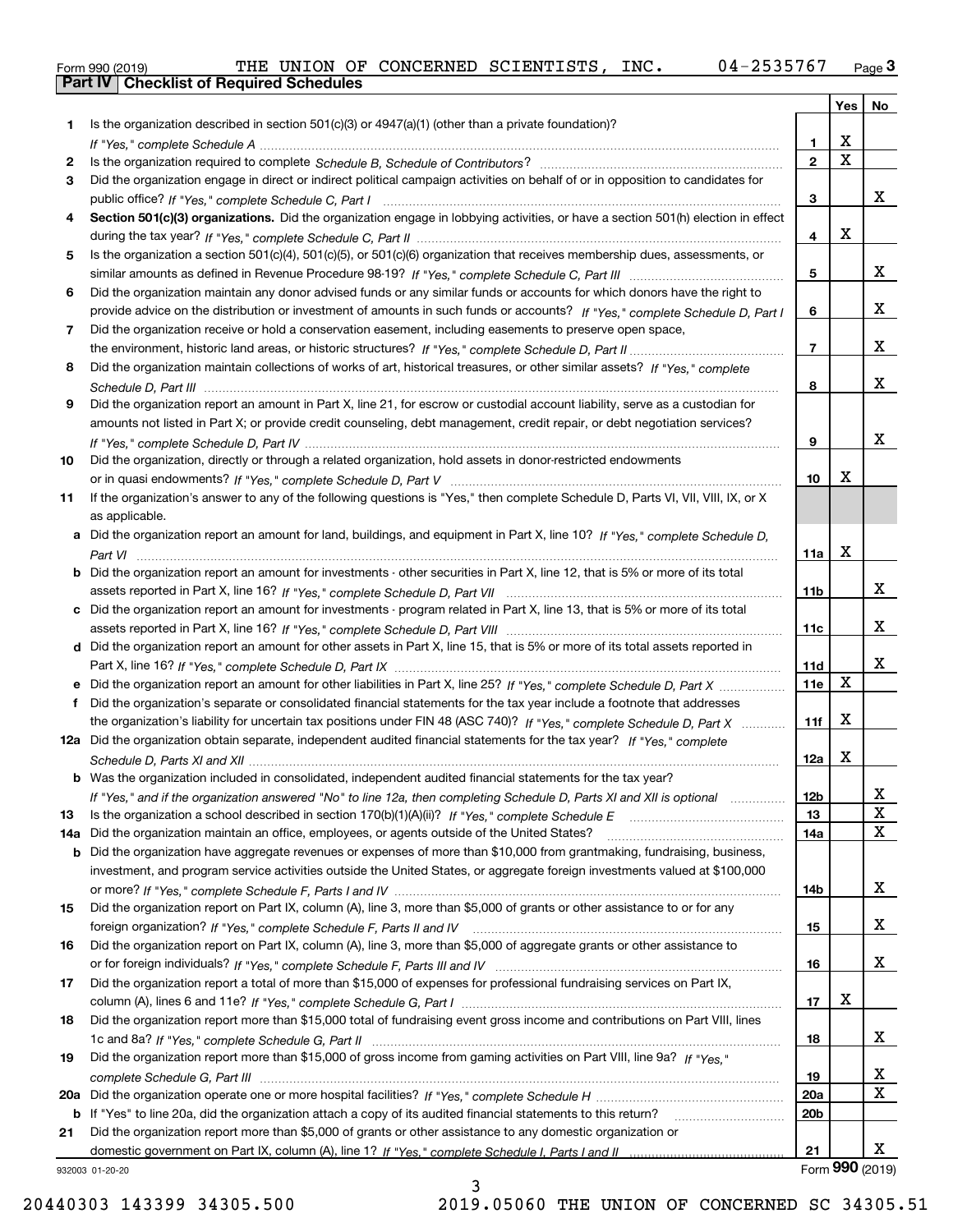Form 990 (2019) THE UNION OF CONCERNED SCIENTISTS,INC**.** 04-2535767 <sub>Page</sub> 4<br>**Part IV | Checklist of Required Schedules** <sub>(continued)</sub>

*(continued)*

|               |                                                                                                                              |                 | Yes | No                      |
|---------------|------------------------------------------------------------------------------------------------------------------------------|-----------------|-----|-------------------------|
| 22            | Did the organization report more than \$5,000 of grants or other assistance to or for domestic individuals on                |                 |     |                         |
|               |                                                                                                                              | 22              |     | x                       |
| 23            | Did the organization answer "Yes" to Part VII, Section A, line 3, 4, or 5 about compensation of the organization's current   |                 |     |                         |
|               | and former officers, directors, trustees, key employees, and highest compensated employees? If "Yes," complete               |                 |     |                         |
|               |                                                                                                                              | 23              | X   |                         |
|               | 24a Did the organization have a tax-exempt bond issue with an outstanding principal amount of more than \$100,000 as of the  |                 |     |                         |
|               | last day of the year, that was issued after December 31, 2002? If "Yes," answer lines 24b through 24d and complete           |                 |     |                         |
|               |                                                                                                                              | 24a             |     | X.                      |
|               | <b>b</b> Did the organization invest any proceeds of tax-exempt bonds beyond a temporary period exception?                   | 24b             |     |                         |
|               | c Did the organization maintain an escrow account other than a refunding escrow at any time during the year to defease       |                 |     |                         |
|               | any tax-exempt bonds?                                                                                                        | 24c             |     |                         |
|               |                                                                                                                              | 24d             |     |                         |
|               | 25a Section 501(c)(3), 501(c)(4), and 501(c)(29) organizations. Did the organization engage in an excess benefit             |                 |     |                         |
|               |                                                                                                                              | 25a             |     | x                       |
|               | b Is the organization aware that it engaged in an excess benefit transaction with a disqualified person in a prior year, and |                 |     |                         |
|               | that the transaction has not been reported on any of the organization's prior Forms 990 or 990-EZ? If "Yes." complete        |                 |     |                         |
|               | Schedule L, Part I                                                                                                           | 25 <sub>b</sub> |     | x                       |
| 26            | Did the organization report any amount on Part X, line 5 or 22, for receivables from or payables to any current              |                 |     |                         |
|               | or former officer, director, trustee, key employee, creator or founder, substantial contributor, or 35%                      |                 |     |                         |
|               | controlled entity or family member of any of these persons? If "Yes," complete Schedule L, Part II                           | 26              |     | X                       |
| 27            | Did the organization provide a grant or other assistance to any current or former officer, director, trustee, key employee,  |                 |     |                         |
|               | creator or founder, substantial contributor or employee thereof, a grant selection committee member, or to a 35% controlled  |                 |     |                         |
|               | entity (including an employee thereof) or family member of any of these persons? If "Yes," complete Schedule L, Part III     | 27              |     | x                       |
| 28            | Was the organization a party to a business transaction with one of the following parties (see Schedule L, Part IV            |                 |     |                         |
|               | instructions, for applicable filing thresholds, conditions, and exceptions):                                                 |                 |     |                         |
|               | a A current or former officer, director, trustee, key employee, creator or founder, or substantial contributor? If           |                 |     |                         |
|               |                                                                                                                              | 28a             |     | x                       |
|               |                                                                                                                              | 28b             |     | $\overline{\mathtt{x}}$ |
|               | c A 35% controlled entity of one or more individuals and/or organizations described in lines 28a or 28b? If                  |                 |     |                         |
|               |                                                                                                                              | 28c             |     | X                       |
| 29            |                                                                                                                              | 29              | X   |                         |
| 30            | Did the organization receive contributions of art, historical treasures, or other similar assets, or qualified conservation  |                 |     |                         |
|               |                                                                                                                              | 30              |     | X                       |
| 31            | Did the organization liquidate, terminate, or dissolve and cease operations? If "Yes," complete Schedule N, Part I           | 31              |     | $\overline{\mathtt{x}}$ |
| 32            | Did the organization sell, exchange, dispose of, or transfer more than 25% of its net assets? If "Yes," complete             |                 |     |                         |
|               |                                                                                                                              | 32              |     | x                       |
| 33            | Did the organization own 100% of an entity disregarded as separate from the organization under Regulations                   |                 |     |                         |
|               |                                                                                                                              | 33              |     | x                       |
| 34            | Was the organization related to any tax-exempt or taxable entity? If "Yes," complete Schedule R, Part II, III, or IV, and    |                 |     |                         |
|               |                                                                                                                              | 34              |     | <u>x</u>                |
|               | 35a Did the organization have a controlled entity within the meaning of section 512(b)(13)?                                  | 35a             |     | $\overline{\mathbf{x}}$ |
|               | b If "Yes" to line 35a, did the organization receive any payment from or engage in any transaction with a controlled entity  |                 |     |                         |
|               |                                                                                                                              | 35b             |     |                         |
| 36            | Section 501(c)(3) organizations. Did the organization make any transfers to an exempt non-charitable related organization?   |                 |     |                         |
|               |                                                                                                                              | 36              |     | x                       |
| 37            | Did the organization conduct more than 5% of its activities through an entity that is not a related organization             |                 |     |                         |
|               |                                                                                                                              | 37              |     | x                       |
| 38            | Did the organization complete Schedule O and provide explanations in Schedule O for Part VI, lines 11b and 19?               |                 |     |                         |
|               | Note: All Form 990 filers are required to complete Schedule O                                                                | 38              | x   |                         |
| <b>Part V</b> | <b>Statements Regarding Other IRS Filings and Tax Compliance</b>                                                             |                 |     |                         |
|               | Check if Schedule O contains a response or note to any line in this Part V                                                   |                 |     |                         |
|               |                                                                                                                              |                 | Yes | No                      |
|               | 124<br>1a Enter the number reported in Box 3 of Form 1096. Enter -0- if not applicable<br>1a                                 |                 |     |                         |
|               | 0<br><b>b</b> Enter the number of Forms W-2G included in line 1a. Enter -0- if not applicable<br>1b                          |                 |     |                         |
| c             | Did the organization comply with backup withholding rules for reportable payments to vendors and reportable gaming           |                 |     |                         |
|               | (gambling) winnings to prize winners?                                                                                        | 1c              | Χ   |                         |
|               | 932004 01-20-20                                                                                                              |                 |     | Form 990 (2019)         |
|               | 4                                                                                                                            |                 |     |                         |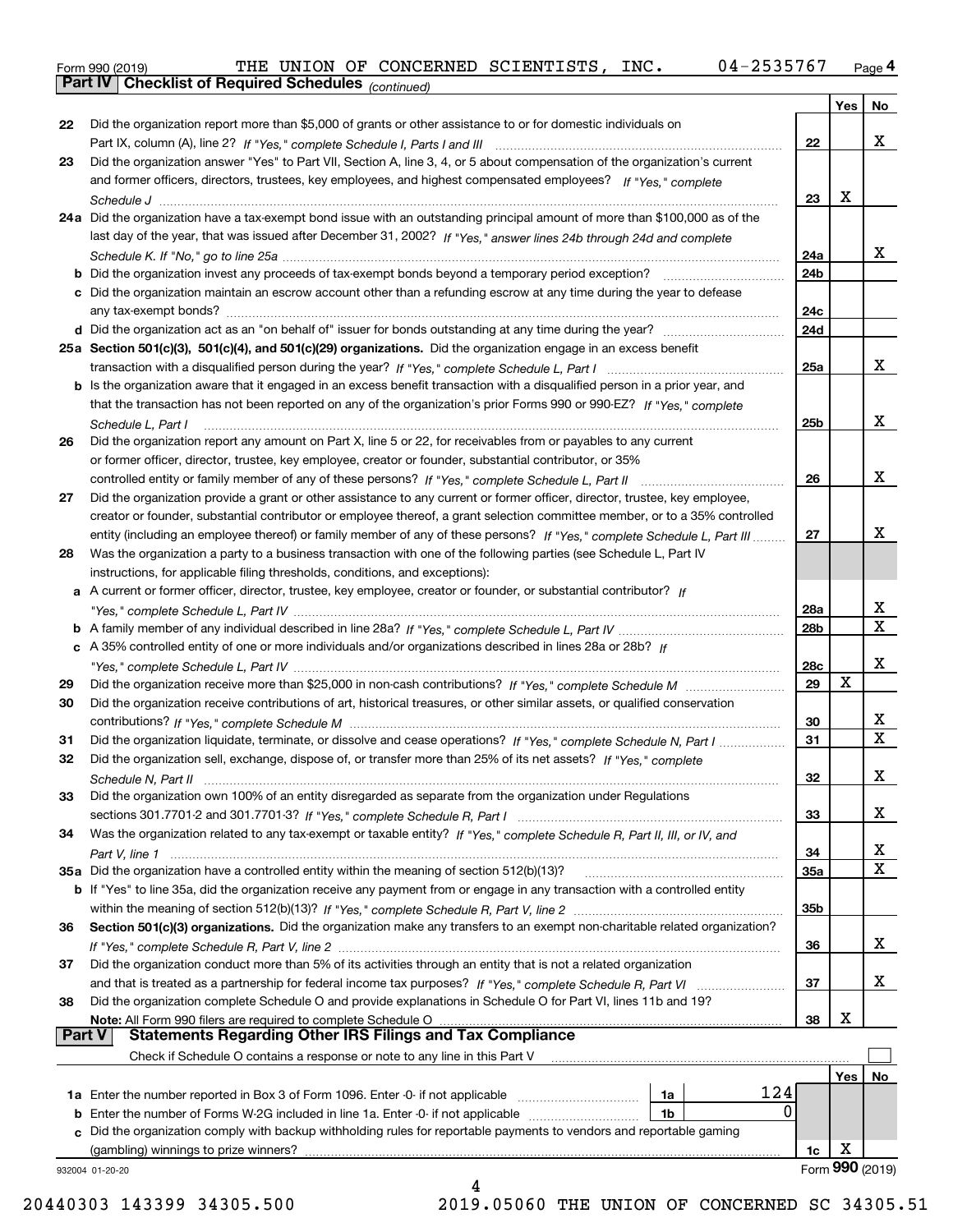|    | THE UNION OF CONCERNED SCIENTISTS, INC.<br>Form 990 (2019)                                                                                      | 04-2535767  |                |     | <u>Page</u> 5                       |
|----|-------------------------------------------------------------------------------------------------------------------------------------------------|-------------|----------------|-----|-------------------------------------|
|    | Statements Regarding Other IRS Filings and Tax Compliance (continued)<br>Part V                                                                 |             |                |     |                                     |
|    |                                                                                                                                                 |             |                | Yes | No                                  |
|    | 2a Enter the number of employees reported on Form W-3, Transmittal of Wage and Tax Statements,                                                  |             |                |     |                                     |
|    | filed for the calendar year ending with or within the year covered by this return                                                               | 263<br>2a   |                |     |                                     |
|    |                                                                                                                                                 |             | 2 <sub>b</sub> | х   |                                     |
|    |                                                                                                                                                 |             |                |     |                                     |
|    | 3a Did the organization have unrelated business gross income of \$1,000 or more during the year?                                                |             | 3a             |     | х                                   |
|    |                                                                                                                                                 |             | 3 <sub>b</sub> |     |                                     |
|    | 4a At any time during the calendar year, did the organization have an interest in, or a signature or other authority over, a                    |             |                |     |                                     |
|    | financial account in a foreign country (such as a bank account, securities account, or other financial account)?                                |             | 4a             |     | x                                   |
|    | <b>b</b> If "Yes," enter the name of the foreign country $\blacktriangleright$                                                                  |             |                |     |                                     |
|    | See instructions for filing requirements for FinCEN Form 114, Report of Foreign Bank and Financial Accounts (FBAR).                             |             |                |     |                                     |
|    |                                                                                                                                                 |             | 5a             |     | х                                   |
| b  |                                                                                                                                                 |             | 5 <sub>b</sub> |     | Χ                                   |
|    |                                                                                                                                                 |             | 5 <sub>c</sub> |     |                                     |
|    | 6a Does the organization have annual gross receipts that are normally greater than \$100,000, and did the organization solicit                  |             |                |     |                                     |
|    | any contributions that were not tax deductible as charitable contributions?                                                                     |             | 6a             |     | x                                   |
|    | <b>b</b> If "Yes," did the organization include with every solicitation an express statement that such contributions or gifts                   |             |                |     |                                     |
|    | were not tax deductible?                                                                                                                        |             | 6b             |     |                                     |
| 7  | Organizations that may receive deductible contributions under section 170(c).                                                                   |             |                |     |                                     |
| а  | Did the organization receive a payment in excess of \$75 made partly as a contribution and partly for goods and services provided to the payor? |             | 7a             |     | х                                   |
|    | <b>b</b> If "Yes," did the organization notify the donor of the value of the goods or services provided?                                        |             | 7b             |     |                                     |
|    | c Did the organization sell, exchange, or otherwise dispose of tangible personal property for which it was required                             |             |                |     |                                     |
|    |                                                                                                                                                 |             | 7c             |     | х                                   |
|    |                                                                                                                                                 | 7d          |                |     |                                     |
| е  | Did the organization receive any funds, directly or indirectly, to pay premiums on a personal benefit contract?                                 |             | 7e             |     | х                                   |
| f  | Did the organization, during the year, pay premiums, directly or indirectly, on a personal benefit contract?                                    |             | 7f             |     | Χ                                   |
| g  | If the organization received a contribution of qualified intellectual property, did the organization file Form 8899 as required?                |             | 7g             |     |                                     |
|    | h If the organization received a contribution of cars, boats, airplanes, or other vehicles, did the organization file a Form 1098-C?            |             | 7h             |     |                                     |
| 8  | Sponsoring organizations maintaining donor advised funds. Did a donor advised fund maintained by the                                            |             |                |     |                                     |
|    | sponsoring organization have excess business holdings at any time during the year?                                                              |             | 8              |     |                                     |
| 9  | Sponsoring organizations maintaining donor advised funds.                                                                                       |             |                |     |                                     |
| а  | Did the sponsoring organization make any taxable distributions under section 4966?                                                              |             | 9a             |     |                                     |
| b  | Did the sponsoring organization make a distribution to a donor, donor advisor, or related person? [[[[[[[[[[[                                   |             | 9b             |     |                                     |
| 10 | Section 501(c)(7) organizations. Enter:                                                                                                         |             |                |     |                                     |
|    | Gross receipts, included on Form 990, Part VIII, line 12, for public use of club facilities                                                     | 10a<br> 10b |                |     |                                     |
| 11 |                                                                                                                                                 |             |                |     |                                     |
| a  | Section 501(c)(12) organizations. Enter:                                                                                                        | 11a         |                |     |                                     |
|    | b Gross income from other sources (Do not net amounts due or paid to other sources against                                                      |             |                |     |                                     |
|    |                                                                                                                                                 | 11b         |                |     |                                     |
|    | 12a Section 4947(a)(1) non-exempt charitable trusts. Is the organization filing Form 990 in lieu of Form 1041?                                  |             | 12a            |     |                                     |
|    | <b>b</b> If "Yes," enter the amount of tax-exempt interest received or accrued during the year                                                  | 12b         |                |     |                                     |
| 13 | Section 501(c)(29) qualified nonprofit health insurance issuers.                                                                                |             |                |     |                                     |
|    | a Is the organization licensed to issue qualified health plans in more than one state?                                                          |             | 13а            |     |                                     |
|    | Note: See the instructions for additional information the organization must report on Schedule O.                                               |             |                |     |                                     |
|    | <b>b</b> Enter the amount of reserves the organization is required to maintain by the states in which the                                       |             |                |     |                                     |
|    |                                                                                                                                                 | 13b         |                |     |                                     |
|    |                                                                                                                                                 | 13с         |                |     |                                     |
|    | 14a Did the organization receive any payments for indoor tanning services during the tax year?                                                  |             | 14a            |     | x                                   |
|    |                                                                                                                                                 |             | 14b            |     |                                     |
| 15 | Is the organization subject to the section 4960 tax on payment(s) of more than \$1,000,000 in remuneration or                                   |             |                |     |                                     |
|    |                                                                                                                                                 |             | 15             |     | х                                   |
|    | If "Yes," see instructions and file Form 4720, Schedule N.                                                                                      |             |                |     |                                     |
| 16 | Is the organization an educational institution subject to the section 4968 excise tax on net investment income?                                 |             | 16             |     | х                                   |
|    | If "Yes," complete Form 4720, Schedule O.                                                                                                       |             |                |     |                                     |
|    |                                                                                                                                                 |             |                |     | $F_{\text{arm}}$ QQ $\Omega$ (2010) |

Form (2019) **990**

932005 01-20-20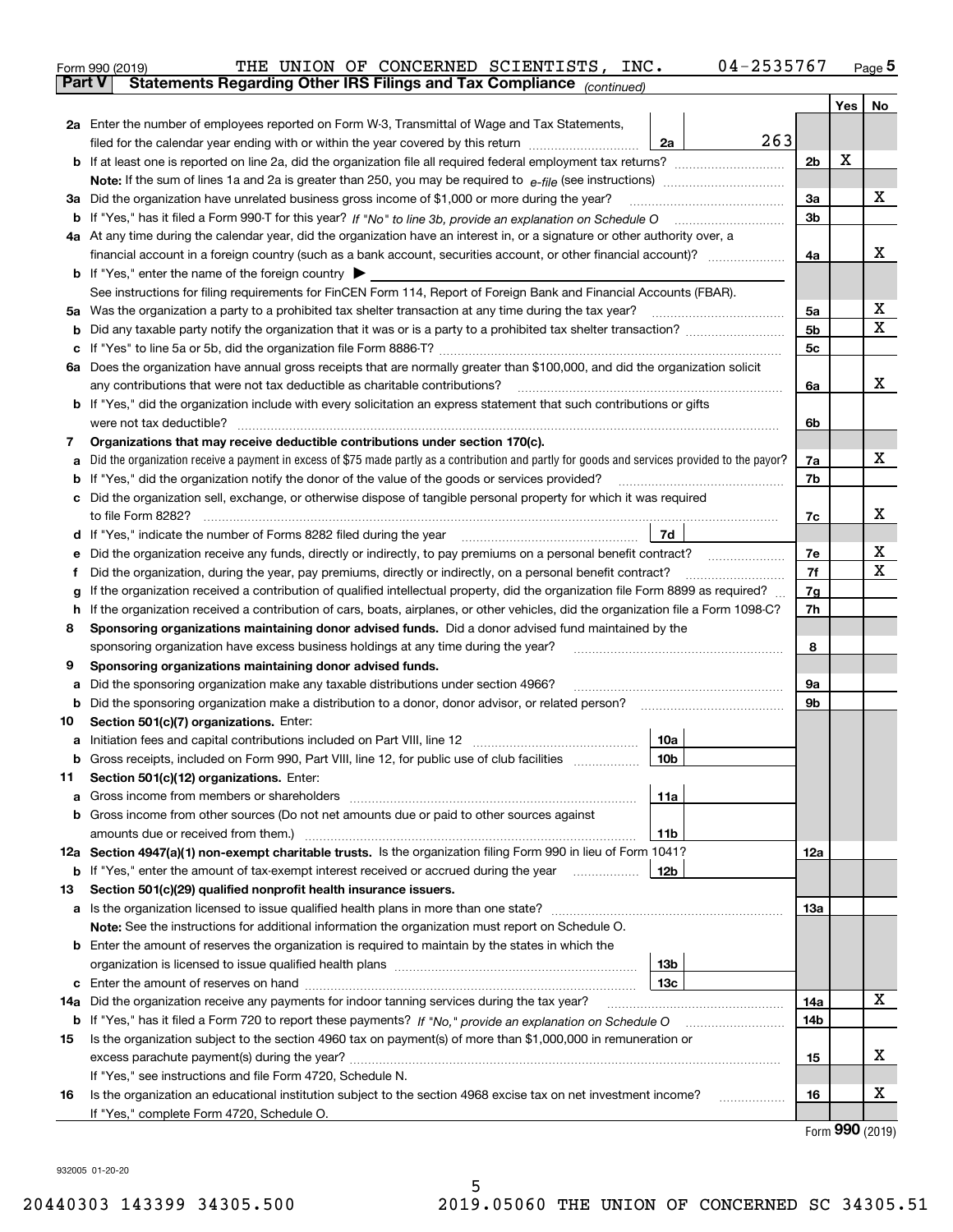| Form 990 (2019) |  |  |
|-----------------|--|--|
|                 |  |  |

*For each "Yes" response to lines 2 through 7b below, and for a "No" response to line 8a, 8b, or 10b below, describe the circumstances, processes, or changes on Schedule O. See instructions.* Form 990 (2019) **Page 6 Form 990 (2019) Page 6 <b>Part VI CONCERNED SCIENTISTS, INC.** 04-2535767 **Page 6 <b>Part VI Governance, Management, and Disclosure** *For each "Yes" response to lines 2 through 7b below, and for* 

|                 |                                                                                                                                                                            |    |  |    |                 | Yes   No        |             |  |  |  |
|-----------------|----------------------------------------------------------------------------------------------------------------------------------------------------------------------------|----|--|----|-----------------|-----------------|-------------|--|--|--|
|                 | <b>1a</b> Enter the number of voting members of the governing body at the end of the tax year <i>manumum</i>                                                               | 1a |  | 21 |                 |                 |             |  |  |  |
|                 | If there are material differences in voting rights among members of the governing body, or if the governing                                                                |    |  |    |                 |                 |             |  |  |  |
|                 | body delegated broad authority to an executive committee or similar committee, explain on Schedule O.                                                                      |    |  |    |                 |                 |             |  |  |  |
|                 |                                                                                                                                                                            | 1b |  | 20 |                 |                 |             |  |  |  |
| $\mathbf{2}$    | Did any officer, director, trustee, or key employee have a family relationship or a business relationship with any other                                                   |    |  |    |                 |                 |             |  |  |  |
|                 | officer, director, trustee, or key employee?                                                                                                                               |    |  |    | $\mathbf{2}$    |                 | X           |  |  |  |
| 3               | Did the organization delegate control over management duties customarily performed by or under the direct supervision                                                      |    |  |    |                 |                 |             |  |  |  |
|                 |                                                                                                                                                                            |    |  |    | 3               |                 | X           |  |  |  |
| 4               | Did the organization make any significant changes to its governing documents since the prior Form 990 was filed?                                                           |    |  |    | 4               |                 | $\mathbf X$ |  |  |  |
| 5               |                                                                                                                                                                            |    |  |    | 5               |                 | $\mathbf X$ |  |  |  |
| 6               | Did the organization have members or stockholders?                                                                                                                         |    |  |    | 6               |                 | X           |  |  |  |
|                 | 7a Did the organization have members, stockholders, or other persons who had the power to elect or appoint one or                                                          |    |  |    |                 |                 |             |  |  |  |
|                 |                                                                                                                                                                            |    |  |    | 7a              |                 | X           |  |  |  |
|                 | <b>b</b> Are any governance decisions of the organization reserved to (or subject to approval by) members, stockholders, or                                                |    |  |    |                 |                 |             |  |  |  |
|                 | persons other than the governing body?                                                                                                                                     |    |  |    | 7b              |                 | Х           |  |  |  |
| 8               | Did the organization contemporaneously document the meetings held or written actions undertaken during the year by the following:                                          |    |  |    |                 |                 |             |  |  |  |
| a               |                                                                                                                                                                            |    |  |    | 8a              | X               |             |  |  |  |
|                 |                                                                                                                                                                            |    |  |    | 8b              | $\mathbf X$     |             |  |  |  |
| 9               | Is there any officer, director, trustee, or key employee listed in Part VII, Section A, who cannot be reached at the                                                       |    |  |    |                 |                 |             |  |  |  |
|                 |                                                                                                                                                                            |    |  |    | 9               |                 | X           |  |  |  |
|                 | Section B. Policies <sub>(This</sub> Section B requests information about policies not required by the Internal Revenue Code.)                                             |    |  |    |                 |                 |             |  |  |  |
|                 |                                                                                                                                                                            |    |  |    |                 | Yes             | <b>No</b>   |  |  |  |
|                 |                                                                                                                                                                            |    |  |    | <b>10a</b>      |                 | X           |  |  |  |
|                 | <b>b</b> If "Yes," did the organization have written policies and procedures governing the activities of such chapters, affiliates,                                        |    |  |    |                 |                 |             |  |  |  |
|                 |                                                                                                                                                                            |    |  |    | 10 <sub>b</sub> |                 |             |  |  |  |
|                 | 11a Has the organization provided a complete copy of this Form 990 to all members of its governing body before filing the form?                                            |    |  |    | 11a             | X               |             |  |  |  |
|                 | <b>b</b> Describe in Schedule O the process, if any, used by the organization to review this Form 990.                                                                     |    |  |    |                 |                 |             |  |  |  |
|                 |                                                                                                                                                                            |    |  |    | 12a             | X               |             |  |  |  |
| b               |                                                                                                                                                                            |    |  |    | 12 <sub>b</sub> | X               |             |  |  |  |
|                 | c Did the organization regularly and consistently monitor and enforce compliance with the policy? If "Yes," describe                                                       |    |  |    |                 |                 |             |  |  |  |
|                 | in Schedule O how this was done www.communication.com/www.communications.com/www.communications.com/                                                                       |    |  |    | 12c             | X               |             |  |  |  |
| 13              |                                                                                                                                                                            |    |  |    | 13              | $\mathbf X$     |             |  |  |  |
| 14              | Did the organization have a written document retention and destruction policy? manufactured and the organization have a written document retention and destruction policy? |    |  |    | 14              | $\mathbf X$     |             |  |  |  |
| 15              | Did the process for determining compensation of the following persons include a review and approval by independent                                                         |    |  |    |                 |                 |             |  |  |  |
|                 | persons, comparability data, and contemporaneous substantiation of the deliberation and decision?                                                                          |    |  |    |                 |                 |             |  |  |  |
|                 |                                                                                                                                                                            |    |  |    |                 | X               |             |  |  |  |
|                 |                                                                                                                                                                            |    |  |    | 15a             | X               |             |  |  |  |
|                 | <b>b</b> Other officers or key employees of the organization                                                                                                               |    |  |    | 15b             |                 |             |  |  |  |
|                 | If "Yes" to line 15a or 15b, describe the process in Schedule O (see instructions).                                                                                        |    |  |    |                 |                 |             |  |  |  |
|                 | 16a Did the organization invest in, contribute assets to, or participate in a joint venture or similar arrangement with a                                                  |    |  |    |                 |                 | X           |  |  |  |
|                 | taxable entity during the year?                                                                                                                                            |    |  |    | 16a             |                 |             |  |  |  |
|                 | b If "Yes," did the organization follow a written policy or procedure requiring the organization to evaluate its participation                                             |    |  |    |                 |                 |             |  |  |  |
|                 | in joint venture arrangements under applicable federal tax law, and take steps to safequard the organization's                                                             |    |  |    |                 |                 |             |  |  |  |
|                 | exempt status with respect to such arrangements?                                                                                                                           |    |  |    | <b>16b</b>      |                 |             |  |  |  |
|                 | <b>Section C. Disclosure</b>                                                                                                                                               |    |  |    |                 |                 |             |  |  |  |
| 17              | List the states with which a copy of this Form 990 is required to be filed $\blacktriangleright$ AL, AR, CA, FL, GA, HI, IL, KS, KY, MD, MA, MI                            |    |  |    |                 |                 |             |  |  |  |
| 18              | Section 6104 requires an organization to make its Forms 1023 (1024 or 1024-A, if applicable), 990, and 990-T (Section 501(c)(3)s only) available                           |    |  |    |                 |                 |             |  |  |  |
|                 | for public inspection. Indicate how you made these available. Check all that apply.                                                                                        |    |  |    |                 |                 |             |  |  |  |
|                 | $\boxed{\text{X}}$ Upon request<br>Another's website<br>Own website<br>Other (explain on Schedule O)                                                                       |    |  |    |                 |                 |             |  |  |  |
| 19              | Describe on Schedule O whether (and if so, how) the organization made its governing documents, conflict of interest policy, and financial                                  |    |  |    |                 |                 |             |  |  |  |
|                 | statements available to the public during the tax year.                                                                                                                    |    |  |    |                 |                 |             |  |  |  |
| 20              | State the name, address, and telephone number of the person who possesses the organization's books and records                                                             |    |  |    |                 |                 |             |  |  |  |
|                 | CHERYL SCHAFFER - 617-547-5552                                                                                                                                             |    |  |    |                 |                 |             |  |  |  |
|                 | 02138<br>TWO BRATTLE SQUARE, CAMBRIDGE,<br>MA                                                                                                                              |    |  |    |                 |                 |             |  |  |  |
| 932006 01-20-20 | SEE SCHEDULE O FOR FULL LIST OF STATES                                                                                                                                     |    |  |    |                 | Form 990 (2019) |             |  |  |  |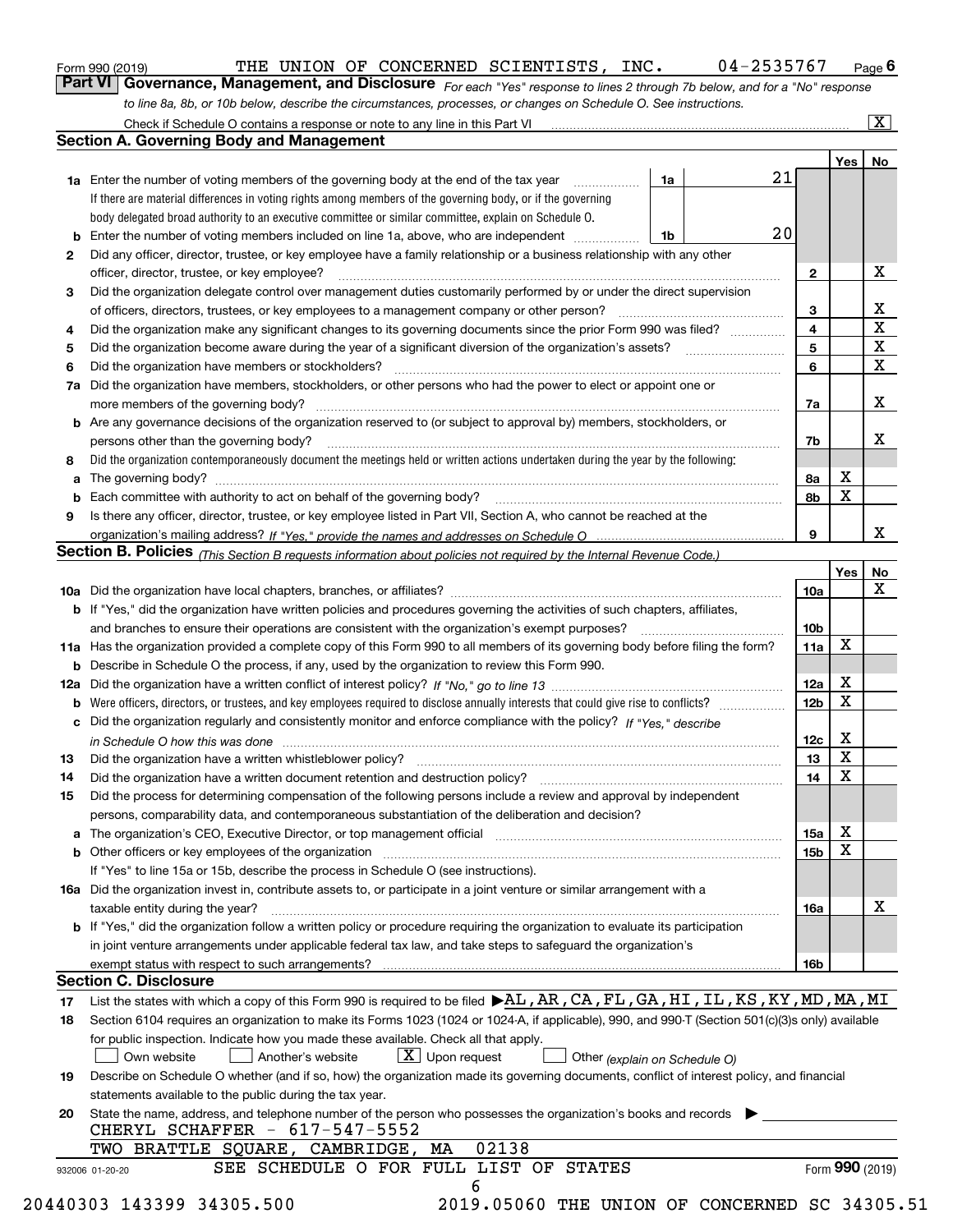| Form 990 (2019)                                                                             |                                                                              |  |  | THE UNION OF CONCERNED SCIENTISTS, | INC. | 04-2535767 | Page |  |  |  |  |
|---------------------------------------------------------------------------------------------|------------------------------------------------------------------------------|--|--|------------------------------------|------|------------|------|--|--|--|--|
| Part VIII Compensation of Officers, Directors, Trustees, Key Employees, Highest Compensated |                                                                              |  |  |                                    |      |            |      |  |  |  |  |
|                                                                                             | <b>Employees, and Independent Contractors</b>                                |  |  |                                    |      |            |      |  |  |  |  |
|                                                                                             | Check if Schedule O contains a response or note to any line in this Part VII |  |  |                                    |      |            |      |  |  |  |  |

**Section A. Officers, Directors, Trustees, Key Employees, and Highest Compensated Employees**

**1a**  Complete this table for all persons required to be listed. Report compensation for the calendar year ending with or within the organization's tax year. **•** List all of the organization's current officers, directors, trustees (whether individuals or organizations), regardless of amount of compensation.

Enter -0- in columns (D), (E), and (F) if no compensation was paid.

 $\bullet$  List all of the organization's  $\,$ current key employees, if any. See instructions for definition of "key employee."

• List the organization's five current highest compensated employees (other than an officer, director, trustee, or key employee) who received report-■ List the organization's five current highest compensated employees (other than an officer, director, trustee, or key employee) who received report-<br>able compensation (Box 5 of Form W-2 and/or Box 7 of Form 1099-MISC) of

**•** List all of the organization's former officers, key employees, and highest compensated employees who received more than \$100,000 of reportable compensation from the organization and any related organizations.

**former directors or trustees**  ¥ List all of the organization's that received, in the capacity as a former director or trustee of the organization, more than \$10,000 of reportable compensation from the organization and any related organizations.

See instructions for the order in which to list the persons above.

Check this box if neither the organization nor any related organization compensated any current officer, director, or trustee.  $\mathcal{L}^{\text{max}}$ 

| (A)                                    | (B)                    |                                         |                       | (C)                     |              |                                                                  |        | (D)             | (E)                           | (F)                   |  |  |
|----------------------------------------|------------------------|-----------------------------------------|-----------------------|-------------------------|--------------|------------------------------------------------------------------|--------|-----------------|-------------------------------|-----------------------|--|--|
| Name and title                         | Average                | Position<br>(do not check more than one |                       |                         |              |                                                                  |        | Reportable      | Reportable                    | Estimated             |  |  |
|                                        | hours per              |                                         |                       |                         |              | box, unless person is both an<br>officer and a director/trustee) |        | compensation    | compensation                  | amount of             |  |  |
|                                        | week                   |                                         |                       |                         |              |                                                                  |        | from<br>the     | from related<br>organizations | other<br>compensation |  |  |
|                                        | (list any<br>hours for |                                         |                       |                         |              |                                                                  |        | organization    | (W-2/1099-MISC)               | from the              |  |  |
|                                        | related                |                                         |                       |                         |              |                                                                  |        | (W-2/1099-MISC) |                               | organization          |  |  |
|                                        | organizations          |                                         |                       |                         |              |                                                                  |        |                 |                               | and related           |  |  |
|                                        | below                  | Individual trustee or director          | Institutional trustee |                         | Key employee | Highest compensated<br> employee                                 |        |                 |                               | organizations         |  |  |
|                                        | line)                  |                                         |                       | Officer                 |              |                                                                  | Former |                 |                               |                       |  |  |
| ANNE R. KAPUSCINSKI<br>(1)             | 5.00                   |                                         |                       |                         |              |                                                                  |        |                 |                               |                       |  |  |
| <b>BOARD CHAIR</b>                     |                        | $\mathbf X$                             |                       | X                       |              |                                                                  |        | 0.              | $\mathbf 0$ .                 | $\mathbf 0$ .         |  |  |
| PETER A. BRADFORD<br>(2)               | 1.00                   |                                         |                       |                         |              |                                                                  |        |                 |                               |                       |  |  |
| <b>BOARD VICE CHAIR</b>                |                        | X                                       |                       | X                       |              |                                                                  |        | 0.              | $\mathbf 0$ .                 | $\mathbf 0$ .         |  |  |
| JAMES S. HOYTE<br>(3)                  | 5.00                   |                                         |                       |                         |              |                                                                  |        |                 |                               |                       |  |  |
| <b>BOARD TREASURER</b>                 |                        | X                                       |                       | $\overline{\textbf{X}}$ |              |                                                                  |        | 0.              | $\mathbf 0$ .                 | $\mathbf 0$ .         |  |  |
| THOMAS H. STONE<br>(4)                 | 1.00                   |                                         |                       |                         |              |                                                                  |        |                 |                               |                       |  |  |
| <b>BOARD SECRETARY</b>                 |                        | $\overline{\text{X}}$                   |                       | $\overline{\mathbf{X}}$ |              |                                                                  |        | 0.              | $\mathbf{0}$ .                | $\mathbf 0$ .         |  |  |
| KURT GOTTFRIED<br>(5)                  | 1.00                   |                                         |                       |                         |              |                                                                  |        |                 |                               |                       |  |  |
| BOARD CHAIR EMERITUS                   |                        | $\mathbf x$                             |                       |                         |              |                                                                  |        | $\mathbf 0$ .   | $\mathbf 0$ .                 | $\mathbf 0$ .         |  |  |
| JAMES MCCARTHY (UNTIL 12/11/19)<br>(6) | 1.00                   |                                         |                       |                         |              |                                                                  |        |                 |                               |                       |  |  |
| BOARD CHAIR EMERITUS                   |                        | $\overline{\text{X}}$                   |                       |                         |              |                                                                  |        | 0.              | $\mathbf 0$ .                 | $0$ .                 |  |  |
| <b>LAURIE BURT</b><br>(7)              | 1.00                   |                                         |                       |                         |              |                                                                  |        |                 |                               |                       |  |  |
| <b>BOARD MEMBER</b>                    |                        | $\overline{\text{X}}$                   |                       |                         |              |                                                                  |        | 0.              | $\mathbf 0$ .                 | $\mathbf 0$ .         |  |  |
| <b>STEVE FETTER</b><br>(8)             | 1.00                   |                                         |                       |                         |              |                                                                  |        |                 |                               |                       |  |  |
| <b>BOARD MEMBER</b>                    |                        | X                                       |                       |                         |              |                                                                  |        | 0.              | $\mathbf 0$ .                 | $\mathbf 0$ .         |  |  |
| RICHARD L. GARWIN<br>(9)               | 1.00                   |                                         |                       |                         |              |                                                                  |        |                 |                               |                       |  |  |
| <b>BOARD MEMBER</b>                    |                        | X                                       |                       |                         |              |                                                                  |        | $\mathbf 0$ .   | $\mathbf 0$ .                 | $\mathbf 0$ .         |  |  |
| (10) ANDREW J. GUNTHER                 | 1.00                   |                                         |                       |                         |              |                                                                  |        |                 |                               |                       |  |  |
| <b>BOARD MEMBER</b>                    |                        | X                                       |                       |                         |              |                                                                  |        | $\mathbf 0$ .   | $\mathbf 0$ .                 | $\mathbf 0$ .         |  |  |
| (11) GEOFFREY M. HEAL                  | 1.00                   |                                         |                       |                         |              |                                                                  |        |                 |                               |                       |  |  |
| BOARD MEMBER                           |                        | X                                       |                       |                         |              |                                                                  |        | 0.              | 0.                            | $\mathbf 0$ .         |  |  |
| (12) SIDNEY MCCLEARY                   | 1.00                   |                                         |                       |                         |              |                                                                  |        |                 |                               |                       |  |  |
| BOARD MEMBER                           |                        | $\mathbf X$                             |                       |                         |              |                                                                  |        | 0.              | $\mathbf 0$ .                 | $0_{.}$               |  |  |
| (13) MARIO J. MOLINA                   | 1.00                   |                                         |                       |                         |              |                                                                  |        |                 |                               |                       |  |  |
| <b>BOARD MEMBER</b>                    |                        | X                                       |                       |                         |              |                                                                  |        | 0.              | 0.                            | 0.                    |  |  |
| (14) MARGO OGE                         | 1.00                   |                                         |                       |                         |              |                                                                  |        |                 |                               |                       |  |  |
| BOARD MEMBER                           |                        | $\mathbf X$                             |                       |                         |              |                                                                  |        | 0.              | $\mathbf 0$ .                 | $\mathbf 0$ .         |  |  |
| (15) LOUIS SALKIND                     | 1.00                   |                                         |                       |                         |              |                                                                  |        |                 |                               |                       |  |  |
| BOARD MEMBER                           |                        | X                                       |                       |                         |              |                                                                  |        | $\mathbf{0}$ .  | $\mathbf 0$ .                 | 0.                    |  |  |
| (16) BEN SANTER (AS OF 5/14/20)        | 1.00                   |                                         |                       |                         |              |                                                                  |        |                 |                               |                       |  |  |
| <b>BOARD MEMBER</b>                    |                        | X                                       |                       |                         |              |                                                                  |        | 0.              | 0.                            | 0.                    |  |  |
| (17) ADELE SIMMONS                     | 1.00                   |                                         |                       |                         |              |                                                                  |        |                 |                               |                       |  |  |
| BOARD MEMBER                           |                        | X                                       |                       |                         |              |                                                                  |        | 0.              | $\mathbf 0$ .                 | 0.                    |  |  |
|                                        |                        |                                         |                       |                         |              |                                                                  |        |                 |                               | nnn.                  |  |  |

932007 01-20-20

Form (2019) **990**

7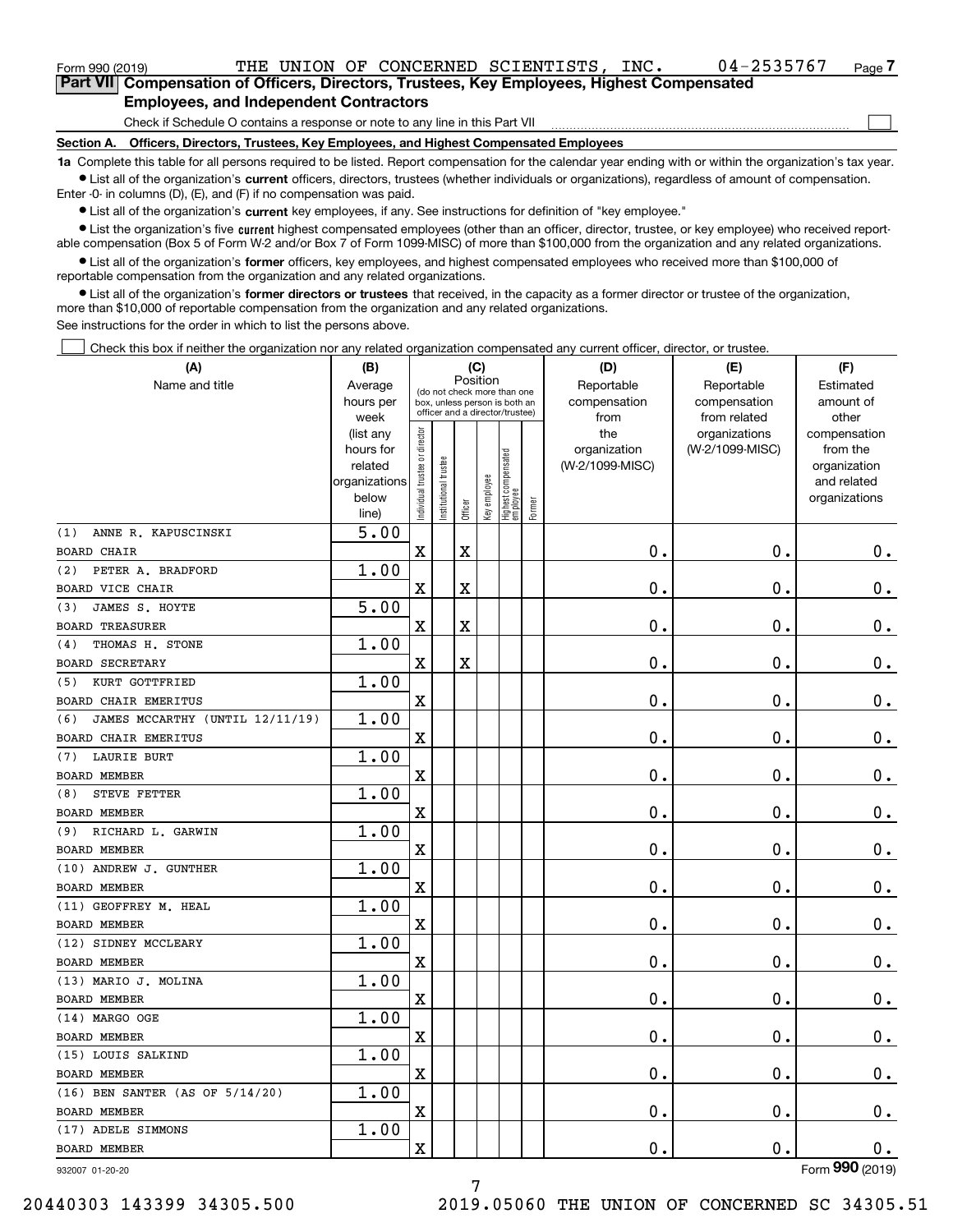| Form 990 (2019)                                                                                                                                 |                      |                                                                  |                       |                                         |             |                                                           |  | THE UNION OF CONCERNED SCIENTISTS, INC. | 04-2535767      |                  |              |                             | Page 8      |
|-------------------------------------------------------------------------------------------------------------------------------------------------|----------------------|------------------------------------------------------------------|-----------------------|-----------------------------------------|-------------|-----------------------------------------------------------|--|-----------------------------------------|-----------------|------------------|--------------|-----------------------------|-------------|
| <b>Part VII</b><br>Section A. Officers, Directors, Trustees, Key Employees, and Highest Compensated Employees (continued)                       |                      |                                                                  |                       |                                         |             |                                                           |  |                                         |                 |                  |              |                             |             |
| (A)                                                                                                                                             | (B)                  |                                                                  |                       |                                         | (C)         |                                                           |  | (D)                                     | (E)             |                  |              | (F)                         |             |
| Name and title                                                                                                                                  | Average              |                                                                  |                       | Position<br>(do not check more than one |             |                                                           |  | Reportable                              | Reportable      |                  |              | Estimated                   |             |
|                                                                                                                                                 | hours per            | box, unless person is both an<br>officer and a director/trustee) |                       |                                         |             |                                                           |  | compensation                            | compensation    |                  |              | amount of                   |             |
|                                                                                                                                                 | week                 |                                                                  |                       |                                         |             |                                                           |  | from                                    | from related    |                  |              | other                       |             |
|                                                                                                                                                 | (list any            |                                                                  |                       |                                         |             |                                                           |  | the                                     | organizations   |                  |              | compensation                |             |
|                                                                                                                                                 | hours for<br>related |                                                                  |                       |                                         |             |                                                           |  | organization                            | (W-2/1099-MISC) |                  |              | from the                    |             |
|                                                                                                                                                 | organizations        |                                                                  |                       |                                         |             |                                                           |  | (W-2/1099-MISC)                         |                 |                  |              | organization<br>and related |             |
|                                                                                                                                                 | below                |                                                                  |                       |                                         |             |                                                           |  |                                         |                 |                  |              | organizations               |             |
|                                                                                                                                                 | line)                | Individual trustee or director                                   | Institutional trustee | Officer                                 |             | key employee<br>Highest compensated<br>employee<br>Former |  |                                         |                 |                  |              |                             |             |
| (18) NANCY STEPHENS                                                                                                                             | 1.00                 |                                                                  |                       |                                         |             |                                                           |  |                                         |                 |                  |              |                             |             |
| <b>BOARD MEMBER</b>                                                                                                                             |                      | $\mathbf X$                                                      |                       |                                         |             |                                                           |  | 0.                                      |                 | 0.               |              |                             | $0$ .       |
| (19) KIM WADDELL                                                                                                                                | 1.00                 |                                                                  |                       |                                         |             |                                                           |  |                                         |                 |                  |              |                             |             |
| BOARD MEMBER                                                                                                                                    |                      | X                                                                |                       |                                         |             |                                                           |  | 0.                                      |                 | 0.               |              |                             | 0.          |
| (20) ELLYN R. WEISS                                                                                                                             | 1.00                 |                                                                  |                       |                                         |             |                                                           |  |                                         |                 |                  |              |                             |             |
| <b>BOARD MEMBER</b>                                                                                                                             |                      | X                                                                |                       |                                         |             |                                                           |  | 0.                                      |                 | 0.               |              |                             | 0.          |
| (21) WILLIAM REILLY                                                                                                                             | 1.00                 |                                                                  |                       |                                         |             |                                                           |  |                                         |                 |                  |              |                             |             |
| <b>BOARD MEMBER</b>                                                                                                                             |                      | X                                                                |                       |                                         |             |                                                           |  | $0$ .                                   |                 | 0.               |              |                             |             |
|                                                                                                                                                 | 40.00                |                                                                  |                       |                                         |             |                                                           |  |                                         |                 |                  |              |                             | 0.          |
| (22) KENNETH KIMMELL                                                                                                                            |                      |                                                                  |                       |                                         |             |                                                           |  |                                         |                 |                  |              |                             |             |
| PRESIDENT                                                                                                                                       |                      | $\mathbf X$                                                      |                       | $\mathbf X$                             |             |                                                           |  | 327,383.                                |                 | 0.               |              |                             | 45,835.     |
| (23) KATHLEEN REST                                                                                                                              | 40.00                |                                                                  |                       |                                         |             |                                                           |  |                                         |                 |                  |              |                             |             |
| EXECUTIVE DIRECTOR                                                                                                                              |                      |                                                                  |                       | X                                       |             |                                                           |  | 287,231.                                |                 | $0$ .            |              |                             | 33, 243.    |
| (24) CHERYL SCHAFFER                                                                                                                            | 40.00                |                                                                  |                       |                                         |             |                                                           |  |                                         |                 |                  |              |                             |             |
| CHIEF ADMINISTRATIVE & FIN. OFFICER                                                                                                             |                      |                                                                  |                       | X                                       |             |                                                           |  | 247,364.                                |                 | 0.               |              |                             | 28, 305.    |
| (25) LAURIE MARDEN                                                                                                                              | 40.00                |                                                                  |                       |                                         |             |                                                           |  |                                         |                 |                  |              |                             |             |
| CHIEF DEVELOPMENT OFFICER                                                                                                                       |                      |                                                                  |                       |                                         | X           |                                                           |  | 244,287.                                |                 | $0$ .            |              |                             | 44,076.     |
| (26) SUZANNE SHAW                                                                                                                               | 40.00                |                                                                  |                       |                                         |             |                                                           |  |                                         |                 |                  |              |                             |             |
| DIRECTOR OF COMMUNICATIONS                                                                                                                      |                      |                                                                  |                       |                                         | $\mathbf X$ |                                                           |  | 217,470.                                |                 | $0$ .            |              |                             | 41,267.     |
|                                                                                                                                                 |                      |                                                                  |                       |                                         |             |                                                           |  | 1,323,735.                              |                 |                  |              |                             | 0.192, 726. |
| c Total from continuation sheets to Part VII, Section A <b>Constanting the Continuum</b>                                                        |                      |                                                                  |                       |                                         |             |                                                           |  | 1,017,061.                              |                 | 0.1              |              |                             | 168,568.    |
|                                                                                                                                                 |                      |                                                                  |                       |                                         |             |                                                           |  | 2,340,796.                              |                 | $\overline{0}$ . |              |                             | 361, 294.   |
| Total number of individuals (including but not limited to those listed above) who received more than \$100,000 of reportable<br>$\mathbf{2}$    |                      |                                                                  |                       |                                         |             |                                                           |  |                                         |                 |                  |              |                             |             |
| compensation from the organization $\blacktriangleright$                                                                                        |                      |                                                                  |                       |                                         |             |                                                           |  |                                         |                 |                  |              |                             | 58          |
|                                                                                                                                                 |                      |                                                                  |                       |                                         |             |                                                           |  |                                         |                 |                  |              | Yes                         | No          |
| 3<br>Did the organization list any former officer, director, trustee, key employee, or highest compensated employee on                          |                      |                                                                  |                       |                                         |             |                                                           |  |                                         |                 |                  |              |                             |             |
| line 1a? If "Yes," complete Schedule J for such individual manufactured contained and the 1a? If "Yes," complete Schedule J for such individual |                      |                                                                  |                       |                                         |             |                                                           |  |                                         |                 |                  | 3            |                             | x           |
| For any individual listed on line 1a, is the sum of reportable compensation and other compensation from the organization                        |                      |                                                                  |                       |                                         |             |                                                           |  |                                         |                 |                  |              |                             |             |
|                                                                                                                                                 |                      |                                                                  |                       |                                         |             |                                                           |  |                                         |                 |                  | 4            | х                           |             |
| Did any person listed on line 1a receive or accrue compensation from any unrelated organization or individual for services<br>5                 |                      |                                                                  |                       |                                         |             |                                                           |  |                                         |                 |                  |              |                             |             |
|                                                                                                                                                 |                      |                                                                  |                       |                                         |             |                                                           |  |                                         |                 |                  | 5            |                             | x           |
| <b>Section B. Independent Contractors</b>                                                                                                       |                      |                                                                  |                       |                                         |             |                                                           |  |                                         |                 |                  |              |                             |             |
| Complete this table for your five highest compensated independent contractors that received more than \$100,000 of compensation from<br>1       |                      |                                                                  |                       |                                         |             |                                                           |  |                                         |                 |                  |              |                             |             |
| the organization. Report compensation for the calendar year ending with or within the organization's tax year.                                  |                      |                                                                  |                       |                                         |             |                                                           |  |                                         |                 |                  |              |                             |             |
| (A)                                                                                                                                             |                      |                                                                  |                       |                                         |             |                                                           |  | (B)                                     |                 |                  | (C)          |                             |             |
| Name and business address                                                                                                                       |                      |                                                                  |                       |                                         |             |                                                           |  | Description of services                 |                 |                  | Compensation |                             |             |
| O'BRIEN-GARRET, 1133 19TH STREET, NW SUITE                                                                                                      |                      |                                                                  |                       |                                         |             |                                                           |  | FUNDRAISING & MEMBER                    |                 |                  |              |                             |             |
| 300, WASHINGTON, DC 20036                                                                                                                       |                      |                                                                  |                       |                                         |             |                                                           |  | <b>EDUCATION</b>                        |                 |                  |              |                             | 1,726,307.  |
| M&R STRATEGIC SERVICES, 1101 CONNECTICUT                                                                                                        |                      |                                                                  |                       |                                         |             |                                                           |  | <b>FUNDRAISING &amp; MEMBER</b>         |                 |                  |              |                             |             |
| AVE., N.W., 7TH FL, WASHINGTON, DC 20036                                                                                                        |                      |                                                                  |                       |                                         |             |                                                           |  | <b>EDUCATION</b>                        |                 |                  |              |                             | 572,874.    |
| PRIMARY GRAPHICS CORPORATION                                                                                                                    |                      |                                                                  |                       |                                         |             |                                                           |  |                                         |                 |                  |              |                             |             |
| 175 WEST WATER STREET, TAUTON, MA 02780                                                                                                         |                      |                                                                  |                       |                                         |             |                                                           |  | PUBLICATIONS                            |                 |                  |              |                             | 315,289.    |
| THE BRIDGESPAN GROUP, 2 COPLEY PLACE,                                                                                                           |                      |                                                                  |                       |                                         |             |                                                           |  |                                         |                 |                  |              |                             |             |
| SUITE 3700B, BOSTON, MA 02116                                                                                                                   |                      |                                                                  |                       |                                         |             |                                                           |  | STRATEGIC PLANNING                      |                 |                  |              |                             | 283,997.    |
| FENTON COMMUNICATIONS, INC., 630 NINTH                                                                                                          |                      |                                                                  |                       |                                         |             |                                                           |  | COMMUNICATIONS                          |                 |                  |              |                             |             |
| AVENUE, SUITE 910, NEW YORK, NY 10036                                                                                                           |                      |                                                                  |                       |                                         |             |                                                           |  | SERVICES                                |                 |                  |              |                             | 251,383.    |
| 2 Total number of independent contractors (including but not limited to those listed above) who received more than                              |                      |                                                                  |                       |                                         |             |                                                           |  |                                         |                 |                  |              |                             |             |
| \$100,000 of compensation from the organization                                                                                                 |                      |                                                                  |                       |                                         | 12          |                                                           |  |                                         |                 |                  |              |                             |             |

932008 01-20-20 \$100,000 of compensation from the organization <sup>|</sup> SEE PART VII, SECTION A CONTINUATION SHEETS Form (2019) **990**

8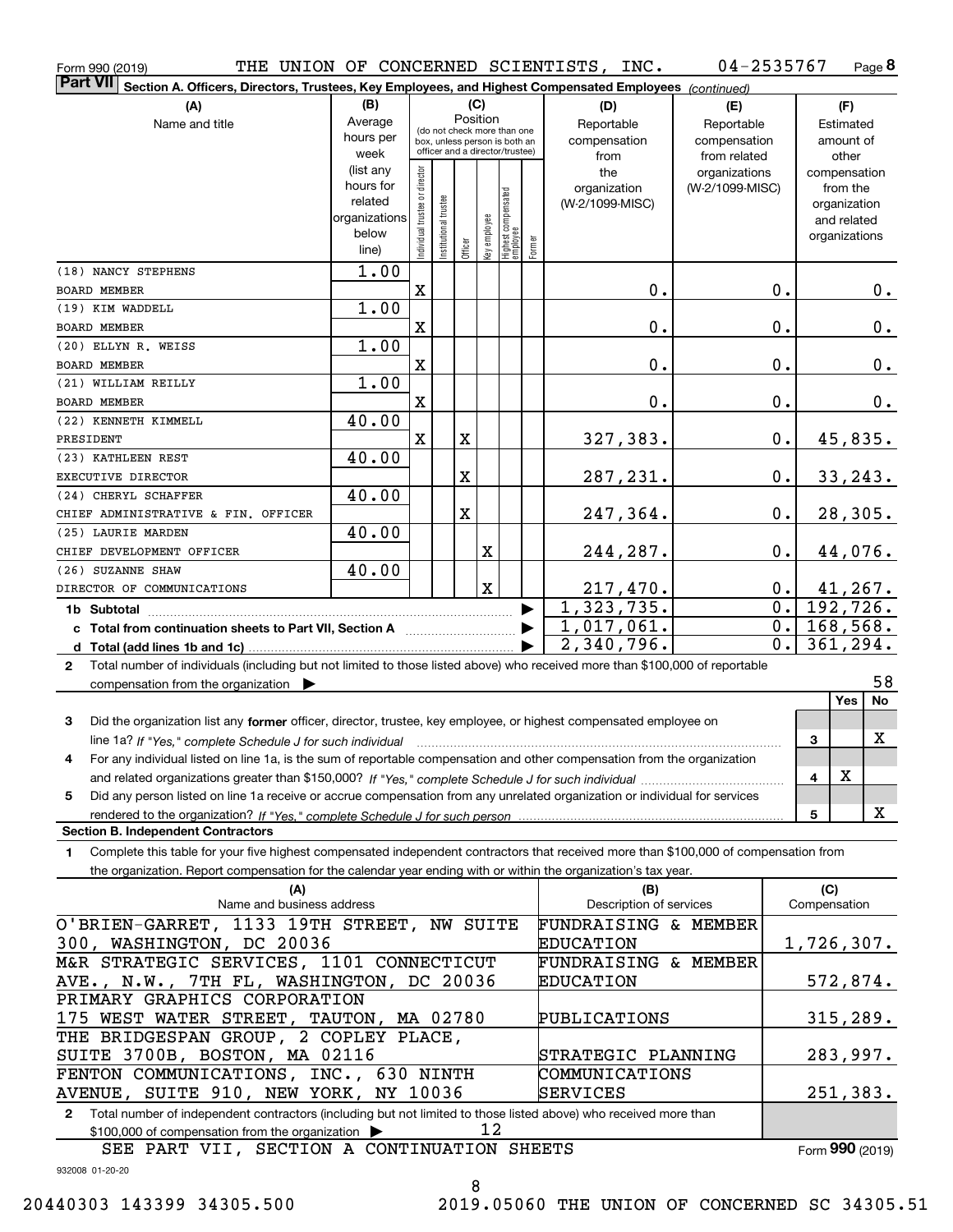| Form 990                              |                        |                                |                       |         |              |                              |        | THE UNION OF CONCERNED SCIENTISTS, INC. | 04-2535767                                                                                  |                          |  |  |
|---------------------------------------|------------------------|--------------------------------|-----------------------|---------|--------------|------------------------------|--------|-----------------------------------------|---------------------------------------------------------------------------------------------|--------------------------|--|--|
| <b>Part VII</b><br>Section A.         |                        |                                |                       |         |              |                              |        |                                         | Officers, Directors, Trustees, Key Employees, and Highest Compensated Employees (continued) |                          |  |  |
| (A)                                   | (B)                    |                                |                       |         | (C)          |                              |        | (D)                                     | (E)                                                                                         | (F)                      |  |  |
| Name and title                        | Average                |                                |                       |         | Position     |                              |        | Reportable                              | Reportable                                                                                  | Estimated                |  |  |
|                                       | hours                  |                                |                       |         |              | (check all that apply)       |        | compensation                            | compensation                                                                                | amount of                |  |  |
|                                       | per                    |                                |                       |         |              |                              |        | from                                    | from related                                                                                | other                    |  |  |
|                                       | week                   |                                |                       |         |              |                              |        | the                                     | organizations                                                                               | compensation             |  |  |
|                                       | (list any<br>hours for |                                |                       |         |              |                              |        | organization<br>(W-2/1099-MISC)         | (W-2/1099-MISC)                                                                             | from the<br>organization |  |  |
|                                       | related                |                                |                       |         |              |                              |        |                                         |                                                                                             | and related              |  |  |
|                                       | organizations          | Individual trustee or director | Institutional trustee |         |              | Highest compensated employee |        |                                         |                                                                                             | organizations            |  |  |
|                                       | below                  |                                |                       |         | Key employee |                              |        |                                         |                                                                                             |                          |  |  |
|                                       | line)                  |                                |                       | Officer |              |                              | Former |                                         |                                                                                             |                          |  |  |
| (27) ANDREW ROSENBERG                 | 40.00                  |                                |                       |         |              |                              |        |                                         |                                                                                             |                          |  |  |
| CSD PROGRAM DIRECTOR                  |                        |                                |                       |         |              | $\mathbf X$                  |        | 226,779.                                | $\mathbf 0$ .                                                                               | 40,890.                  |  |  |
| (28) ANGELA ANDERSON                  | 40.00                  |                                |                       |         |              |                              |        |                                         |                                                                                             |                          |  |  |
| DIRECTOR OF CLIMATE AND ENERGY        |                        |                                |                       |         |              | $\mathbf X$                  |        | 205,026.                                | $\mathbf 0$ .                                                                               | 18,760.                  |  |  |
| (29) ALDEN MEYER                      | 40.00                  |                                |                       |         |              |                              |        |                                         |                                                                                             |                          |  |  |
| DIRECTOR OF STRATEGY & POLICY/CHIEF   |                        |                                |                       |         |              | $\mathbf X$                  |        | 201,296.                                | $0$ .                                                                                       | 47,274.                  |  |  |
| (30) PETER FRUMHOFF                   | 40.00                  |                                |                       |         |              |                              |        |                                         |                                                                                             |                          |  |  |
| DIR OF SCIENCE & POLICY/CHIEF SCIENT  |                        |                                |                       |         |              | $\mathbf X$                  |        | <u>199,316.</u>                         | $\mathbf 0$ .                                                                               | 37,398.                  |  |  |
| (31) DAVID WRIGHT                     | 40.00                  |                                |                       |         |              |                              |        |                                         |                                                                                             |                          |  |  |
| CO-DIRECTOR/SENIOR SCIENTIST GSP      |                        |                                |                       |         |              | $\mathbf X$                  |        | 184,644.                                | $\mathbf 0$ .                                                                               | 24, 246.                 |  |  |
|                                       |                        |                                |                       |         |              |                              |        |                                         |                                                                                             |                          |  |  |
|                                       |                        |                                |                       |         |              |                              |        |                                         |                                                                                             |                          |  |  |
|                                       |                        |                                |                       |         |              |                              |        |                                         |                                                                                             |                          |  |  |
|                                       |                        |                                |                       |         |              |                              |        |                                         |                                                                                             |                          |  |  |
|                                       |                        |                                |                       |         |              |                              |        |                                         |                                                                                             |                          |  |  |
|                                       |                        |                                |                       |         |              |                              |        |                                         |                                                                                             |                          |  |  |
|                                       |                        |                                |                       |         |              |                              |        |                                         |                                                                                             |                          |  |  |
|                                       |                        |                                |                       |         |              |                              |        |                                         |                                                                                             |                          |  |  |
|                                       |                        |                                |                       |         |              |                              |        |                                         |                                                                                             |                          |  |  |
|                                       |                        |                                |                       |         |              |                              |        |                                         |                                                                                             |                          |  |  |
|                                       |                        |                                |                       |         |              |                              |        |                                         |                                                                                             |                          |  |  |
|                                       |                        |                                |                       |         |              |                              |        |                                         |                                                                                             |                          |  |  |
|                                       |                        |                                |                       |         |              |                              |        |                                         |                                                                                             |                          |  |  |
|                                       |                        |                                |                       |         |              |                              |        |                                         |                                                                                             |                          |  |  |
|                                       |                        |                                |                       |         |              |                              |        |                                         |                                                                                             |                          |  |  |
|                                       |                        |                                |                       |         |              |                              |        |                                         |                                                                                             |                          |  |  |
|                                       |                        |                                |                       |         |              |                              |        |                                         |                                                                                             |                          |  |  |
|                                       |                        |                                |                       |         |              |                              |        |                                         |                                                                                             |                          |  |  |
|                                       |                        |                                |                       |         |              |                              |        |                                         |                                                                                             |                          |  |  |
|                                       |                        |                                |                       |         |              |                              |        |                                         |                                                                                             |                          |  |  |
|                                       |                        |                                |                       |         |              |                              |        |                                         |                                                                                             |                          |  |  |
|                                       |                        |                                |                       |         |              |                              |        |                                         |                                                                                             |                          |  |  |
|                                       |                        |                                |                       |         |              |                              |        |                                         |                                                                                             |                          |  |  |
|                                       |                        |                                |                       |         |              |                              |        |                                         |                                                                                             |                          |  |  |
|                                       |                        |                                |                       |         |              |                              |        |                                         |                                                                                             |                          |  |  |
|                                       |                        |                                |                       |         |              |                              |        |                                         |                                                                                             |                          |  |  |
|                                       |                        |                                |                       |         |              |                              |        |                                         |                                                                                             |                          |  |  |
| Total to Part VII, Section A, line 1c |                        |                                |                       |         |              |                              |        | 1,017,061.                              |                                                                                             | 168,568.                 |  |  |

932201 04-01-19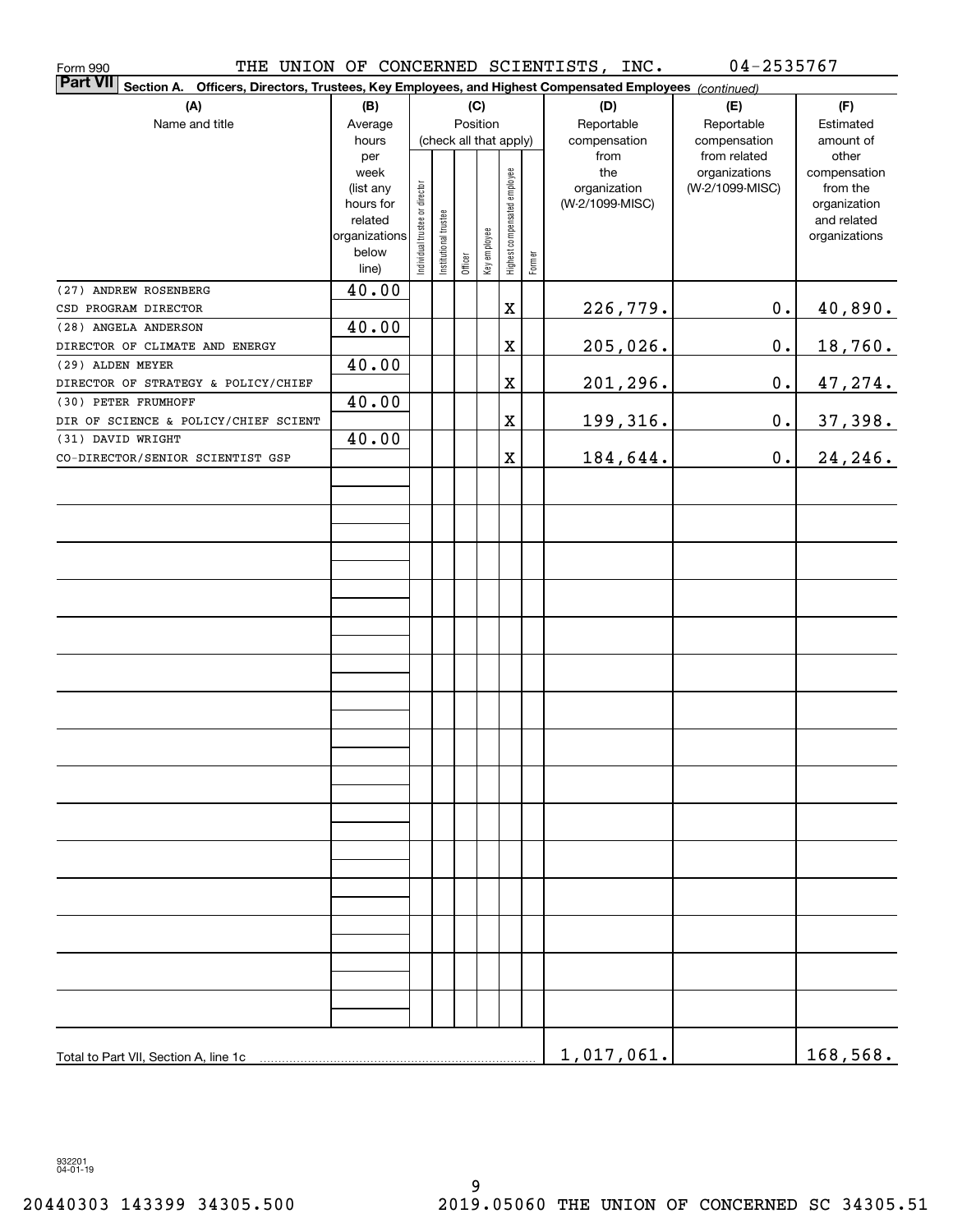|                                                           |    |    | THE UNION OF CONCERNED SCIENTISTS, INC.<br>Form 990 (2019)                                                            |                      |                      |                                       | 04-2535767                    | Page 9                                                   |
|-----------------------------------------------------------|----|----|-----------------------------------------------------------------------------------------------------------------------|----------------------|----------------------|---------------------------------------|-------------------------------|----------------------------------------------------------|
| <b>Part VIII</b>                                          |    |    | <b>Statement of Revenue</b>                                                                                           |                      |                      |                                       |                               |                                                          |
|                                                           |    |    | Check if Schedule O contains a response or note to any line in this Part VIII                                         |                      |                      | $\overline{(B)}$                      | (C)                           | (D)                                                      |
|                                                           |    |    |                                                                                                                       |                      | (A)<br>Total revenue | Related or exempt<br>function revenue | Unrelated<br>business revenue | Revenue excluded<br>from tax under<br>sections 512 - 514 |
|                                                           |    |    | 1a<br>1 a Federated campaigns                                                                                         |                      |                      |                                       |                               |                                                          |
| Contributions, Gifts, Grants<br>and Other Similar Amounts |    |    | 1 <sub>b</sub><br><b>b</b> Membership dues                                                                            |                      |                      |                                       |                               |                                                          |
|                                                           |    |    | 1 <sub>c</sub><br>c Fundraising events                                                                                |                      |                      |                                       |                               |                                                          |
|                                                           |    |    | 1 <sub>d</sub><br>d Related organizations                                                                             |                      |                      |                                       |                               |                                                          |
|                                                           |    |    | e Government grants (contributions)<br>1e                                                                             |                      |                      |                                       |                               |                                                          |
|                                                           |    |    | f All other contributions, gifts, grants, and                                                                         |                      |                      |                                       |                               |                                                          |
|                                                           |    |    | similar amounts not included above<br>1f                                                                              | 44,905,567.          |                      |                                       |                               |                                                          |
|                                                           |    |    | 1g  \$<br>g Noncash contributions included in lines 1a-1f                                                             | 934,552.             |                      |                                       |                               |                                                          |
|                                                           |    |    |                                                                                                                       |                      | 44,905,567.          |                                       |                               |                                                          |
|                                                           |    |    |                                                                                                                       | <b>Business Code</b> |                      |                                       |                               |                                                          |
|                                                           |    | 2a | <u> 1989 - Johann John Stein, markin f</u>                                                                            |                      |                      |                                       |                               |                                                          |
|                                                           |    | b  | <u> 1989 - Johann John Stone, markin f</u>                                                                            |                      |                      |                                       |                               |                                                          |
|                                                           |    | c  | <u> 1980 - Andrea Andrew Maria (h. 1980).</u>                                                                         |                      |                      |                                       |                               |                                                          |
|                                                           |    | d  | <u> 1980 - Jan Sterling von Berling von Berling von Berling von Berling von Berling von Berling von Berling von B</u> |                      |                      |                                       |                               |                                                          |
| Program Service<br>Revenue                                |    |    |                                                                                                                       |                      |                      |                                       |                               |                                                          |
|                                                           |    |    |                                                                                                                       |                      |                      |                                       |                               |                                                          |
|                                                           |    |    |                                                                                                                       |                      |                      |                                       |                               |                                                          |
|                                                           | З  |    | Investment income (including dividends, interest, and                                                                 |                      |                      |                                       |                               |                                                          |
|                                                           |    |    |                                                                                                                       | ▶                    | 457,836.             |                                       |                               | 457,836.                                                 |
|                                                           | 4  |    | Income from investment of tax-exempt bond proceeds                                                                    |                      |                      |                                       |                               |                                                          |
|                                                           | 5  |    |                                                                                                                       |                      | 9,958.               |                                       |                               | 9,958.                                                   |
|                                                           |    |    | (i) Real                                                                                                              | (ii) Personal        |                      |                                       |                               |                                                          |
|                                                           |    |    | 17,482.<br>6 a Gross rents<br>6a                                                                                      |                      |                      |                                       |                               |                                                          |
|                                                           |    |    | 0.<br>6b<br><b>b</b> Less: rental expenses                                                                            |                      |                      |                                       |                               |                                                          |
|                                                           |    |    | 17,482.<br>c Rental income or (loss)<br>6с                                                                            |                      |                      |                                       |                               |                                                          |
|                                                           |    |    | d Net rental income or (loss)                                                                                         |                      | 17,482.              |                                       |                               | 17,482.                                                  |
|                                                           |    |    | (i) Securities<br>7 a Gross amount from sales of                                                                      | (ii) Other           |                      |                                       |                               |                                                          |
|                                                           |    |    | 305,976.<br>assets other than inventory<br>7a                                                                         |                      |                      |                                       |                               |                                                          |
|                                                           |    |    | <b>b</b> Less: cost or other basis                                                                                    |                      |                      |                                       |                               |                                                          |
| wenue                                                     |    |    | 205, 350.<br>and sales expenses<br>7b                                                                                 |                      |                      |                                       |                               |                                                          |
|                                                           |    |    | 100,626.<br>7c<br><b>c</b> Gain or (loss) $\ldots$                                                                    |                      |                      |                                       |                               |                                                          |
|                                                           |    |    |                                                                                                                       |                      | 100,626.             |                                       |                               | 100,626.                                                 |
| Other R                                                   |    |    | 8 a Gross income from fundraising events (not                                                                         |                      |                      |                                       |                               |                                                          |
|                                                           |    |    | including \$                                                                                                          |                      |                      |                                       |                               |                                                          |
|                                                           |    |    | contributions reported on line 1c). See                                                                               |                      |                      |                                       |                               |                                                          |
|                                                           |    |    | l 8a                                                                                                                  |                      |                      |                                       |                               |                                                          |
|                                                           |    |    | 8b                                                                                                                    |                      |                      |                                       |                               |                                                          |
|                                                           |    |    | c Net income or (loss) from fundraising events                                                                        |                      |                      |                                       |                               |                                                          |
|                                                           |    |    | 9 a Gross income from gaming activities. See                                                                          |                      |                      |                                       |                               |                                                          |
|                                                           |    |    | 9a                                                                                                                    |                      |                      |                                       |                               |                                                          |
|                                                           |    |    | 9b<br><b>b</b> Less: direct expenses <b>manually</b>                                                                  |                      |                      |                                       |                               |                                                          |
|                                                           |    |    | c Net income or (loss) from gaming activities                                                                         |                      |                      |                                       |                               |                                                          |
|                                                           |    |    | 10 a Gross sales of inventory, less returns                                                                           | 26,275.              |                      |                                       |                               |                                                          |
|                                                           |    |    | 10a                                                                                                                   |                      |                      |                                       |                               |                                                          |
|                                                           |    |    | 10 <sub>b</sub><br><b>b</b> Less: cost of goods sold                                                                  | 23,473.              |                      | 2,802.                                |                               |                                                          |
|                                                           |    |    | c Net income or (loss) from sales of inventory                                                                        | <b>Business Code</b> | 2,802.               |                                       |                               |                                                          |
|                                                           |    |    | 11 a MISC. INCOME                                                                                                     | 900099               | 241,050.             |                                       |                               | 241,050.                                                 |
| Miscellaneous<br>Revenue                                  |    |    | <b>b</b> LISTS & LABELS                                                                                               | 900099               | 42,964.              |                                       |                               | 42,964.                                                  |
|                                                           |    |    | <b>c</b> HONORARIUM                                                                                                   | 900099               | 10,700.              |                                       |                               | 10,700.                                                  |
|                                                           |    |    |                                                                                                                       |                      |                      |                                       |                               |                                                          |
|                                                           |    |    |                                                                                                                       |                      |                      |                                       |                               |                                                          |
|                                                           |    |    |                                                                                                                       |                      | 294,714.             |                                       | 0.                            | 880,616.                                                 |
|                                                           | 12 |    | Total revenue. See instructions                                                                                       |                      | 45,788,985.          | 2,802.                                |                               |                                                          |
| 932009 01-20-20                                           |    |    |                                                                                                                       | 1 በ                  |                      |                                       |                               | Form 990 (2019)                                          |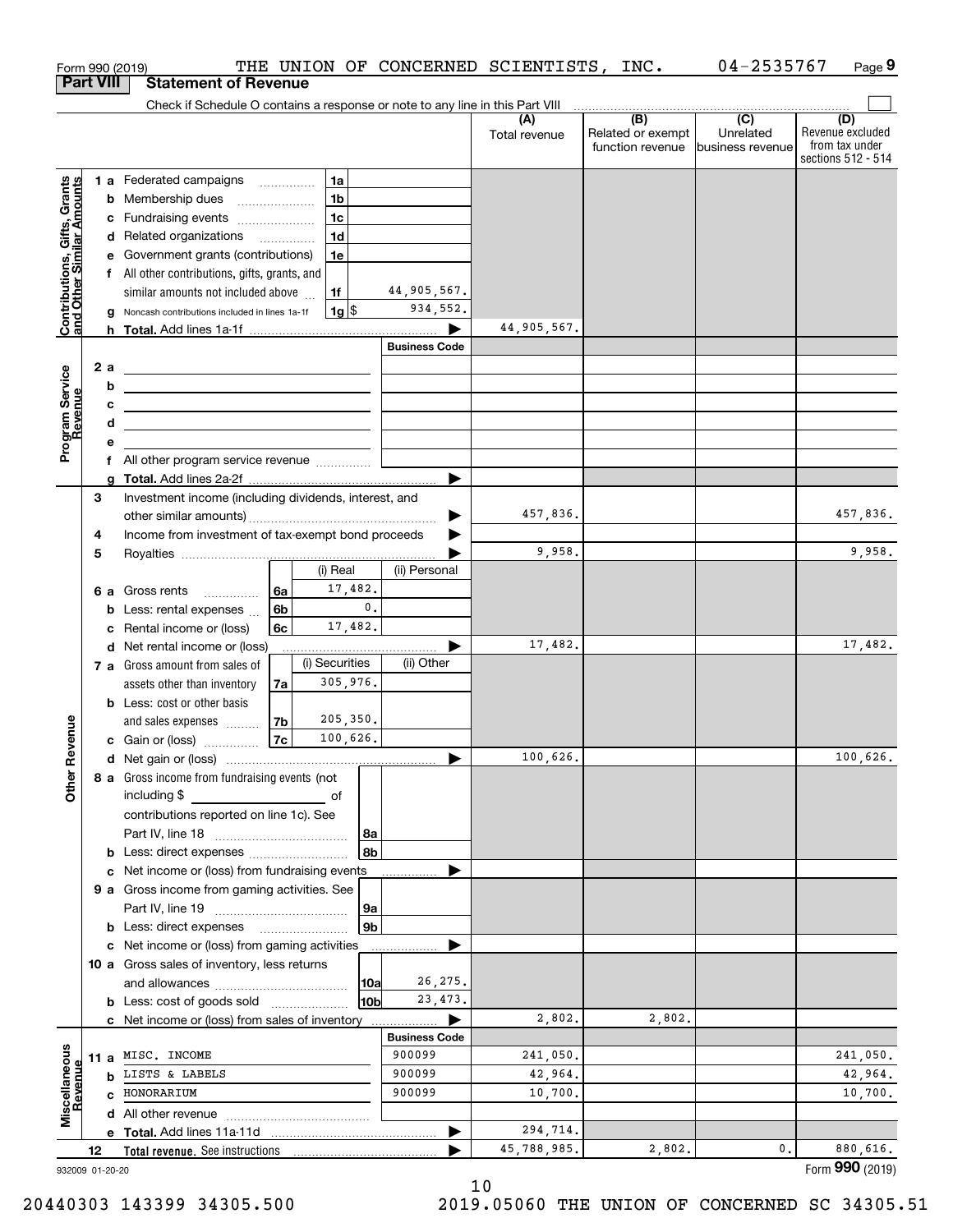|    | Section 501(c)(3) and 501(c)(4) organizations must complete all columns. All other organizations must complete column (A). |                         |                                    |                                           |                                |  |  |
|----|----------------------------------------------------------------------------------------------------------------------------|-------------------------|------------------------------------|-------------------------------------------|--------------------------------|--|--|
|    | Check if Schedule O contains a response or note to any line in this Part IX                                                |                         |                                    |                                           |                                |  |  |
|    | Do not include amounts reported on lines 6b,<br>7b, 8b, 9b, and 10b of Part VIII.                                          | (A)<br>Total expenses   | (B)<br>Program service<br>expenses | (C)<br>Management and<br>general expenses | (D)<br>Fundraising<br>expenses |  |  |
| 1. | Grants and other assistance to domestic organizations                                                                      |                         |                                    |                                           |                                |  |  |
|    | and domestic governments. See Part IV, line 21                                                                             |                         |                                    |                                           |                                |  |  |
| 2  | Grants and other assistance to domestic                                                                                    |                         |                                    |                                           |                                |  |  |
|    | individuals. See Part IV, line 22                                                                                          |                         |                                    |                                           |                                |  |  |
| З  | Grants and other assistance to foreign                                                                                     |                         |                                    |                                           |                                |  |  |
|    | organizations, foreign governments, and foreign                                                                            |                         |                                    |                                           |                                |  |  |
|    | individuals. See Part IV, lines 15 and 16                                                                                  |                         |                                    |                                           |                                |  |  |
| 4  | Benefits paid to or for members                                                                                            |                         |                                    |                                           |                                |  |  |
| 5  | Compensation of current officers, directors,                                                                               |                         |                                    |                                           |                                |  |  |
|    | trustees, and key employees                                                                                                | 1,371,318.              | 1,077,050.                         | 116,102.                                  | 178, 166.                      |  |  |
| 6  | Compensation not included above to disqualified                                                                            |                         |                                    |                                           |                                |  |  |
|    | persons (as defined under section 4958(f)(1)) and                                                                          |                         |                                    |                                           |                                |  |  |
|    | persons described in section 4958(c)(3)(B)                                                                                 |                         |                                    |                                           |                                |  |  |
| 7  | Other salaries and wages                                                                                                   | 20, 585, 682.           | 18,498,957.                        | 1,089,875.                                | 996,850.                       |  |  |
| 8  | Pension plan accruals and contributions (include                                                                           |                         |                                    |                                           |                                |  |  |
|    | section 401(k) and 403(b) employer contributions)                                                                          |                         | $1,487,787.$ 1,300,875.            | <u>96,465.</u>                            | <u>90,447.</u>                 |  |  |
| 9  |                                                                                                                            | $\overline{2,237,650.}$ | 1,973,638.                         | 135,356.                                  | 128,656.                       |  |  |
| 10 |                                                                                                                            | 1,635,117.              | 1,447,785.                         | 97,760.                                   | 89,572.                        |  |  |
| 11 | Fees for services (nonemployees):                                                                                          |                         |                                    |                                           |                                |  |  |
| a  |                                                                                                                            |                         |                                    |                                           |                                |  |  |
| b  |                                                                                                                            | 204, 792.<br>64,795.    | 62,985.                            | 141,806.<br>64,795.                       | $1$ .                          |  |  |
|    |                                                                                                                            | 119,131.                | 119,131.                           |                                           |                                |  |  |
|    |                                                                                                                            | 459,221.                |                                    |                                           | 459,221.                       |  |  |
|    | Professional fundraising services. See Part IV, line 17                                                                    | 100,636.                |                                    | 100,636.                                  |                                |  |  |
|    | Investment management fees<br>Other. (If line 11g amount exceeds 10% of line 25,                                           |                         |                                    |                                           |                                |  |  |
| g  | column (A) amount, list line 11g expenses on Sch O.)                                                                       | 2,894,181.              | 2,766,080.                         | 52,373.                                   | 75,728.                        |  |  |
| 12 |                                                                                                                            | 805,772.                | 767,996.                           |                                           | 37,776.                        |  |  |
| 13 |                                                                                                                            | 266, 752.               | 231,730.                           | 19, 111.                                  | 15,911.                        |  |  |
| 14 |                                                                                                                            | 369,882.                | 323,134.                           | 25,034.                                   | 21,714.                        |  |  |
| 15 |                                                                                                                            |                         |                                    |                                           |                                |  |  |
| 16 |                                                                                                                            | 2, 166, 623.            | 1,983,128.                         | 89,626.                                   | 93,869.                        |  |  |
| 17 |                                                                                                                            | 495,468.                | $\overline{469}$ , 717.            | 1,123.                                    | 24,628.                        |  |  |
| 18 | Payments of travel or entertainment expenses                                                                               |                         |                                    |                                           |                                |  |  |
|    | for any federal, state, or local public officials                                                                          |                         |                                    |                                           |                                |  |  |
| 19 | Conferences, conventions, and meetings                                                                                     | 453,739.                | 439,194.                           | 1,564.                                    | 12,981.                        |  |  |
| 20 | Interest                                                                                                                   |                         |                                    |                                           |                                |  |  |
| 21 |                                                                                                                            |                         |                                    |                                           |                                |  |  |
| 22 | Depreciation, depletion, and amortization                                                                                  | 926,376.                | 809,294.                           | 62,699.                                   | 54,383.                        |  |  |
| 23 | Insurance                                                                                                                  | 109, 222.               | 95,418.                            | 7,392.                                    | 6,412.                         |  |  |
| 24 | Other expenses. Itemize expenses not covered<br>above (List miscellaneous expenses on line 24e. If                         |                         |                                    |                                           |                                |  |  |
|    | line 24e amount exceeds 10% of line 25, column (A)                                                                         |                         |                                    |                                           |                                |  |  |
|    | amount, list line 24e expenses on Schedule O.)                                                                             |                         |                                    | 75.                                       |                                |  |  |
| a  | PRINTING & PUBLICATIONS                                                                                                    | 1,351,053.<br>993, 212. | 892,657.<br>870,052.               | 17,734.                                   | 458,321.<br>105,426.           |  |  |
| b  | ON-LINE SERVICES                                                                                                           | 752,569.                |                                    | 670.                                      | 197,438.                       |  |  |
| d  | POSTAGE & FREIGHT<br>COALITION SUPPORT                                                                                     | 688,372.                | 554,461.<br>663,398.               | 3,291.                                    | 21,683.                        |  |  |
|    |                                                                                                                            | 1,090,883.              | 952,768.                           | 72,691.                                   | 65,424.                        |  |  |
| 25 | e All other expenses<br>Total functional expenses. Add lines 1 through 24e                                                 | 41,630,233.             | 36,299,448.                        | 2,196,178.                                | 3,134,607.                     |  |  |
| 26 | Joint costs. Complete this line only if the organization                                                                   |                         |                                    |                                           |                                |  |  |
|    | reported in column (B) joint costs from a combined                                                                         |                         |                                    |                                           |                                |  |  |
|    | educational campaign and fundraising solicitation.                                                                         |                         |                                    |                                           |                                |  |  |
|    | x<br>if following SOP 98-2 (ASC 958-720)<br>Check here $\blacktriangleright$                                               | 1,633,791.              | 958,875.                           | 0.                                        | 674,916.                       |  |  |
|    | 932010 01-20-20                                                                                                            |                         |                                    |                                           | Form 990 (2019)                |  |  |
|    |                                                                                                                            | 11                      |                                    |                                           |                                |  |  |

11

20440303 143399 34305.500 2019.05060 THE UNION OF CONCERNED SC 34305.51

#### Form 990 (2019) THE UNION OF CONCERNED SCIENTISTS , INC 04-2535767 <sub>Page</sub><br>\_Part IX | Statement of Functional Expenses **10 Part IX Statement of Functional Expenses**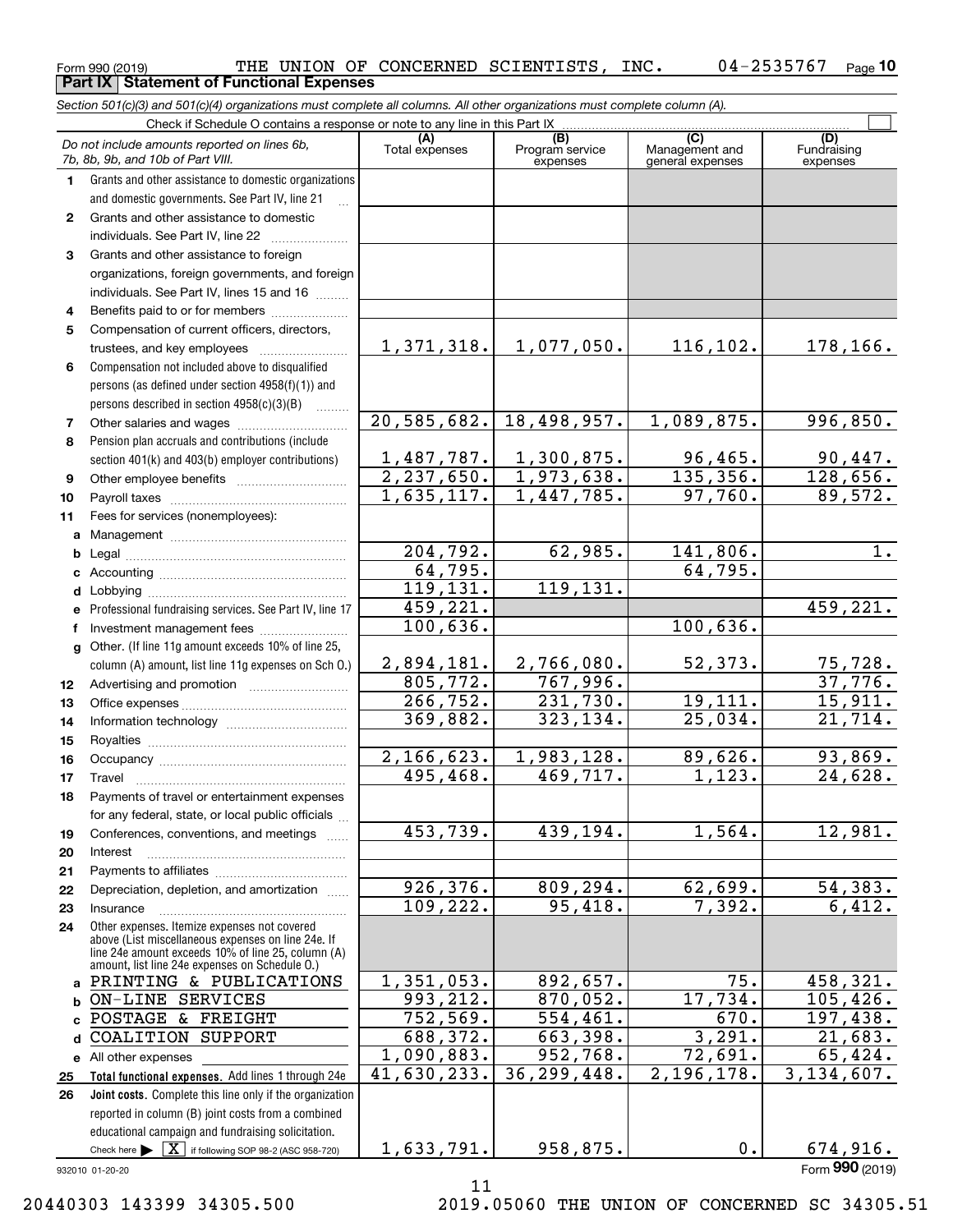**33**

Total liabilities and net assets/fund balances

**33**

Form (2019) **990**

53,138,337. 66,468,257.

**(A) (B) 123** Pledges and grants receivable, net  $\ldots$  **multimes contained and grants receivable**, net **multimes contained and grants receivable**, net **multimes contained and grants receivable 45**Loans and other receivables from any current or former officer, director, **678910a**Land, buildings, and equipment: cost or other **1112131415161718192021222324252627282930313212345678910c11121314151617181920212223242526b** Less: accumulated depreciation  $\ldots$  **10b** basis. Complete Part VI of Schedule D will aller **Total assets. Total liabilities. Organizations that follow FASB ASC 958, check here** Add lines 17 through 25 | X **and complete lines 27, 28, 32, and 33. 2728Organizations that do not follow FASB ASC 958, check here** | **and complete lines 29 through 33. 29303132Net Assets or Fund Balances** Beginning of year | Find of year Cash - non-interest-bearing ~~~~~~~~~~~~~~~~~~~~~~~~~ Savings and temporary cash investments ~~~~~~~~~~~~~~~~~~Accounts receivable, net ~~~~~~~~~~~~~~~~~~~~~~~~~~ trustee, key employee, creator or founder, substantial contributor, or 35% controlled entity or family member of any of these persons ............................ Loans and other receivables from other disqualified persons (as defined under section  $4958(f)(1)$ , and persons described in section  $4958(c)(3)(B)$ Notes and loans receivable, net ~~~~~~~~~~~~~~~~~~~~~~~Inventories for sale or use ~~~~~~~~~~~~~~~~~~~~~~~~~~ Prepaid expenses and deferred charges ~~~~~~~~~~~~~~~~~~ Investments - publicly traded securities ~~~~~~~~~~~~~~~~~~~ Investments - other securities. See Part IV, line 11 ~~~~~~~~~~~~~~ Investments - program-related. See Part IV, line 11 ~~~~~~~~~~~~~Intangible assets ~~~~~~~~~~~~~~~~~~~~~~~~~~~~~~ Other assets. See Part IV, line 11 ~~~~~~~~~~~~~~~~~~~~~~ Add lines 1 through 15 (must equal line 33) Accounts payable and accrued expenses ~~~~~~~~~~~~~~~~~~ Grants payable ~~~~~~~~~~~~~~~~~~~~~~~~~~~~~~~ Deferred revenue ~~~~~~~~~~~~~~~~~~~~~~~~~~~~~~Tax-exempt bond liabilities …………………………………………………………… Escrow or custodial account liability. Complete Part IV of Schedule D Loans and other payables to any current or former officer, director, trustee, key employee, creator or founder, substantial contributor, or 35% controlled entity or family member of any of these persons ~~~~~~~~~Secured mortgages and notes payable to unrelated third parties ~~~~~~~~~~~~~~~~<br>Unecoured notes and loops payable to unrelated third parties Unsecured notes and loans payable to unrelated third parties ~~~~~~~~~~~~~~~~~~~<br>Other ligbilities (including federal income tox, payables to related third Other liabilities (including federal income tax, payables to related third parties, and other liabilities not included on lines 17-24). Complete Part X of Schedule D ~~~~~~~~~~~~~~~~~~~~~~~~~~~~~~~ Net assets without donor restrictions <sub>…………………………………………………</sub>…… Net assets with donor restrictions ~~~~~~~~~~~~~~~~~~~~~~Capital stock or trust principal, or current funds ~~~~~~~~~~~~~~~ Paid-in or capital surplus, or land, building, or equipment fund www.commun.com Retained earnings, endowment, accumulated income, or other funds Total net assets or fund balances ~~~~~~~~~~~~~~~~~~~~~~  $\begin{array}{|c|c|c|c|c|c|}\n2,618,388. & 1 & 3,665,351. \\
\hline\n2,653,032. & 2 & 7,917,089. \\
\end{array}$  $203,970.$  4 40,997.  $2,859,879.$  3,100,000. 41,494. 41,494. 384,345. 394,624.  $\begin{array}{|c|c|c|c|c|c|c|c|}\n \hline\n 1,085,562. & \text{12} & \text{1,351,058}. \\
 \hline\n\end{array}$ 17,984,117.  $8,652,811.$  9,910,826. 10c 9,331,306.  $124,482.$  15 120,872.  $\begin{array}{|c|c|c|c|c|c|c|c|}\n \hline\n 53,138,337. & \text{16} & 66,468,257. \\
 \hline\n 1,925,474. & \text{17} & 3,303,260. \\
 \hline\n\end{array}$ 2,653,032. 7,917,089. 1,925,474. 2,893,643. 25 7,986,887.<br>5,530,447. 26 11,750,524. 11,750,524.  $\frac{40,971,702.}{6,636,188.}$   $\frac{27}{28}$   $\frac{45,954,313.}{8,763,420.}$ 6,636,188.  $\frac{47,607,890.|32|}{53,138,337.|33|}$  66,468,257. 461,330. 210,377. 1,085,562.  $250,000$ .  $24$  250,000.

Check if Schedule O contains a response or note to any line in this Part X

**11**

 $\mathcal{L}^{\text{max}}$ 

**Assets**

**Liabilities**

iabilities

Assets or Fund Balances

 $\frac{1}{2}$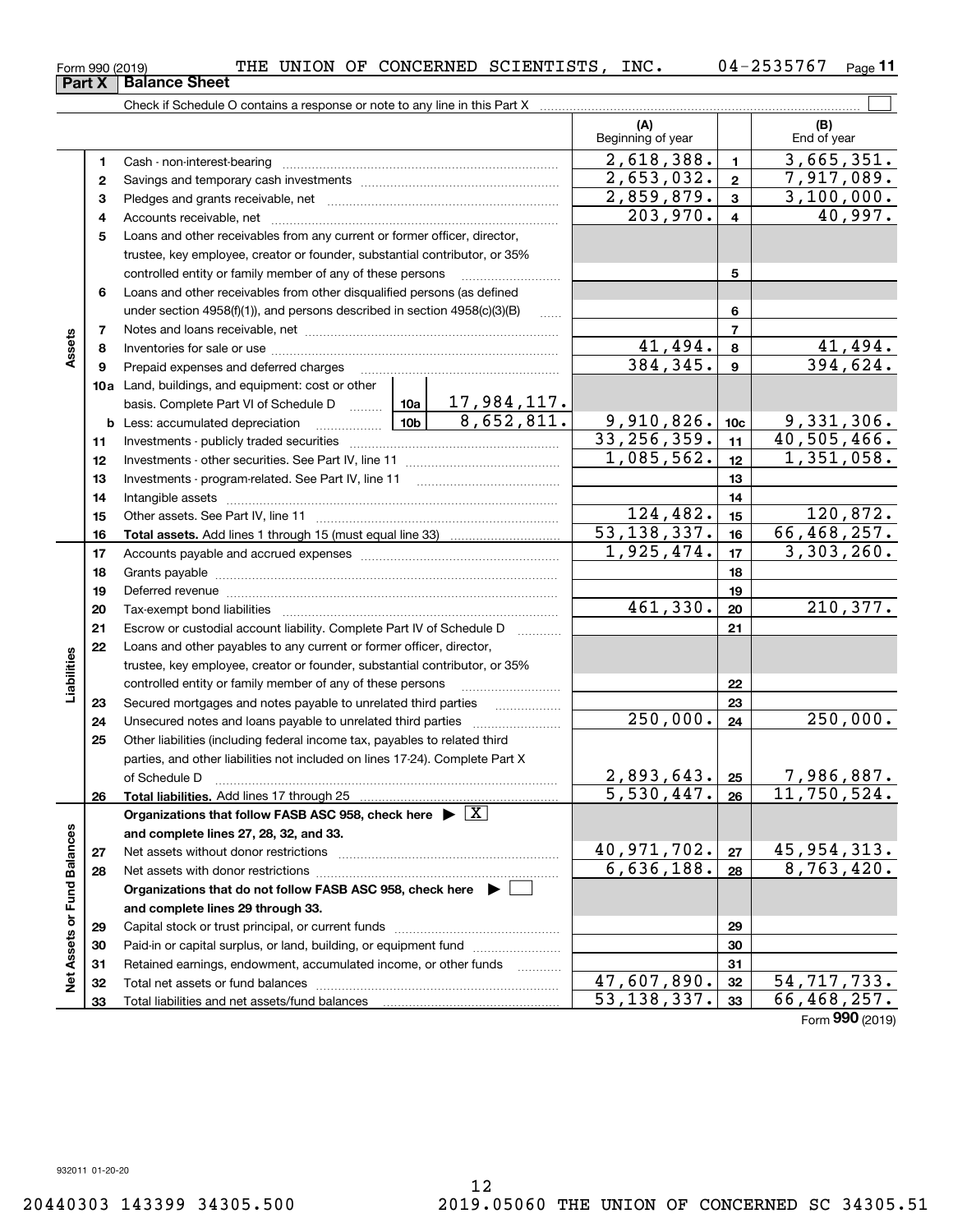|    | THE UNION OF CONCERNED SCIENTISTS, INC.<br>Form 990 (2019)                                                                                                                                                                     |                | 04-2535767  |                     | Page 12      |
|----|--------------------------------------------------------------------------------------------------------------------------------------------------------------------------------------------------------------------------------|----------------|-------------|---------------------|--------------|
|    | <b>Reconciliation of Net Assets</b><br>Part XI                                                                                                                                                                                 |                |             |                     |              |
|    |                                                                                                                                                                                                                                |                |             |                     |              |
|    |                                                                                                                                                                                                                                |                |             |                     |              |
| 1  | Total revenue (must equal Part VIII, column (A), line 12)                                                                                                                                                                      | $\mathbf{1}$   | 45,788,985. |                     |              |
| 2  | Total expenses (must equal Part IX, column (A), line 25)                                                                                                                                                                       | $\overline{2}$ | 41,630,233. |                     |              |
| 3  | Revenue less expenses. Subtract line 2 from line 1                                                                                                                                                                             | 3              |             |                     | 4, 158, 752. |
| 4  |                                                                                                                                                                                                                                | $\overline{4}$ | 47,607,890. |                     |              |
| 5  |                                                                                                                                                                                                                                | 5              |             |                     | 2,951,091.   |
| 6  | Donated services and use of facilities [111] Donated and the service of facilities [11] Donated services and use of facilities [11] Donated and the service of the service of the service of the service of the service of the | 6              |             |                     |              |
| 7  | Investment expenses www.communication.com/www.communication.com/www.communication.com/www.communication.com                                                                                                                    | $\overline{7}$ |             |                     |              |
| 8  | Prior period adjustments                                                                                                                                                                                                       | 8              |             |                     |              |
| 9  | Other changes in net assets or fund balances (explain on Schedule O)                                                                                                                                                           | 9              |             |                     | 0.           |
| 10 | Net assets or fund balances at end of year. Combine lines 3 through 9 (must equal Part X, line 32,                                                                                                                             |                |             |                     |              |
|    |                                                                                                                                                                                                                                | 10             | 54,717,733. |                     |              |
|    | Part XII Financial Statements and Reporting                                                                                                                                                                                    |                |             |                     |              |
|    |                                                                                                                                                                                                                                |                |             |                     |              |
|    |                                                                                                                                                                                                                                |                |             | Yes                 | <b>No</b>    |
| 1  | $\boxed{\mathbf{X}}$ Accrual<br>Accounting method used to prepare the Form 990: <u>June</u> Cash<br>Other                                                                                                                      |                |             |                     |              |
|    | If the organization changed its method of accounting from a prior year or checked "Other," explain in Schedule O.                                                                                                              |                |             |                     |              |
|    | 2a Were the organization's financial statements compiled or reviewed by an independent accountant?                                                                                                                             |                |             | 2a                  | х            |
|    | If "Yes," check a box below to indicate whether the financial statements for the year were compiled or reviewed on a                                                                                                           |                |             |                     |              |
|    | separate basis, consolidated basis, or both:                                                                                                                                                                                   |                |             |                     |              |
|    | Separate basis<br><b>Consolidated basis</b><br>Both consolidated and separate basis                                                                                                                                            |                |             |                     |              |
|    | <b>b</b> Were the organization's financial statements audited by an independent accountant?                                                                                                                                    |                |             | х<br>2 <sub>b</sub> |              |
|    | If "Yes," check a box below to indicate whether the financial statements for the year were audited on a separate basis,                                                                                                        |                |             |                     |              |
|    | consolidated basis, or both:                                                                                                                                                                                                   |                |             |                     |              |
|    | $ \mathbf{X} $ Separate basis<br>Consolidated basis<br>Both consolidated and separate basis                                                                                                                                    |                |             |                     |              |
|    | c If "Yes" to line 2a or 2b, does the organization have a committee that assumes responsibility for oversight of the audit,                                                                                                    |                |             |                     |              |
|    |                                                                                                                                                                                                                                |                |             | x<br>2c             |              |
|    | If the organization changed either its oversight process or selection process during the tax year, explain on Schedule O.                                                                                                      |                |             |                     |              |
|    | 3a As a result of a federal award, was the organization required to undergo an audit or audits as set forth in the Single Audit                                                                                                |                |             |                     |              |
|    |                                                                                                                                                                                                                                |                |             | За                  | x            |
|    | b If "Yes," did the organization undergo the required audit or audits? If the organization did not undergo the required audit                                                                                                  |                |             |                     |              |
|    |                                                                                                                                                                                                                                |                |             | 3 <sub>b</sub>      |              |

Form (2019) **990**

932012 01-20-20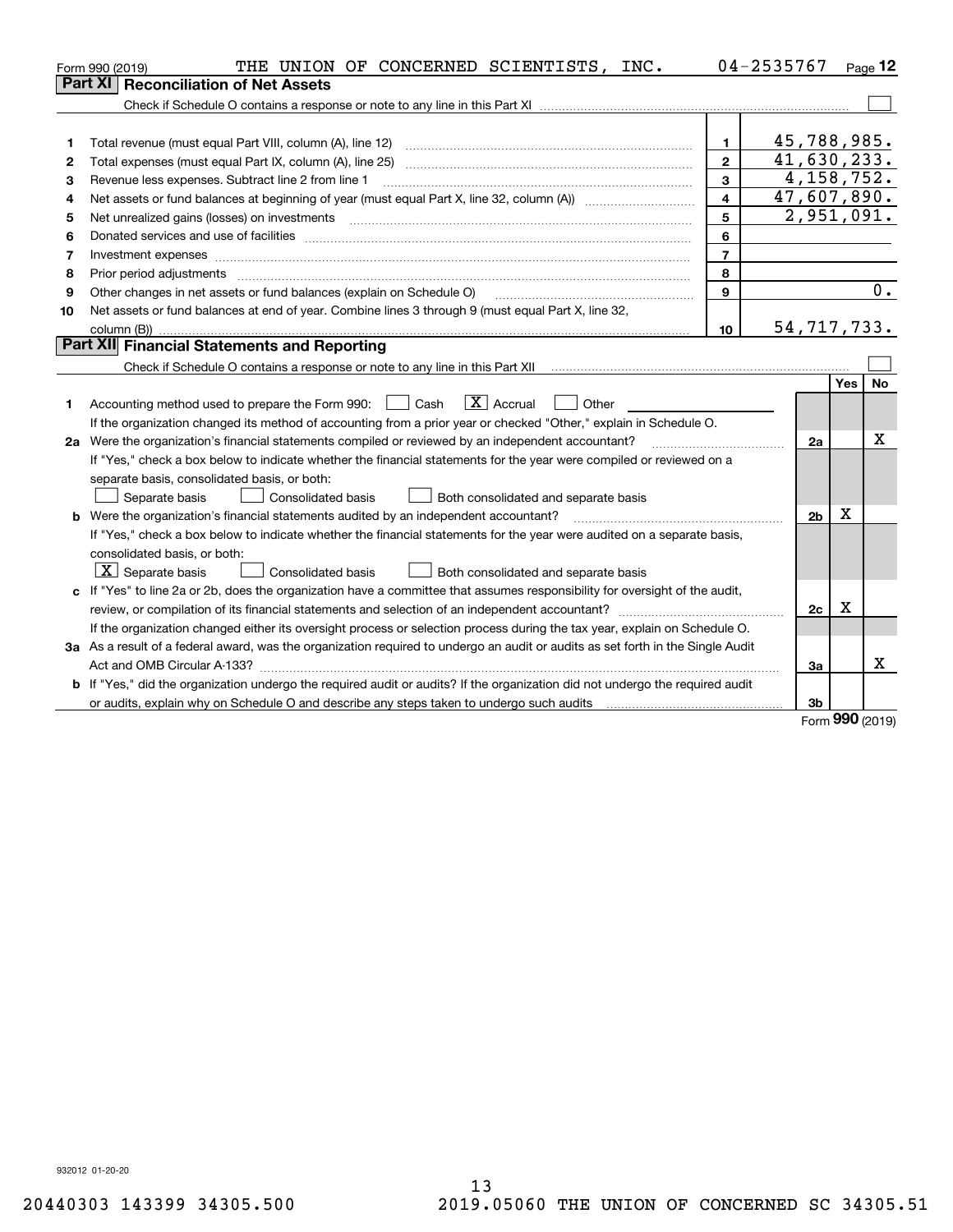| <b>SCHEDULE A</b> |
|-------------------|
|-------------------|

Department of the Treasury Internal Revenue Service

**(Form 990 or 990-EZ)**

## **Public Charity Status and Public Support**

**Complete if the organization is a section 501(c)(3) organization or a section 4947(a)(1) nonexempt charitable trust. | Attach to Form 990 or Form 990-EZ.** 

| Go to www.irs.gov/Form990 for instructions and the latest information. |  |  |
|------------------------------------------------------------------------|--|--|
|                                                                        |  |  |

| OMB No 1545-0047                    |
|-------------------------------------|
| 2019                                |
| <b>Open to Public</b><br>Inspection |

|               |                                                                                                                           |                                                                                                                                                                                                                                                    |          | $\blacktriangleright$ Go to www.irs.gov/Form990 for instructions and the latest information. |                                                                |    |                                                      |  | """""""""""""""                                    |  |
|---------------|---------------------------------------------------------------------------------------------------------------------------|----------------------------------------------------------------------------------------------------------------------------------------------------------------------------------------------------------------------------------------------------|----------|----------------------------------------------------------------------------------------------|----------------------------------------------------------------|----|------------------------------------------------------|--|----------------------------------------------------|--|
|               |                                                                                                                           | Name of the organization                                                                                                                                                                                                                           |          |                                                                                              |                                                                |    |                                                      |  | <b>Employer identification number</b>              |  |
| <b>Part I</b> |                                                                                                                           | Reason for Public Charity Status (All organizations must complete this part.) See instructions.                                                                                                                                                    |          | THE UNION OF CONCERNED SCIENTISTS, INC.                                                      |                                                                |    |                                                      |  | 04-2535767                                         |  |
|               |                                                                                                                           |                                                                                                                                                                                                                                                    |          |                                                                                              |                                                                |    |                                                      |  |                                                    |  |
| 1             |                                                                                                                           | The organization is not a private foundation because it is: (For lines 1 through 12, check only one box.)<br>A church, convention of churches, or association of churches described in section 170(b)(1)(A)(i).                                    |          |                                                                                              |                                                                |    |                                                      |  |                                                    |  |
| 2             |                                                                                                                           | A school described in section 170(b)(1)(A)(ii). (Attach Schedule E (Form 990 or 990-EZ).)                                                                                                                                                          |          |                                                                                              |                                                                |    |                                                      |  |                                                    |  |
|               |                                                                                                                           |                                                                                                                                                                                                                                                    |          |                                                                                              |                                                                |    |                                                      |  |                                                    |  |
| 3             |                                                                                                                           | A hospital or a cooperative hospital service organization described in section $170(b)(1)(A)(iii)$ .<br>A medical research organization operated in conjunction with a hospital described in section 170(b)(1)(A)(iii). Enter the hospital's name, |          |                                                                                              |                                                                |    |                                                      |  |                                                    |  |
| 4             |                                                                                                                           | city, and state:                                                                                                                                                                                                                                   |          |                                                                                              |                                                                |    |                                                      |  |                                                    |  |
| 5             | An organization operated for the benefit of a college or university owned or operated by a governmental unit described in |                                                                                                                                                                                                                                                    |          |                                                                                              |                                                                |    |                                                      |  |                                                    |  |
|               |                                                                                                                           | section 170(b)(1)(A)(iv). (Complete Part II.)                                                                                                                                                                                                      |          |                                                                                              |                                                                |    |                                                      |  |                                                    |  |
| 6             |                                                                                                                           | A federal, state, or local government or governmental unit described in section 170(b)(1)(A)(v).                                                                                                                                                   |          |                                                                                              |                                                                |    |                                                      |  |                                                    |  |
| 7             | $\lfloor x \rfloor$                                                                                                       | An organization that normally receives a substantial part of its support from a governmental unit or from the general public described in                                                                                                          |          |                                                                                              |                                                                |    |                                                      |  |                                                    |  |
|               |                                                                                                                           | section 170(b)(1)(A)(vi). (Complete Part II.)                                                                                                                                                                                                      |          |                                                                                              |                                                                |    |                                                      |  |                                                    |  |
| 8             |                                                                                                                           | A community trust described in section 170(b)(1)(A)(vi). (Complete Part II.)                                                                                                                                                                       |          |                                                                                              |                                                                |    |                                                      |  |                                                    |  |
| 9             |                                                                                                                           | An agricultural research organization described in section 170(b)(1)(A)(ix) operated in conjunction with a land-grant college                                                                                                                      |          |                                                                                              |                                                                |    |                                                      |  |                                                    |  |
|               |                                                                                                                           | or university or a non-land-grant college of agriculture (see instructions). Enter the name, city, and state of the college or                                                                                                                     |          |                                                                                              |                                                                |    |                                                      |  |                                                    |  |
|               |                                                                                                                           | university:                                                                                                                                                                                                                                        |          |                                                                                              |                                                                |    |                                                      |  |                                                    |  |
| 10            |                                                                                                                           | An organization that normally receives: (1) more than 33 1/3% of its support from contributions, membership fees, and gross receipts from                                                                                                          |          |                                                                                              |                                                                |    |                                                      |  |                                                    |  |
|               |                                                                                                                           | activities related to its exempt functions - subject to certain exceptions, and (2) no more than 33 1/3% of its support from gross investment                                                                                                      |          |                                                                                              |                                                                |    |                                                      |  |                                                    |  |
|               |                                                                                                                           | income and unrelated business taxable income (less section 511 tax) from businesses acquired by the organization after June 30, 1975.                                                                                                              |          |                                                                                              |                                                                |    |                                                      |  |                                                    |  |
|               |                                                                                                                           | See section 509(a)(2). (Complete Part III.)                                                                                                                                                                                                        |          |                                                                                              |                                                                |    |                                                      |  |                                                    |  |
| 11            |                                                                                                                           | An organization organized and operated exclusively to test for public safety. See section 509(a)(4).                                                                                                                                               |          |                                                                                              |                                                                |    |                                                      |  |                                                    |  |
| 12            |                                                                                                                           | An organization organized and operated exclusively for the benefit of, to perform the functions of, or to carry out the purposes of one or                                                                                                         |          |                                                                                              |                                                                |    |                                                      |  |                                                    |  |
|               |                                                                                                                           | more publicly supported organizations described in section 509(a)(1) or section 509(a)(2). See section 509(a)(3). Check the box in                                                                                                                 |          |                                                                                              |                                                                |    |                                                      |  |                                                    |  |
|               |                                                                                                                           | lines 12a through 12d that describes the type of supporting organization and complete lines 12e, 12f, and 12g.                                                                                                                                     |          |                                                                                              |                                                                |    |                                                      |  |                                                    |  |
| а             |                                                                                                                           | Type I. A supporting organization operated, supervised, or controlled by its supported organization(s), typically by giving                                                                                                                        |          |                                                                                              |                                                                |    |                                                      |  |                                                    |  |
|               |                                                                                                                           | the supported organization(s) the power to regularly appoint or elect a majority of the directors or trustees of the supporting                                                                                                                    |          |                                                                                              |                                                                |    |                                                      |  |                                                    |  |
|               |                                                                                                                           | organization. You must complete Part IV, Sections A and B.                                                                                                                                                                                         |          |                                                                                              |                                                                |    |                                                      |  |                                                    |  |
| b             |                                                                                                                           | Type II. A supporting organization supervised or controlled in connection with its supported organization(s), by having                                                                                                                            |          |                                                                                              |                                                                |    |                                                      |  |                                                    |  |
|               |                                                                                                                           | control or management of the supporting organization vested in the same persons that control or manage the supported                                                                                                                               |          |                                                                                              |                                                                |    |                                                      |  |                                                    |  |
|               |                                                                                                                           | organization(s). You must complete Part IV, Sections A and C.                                                                                                                                                                                      |          |                                                                                              |                                                                |    |                                                      |  |                                                    |  |
| с             |                                                                                                                           | Type III functionally integrated. A supporting organization operated in connection with, and functionally integrated with,                                                                                                                         |          |                                                                                              |                                                                |    |                                                      |  |                                                    |  |
|               |                                                                                                                           | its supported organization(s) (see instructions). You must complete Part IV, Sections A, D, and E.                                                                                                                                                 |          |                                                                                              |                                                                |    |                                                      |  |                                                    |  |
| d             |                                                                                                                           | Type III non-functionally integrated. A supporting organization operated in connection with its supported organization(s)                                                                                                                          |          |                                                                                              |                                                                |    |                                                      |  |                                                    |  |
|               |                                                                                                                           | that is not functionally integrated. The organization generally must satisfy a distribution requirement and an attentiveness                                                                                                                       |          |                                                                                              |                                                                |    |                                                      |  |                                                    |  |
|               |                                                                                                                           | requirement (see instructions). You must complete Part IV, Sections A and D, and Part V.                                                                                                                                                           |          |                                                                                              |                                                                |    |                                                      |  |                                                    |  |
| е             |                                                                                                                           | Check this box if the organization received a written determination from the IRS that it is a Type I, Type II, Type III                                                                                                                            |          |                                                                                              |                                                                |    |                                                      |  |                                                    |  |
|               |                                                                                                                           | functionally integrated, or Type III non-functionally integrated supporting organization.                                                                                                                                                          |          |                                                                                              |                                                                |    |                                                      |  |                                                    |  |
|               |                                                                                                                           | Enter the number of supported organizations                                                                                                                                                                                                        |          |                                                                                              |                                                                |    |                                                      |  |                                                    |  |
| g             |                                                                                                                           | Provide the following information about the supported organization(s).                                                                                                                                                                             |          |                                                                                              |                                                                |    |                                                      |  |                                                    |  |
|               |                                                                                                                           | (i) Name of supported<br>organization                                                                                                                                                                                                              | (ii) EIN | (iii) Type of organization<br>(described on lines 1-10                                       | (iv) Is the organization listed<br>in your governing document? |    | (v) Amount of monetary<br>support (see instructions) |  | (vi) Amount of other<br>support (see instructions) |  |
|               |                                                                                                                           |                                                                                                                                                                                                                                                    |          | above (see instructions))                                                                    | Yes                                                            | No |                                                      |  |                                                    |  |
|               |                                                                                                                           |                                                                                                                                                                                                                                                    |          |                                                                                              |                                                                |    |                                                      |  |                                                    |  |
|               |                                                                                                                           |                                                                                                                                                                                                                                                    |          |                                                                                              |                                                                |    |                                                      |  |                                                    |  |
|               |                                                                                                                           |                                                                                                                                                                                                                                                    |          |                                                                                              |                                                                |    |                                                      |  |                                                    |  |
|               |                                                                                                                           |                                                                                                                                                                                                                                                    |          |                                                                                              |                                                                |    |                                                      |  |                                                    |  |
|               |                                                                                                                           |                                                                                                                                                                                                                                                    |          |                                                                                              |                                                                |    |                                                      |  |                                                    |  |
|               |                                                                                                                           |                                                                                                                                                                                                                                                    |          |                                                                                              |                                                                |    |                                                      |  |                                                    |  |
|               |                                                                                                                           |                                                                                                                                                                                                                                                    |          |                                                                                              |                                                                |    |                                                      |  |                                                    |  |
|               |                                                                                                                           |                                                                                                                                                                                                                                                    |          |                                                                                              |                                                                |    |                                                      |  |                                                    |  |
| Total         |                                                                                                                           |                                                                                                                                                                                                                                                    |          |                                                                                              |                                                                |    |                                                      |  |                                                    |  |

LHA For Paperwork Reduction Act Notice, see the Instructions for Form 990 or 990-EZ. 932021 09-25-19 Schedule A (Form 990 or 990-EZ) 2019 14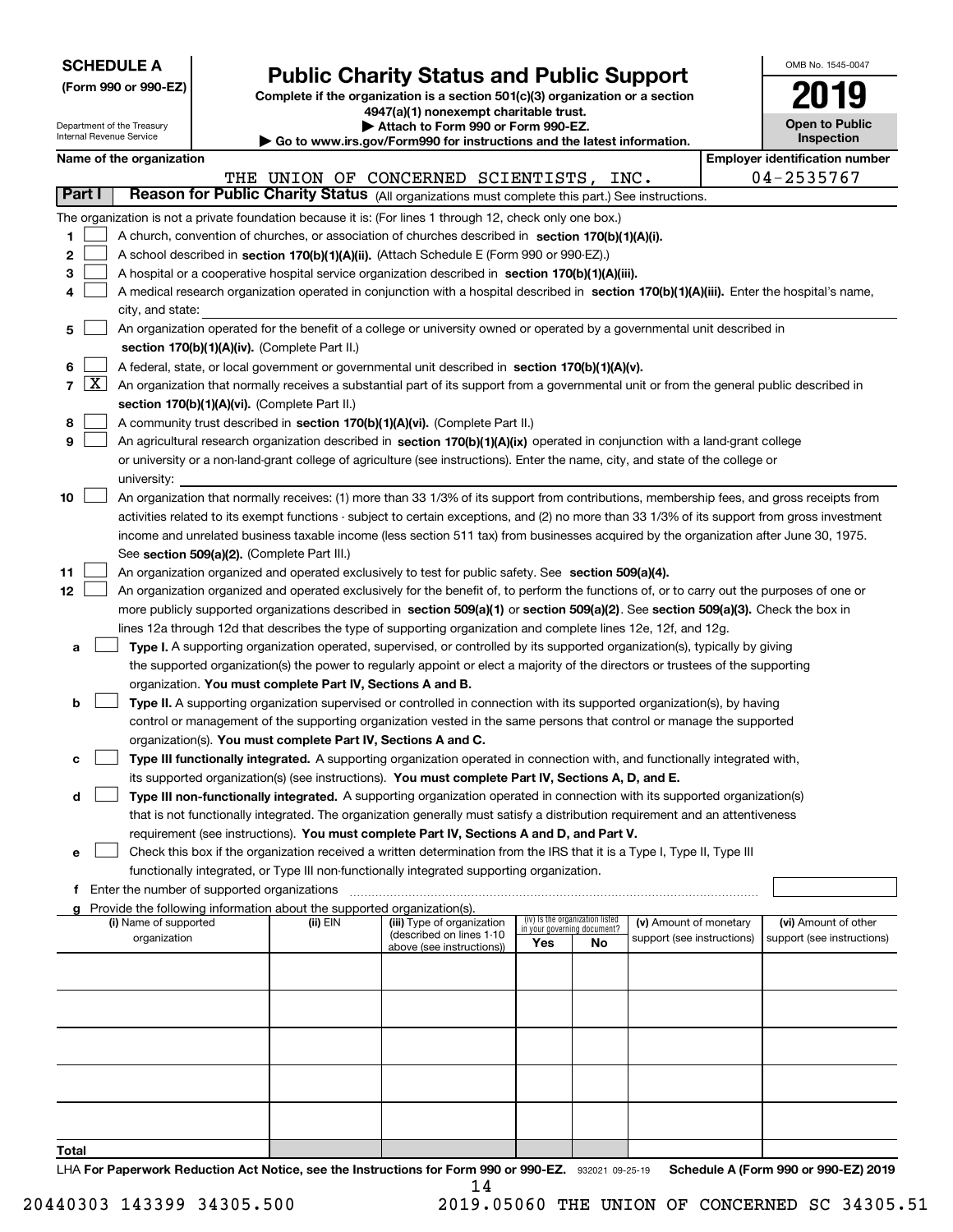#### **2** Schedule A (Form 990 or 990-EZ) 2019 THE UNION OF CONCERNED SCIENTISTS , INC 04–2535767 Page<br>LPart II L. Support Schedule for Organizations Described in Sections 170(b)(1)(A)(v) and 170(b)(1)(A)(vi) **Part II** | Support Schedule for Organizations Described in Sections 170(b)(1)(A)(iv) and 170(b)(1)(A)(vi)

(Complete only if you checked the box on line 5, 7, or 8 of Part I or if the organization failed to qualify under Part III. If the organization fails to qualify under the tests listed below, please complete Part III.)

| <b>Section A. Public Support</b>                                                                                                                                                                       |                                                        |            |            |                                          |          |                                                        |
|--------------------------------------------------------------------------------------------------------------------------------------------------------------------------------------------------------|--------------------------------------------------------|------------|------------|------------------------------------------|----------|--------------------------------------------------------|
| Calendar year (or fiscal year beginning in)                                                                                                                                                            | (a) 2015                                               | $(b)$ 2016 | $(c)$ 2017 | $(d)$ 2018                               | (e) 2019 | (f) Total                                              |
| 1 Gifts, grants, contributions, and<br>membership fees received. (Do not                                                                                                                               |                                                        |            |            |                                          |          |                                                        |
| include any "unusual grants.")                                                                                                                                                                         | 29117160.86524507.87258220.88054270.44905567.185859724 |            |            |                                          |          |                                                        |
| 2 Tax revenues levied for the organ-                                                                                                                                                                   |                                                        |            |            |                                          |          |                                                        |
| ization's benefit and either paid to                                                                                                                                                                   |                                                        |            |            |                                          |          |                                                        |
| or expended on its behalf                                                                                                                                                                              |                                                        |            |            |                                          |          |                                                        |
| 3 The value of services or facilities                                                                                                                                                                  |                                                        |            |            |                                          |          |                                                        |
| furnished by a governmental unit to                                                                                                                                                                    |                                                        |            |            |                                          |          |                                                        |
| the organization without charge                                                                                                                                                                        |                                                        |            |            |                                          |          |                                                        |
| 4 Total. Add lines 1 through 3                                                                                                                                                                         |                                                        |            |            |                                          |          | 29117160.36524507.37258220.38054270.44905567.185859724 |
| 5 The portion of total contributions                                                                                                                                                                   |                                                        |            |            |                                          |          |                                                        |
| by each person (other than a                                                                                                                                                                           |                                                        |            |            |                                          |          |                                                        |
| governmental unit or publicly                                                                                                                                                                          |                                                        |            |            |                                          |          |                                                        |
| supported organization) included                                                                                                                                                                       |                                                        |            |            |                                          |          |                                                        |
| on line 1 that exceeds 2% of the                                                                                                                                                                       |                                                        |            |            |                                          |          |                                                        |
| amount shown on line 11,                                                                                                                                                                               |                                                        |            |            |                                          |          |                                                        |
| column (f)                                                                                                                                                                                             |                                                        |            |            |                                          |          | 7899709.                                               |
| 6 Public support. Subtract line 5 from line 4.                                                                                                                                                         |                                                        |            |            |                                          |          | 177960015                                              |
| <b>Section B. Total Support</b>                                                                                                                                                                        |                                                        |            |            |                                          |          |                                                        |
| Calendar year (or fiscal year beginning in)                                                                                                                                                            | (a) 2015                                               | $(b)$ 2016 | $(c)$ 2017 | $(d)$ 2018                               | (e) 2019 | (f) Total                                              |
| <b>7</b> Amounts from line 4                                                                                                                                                                           | 29117160.36524507.37258220.38054270.44905567.185859724 |            |            |                                          |          |                                                        |
| 8 Gross income from interest,                                                                                                                                                                          |                                                        |            |            |                                          |          |                                                        |
| dividends, payments received on                                                                                                                                                                        |                                                        |            |            |                                          |          |                                                        |
| securities loans, rents, royalties,                                                                                                                                                                    |                                                        |            |            |                                          |          |                                                        |
| and income from similar sources                                                                                                                                                                        | 794, 432.                                              | 638, 413.  | 701, 365.  | 616, 713.                                | 485,276. | 3236199.                                               |
| 9 Net income from unrelated business                                                                                                                                                                   |                                                        |            |            |                                          |          |                                                        |
| activities, whether or not the                                                                                                                                                                         |                                                        |            |            |                                          |          |                                                        |
| business is regularly carried on                                                                                                                                                                       |                                                        |            |            |                                          |          |                                                        |
| <b>10</b> Other income. Do not include gain                                                                                                                                                            |                                                        |            |            |                                          |          |                                                        |
| or loss from the sale of capital                                                                                                                                                                       |                                                        |            |            |                                          |          |                                                        |
| assets (Explain in Part VI.)                                                                                                                                                                           | 272, 111.                                              |            |            | $35, 170.$ 367, 534. 189, 380. 294, 714. |          | 1158909.                                               |
| <b>11 Total support.</b> Add lines 7 through 10                                                                                                                                                        |                                                        |            |            |                                          |          | 190254832                                              |
| 12 Gross receipts from related activities, etc. (see instructions)                                                                                                                                     |                                                        |            |            |                                          | 12       |                                                        |
| 13 First five years. If the Form 990 is for the organization's first, second, third, fourth, or fifth tax year as a section 501(c)(3)                                                                  |                                                        |            |            |                                          |          |                                                        |
| organization, check this box and stop here<br>Section C. Computation of Public Support Percentage                                                                                                      |                                                        |            |            |                                          |          |                                                        |
| 14 Public support percentage for 2019 (line 6, column (f) divided by line 11, column (f) <i>manumeronominimi</i> ng.                                                                                   |                                                        |            |            |                                          | 14       | 93.54<br>$\frac{9}{6}$                                 |
|                                                                                                                                                                                                        |                                                        |            |            |                                          | 15       | 91.55<br>%                                             |
| 16a 33 1/3% support test - 2019. If the organization did not check the box on line 13, and line 14 is 33 1/3% or more, check this box and                                                              |                                                        |            |            |                                          |          |                                                        |
| stop here. The organization qualifies as a publicly supported organization                                                                                                                             |                                                        |            |            |                                          |          | $\blacktriangleright$ $\vert$ X                        |
| b 33 1/3% support test - 2018. If the organization did not check a box on line 13 or 16a, and line 15 is 33 1/3% or more, check this box                                                               |                                                        |            |            |                                          |          |                                                        |
| and stop here. The organization qualifies as a publicly supported organization manufactured content and stop here. The organization qualifies as a publicly supported organization manufactured and an |                                                        |            |            |                                          |          |                                                        |
| 17a 10% -facts-and-circumstances test - 2019. If the organization did not check a box on line 13, 16a, or 16b, and line 14 is 10% or more,                                                             |                                                        |            |            |                                          |          |                                                        |
| and if the organization meets the "facts-and-circumstances" test, check this box and stop here. Explain in Part VI how the organization                                                                |                                                        |            |            |                                          |          |                                                        |
|                                                                                                                                                                                                        |                                                        |            |            |                                          |          |                                                        |
| <b>b 10% -facts-and-circumstances test - 2018.</b> If the organization did not check a box on line 13, 16a, 16b, or 17a, and line 15 is 10% or                                                         |                                                        |            |            |                                          |          |                                                        |
| more, and if the organization meets the "facts-and-circumstances" test, check this box and stop here. Explain in Part VI how the                                                                       |                                                        |            |            |                                          |          |                                                        |
| organization meets the "facts-and-circumstances" test. The organization qualifies as a publicly supported organization                                                                                 |                                                        |            |            |                                          |          |                                                        |
| 18 Private foundation. If the organization did not check a box on line 13, 16a, 16b, 17a, or 17b, check this box and see instructions                                                                  |                                                        |            |            |                                          |          |                                                        |
|                                                                                                                                                                                                        |                                                        |            |            |                                          |          | Schedule A (Form 990 or 990-EZ) 2019                   |

932022 09-25-19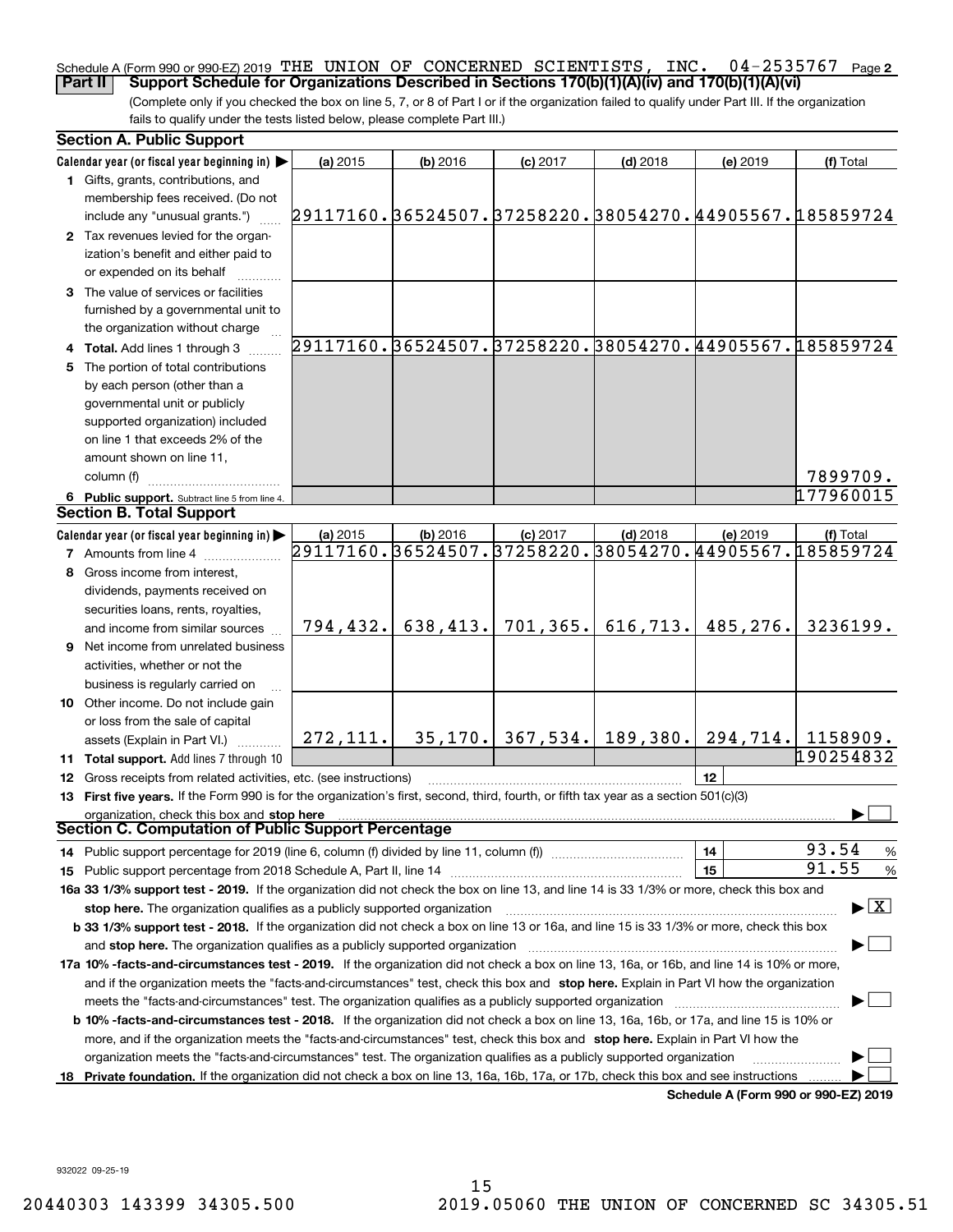## Schedule A (Form 990 or 990-EZ) 2019 THE UNION OF CONCERNED SCIENTISTS , INC. 04–2535767 Page 3<br>L**Part III LSupport Schedule for Organizations Described in Section 509(a)(2) Part III** | Support Schedule for Organizations Described in Section 509(a)(2)

(Complete only if you checked the box on line 10 of Part I or if the organization failed to qualify under Part II. If the organization fails to qualify under the tests listed below, please complete Part II.)

|    | <b>Section A. Public Support</b>                                                                                                                                                                |          |          |                 |            |          |                                      |
|----|-------------------------------------------------------------------------------------------------------------------------------------------------------------------------------------------------|----------|----------|-----------------|------------|----------|--------------------------------------|
|    | Calendar year (or fiscal year beginning in) $\blacktriangleright$                                                                                                                               | (a) 2015 | (b) 2016 | <b>(c)</b> 2017 | $(d)$ 2018 | (e) 2019 | (f) Total                            |
|    | 1 Gifts, grants, contributions, and                                                                                                                                                             |          |          |                 |            |          |                                      |
|    | membership fees received. (Do not                                                                                                                                                               |          |          |                 |            |          |                                      |
|    | include any "unusual grants.")                                                                                                                                                                  |          |          |                 |            |          |                                      |
|    | <b>2</b> Gross receipts from admissions,<br>merchandise sold or services per-<br>formed, or facilities furnished in<br>any activity that is related to the<br>organization's tax-exempt purpose |          |          |                 |            |          |                                      |
|    | 3 Gross receipts from activities that<br>are not an unrelated trade or bus-                                                                                                                     |          |          |                 |            |          |                                      |
|    | iness under section 513<br>4 Tax revenues levied for the organ-                                                                                                                                 |          |          |                 |            |          |                                      |
|    | ization's benefit and either paid to                                                                                                                                                            |          |          |                 |            |          |                                      |
|    | or expended on its behalf<br>.                                                                                                                                                                  |          |          |                 |            |          |                                      |
|    | 5 The value of services or facilities<br>furnished by a governmental unit to<br>the organization without charge                                                                                 |          |          |                 |            |          |                                      |
|    | <b>6 Total.</b> Add lines 1 through 5                                                                                                                                                           |          |          |                 |            |          |                                      |
|    | 7a Amounts included on lines 1, 2, and<br>3 received from disqualified persons                                                                                                                  |          |          |                 |            |          |                                      |
|    | <b>b</b> Amounts included on lines 2 and 3 received                                                                                                                                             |          |          |                 |            |          |                                      |
|    | from other than disqualified persons that<br>exceed the greater of \$5,000 or 1% of the<br>amount on line 13 for the year                                                                       |          |          |                 |            |          |                                      |
|    | c Add lines 7a and 7b                                                                                                                                                                           |          |          |                 |            |          |                                      |
|    | 8 Public support. (Subtract line 7c from line 6.)                                                                                                                                               |          |          |                 |            |          |                                      |
|    | <b>Section B. Total Support</b>                                                                                                                                                                 |          |          |                 |            |          |                                      |
|    | Calendar year (or fiscal year beginning in)                                                                                                                                                     | (a) 2015 | (b) 2016 | $(c)$ 2017      | $(d)$ 2018 | (e) 2019 | (f) Total                            |
|    | 9 Amounts from line 6                                                                                                                                                                           |          |          |                 |            |          |                                      |
|    | 10a Gross income from interest,<br>dividends, payments received on<br>securities loans, rents, royalties,<br>and income from similar sources                                                    |          |          |                 |            |          |                                      |
|    | <b>b</b> Unrelated business taxable income                                                                                                                                                      |          |          |                 |            |          |                                      |
|    | (less section 511 taxes) from businesses                                                                                                                                                        |          |          |                 |            |          |                                      |
|    | acquired after June 30, 1975                                                                                                                                                                    |          |          |                 |            |          |                                      |
|    | c Add lines 10a and 10b<br>11 Net income from unrelated business<br>activities not included in line 10b,<br>whether or not the business is<br>regularly carried on                              |          |          |                 |            |          |                                      |
|    | 12 Other income. Do not include gain<br>or loss from the sale of capital<br>assets (Explain in Part VI.)                                                                                        |          |          |                 |            |          |                                      |
|    | <b>13</b> Total support. (Add lines 9, 10c, 11, and 12.)                                                                                                                                        |          |          |                 |            |          |                                      |
|    | 14 First five years. If the Form 990 is for the organization's first, second, third, fourth, or fifth tax year as a section 501(c)(3) organization,                                             |          |          |                 |            |          |                                      |
|    | check this box and stop here measurements are constructed as the state of the state of the state and stop here                                                                                  |          |          |                 |            |          |                                      |
|    | <b>Section C. Computation of Public Support Percentage</b>                                                                                                                                      |          |          |                 |            |          |                                      |
|    |                                                                                                                                                                                                 |          |          |                 |            | 15       | %                                    |
|    | 16 Public support percentage from 2018 Schedule A, Part III, line 15                                                                                                                            |          |          |                 |            | 16       | %                                    |
|    | <b>Section D. Computation of Investment Income Percentage</b>                                                                                                                                   |          |          |                 |            |          |                                      |
|    | 17 Investment income percentage for 2019 (line 10c, column (f), divided by line 13, column (f))                                                                                                 |          |          |                 |            | 17       | %                                    |
|    | 18 Investment income percentage from 2018 Schedule A, Part III, line 17                                                                                                                         |          |          |                 |            | 18       | %                                    |
|    | 19a 33 1/3% support tests - 2019. If the organization did not check the box on line 14, and line 15 is more than 33 1/3%, and line 17 is not                                                    |          |          |                 |            |          |                                      |
|    | more than 33 1/3%, check this box and stop here. The organization qualifies as a publicly supported organization                                                                                |          |          |                 |            |          |                                      |
|    | b 33 1/3% support tests - 2018. If the organization did not check a box on line 14 or line 19a, and line 16 is more than 33 1/3%, and                                                           |          |          |                 |            |          |                                      |
|    | line 18 is not more than 33 1/3%, check this box and stop here. The organization qualifies as a publicly supported organization                                                                 |          |          |                 |            |          |                                      |
| 20 | <b>Private foundation.</b> If the organization did not check a box on line 14, 19a, or 19b, check this box and see instructions                                                                 |          |          |                 |            |          |                                      |
|    | 932023 09-25-19                                                                                                                                                                                 |          |          |                 |            |          | Schedule A (Form 990 or 990-EZ) 2019 |

16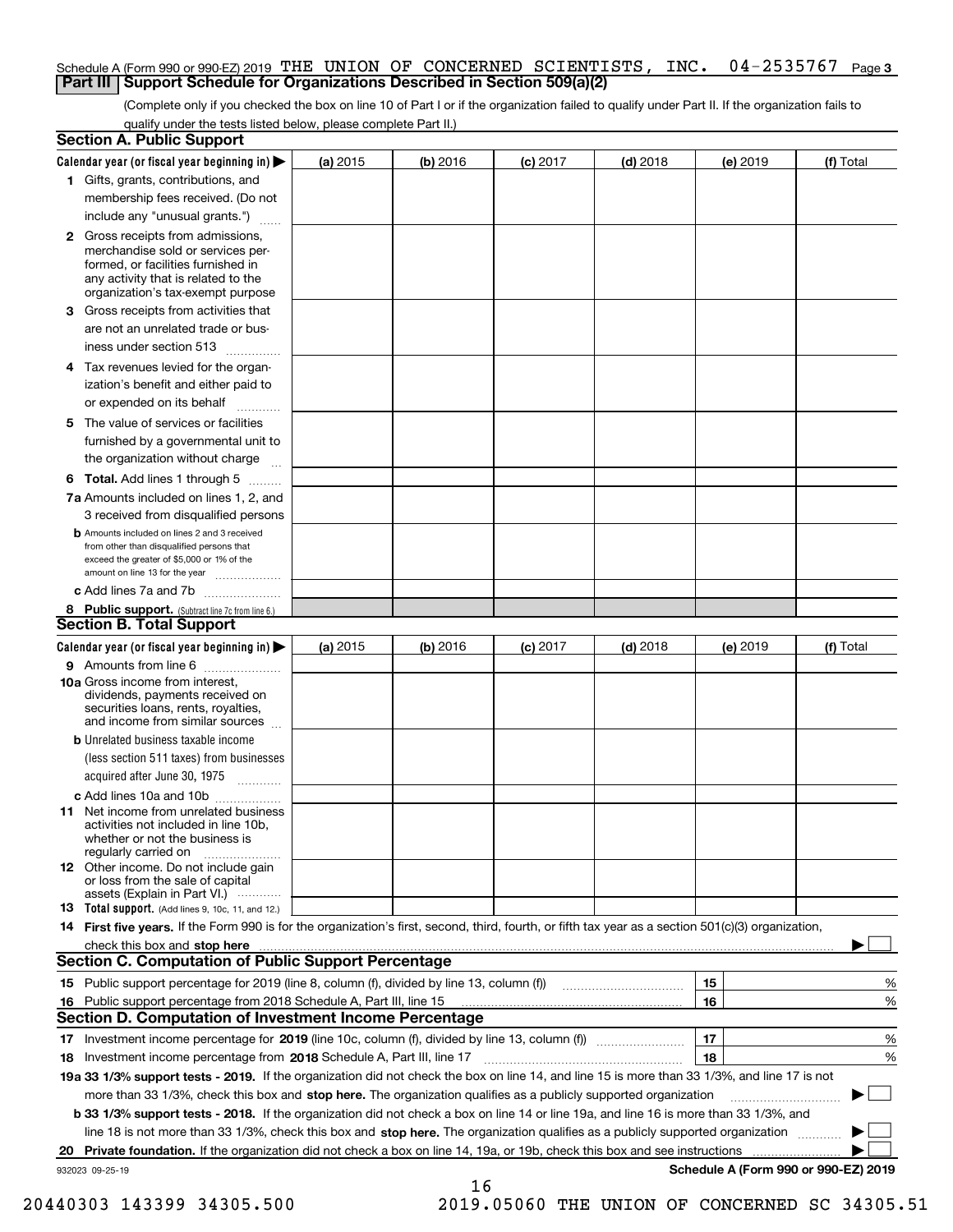## Schedule A (Form 990 or 990-EZ) 2019 THE UNION OF CONCERNED SCIENTISTS , INC. 04-2535767 Page 4<br>L**Part IV L. Supporting Organizations**

## **Part IV Supporting Organizations**

(Complete only if you checked a box in line 12 on Part I. If you checked 12a of Part I, complete Sections A and B. If you checked 12b of Part I, complete Sections A and C. If you checked 12c of Part I, complete Sections A, D, and E. If you checked 12d of Part I, complete Sections A and D, and complete Part V.)

### **Section A. All Supporting Organizations**

- **1** Are all of the organization's supported organizations listed by name in the organization's governing documents? If "No," describe in **Part VI** how the supported organizations are designated. If designated by *class or purpose, describe the designation. If historic and continuing relationship, explain.*
- **2** Did the organization have any supported organization that does not have an IRS determination of status under section 509(a)(1) or (2)? If "Yes," explain in Part VI how the organization determined that the supported *organization was described in section 509(a)(1) or (2).*
- **3a** Did the organization have a supported organization described in section 501(c)(4), (5), or (6)? If "Yes," answer *(b) and (c) below.*
- **b** Did the organization confirm that each supported organization qualified under section 501(c)(4), (5), or (6) and satisfied the public support tests under section 509(a)(2)? If "Yes," describe in **Part VI** when and how the *organization made the determination.*
- **c**Did the organization ensure that all support to such organizations was used exclusively for section 170(c)(2)(B) purposes? If "Yes," explain in **Part VI** what controls the organization put in place to ensure such use.
- **4a***If* Was any supported organization not organized in the United States ("foreign supported organization")? *"Yes," and if you checked 12a or 12b in Part I, answer (b) and (c) below.*
- **b** Did the organization have ultimate control and discretion in deciding whether to make grants to the foreign supported organization? If "Yes," describe in **Part VI** how the organization had such control and discretion *despite being controlled or supervised by or in connection with its supported organizations.*
- **c** Did the organization support any foreign supported organization that does not have an IRS determination under sections 501(c)(3) and 509(a)(1) or (2)? If "Yes," explain in **Part VI** what controls the organization used *to ensure that all support to the foreign supported organization was used exclusively for section 170(c)(2)(B) purposes.*
- **5a** Did the organization add, substitute, or remove any supported organizations during the tax year? If "Yes," answer (b) and (c) below (if applicable). Also, provide detail in **Part VI,** including (i) the names and EIN *numbers of the supported organizations added, substituted, or removed; (ii) the reasons for each such action; (iii) the authority under the organization's organizing document authorizing such action; and (iv) how the action was accomplished (such as by amendment to the organizing document).*
- **b** Type I or Type II only. Was any added or substituted supported organization part of a class already designated in the organization's organizing document?
- **cSubstitutions only.**  Was the substitution the result of an event beyond the organization's control?
- **6** Did the organization provide support (whether in the form of grants or the provision of services or facilities) to **Part VI.** *If "Yes," provide detail in* support or benefit one or more of the filing organization's supported organizations? anyone other than (i) its supported organizations, (ii) individuals that are part of the charitable class benefited by one or more of its supported organizations, or (iii) other supporting organizations that also
- **7**Did the organization provide a grant, loan, compensation, or other similar payment to a substantial contributor *If "Yes," complete Part I of Schedule L (Form 990 or 990-EZ).* regard to a substantial contributor? (as defined in section 4958(c)(3)(C)), a family member of a substantial contributor, or a 35% controlled entity with
- **8** Did the organization make a loan to a disqualified person (as defined in section 4958) not described in line 7? *If "Yes," complete Part I of Schedule L (Form 990 or 990-EZ).*
- **9a** Was the organization controlled directly or indirectly at any time during the tax year by one or more in section 509(a)(1) or (2))? If "Yes," *provide detail in* <code>Part VI.</code> disqualified persons as defined in section 4946 (other than foundation managers and organizations described
- **b** Did one or more disqualified persons (as defined in line 9a) hold a controlling interest in any entity in which the supporting organization had an interest? If "Yes," provide detail in P**art VI**.
- **c**Did a disqualified person (as defined in line 9a) have an ownership interest in, or derive any personal benefit from, assets in which the supporting organization also had an interest? If "Yes," provide detail in P**art VI.**
- **10a** Was the organization subject to the excess business holdings rules of section 4943 because of section supporting organizations)? If "Yes," answer 10b below. 4943(f) (regarding certain Type II supporting organizations, and all Type III non-functionally integrated
- **b** Did the organization have any excess business holdings in the tax year? (Use Schedule C, Form 4720, to *determine whether the organization had excess business holdings.)*

17

932024 09-25-19

**10bSchedule A (Form 990 or 990-EZ) 2019**

**Yes No**

**1**

**2**

**3a**

**3b**

**3c**

**4a**

**4b**

**4c**

**5a**

**5b5c**

**6**

**7**

**8**

**9a**

**9b**

**9c**

**10a**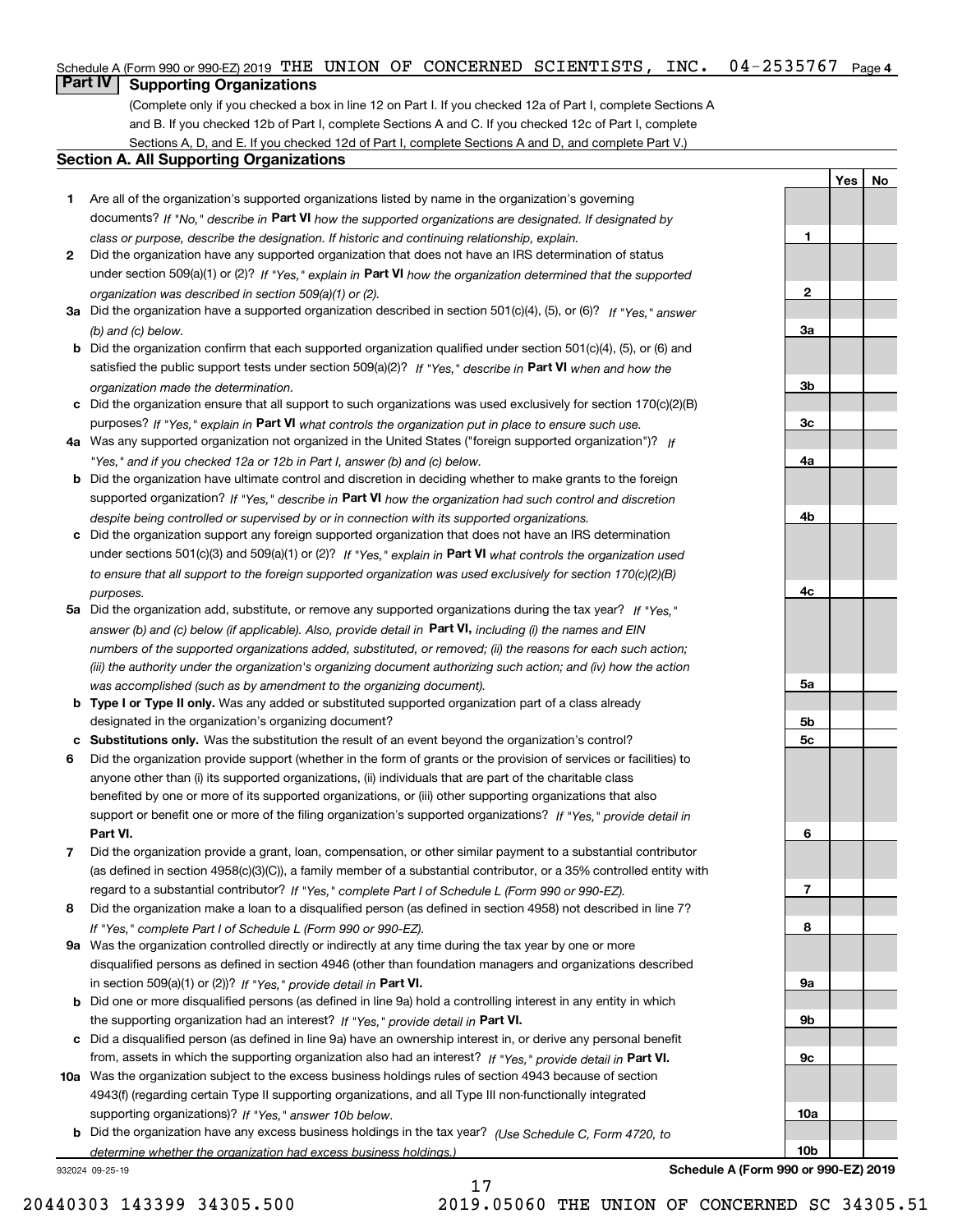## Schedule A (Form 990 or 990-EZ) 2019 THE UNION OF CONCERNED SCIENTISTS , INC. 04-2535767 Page 5<br>L**Part IV L. Supporting Organizations** . . . . . . . **Part IV Supporting Organizations** *(continued)*

|    |                                                                                                                                   |                 | Yes | No |
|----|-----------------------------------------------------------------------------------------------------------------------------------|-----------------|-----|----|
| 11 | Has the organization accepted a gift or contribution from any of the following persons?                                           |                 |     |    |
|    | a A person who directly or indirectly controls, either alone or together with persons described in (b) and (c)                    |                 |     |    |
|    | below, the governing body of a supported organization?                                                                            | 11a             |     |    |
|    | <b>b</b> A family member of a person described in (a) above?                                                                      | 11 <sub>b</sub> |     |    |
|    | c A 35% controlled entity of a person described in (a) or (b) above? If "Yes" to a, b, or c, provide detail in Part VI.           | 11c             |     |    |
|    | <b>Section B. Type I Supporting Organizations</b>                                                                                 |                 |     |    |
|    |                                                                                                                                   |                 | Yes | No |
| 1  | Did the directors, trustees, or membership of one or more supported organizations have the power to                               |                 |     |    |
|    | regularly appoint or elect at least a majority of the organization's directors or trustees at all times during the                |                 |     |    |
|    |                                                                                                                                   |                 |     |    |
|    | tax year? If "No," describe in Part VI how the supported organization(s) effectively operated, supervised, or                     |                 |     |    |
|    | controlled the organization's activities. If the organization had more than one supported organization,                           |                 |     |    |
|    | describe how the powers to appoint and/or remove directors or trustees were allocated among the supported                         |                 |     |    |
|    | organizations and what conditions or restrictions, if any, applied to such powers during the tax year.                            | 1               |     |    |
| 2  | Did the organization operate for the benefit of any supported organization other than the supported                               |                 |     |    |
|    | organization(s) that operated, supervised, or controlled the supporting organization? If "Yes," explain in                        |                 |     |    |
|    | Part VI how providing such benefit carried out the purposes of the supported organization(s) that operated,                       |                 |     |    |
|    | supervised, or controlled the supporting organization.                                                                            | 2               |     |    |
|    | <b>Section C. Type II Supporting Organizations</b>                                                                                |                 |     |    |
|    |                                                                                                                                   |                 | Yes | No |
| 1. | Were a majority of the organization's directors or trustees during the tax year also a majority of the directors                  |                 |     |    |
|    | or trustees of each of the organization's supported organization(s)? If "No." describe in Part VI how control                     |                 |     |    |
|    | or management of the supporting organization was vested in the same persons that controlled or managed                            |                 |     |    |
|    | the supported organization(s).                                                                                                    | 1               |     |    |
|    | <b>Section D. All Type III Supporting Organizations</b>                                                                           |                 |     |    |
|    |                                                                                                                                   |                 | Yes | No |
| 1  | Did the organization provide to each of its supported organizations, by the last day of the fifth month of the                    |                 |     |    |
|    | organization's tax year, (i) a written notice describing the type and amount of support provided during the prior tax             |                 |     |    |
|    | year, (ii) a copy of the Form 990 that was most recently filed as of the date of notification, and (iii) copies of the            |                 |     |    |
|    | organization's governing documents in effect on the date of notification, to the extent not previously provided?                  | 1               |     |    |
| 2  | Were any of the organization's officers, directors, or trustees either (i) appointed or elected by the supported                  |                 |     |    |
|    | organization(s) or (ii) serving on the governing body of a supported organization? If "No," explain in Part VI how                |                 |     |    |
|    | the organization maintained a close and continuous working relationship with the supported organization(s).                       | 2               |     |    |
| 3  | By reason of the relationship described in (2), did the organization's supported organizations have a                             |                 |     |    |
|    | significant voice in the organization's investment policies and in directing the use of the organization's                        |                 |     |    |
|    | income or assets at all times during the tax year? If "Yes," describe in Part VI the role the organization's                      |                 |     |    |
|    | supported organizations played in this regard.                                                                                    | з               |     |    |
|    | Section E. Type III Functionally Integrated Supporting Organizations                                                              |                 |     |    |
| 1  | Check the box next to the method that the organization used to satisfy the Integral Part Test during the year (see instructions). |                 |     |    |
| а  | The organization satisfied the Activities Test. Complete line 2 below.                                                            |                 |     |    |
| b  |                                                                                                                                   |                 |     |    |
|    | The organization is the parent of each of its supported organizations. Complete line 3 below.                                     |                 |     |    |
| c  | The organization supported a governmental entity. Describe in Part VI how you supported a government entity (see instructions).   |                 | Yes |    |
| 2  | Activities Test. Answer (a) and (b) below.                                                                                        |                 |     | No |
| а  | Did substantially all of the organization's activities during the tax year directly further the exempt purposes of                |                 |     |    |
|    | the supported organization(s) to which the organization was responsive? If "Yes," then in Part VI identify                        |                 |     |    |
|    | those supported organizations and explain how these activities directly furthered their exempt purposes,                          |                 |     |    |
|    | how the organization was responsive to those supported organizations, and how the organization determined                         |                 |     |    |
|    | that these activities constituted substantially all of its activities.                                                            | 2a              |     |    |
| b  | Did the activities described in (a) constitute activities that, but for the organization's involvement, one or more               |                 |     |    |
|    | of the organization's supported organization(s) would have been engaged in? If "Yes," explain in Part VI the                      |                 |     |    |
|    | reasons for the organization's position that its supported organization(s) would have engaged in these                            |                 |     |    |
|    | activities but for the organization's involvement.                                                                                | 2b              |     |    |
| 3  | Parent of Supported Organizations. Answer (a) and (b) below.                                                                      |                 |     |    |
| а  | Did the organization have the power to regularly appoint or elect a majority of the officers, directors, or                       |                 |     |    |
|    | trustees of each of the supported organizations? Provide details in Part VI.                                                      | За              |     |    |
| b  | Did the organization exercise a substantial degree of direction over the policies, programs, and activities of each               |                 |     |    |
|    | of its supported organizations? If "Yes," describe in Part VI the role played by the organization in this regard.                 | 3b              |     |    |
|    | Schedule A (Form 990 or 990-EZ) 2019<br>932025 09-25-19                                                                           |                 |     |    |

**Schedule A (Form 990 or 990-EZ) 2019**

18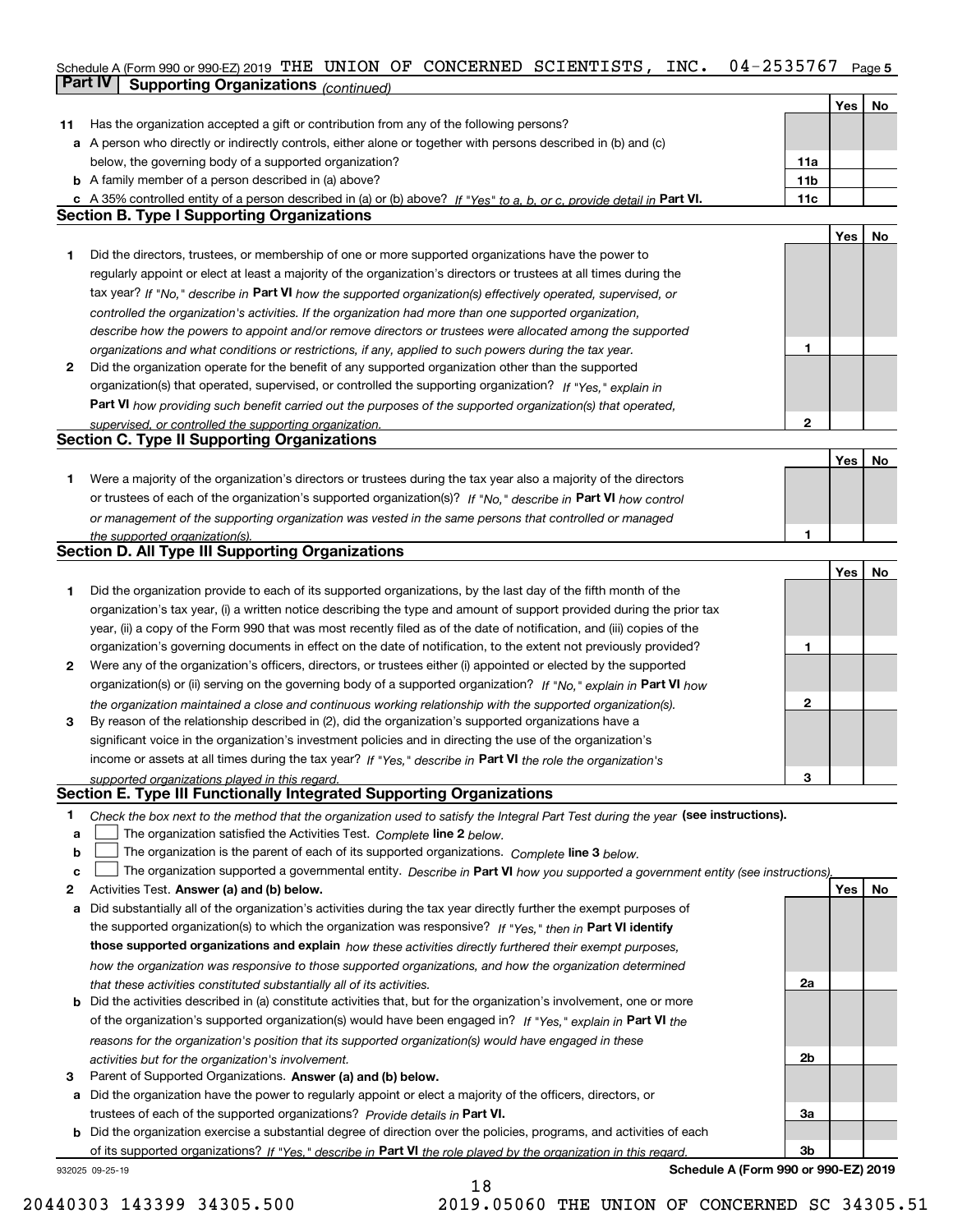| <b>Part V</b>           | Schedule A (Form 990 or 990-EZ) 2019 THE UNION OF CONCERNED SCIENTISTS, INC.<br>Type III Non-Functionally Integrated 509(a)(3) Supporting Organizations |                |                | 04-2535767<br>Page 6           |
|-------------------------|---------------------------------------------------------------------------------------------------------------------------------------------------------|----------------|----------------|--------------------------------|
| 1                       | Check here if the organization satisfied the Integral Part Test as a qualifying trust on Nov. 20, 1970 (explain in Part VI). See instructions. Al       |                |                |                                |
|                         | other Type III non-functionally integrated supporting organizations must complete Sections A through E.                                                 |                |                |                                |
|                         | <b>Section A - Adjusted Net Income</b>                                                                                                                  |                | (A) Prior Year | (B) Current Year<br>(optional) |
| 1                       | Net short-term capital gain                                                                                                                             | 1              |                |                                |
| 2                       | Recoveries of prior-year distributions                                                                                                                  | $\mathbf{2}$   |                |                                |
| 3                       | Other gross income (see instructions)                                                                                                                   | 3              |                |                                |
| 4                       | Add lines 1 through 3.                                                                                                                                  | 4              |                |                                |
| 5                       | Depreciation and depletion                                                                                                                              | 5              |                |                                |
| 6                       | Portion of operating expenses paid or incurred for production or                                                                                        |                |                |                                |
|                         | collection of gross income or for management, conservation, or                                                                                          |                |                |                                |
|                         | maintenance of property held for production of income (see instructions)                                                                                | 6              |                |                                |
| 7                       | Other expenses (see instructions)                                                                                                                       | $\overline{7}$ |                |                                |
| 8                       | <b>Adjusted Net Income</b> (subtract lines 5, 6, and 7 from line 4)                                                                                     | 8              |                |                                |
|                         | <b>Section B - Minimum Asset Amount</b>                                                                                                                 |                | (A) Prior Year | (B) Current Year<br>(optional) |
| 1.                      | Aggregate fair market value of all non-exempt-use assets (see                                                                                           |                |                |                                |
|                         | instructions for short tax year or assets held for part of year):                                                                                       |                |                |                                |
|                         | <b>a</b> Average monthly value of securities                                                                                                            | 1a             |                |                                |
|                         | <b>b</b> Average monthly cash balances                                                                                                                  | 1b             |                |                                |
|                         | c Fair market value of other non-exempt-use assets                                                                                                      | 1c             |                |                                |
|                         | <b>d</b> Total (add lines 1a, 1b, and 1c)                                                                                                               | 1d             |                |                                |
|                         | <b>e</b> Discount claimed for blockage or other                                                                                                         |                |                |                                |
|                         | factors (explain in detail in Part VI):                                                                                                                 |                |                |                                |
| 2                       | Acquisition indebtedness applicable to non-exempt-use assets                                                                                            | $\mathbf{2}$   |                |                                |
| 3                       | Subtract line 2 from line 1d.                                                                                                                           | 3              |                |                                |
| 4                       | Cash deemed held for exempt use. Enter 1-1/2% of line 3 (for greater amount,                                                                            |                |                |                                |
|                         | see instructions).                                                                                                                                      | 4              |                |                                |
| 5                       | Net value of non-exempt-use assets (subtract line 4 from line 3)                                                                                        | 5              |                |                                |
| 6                       | Multiply line 5 by .035.                                                                                                                                | 6              |                |                                |
| 7                       | Recoveries of prior-year distributions                                                                                                                  | $\overline{7}$ |                |                                |
| 8                       | <b>Minimum Asset Amount</b> (add line 7 to line 6)                                                                                                      | 8              |                |                                |
|                         | <b>Section C - Distributable Amount</b>                                                                                                                 |                |                | <b>Current Year</b>            |
| 1.                      | Adjusted net income for prior year (from Section A, line 8, Column A)                                                                                   | 1              |                |                                |
| 2                       | Enter 85% of line 1.                                                                                                                                    | 2              |                |                                |
| 3                       | Minimum asset amount for prior year (from Section B, line 8, Column A)                                                                                  | 3              |                |                                |
| 4                       | Enter greater of line 2 or line 3.                                                                                                                      | 4              |                |                                |
| 5                       | Income tax imposed in prior year                                                                                                                        | 5              |                |                                |
| 6                       | Distributable Amount. Subtract line 5 from line 4, unless subject to                                                                                    |                |                |                                |
|                         | emergency temporary reduction (see instructions).                                                                                                       | 6              |                |                                |
| $\overline{\mathbf{r}}$ | Check here if the current year is the organization's first as a non-functionally integrated Type III supporting organization (see                       |                |                |                                |

instructions).

**Schedule A (Form 990 or 990-EZ) 2019**

932026 09-25-19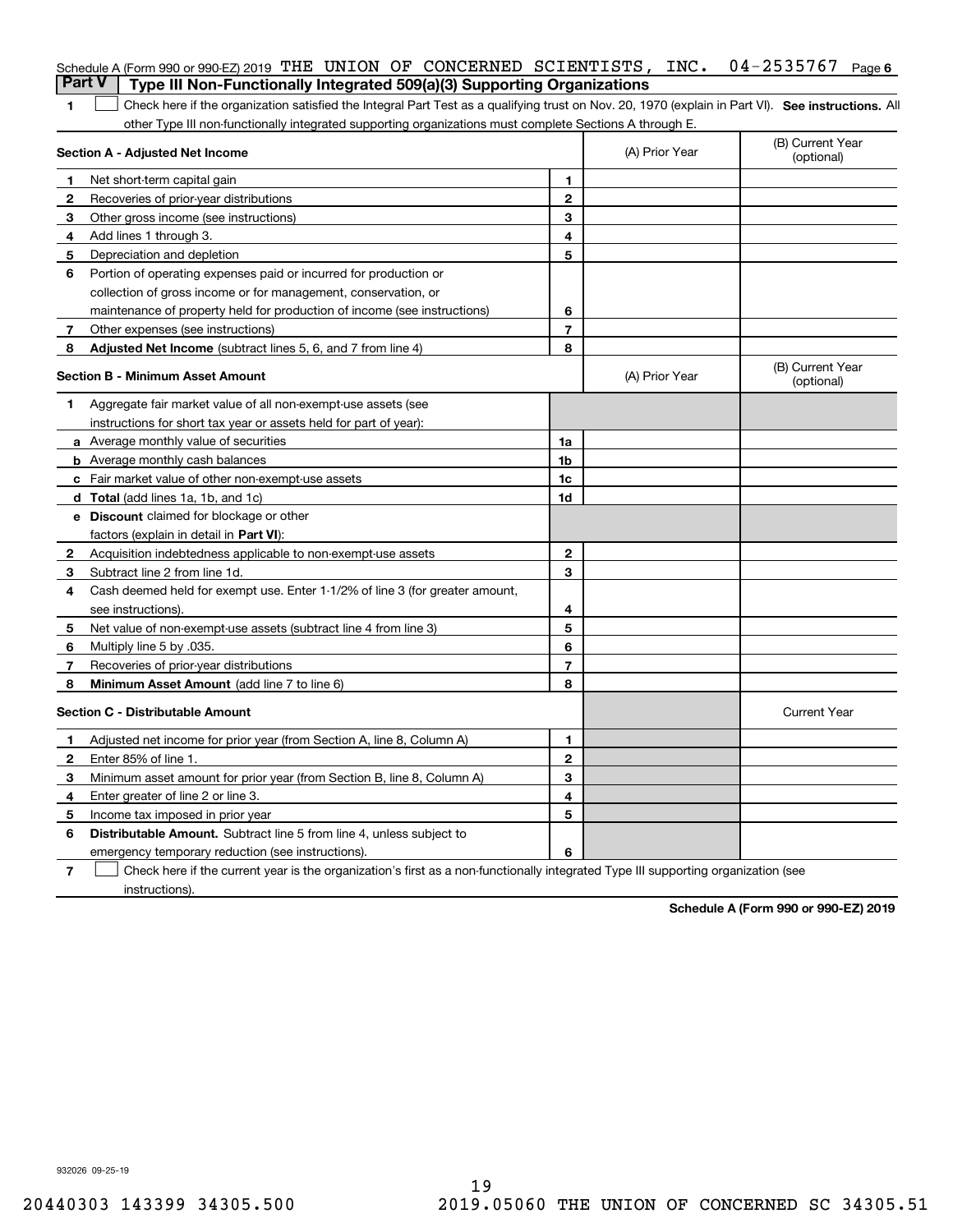## Schedule A (Form 990 or 990-EZ) 2019 THE UNION OF CONCERNED SCIENTISTS , INC. 04-2535767 Page 7<br>L**Part V** L. Type III Non-Eunotionally Integrated 509(a)(3) Supporting Organizations

| <b>Part V</b> | Type III Non-Functionally Integrated 509(a)(3) Supporting Organizations                    |                                    | (continued)                                   |                                                         |  |  |  |  |  |  |
|---------------|--------------------------------------------------------------------------------------------|------------------------------------|-----------------------------------------------|---------------------------------------------------------|--|--|--|--|--|--|
|               | <b>Section D - Distributions</b>                                                           |                                    |                                               | <b>Current Year</b>                                     |  |  |  |  |  |  |
| 1             | Amounts paid to supported organizations to accomplish exempt purposes                      |                                    |                                               |                                                         |  |  |  |  |  |  |
| 2             | Amounts paid to perform activity that directly furthers exempt purposes of supported       |                                    |                                               |                                                         |  |  |  |  |  |  |
|               | organizations, in excess of income from activity                                           |                                    |                                               |                                                         |  |  |  |  |  |  |
| 3             | Administrative expenses paid to accomplish exempt purposes of supported organizations      |                                    |                                               |                                                         |  |  |  |  |  |  |
| 4             | Amounts paid to acquire exempt-use assets                                                  |                                    |                                               |                                                         |  |  |  |  |  |  |
| 5             | Qualified set-aside amounts (prior IRS approval required)                                  |                                    |                                               |                                                         |  |  |  |  |  |  |
| 6             | Other distributions (describe in Part VI). See instructions.                               |                                    |                                               |                                                         |  |  |  |  |  |  |
| 7             | <b>Total annual distributions.</b> Add lines 1 through 6.                                  |                                    |                                               |                                                         |  |  |  |  |  |  |
| 8             | Distributions to attentive supported organizations to which the organization is responsive |                                    |                                               |                                                         |  |  |  |  |  |  |
|               | (provide details in Part VI). See instructions.                                            |                                    |                                               |                                                         |  |  |  |  |  |  |
| 9             | Distributable amount for 2019 from Section C, line 6                                       |                                    |                                               |                                                         |  |  |  |  |  |  |
| 10            | Line 8 amount divided by line 9 amount                                                     |                                    |                                               |                                                         |  |  |  |  |  |  |
|               | <b>Section E - Distribution Allocations</b> (see instructions)                             | (i)<br><b>Excess Distributions</b> | (ii)<br><b>Underdistributions</b><br>Pre-2019 | (iii)<br><b>Distributable</b><br><b>Amount for 2019</b> |  |  |  |  |  |  |
| 1             | Distributable amount for 2019 from Section C, line 6                                       |                                    |                                               |                                                         |  |  |  |  |  |  |
| 2             | Underdistributions, if any, for years prior to 2019 (reason-                               |                                    |                                               |                                                         |  |  |  |  |  |  |
|               | able cause required- explain in Part VI). See instructions.                                |                                    |                                               |                                                         |  |  |  |  |  |  |
| З             | Excess distributions carryover, if any, to 2019                                            |                                    |                                               |                                                         |  |  |  |  |  |  |
|               | <b>a</b> From 2014                                                                         |                                    |                                               |                                                         |  |  |  |  |  |  |
|               | <b>b</b> From $2015$                                                                       |                                    |                                               |                                                         |  |  |  |  |  |  |
|               | $c$ From 2016                                                                              |                                    |                                               |                                                         |  |  |  |  |  |  |
|               | d From 2017                                                                                |                                    |                                               |                                                         |  |  |  |  |  |  |
|               | e From 2018                                                                                |                                    |                                               |                                                         |  |  |  |  |  |  |
|               | Total of lines 3a through e                                                                |                                    |                                               |                                                         |  |  |  |  |  |  |
| g             | Applied to underdistributions of prior years                                               |                                    |                                               |                                                         |  |  |  |  |  |  |
|               | h Applied to 2019 distributable amount                                                     |                                    |                                               |                                                         |  |  |  |  |  |  |
|               | Carryover from 2014 not applied (see instructions)                                         |                                    |                                               |                                                         |  |  |  |  |  |  |
|               | Remainder. Subtract lines 3g, 3h, and 3i from 3f.                                          |                                    |                                               |                                                         |  |  |  |  |  |  |
| 4             | Distributions for 2019 from Section D,                                                     |                                    |                                               |                                                         |  |  |  |  |  |  |
|               | line $7:$                                                                                  |                                    |                                               |                                                         |  |  |  |  |  |  |
|               | <b>a</b> Applied to underdistributions of prior years                                      |                                    |                                               |                                                         |  |  |  |  |  |  |
|               | <b>b</b> Applied to 2019 distributable amount                                              |                                    |                                               |                                                         |  |  |  |  |  |  |
|               | c Remainder. Subtract lines 4a and 4b from 4.                                              |                                    |                                               |                                                         |  |  |  |  |  |  |
| 5             | Remaining underdistributions for years prior to 2019, if                                   |                                    |                                               |                                                         |  |  |  |  |  |  |
|               | any. Subtract lines 3g and 4a from line 2. For result greater                              |                                    |                                               |                                                         |  |  |  |  |  |  |
|               | than zero, explain in Part VI. See instructions.                                           |                                    |                                               |                                                         |  |  |  |  |  |  |
| 6             | Remaining underdistributions for 2019. Subtract lines 3h                                   |                                    |                                               |                                                         |  |  |  |  |  |  |
|               | and 4b from line 1. For result greater than zero, explain in                               |                                    |                                               |                                                         |  |  |  |  |  |  |
|               | Part VI. See instructions.                                                                 |                                    |                                               |                                                         |  |  |  |  |  |  |
| 7             | Excess distributions carryover to 2020. Add lines 3j                                       |                                    |                                               |                                                         |  |  |  |  |  |  |
|               | and 4c.                                                                                    |                                    |                                               |                                                         |  |  |  |  |  |  |
| 8             | Breakdown of line 7:                                                                       |                                    |                                               |                                                         |  |  |  |  |  |  |
|               | a Excess from 2015                                                                         |                                    |                                               |                                                         |  |  |  |  |  |  |
|               | <b>b</b> Excess from 2016                                                                  |                                    |                                               |                                                         |  |  |  |  |  |  |
|               | c Excess from 2017                                                                         |                                    |                                               |                                                         |  |  |  |  |  |  |
|               | d Excess from 2018                                                                         |                                    |                                               |                                                         |  |  |  |  |  |  |
|               | e Excess from 2019                                                                         |                                    |                                               |                                                         |  |  |  |  |  |  |

**Schedule A (Form 990 or 990-EZ) 2019**

932027 09-25-19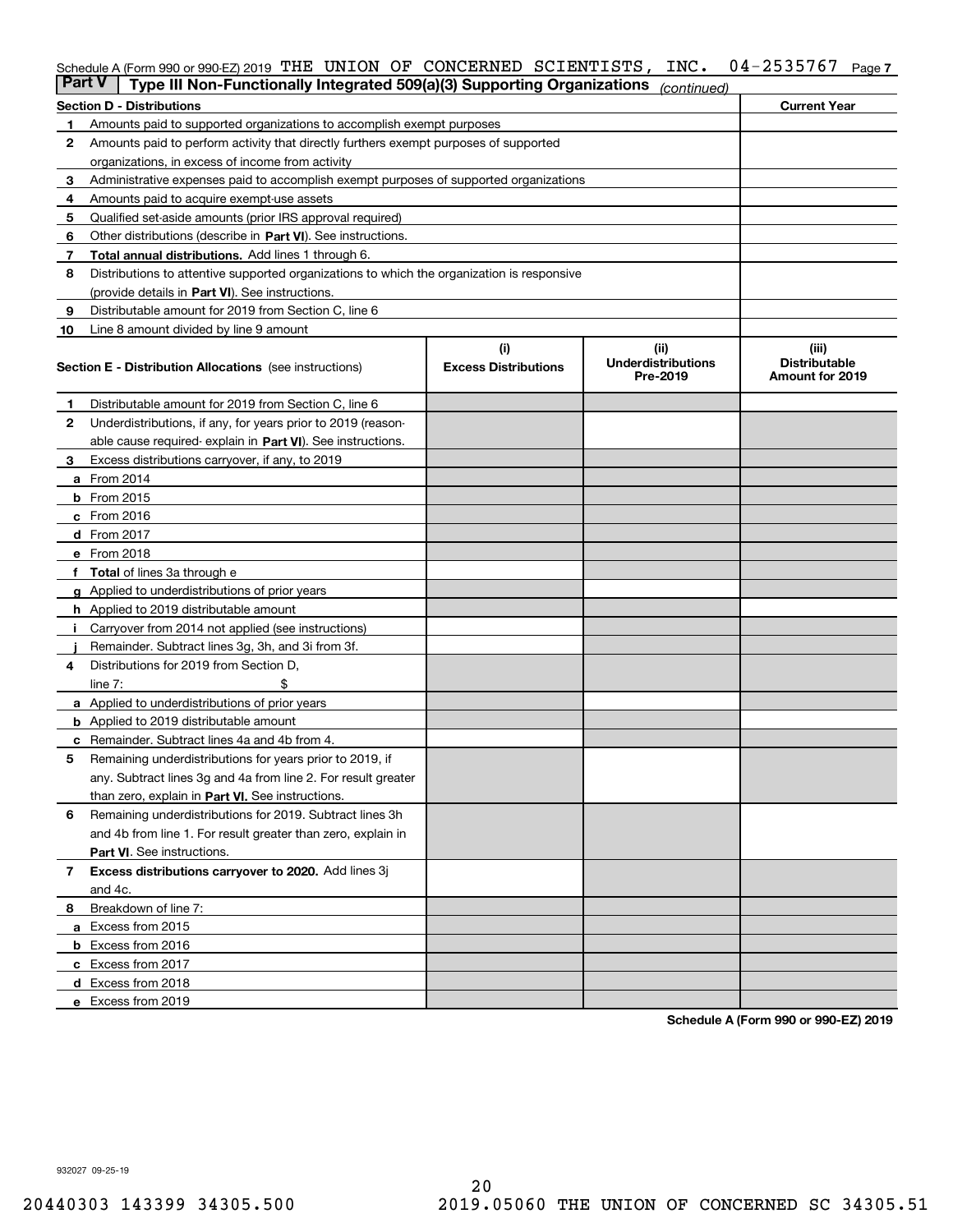|                 | Schedule A (Form 990 or 990-EZ) 2019 THE UNION OF CONCERNED SCIENTISTS, INC.                                                                                                                                                                                                                                                                                                                                                                                                                                                                                         |  |  |    |  |  | $04 - 2535767$ Page 8                |  |
|-----------------|----------------------------------------------------------------------------------------------------------------------------------------------------------------------------------------------------------------------------------------------------------------------------------------------------------------------------------------------------------------------------------------------------------------------------------------------------------------------------------------------------------------------------------------------------------------------|--|--|----|--|--|--------------------------------------|--|
| <b>Part VI</b>  | Supplemental Information. Provide the explanations required by Part II, line 10; Part II, line 17a or 17b; Part III, line 12;<br>Part IV, Section A, lines 1, 2, 3b, 3c, 4b, 4c, 5a, 6, 9a, 9b, 9c, 11a, 11b, and 11c; Part IV, Section B, lines 1 and 2; Part IV, Section C,<br>line 1; Part IV, Section D, lines 2 and 3; Part IV, Section E, lines 1c, 2a, 2b, 3a, and 3b; Part V, line 1; Part V, Section B, line 1e; Part V,<br>Section D, lines 5, 6, and 8; and Part V, Section E, lines 2, 5, and 6. Also complete this part for any additional information. |  |  |    |  |  |                                      |  |
|                 | (See instructions.)                                                                                                                                                                                                                                                                                                                                                                                                                                                                                                                                                  |  |  |    |  |  |                                      |  |
|                 |                                                                                                                                                                                                                                                                                                                                                                                                                                                                                                                                                                      |  |  |    |  |  |                                      |  |
|                 |                                                                                                                                                                                                                                                                                                                                                                                                                                                                                                                                                                      |  |  |    |  |  |                                      |  |
|                 |                                                                                                                                                                                                                                                                                                                                                                                                                                                                                                                                                                      |  |  |    |  |  |                                      |  |
|                 |                                                                                                                                                                                                                                                                                                                                                                                                                                                                                                                                                                      |  |  |    |  |  |                                      |  |
|                 |                                                                                                                                                                                                                                                                                                                                                                                                                                                                                                                                                                      |  |  |    |  |  |                                      |  |
|                 |                                                                                                                                                                                                                                                                                                                                                                                                                                                                                                                                                                      |  |  |    |  |  |                                      |  |
|                 |                                                                                                                                                                                                                                                                                                                                                                                                                                                                                                                                                                      |  |  |    |  |  |                                      |  |
|                 |                                                                                                                                                                                                                                                                                                                                                                                                                                                                                                                                                                      |  |  |    |  |  |                                      |  |
|                 |                                                                                                                                                                                                                                                                                                                                                                                                                                                                                                                                                                      |  |  |    |  |  |                                      |  |
|                 |                                                                                                                                                                                                                                                                                                                                                                                                                                                                                                                                                                      |  |  |    |  |  |                                      |  |
|                 |                                                                                                                                                                                                                                                                                                                                                                                                                                                                                                                                                                      |  |  |    |  |  |                                      |  |
|                 |                                                                                                                                                                                                                                                                                                                                                                                                                                                                                                                                                                      |  |  |    |  |  |                                      |  |
|                 |                                                                                                                                                                                                                                                                                                                                                                                                                                                                                                                                                                      |  |  |    |  |  |                                      |  |
|                 |                                                                                                                                                                                                                                                                                                                                                                                                                                                                                                                                                                      |  |  |    |  |  |                                      |  |
|                 |                                                                                                                                                                                                                                                                                                                                                                                                                                                                                                                                                                      |  |  |    |  |  |                                      |  |
|                 |                                                                                                                                                                                                                                                                                                                                                                                                                                                                                                                                                                      |  |  |    |  |  |                                      |  |
|                 |                                                                                                                                                                                                                                                                                                                                                                                                                                                                                                                                                                      |  |  |    |  |  |                                      |  |
|                 |                                                                                                                                                                                                                                                                                                                                                                                                                                                                                                                                                                      |  |  |    |  |  |                                      |  |
|                 |                                                                                                                                                                                                                                                                                                                                                                                                                                                                                                                                                                      |  |  |    |  |  |                                      |  |
|                 |                                                                                                                                                                                                                                                                                                                                                                                                                                                                                                                                                                      |  |  |    |  |  |                                      |  |
|                 |                                                                                                                                                                                                                                                                                                                                                                                                                                                                                                                                                                      |  |  |    |  |  |                                      |  |
|                 |                                                                                                                                                                                                                                                                                                                                                                                                                                                                                                                                                                      |  |  |    |  |  |                                      |  |
|                 |                                                                                                                                                                                                                                                                                                                                                                                                                                                                                                                                                                      |  |  |    |  |  |                                      |  |
|                 |                                                                                                                                                                                                                                                                                                                                                                                                                                                                                                                                                                      |  |  |    |  |  |                                      |  |
|                 |                                                                                                                                                                                                                                                                                                                                                                                                                                                                                                                                                                      |  |  |    |  |  |                                      |  |
|                 |                                                                                                                                                                                                                                                                                                                                                                                                                                                                                                                                                                      |  |  |    |  |  |                                      |  |
|                 |                                                                                                                                                                                                                                                                                                                                                                                                                                                                                                                                                                      |  |  |    |  |  |                                      |  |
|                 |                                                                                                                                                                                                                                                                                                                                                                                                                                                                                                                                                                      |  |  |    |  |  |                                      |  |
|                 |                                                                                                                                                                                                                                                                                                                                                                                                                                                                                                                                                                      |  |  |    |  |  |                                      |  |
|                 |                                                                                                                                                                                                                                                                                                                                                                                                                                                                                                                                                                      |  |  |    |  |  |                                      |  |
|                 |                                                                                                                                                                                                                                                                                                                                                                                                                                                                                                                                                                      |  |  |    |  |  |                                      |  |
|                 |                                                                                                                                                                                                                                                                                                                                                                                                                                                                                                                                                                      |  |  |    |  |  |                                      |  |
|                 |                                                                                                                                                                                                                                                                                                                                                                                                                                                                                                                                                                      |  |  |    |  |  |                                      |  |
|                 |                                                                                                                                                                                                                                                                                                                                                                                                                                                                                                                                                                      |  |  |    |  |  |                                      |  |
| 932028 09-25-19 |                                                                                                                                                                                                                                                                                                                                                                                                                                                                                                                                                                      |  |  |    |  |  | Schedule A (Form 990 or 990-EZ) 2019 |  |
|                 |                                                                                                                                                                                                                                                                                                                                                                                                                                                                                                                                                                      |  |  | 21 |  |  |                                      |  |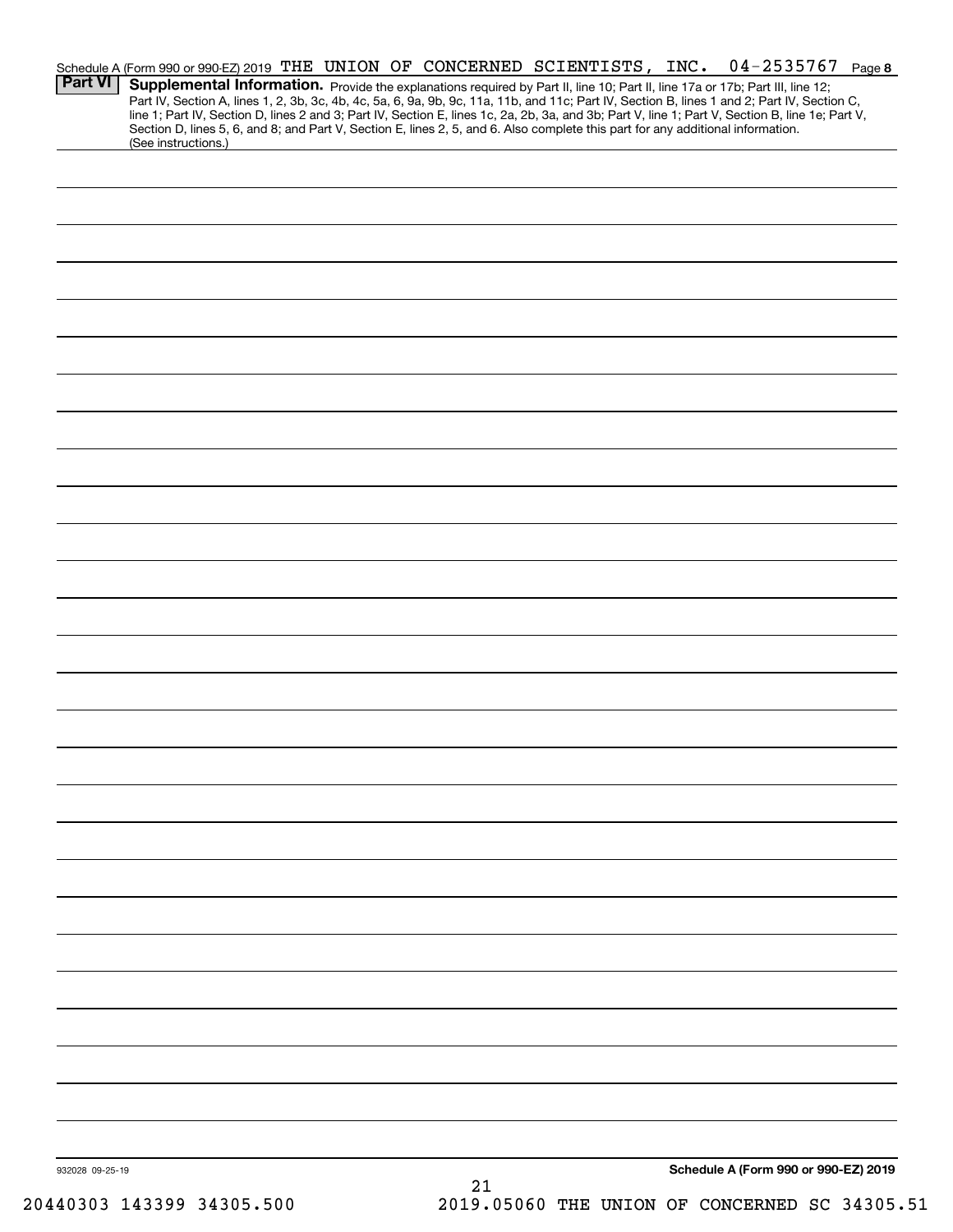| <b>SCHEDULE C</b>                                                                                                                                                    |  | <b>Political Campaign and Lobbying Activities</b>                                                                                                                                                                                                  |           |                                               |                          | OMB No. 1545-0047                                     |  |  |  |
|----------------------------------------------------------------------------------------------------------------------------------------------------------------------|--|----------------------------------------------------------------------------------------------------------------------------------------------------------------------------------------------------------------------------------------------------|-----------|-----------------------------------------------|--------------------------|-------------------------------------------------------|--|--|--|
| (Form 990 or 990-EZ)                                                                                                                                                 |  |                                                                                                                                                                                                                                                    |           |                                               |                          |                                                       |  |  |  |
| For Organizations Exempt From Income Tax Under section 501(c) and section 527<br>Complete if the organization is described below. Attach to Form 990 or Form 990-EZ. |  |                                                                                                                                                                                                                                                    |           |                                               |                          |                                                       |  |  |  |
| Department of the Treasury<br>Internal Revenue Service                                                                                                               |  | Go to www.irs.gov/Form990 for instructions and the latest information.                                                                                                                                                                             |           |                                               |                          | Open to Public<br>Inspection                          |  |  |  |
|                                                                                                                                                                      |  | If the organization answered "Yes," on Form 990, Part IV, line 3, or Form 990-EZ, Part V, line 46 (Political Campaign Activities), then                                                                                                            |           |                                               |                          |                                                       |  |  |  |
|                                                                                                                                                                      |  | • Section 501(c)(3) organizations: Complete Parts I-A and B. Do not complete Part I-C.                                                                                                                                                             |           |                                               |                          |                                                       |  |  |  |
|                                                                                                                                                                      |  | • Section 501(c) (other than section 501(c)(3)) organizations: Complete Parts I-A and C below. Do not complete Part I-B.                                                                                                                           |           |                                               |                          |                                                       |  |  |  |
| • Section 527 organizations: Complete Part I-A only.                                                                                                                 |  |                                                                                                                                                                                                                                                    |           |                                               |                          |                                                       |  |  |  |
|                                                                                                                                                                      |  | If the organization answered "Yes," on Form 990, Part IV, line 4, or Form 990-EZ, Part VI, line 47 (Lobbying Activities), then                                                                                                                     |           |                                               |                          |                                                       |  |  |  |
|                                                                                                                                                                      |  | ● Section 501(c)(3) organizations that have filed Form 5768 (election under section 501(h)): Complete Part II-A. Do not complete Part II-B.                                                                                                        |           |                                               |                          |                                                       |  |  |  |
|                                                                                                                                                                      |  | • Section 501(c)(3) organizations that have NOT filed Form 5768 (election under section 501(h)): Complete Part II-B. Do not complete Part II-A.                                                                                                    |           |                                               |                          |                                                       |  |  |  |
| Tax) (see separate instructions), then                                                                                                                               |  | If the organization answered "Yes," on Form 990, Part IV, line 5 (Proxy Tax) (see separate instructions) or Form 990-EZ, Part V, line 35c (Proxy                                                                                                   |           |                                               |                          |                                                       |  |  |  |
|                                                                                                                                                                      |  | • Section 501(c)(4), (5), or (6) organizations: Complete Part III.                                                                                                                                                                                 |           |                                               |                          |                                                       |  |  |  |
| Name of organization                                                                                                                                                 |  |                                                                                                                                                                                                                                                    |           |                                               |                          | <b>Employer identification number</b>                 |  |  |  |
|                                                                                                                                                                      |  | THE UNION OF CONCERNED SCIENTISTS, INC.                                                                                                                                                                                                            |           |                                               |                          | 04-2535767                                            |  |  |  |
| Part I-A                                                                                                                                                             |  | Complete if the organization is exempt under section 501(c) or is a section 527 organization.                                                                                                                                                      |           |                                               |                          |                                                       |  |  |  |
|                                                                                                                                                                      |  |                                                                                                                                                                                                                                                    |           |                                               |                          |                                                       |  |  |  |
|                                                                                                                                                                      |  | 1 Provide a description of the organization's direct and indirect political campaign activities in Part IV.                                                                                                                                        |           |                                               |                          |                                                       |  |  |  |
| 2 Political campaign activity expenditures                                                                                                                           |  |                                                                                                                                                                                                                                                    |           |                                               | $\blacktriangleright$ \$ |                                                       |  |  |  |
| 3 Volunteer hours for political campaign activities                                                                                                                  |  |                                                                                                                                                                                                                                                    |           |                                               |                          |                                                       |  |  |  |
| Part I-B                                                                                                                                                             |  | Complete if the organization is exempt under section 501(c)(3).                                                                                                                                                                                    |           |                                               |                          |                                                       |  |  |  |
|                                                                                                                                                                      |  | 1 Enter the amount of any excise tax incurred by the organization under section 4955                                                                                                                                                               |           |                                               |                          |                                                       |  |  |  |
|                                                                                                                                                                      |  | 2 Enter the amount of any excise tax incurred by organization managers under section 4955                                                                                                                                                          |           |                                               |                          |                                                       |  |  |  |
|                                                                                                                                                                      |  |                                                                                                                                                                                                                                                    |           |                                               |                          | <b>Yes</b><br><b>No</b>                               |  |  |  |
|                                                                                                                                                                      |  |                                                                                                                                                                                                                                                    |           |                                               |                          | Yes<br>No                                             |  |  |  |
| <b>b</b> If "Yes," describe in Part IV.                                                                                                                              |  |                                                                                                                                                                                                                                                    |           |                                               |                          |                                                       |  |  |  |
|                                                                                                                                                                      |  | Part I-C   Complete if the organization is exempt under section 501(c), except section 501(c)(3).                                                                                                                                                  |           |                                               |                          |                                                       |  |  |  |
|                                                                                                                                                                      |  | 1 Enter the amount directly expended by the filing organization for section 527 exempt function activities                                                                                                                                         |           |                                               | $\blacktriangleright$ \$ |                                                       |  |  |  |
| exempt function activities                                                                                                                                           |  | 2 Enter the amount of the filing organization's funds contributed to other organizations for section 527                                                                                                                                           |           |                                               | $\triangleright$ \$      |                                                       |  |  |  |
|                                                                                                                                                                      |  | 3 Total exempt function expenditures. Add lines 1 and 2. Enter here and on Form 1120-POL,                                                                                                                                                          |           |                                               |                          |                                                       |  |  |  |
|                                                                                                                                                                      |  |                                                                                                                                                                                                                                                    |           |                                               | $\triangleright$ \$      |                                                       |  |  |  |
|                                                                                                                                                                      |  |                                                                                                                                                                                                                                                    |           |                                               |                          | Yes<br><b>No</b>                                      |  |  |  |
|                                                                                                                                                                      |  | 5 Enter the names, addresses and employer identification number (EIN) of all section 527 political organizations to which the filing organization                                                                                                  |           |                                               |                          |                                                       |  |  |  |
|                                                                                                                                                                      |  | made payments. For each organization listed, enter the amount paid from the filing organization's funds. Also enter the amount of political                                                                                                        |           |                                               |                          |                                                       |  |  |  |
|                                                                                                                                                                      |  | contributions received that were promptly and directly delivered to a separate political organization, such as a separate segregated fund or a<br>political action committee (PAC). If additional space is needed, provide information in Part IV. |           |                                               |                          |                                                       |  |  |  |
|                                                                                                                                                                      |  |                                                                                                                                                                                                                                                    |           |                                               |                          |                                                       |  |  |  |
| (a) Name                                                                                                                                                             |  | (b) Address                                                                                                                                                                                                                                        | $(c)$ EIN | (d) Amount paid from<br>filing organization's |                          | (e) Amount of political<br>contributions received and |  |  |  |
|                                                                                                                                                                      |  |                                                                                                                                                                                                                                                    |           | funds. If none, enter -0-.                    |                          | promptly and directly                                 |  |  |  |
|                                                                                                                                                                      |  |                                                                                                                                                                                                                                                    |           |                                               |                          | delivered to a separate<br>political organization.    |  |  |  |
| If none, enter -0-.                                                                                                                                                  |  |                                                                                                                                                                                                                                                    |           |                                               |                          |                                                       |  |  |  |
|                                                                                                                                                                      |  |                                                                                                                                                                                                                                                    |           |                                               |                          |                                                       |  |  |  |
|                                                                                                                                                                      |  |                                                                                                                                                                                                                                                    |           |                                               |                          |                                                       |  |  |  |
|                                                                                                                                                                      |  |                                                                                                                                                                                                                                                    |           |                                               |                          |                                                       |  |  |  |
|                                                                                                                                                                      |  |                                                                                                                                                                                                                                                    |           |                                               |                          |                                                       |  |  |  |
|                                                                                                                                                                      |  |                                                                                                                                                                                                                                                    |           |                                               |                          |                                                       |  |  |  |
|                                                                                                                                                                      |  |                                                                                                                                                                                                                                                    |           |                                               |                          |                                                       |  |  |  |
|                                                                                                                                                                      |  |                                                                                                                                                                                                                                                    |           |                                               |                          |                                                       |  |  |  |
|                                                                                                                                                                      |  |                                                                                                                                                                                                                                                    |           |                                               |                          |                                                       |  |  |  |
|                                                                                                                                                                      |  |                                                                                                                                                                                                                                                    |           |                                               |                          |                                                       |  |  |  |
|                                                                                                                                                                      |  |                                                                                                                                                                                                                                                    |           |                                               |                          |                                                       |  |  |  |

**For Paperwork Reduction Act Notice, see the Instructions for Form 990 or 990-EZ. Schedule C (Form 990 or 990-EZ) 2019** LHA

932041 11-26-19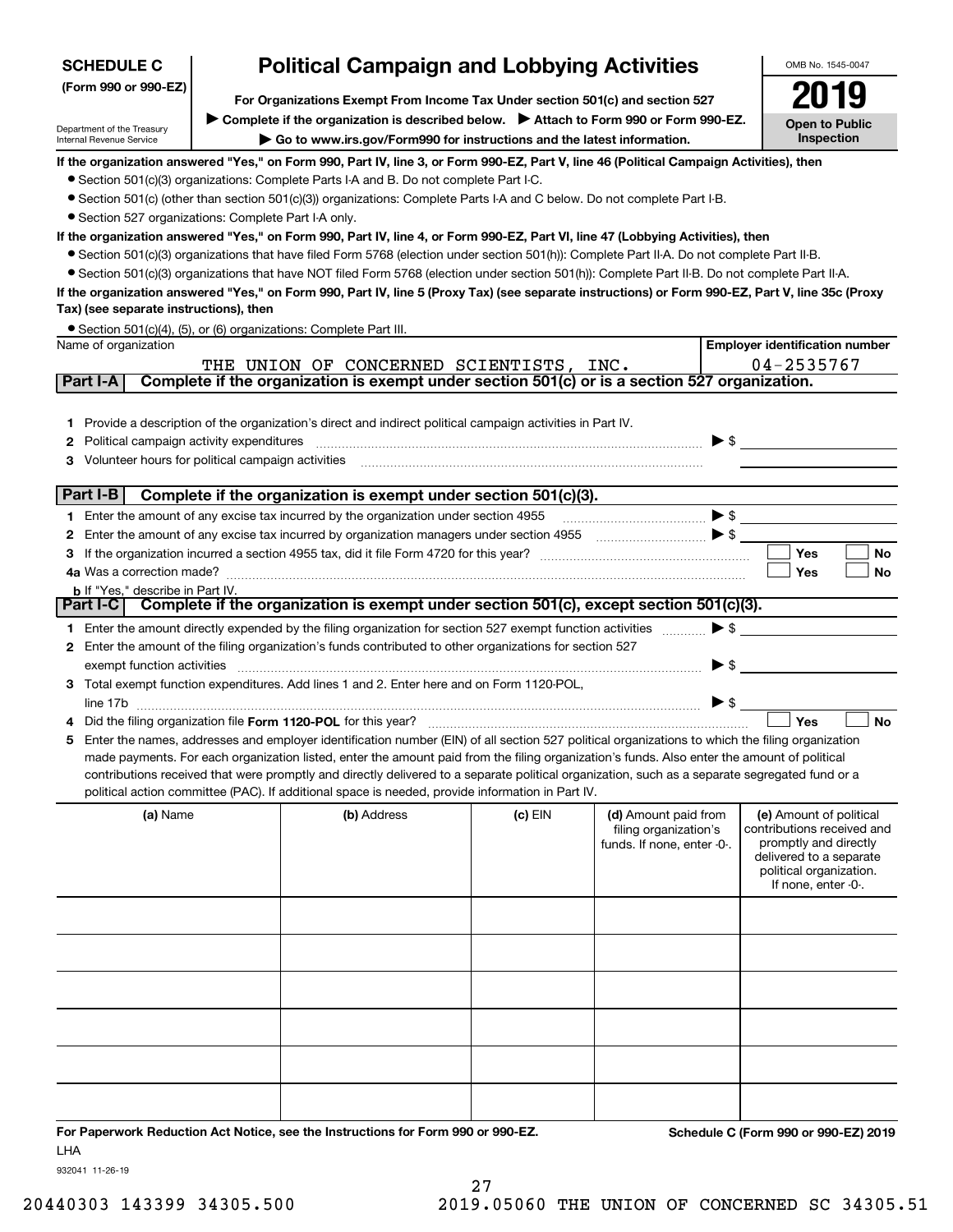| Schedule C (Form 990 or 990-EZ) 2019 THE UNION OF CONCERNED SCIENTISTS, INC. 04-2535767 Page 2<br>Complete if the organization is exempt under section 501(c)(3) and filed Form 5768 (election under<br>Part II-A |  |          |                                                                                                         |            |                                                                                                                                   |            |  |  |  |  |
|-------------------------------------------------------------------------------------------------------------------------------------------------------------------------------------------------------------------|--|----------|---------------------------------------------------------------------------------------------------------|------------|-----------------------------------------------------------------------------------------------------------------------------------|------------|--|--|--|--|
| section 501(h)).                                                                                                                                                                                                  |  |          |                                                                                                         |            |                                                                                                                                   |            |  |  |  |  |
| A Check $\blacktriangleright$                                                                                                                                                                                     |  |          |                                                                                                         |            | if the filing organization belongs to an affiliated group (and list in Part IV each affiliated group member's name, address, EIN, |            |  |  |  |  |
| expenses, and share of excess lobbying expenditures).                                                                                                                                                             |  |          |                                                                                                         |            |                                                                                                                                   |            |  |  |  |  |
| B_Check ▶                                                                                                                                                                                                         |  |          | if the filing organization checked box A and "limited control" provisions apply.                        |            |                                                                                                                                   |            |  |  |  |  |
| (a) Filing<br>(b) Affiliated group<br><b>Limits on Lobbying Expenditures</b><br>organization's<br>totals<br>(The term "expenditures" means amounts paid or incurred.)<br>totals                                   |  |          |                                                                                                         |            |                                                                                                                                   |            |  |  |  |  |
| 10,886.<br>1a Total lobbying expenditures to influence public opinion (grassroots lobbying)                                                                                                                       |  |          |                                                                                                         |            |                                                                                                                                   |            |  |  |  |  |
| <b>b</b> Total lobbying expenditures to influence a legislative body (direct lobbying)                                                                                                                            |  |          |                                                                                                         |            | 108, 245.                                                                                                                         |            |  |  |  |  |
| c                                                                                                                                                                                                                 |  |          |                                                                                                         |            | 119, 131.                                                                                                                         |            |  |  |  |  |
| Other exempt purpose expenditures<br>d                                                                                                                                                                            |  |          |                                                                                                         |            | 38, 376, 490.                                                                                                                     |            |  |  |  |  |
|                                                                                                                                                                                                                   |  |          |                                                                                                         |            | 38,495,621.                                                                                                                       |            |  |  |  |  |
| f Lobbying nontaxable amount. Enter the amount from the following table in both columns.                                                                                                                          |  |          |                                                                                                         |            | 1,000,000.                                                                                                                        |            |  |  |  |  |
| If the amount on line 1e, column (a) or (b) is:                                                                                                                                                                   |  |          | The lobbying nontaxable amount is:                                                                      |            |                                                                                                                                   |            |  |  |  |  |
| Not over \$500,000                                                                                                                                                                                                |  |          | 20% of the amount on line 1e.                                                                           |            |                                                                                                                                   |            |  |  |  |  |
| Over \$500,000 but not over \$1,000,000                                                                                                                                                                           |  |          | \$100,000 plus 15% of the excess over \$500,000.                                                        |            |                                                                                                                                   |            |  |  |  |  |
| Over \$1,000,000 but not over \$1,500,000                                                                                                                                                                         |  |          | \$175,000 plus 10% of the excess over \$1,000,000.                                                      |            |                                                                                                                                   |            |  |  |  |  |
| Over \$1,500,000 but not over \$17,000,000                                                                                                                                                                        |  |          | \$225,000 plus 5% of the excess over \$1,500,000.                                                       |            |                                                                                                                                   |            |  |  |  |  |
| Over \$17,000,000<br>\$1,000,000.                                                                                                                                                                                 |  |          |                                                                                                         |            |                                                                                                                                   |            |  |  |  |  |
|                                                                                                                                                                                                                   |  |          |                                                                                                         |            |                                                                                                                                   |            |  |  |  |  |
| 250,000.<br>g Grassroots nontaxable amount (enter 25% of line 1f)                                                                                                                                                 |  |          |                                                                                                         |            |                                                                                                                                   |            |  |  |  |  |
| h Subtract line 1g from line 1a. If zero or less, enter -0-                                                                                                                                                       |  |          |                                                                                                         |            | 0.                                                                                                                                |            |  |  |  |  |
| i Subtract line 1f from line 1c. If zero or less, enter -0-                                                                                                                                                       |  |          |                                                                                                         |            | 0.                                                                                                                                |            |  |  |  |  |
| j If there is an amount other than zero on either line 1h or line 1i, did the organization file Form 4720                                                                                                         |  |          |                                                                                                         |            |                                                                                                                                   |            |  |  |  |  |
| reporting section 4911 tax for this year?                                                                                                                                                                         |  |          |                                                                                                         |            |                                                                                                                                   | Yes<br>No  |  |  |  |  |
| (Some organizations that made a section 501(h) election do not have to complete all of the five columns below.                                                                                                    |  |          | 4-Year Averaging Period Under Section 501(h)<br>See the separate instructions for lines 2a through 2f.) |            |                                                                                                                                   |            |  |  |  |  |
|                                                                                                                                                                                                                   |  |          | Lobbying Expenditures During 4-Year Averaging Period                                                    |            |                                                                                                                                   |            |  |  |  |  |
| Calendar year<br>(or fiscal year beginning in)                                                                                                                                                                    |  | (a) 2016 | (b) 2017                                                                                                | $(c)$ 2018 | $(d)$ 2019                                                                                                                        | (e) Total  |  |  |  |  |
| 2a Lobbying nontaxable amount                                                                                                                                                                                     |  |          |                                                                                                         |            | $1,000,000.$ $\vert 1,000,000.$ $\vert 1,000,000.$ $\vert 1,000,000.$ $\vert 4,000,000.$                                          |            |  |  |  |  |
| <b>b</b> Lobbying ceiling amount<br>(150% of line 2a, column(e))                                                                                                                                                  |  |          |                                                                                                         |            |                                                                                                                                   | 6,000,000. |  |  |  |  |
| c Total lobbying expenditures                                                                                                                                                                                     |  | 373,210. | 419,961.                                                                                                | 171,025.   | 119,131.                                                                                                                          | 1,083,327. |  |  |  |  |
| d Grassroots nontaxable amount                                                                                                                                                                                    |  | 250,000. | 250,000.                                                                                                | 250,000.   | 250,000.                                                                                                                          | 1,000,000. |  |  |  |  |
| e Grassroots ceiling amount<br>(150% of line 2d, column (e))                                                                                                                                                      |  |          |                                                                                                         |            |                                                                                                                                   | 1,500,000. |  |  |  |  |
| f Grassroots lobbying expenditures                                                                                                                                                                                |  | 92,649.  | 102,729.                                                                                                | 26,590.    | 10,886.                                                                                                                           | 232,854.   |  |  |  |  |

**Schedule C (Form 990 or 990-EZ) 2019**

932042 11-26-19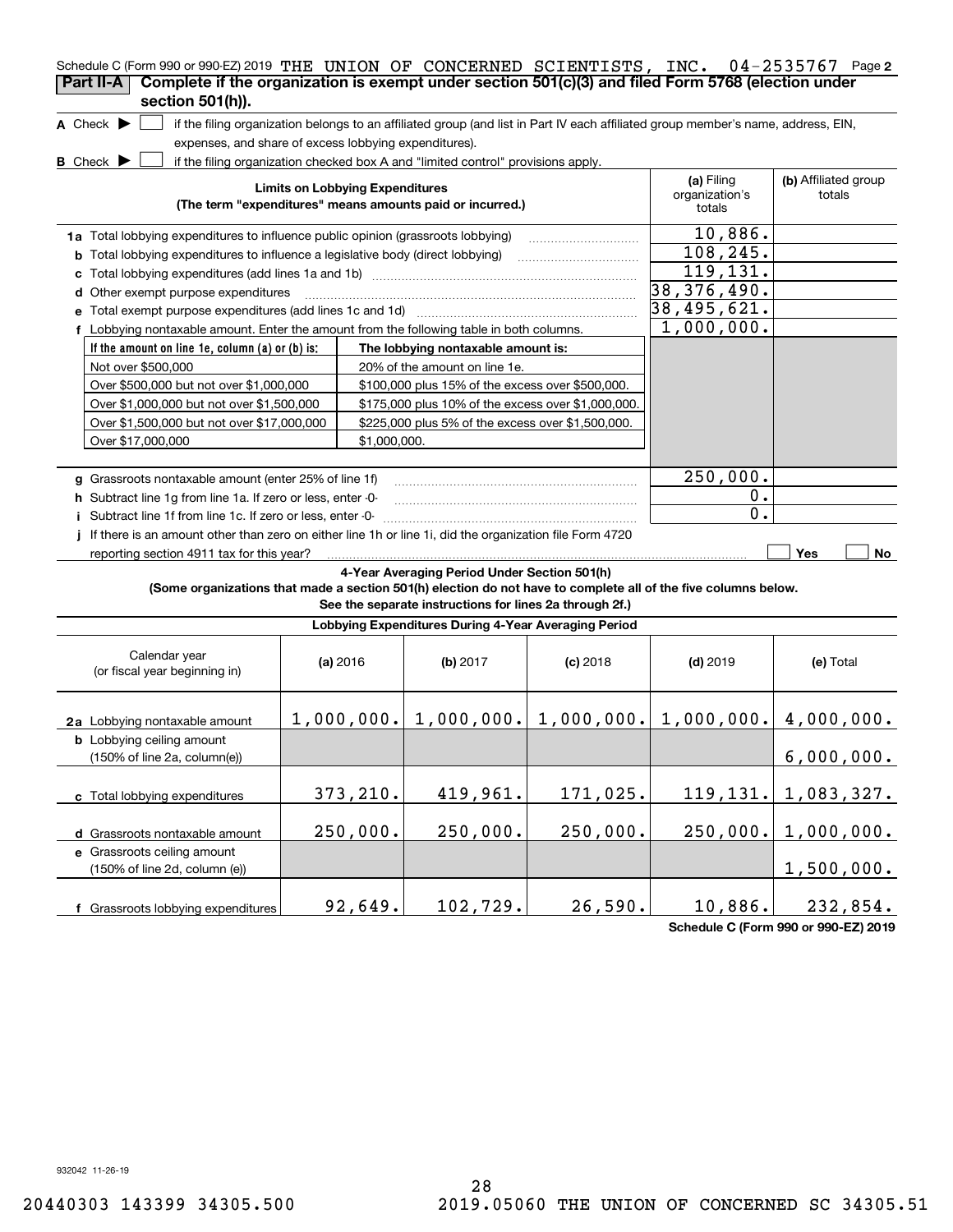## Schedule C (Form 990 or 990-EZ) 2019 THE UNION OF CONCERNED SCIENTISTS , INC 04–2535767 Page 3<br>I Part IL-B L. Complete if the organization is exempt under section 501(c)(3) and has NOT filed Form 576 **Part II-B** Complete if the organization is exempt under section 501(c)(3) and has NOT filed Form 5768 **(election under section 501(h)).**

|              | For each "Yes" response on lines 1a through 1i below, provide in Part IV a detailed description                                                                                                                                               | (a) |              | (b)    |    |  |  |  |  |
|--------------|-----------------------------------------------------------------------------------------------------------------------------------------------------------------------------------------------------------------------------------------------|-----|--------------|--------|----|--|--|--|--|
|              | of the lobbying activity.                                                                                                                                                                                                                     | Yes | No           | Amount |    |  |  |  |  |
| 1            | During the year, did the filing organization attempt to influence foreign, national, state, or<br>local legislation, including any attempt to influence public opinion on a legislative matter<br>or referendum, through the use of:          |     |              |        |    |  |  |  |  |
|              | <b>b</b> Paid staff or management (include compensation in expenses reported on lines 1c through 1i)?                                                                                                                                         |     |              |        |    |  |  |  |  |
|              |                                                                                                                                                                                                                                               |     |              |        |    |  |  |  |  |
|              | e Publications, or published or broadcast statements?                                                                                                                                                                                         |     |              |        |    |  |  |  |  |
|              | f Grants to other organizations for lobbying purposes?                                                                                                                                                                                        |     |              |        |    |  |  |  |  |
|              | g Direct contact with legislators, their staffs, government officials, or a legislative body?                                                                                                                                                 |     |              |        |    |  |  |  |  |
|              | h Rallies, demonstrations, seminars, conventions, speeches, lectures, or any similar means?                                                                                                                                                   |     |              |        |    |  |  |  |  |
|              | <i>i</i> Other activities?                                                                                                                                                                                                                    |     |              |        |    |  |  |  |  |
|              |                                                                                                                                                                                                                                               |     |              |        |    |  |  |  |  |
|              | 2a Did the activities in line 1 cause the organization to be not described in section 501(c)(3)?                                                                                                                                              |     |              |        |    |  |  |  |  |
|              |                                                                                                                                                                                                                                               |     |              |        |    |  |  |  |  |
|              | c If "Yes," enter the amount of any tax incurred by organization managers under section 4912                                                                                                                                                  |     |              |        |    |  |  |  |  |
|              | d If the filing organization incurred a section 4912 tax, did it file Form 4720 for this year?                                                                                                                                                |     |              |        |    |  |  |  |  |
|              | Complete if the organization is exempt under section 501(c)(4), section 501(c)(5), or section<br> Part III-A  <br>$501(c)(6)$ .                                                                                                               |     |              |        |    |  |  |  |  |
|              |                                                                                                                                                                                                                                               |     |              | Yes    | No |  |  |  |  |
| 1            |                                                                                                                                                                                                                                               |     | $\mathbf{1}$ |        |    |  |  |  |  |
| $\mathbf{2}$ |                                                                                                                                                                                                                                               |     | $\mathbf{2}$ |        |    |  |  |  |  |
| 3            | Did the organization agree to carry over lobbying and political campaign activity expenditures from the prior year?                                                                                                                           |     | 3            |        |    |  |  |  |  |
|              | Complete if the organization is exempt under section 501(c)(4), section 501(c)(5), or section<br>Part III-B<br>501(c)(6) and if either (a) BOTH Part III-A, lines 1 and 2, are answered "No" OR (b) Part III-A, line 3, is<br>answered "Yes." |     |              |        |    |  |  |  |  |
| 1            |                                                                                                                                                                                                                                               |     | 1            |        |    |  |  |  |  |
| 2            | Section 162(e) nondeductible lobbying and political expenditures (do not include amounts of political                                                                                                                                         |     |              |        |    |  |  |  |  |
|              | expenses for which the section 527(f) tax was paid).                                                                                                                                                                                          |     |              |        |    |  |  |  |  |
|              |                                                                                                                                                                                                                                               |     | 2a           |        |    |  |  |  |  |
|              | <b>b</b> Carryover from last year                                                                                                                                                                                                             |     | 2b           |        |    |  |  |  |  |
|              |                                                                                                                                                                                                                                               |     | 2c           |        |    |  |  |  |  |
| 3            | Aggregate amount reported in section 6033(e)(1)(A) notices of nondeductible section 162(e) dues                                                                                                                                               |     | 3            |        |    |  |  |  |  |
| 4            | If notices were sent and the amount on line 2c exceeds the amount on line 3, what portion of the excess                                                                                                                                       |     |              |        |    |  |  |  |  |
|              | does the organization agree to carryover to the reasonable estimate of nondeductible lobbying and political                                                                                                                                   |     |              |        |    |  |  |  |  |
|              |                                                                                                                                                                                                                                               |     | 4            |        |    |  |  |  |  |
| 5            |                                                                                                                                                                                                                                               |     | 5            |        |    |  |  |  |  |
| Part IV      | <b>Supplemental Information</b>                                                                                                                                                                                                               |     |              |        |    |  |  |  |  |
|              | Provide the descriptions required for Part I-A, line 1; Part I-B, line 4; Part I-C, line 5; Part II-A (affiliated group list); Part II-A, lines 1 and 2 (see                                                                                  |     |              |        |    |  |  |  |  |

instructions); and Part II-B, line 1. Also, complete this part for any additional information.

**Schedule C (Form 990 or 990-EZ) 2019**

932043 11-26-19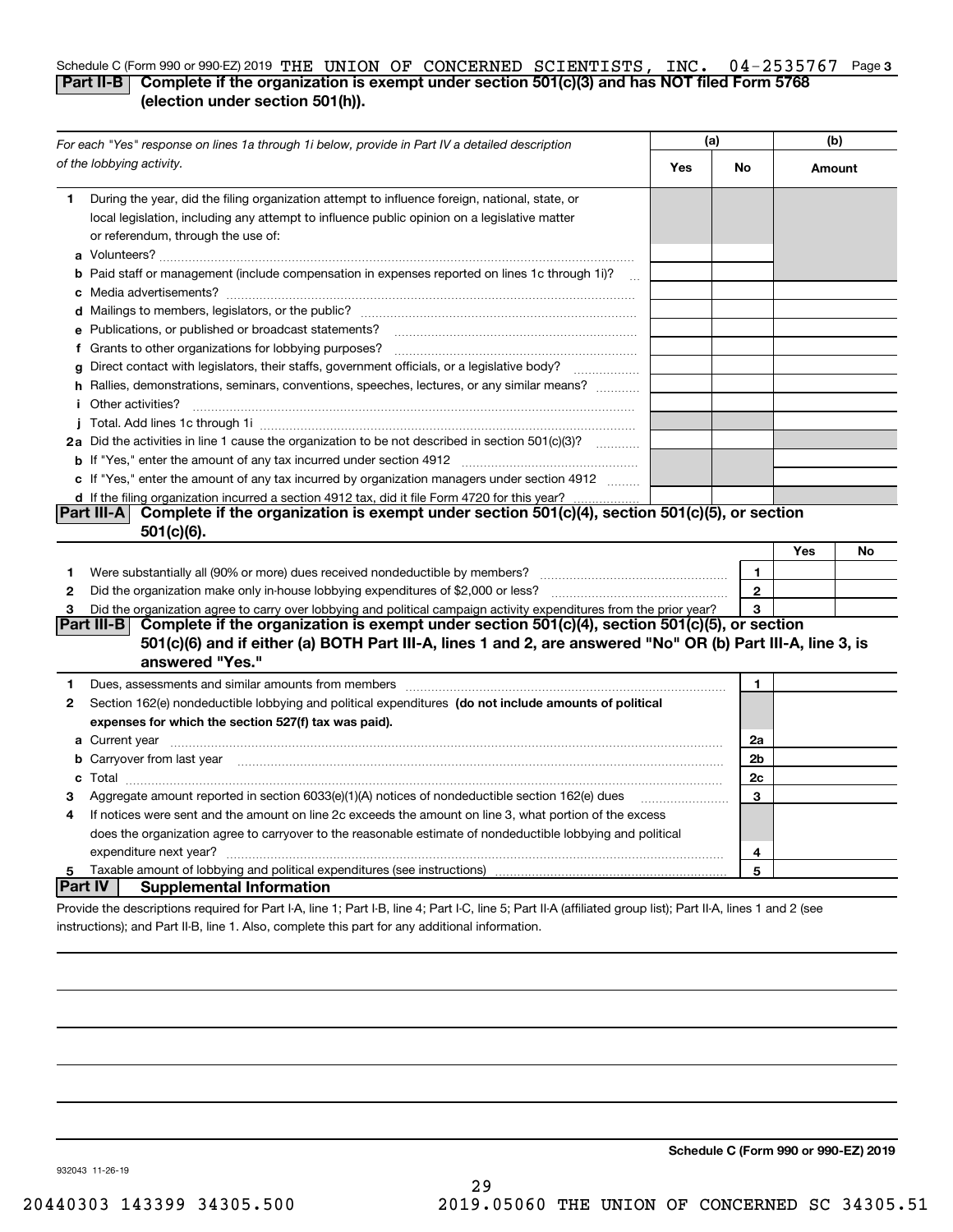| <b>SCHEDULE D</b> |  |
|-------------------|--|
|-------------------|--|

## **Supplemental Financial Statements**

(Form 990)<br>
Pepartment of the Treasury<br>
Department of the Treasury<br>
Department of the Treasury<br>
Department of the Treasury<br> **Co to www.irs.gov/Form990 for instructions and the latest information.**<br> **Co to www.irs.gov/Form9** 



Department of the Treasury Internal Revenue Service

**Name of the organization**<br>THE IINTON OF CONCERNED SCTENTISTS TNC (04-2535767

|         | THE UNION OF CONCERNED SCIENTISTS, INC.                                                                                                                                  | 04-2535767                                         |
|---------|--------------------------------------------------------------------------------------------------------------------------------------------------------------------------|----------------------------------------------------|
| Part I  | Organizations Maintaining Donor Advised Funds or Other Similar Funds or Accounts. Complete if the                                                                        |                                                    |
|         | organization answered "Yes" on Form 990, Part IV, line 6.                                                                                                                |                                                    |
|         | (a) Donor advised funds                                                                                                                                                  | (b) Funds and other accounts                       |
| 1       |                                                                                                                                                                          |                                                    |
| 2       | Aggregate value of contributions to (during year)                                                                                                                        |                                                    |
| з       | Aggregate value of grants from (during year)                                                                                                                             |                                                    |
| 4       |                                                                                                                                                                          |                                                    |
| 5       | Did the organization inform all donors and donor advisors in writing that the assets held in donor advised funds                                                         |                                                    |
|         |                                                                                                                                                                          | Yes<br>No                                          |
| 6       | Did the organization inform all grantees, donors, and donor advisors in writing that grant funds can be used only                                                        |                                                    |
|         | for charitable purposes and not for the benefit of the donor or donor advisor, or for any other purpose conferring                                                       |                                                    |
|         | impermissible private benefit?                                                                                                                                           | Yes<br>No                                          |
| Part II | Conservation Easements. Complete if the organization answered "Yes" on Form 990, Part IV, line 7.                                                                        |                                                    |
| 1       | Purpose(s) of conservation easements held by the organization (check all that apply).                                                                                    |                                                    |
|         | Preservation of land for public use (for example, recreation or education)                                                                                               | Preservation of a historically important land area |
|         | Protection of natural habitat                                                                                                                                            | Preservation of a certified historic structure     |
|         | Preservation of open space                                                                                                                                               |                                                    |
| 2       | Complete lines 2a through 2d if the organization held a qualified conservation contribution in the form of a conservation easement on the last                           |                                                    |
|         | day of the tax year.                                                                                                                                                     | Held at the End of the Tax Year                    |
| а       | Total number of conservation easements                                                                                                                                   | 2a                                                 |
|         | Total acreage restricted by conservation easements                                                                                                                       | 2 <sub>b</sub>                                     |
| c       | Number of conservation easements on a certified historic structure included in (a) manufacture included in (a)                                                           | 2 <sub>c</sub>                                     |
| d       | Number of conservation easements included in (c) acquired after 7/25/06, and not on a historic structure                                                                 |                                                    |
|         |                                                                                                                                                                          | 2d                                                 |
| 3       | Number of conservation easements modified, transferred, released, extinguished, or terminated by the organization during the tax                                         |                                                    |
|         | year                                                                                                                                                                     |                                                    |
| 4       | Number of states where property subject to conservation easement is located >                                                                                            |                                                    |
| 5       | Does the organization have a written policy regarding the periodic monitoring, inspection, handling of                                                                   |                                                    |
|         | violations, and enforcement of the conservation easements it holds?                                                                                                      | Yes<br>No                                          |
| 6       | Staff and volunteer hours devoted to monitoring, inspecting, handling of violations, and enforcing conservation easements during the year                                |                                                    |
|         |                                                                                                                                                                          |                                                    |
| 7.      | Amount of expenses incurred in monitoring, inspecting, handling of violations, and enforcing conservation easements during the year                                      |                                                    |
|         | ▶ \$                                                                                                                                                                     |                                                    |
| 8       | Does each conservation easement reported on line 2(d) above satisfy the requirements of section 170(h)(4)(B)(i)                                                          |                                                    |
|         |                                                                                                                                                                          | Yes<br>No                                          |
| 9       | In Part XIII, describe how the organization reports conservation easements in its revenue and expense statement and                                                      |                                                    |
|         | balance sheet, and include, if applicable, the text of the footnote to the organization's financial statements that describes the                                        |                                                    |
|         | organization's accounting for conservation easements.<br>Organizations Maintaining Collections of Art, Historical Treasures, or Other Similar Assets.<br><b>Part III</b> |                                                    |
|         | Complete if the organization answered "Yes" on Form 990, Part IV, line 8.                                                                                                |                                                    |
|         |                                                                                                                                                                          |                                                    |
|         | 1a If the organization elected, as permitted under FASB ASC 958, not to report in its revenue statement and balance sheet works                                          |                                                    |
|         | of art, historical treasures, or other similar assets held for public exhibition, education, or research in furtherance of public                                        |                                                    |
|         | service, provide in Part XIII the text of the footnote to its financial statements that describes these items.                                                           |                                                    |
| b       | If the organization elected, as permitted under FASB ASC 958, to report in its revenue statement and balance sheet works of                                              |                                                    |
|         | art, historical treasures, or other similar assets held for public exhibition, education, or research in furtherance of public service,                                  |                                                    |
|         | provide the following amounts relating to these items:                                                                                                                   |                                                    |
|         |                                                                                                                                                                          | \$<br>$\blacktriangleright$ s                      |
|         | (ii) Assets included in Form 990, Part X                                                                                                                                 |                                                    |
| 2       | If the organization received or held works of art, historical treasures, or other similar assets for financial gain, provide                                             |                                                    |
|         | the following amounts required to be reported under FASB ASC 958 relating to these items:                                                                                |                                                    |
|         |                                                                                                                                                                          | \$<br>$\blacktriangleright$ s                      |
| b       | Assets included in Form 990, Part X<br>LHA For Paperwork Reduction Act Notice, see the Instructions for Form 990.                                                        | Schedule D (Form 990) 2019                         |
|         |                                                                                                                                                                          |                                                    |

932051 10-02-19

|  | 30 |   |   |
|--|----|---|---|
|  |    | ~ | ∼ |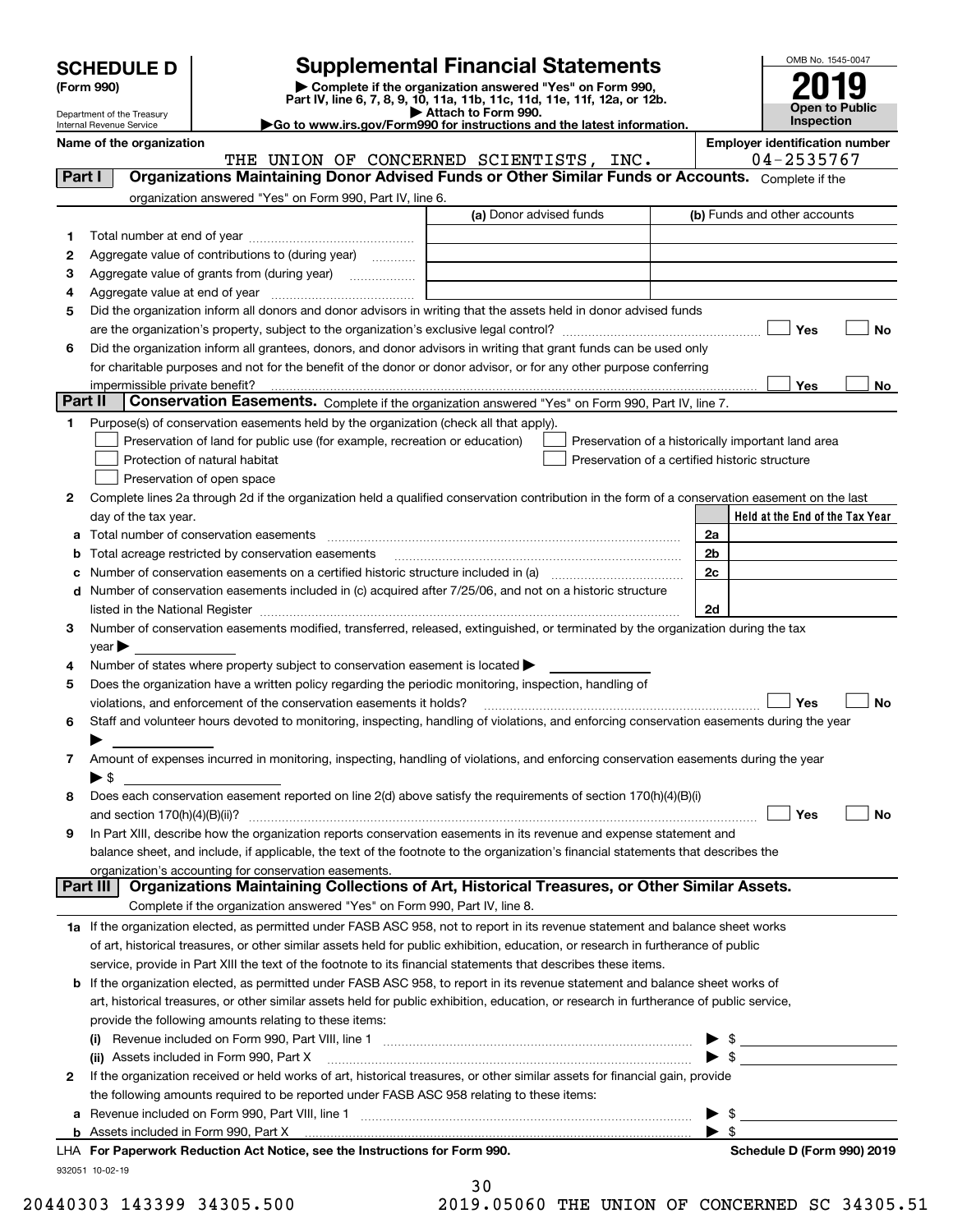| Part III<br>Organizations Maintaining Collections of Art, Historical Treasures, or Other Similar Assets (continued)<br>Using the organization's acquisition, accession, and other records, check any of the following that make significant use of its<br>3<br>collection items (check all that apply):<br>Public exhibition<br>Loan or exchange program<br>d<br>a<br>Scholarly research<br>Other and the contract of the contract of the contract of the contract of the contract of the contract of the contract of the contract of the contract of the contract of the contract of the contract of the contract of the<br>b<br>e<br>Preservation for future generations<br>c<br>Provide a description of the organization's collections and explain how they further the organization's exempt purpose in Part XIII.<br>4<br>During the year, did the organization solicit or receive donations of art, historical treasures, or other similar assets<br>5<br>Yes<br>No<br><b>Part IV</b><br>Escrow and Custodial Arrangements. Complete if the organization answered "Yes" on Form 990, Part IV, line 9, or<br>reported an amount on Form 990, Part X, line 21.<br>1a Is the organization an agent, trustee, custodian or other intermediary for contributions or other assets not included<br>Yes<br>on Form 990, Part X? [11] The Content of The Content of The Content of The Content of The Content of The Content of The Content of The Content of The Content of The Content of The Content of The Content of The Content of T<br>No<br><b>b</b> If "Yes," explain the arrangement in Part XIII and complete the following table:<br>Amount<br>c Beginning balance measurements and the contract of the contract of the contract of the contract of the contract of the contract of the contract of the contract of the contract of the contract of the contract of the contr<br>1c<br>d Additions during the year measurement contains and a statement of a distribution of the statement of the statement of the statement of the statement of the statement of the statement of the statement of the statement of<br>1d<br>e Distributions during the year manufactured and a control of the year manufactured and a Distributions during the year<br>1e<br>1f<br>f<br>2a Did the organization include an amount on Form 990, Part X, line 21, for escrow or custodial account liability?<br>Yes<br>No<br><b>b</b> If "Yes," explain the arrangement in Part XIII. Check here if the explanation has been provided on Part XIII<br>Part V<br>Endowment Funds. Complete if the organization answered "Yes" on Form 990, Part IV, line 10.<br>(c) Two years back<br>(d) Three years back $ $ (e) Four years back<br>(a) Current year<br>(b) Prior year<br>401,095.<br>387,923.<br>368,293.<br>349,099.<br>334,434.<br><b>1a</b> Beginning of year balance <i>manumumum</i><br>14,665.<br>32,067.<br>13, 172.<br>19,630.<br>19,194.<br>c Net investment earnings, gains, and losses<br>d Grants or scholarships<br>e Other expenditures for facilities<br>and programs<br>433, 162.<br>387,923.<br>368,293.<br>401,095.<br>349,099.<br>End of year balance<br>g<br>Provide the estimated percentage of the current year end balance (line 1g, column (a)) held as:<br>2<br>.00<br>a Board designated or quasi-endowment ><br>%<br><b>b</b> Permanent endowment $\blacktriangleright$ 42.81<br>%<br>57.19%<br>$\mathbf c$ Term endowment $\blacktriangleright$<br>The percentages on lines 2a, 2b, and 2c should equal 100%.<br>3a Are there endowment funds not in the possession of the organization that are held and administered for the organization<br>Yes<br>No<br>by:<br>$\mathbf X$<br>(i)<br>3a(i)<br>X<br>3a(ii)<br>3b<br>Describe in Part XIII the intended uses of the organization's endowment funds.<br>4<br>Land, Buildings, and Equipment.<br><b>Part VI</b><br>Complete if the organization answered "Yes" on Form 990, Part IV, line 11a. See Form 990, Part X, line 10.<br>(d) Book value<br>Description of property<br>(a) Cost or other<br>(b) Cost or other<br>(c) Accumulated<br>basis (investment)<br>basis (other)<br>depreciation<br>12,270,645.<br>4,105,013.<br>8,165,632.<br>528,719.<br>404,940.<br>123,779.<br>$\overline{5,184,753}$ .<br>$\overline{1,041},895.$<br>4, 142, 858.<br>9,331,306. | Schedule D (Form 990) 2019 | THE UNION OF CONCERNED SCIENTISTS, INC. |  |  |  |  | 04-2535767 |  |  | Page 2 |
|--------------------------------------------------------------------------------------------------------------------------------------------------------------------------------------------------------------------------------------------------------------------------------------------------------------------------------------------------------------------------------------------------------------------------------------------------------------------------------------------------------------------------------------------------------------------------------------------------------------------------------------------------------------------------------------------------------------------------------------------------------------------------------------------------------------------------------------------------------------------------------------------------------------------------------------------------------------------------------------------------------------------------------------------------------------------------------------------------------------------------------------------------------------------------------------------------------------------------------------------------------------------------------------------------------------------------------------------------------------------------------------------------------------------------------------------------------------------------------------------------------------------------------------------------------------------------------------------------------------------------------------------------------------------------------------------------------------------------------------------------------------------------------------------------------------------------------------------------------------------------------------------------------------------------------------------------------------------------------------------------------------------------------------------------------------------------------------------------------------------------------------------------------------------------------------------------------------------------------------------------------------------------------------------------------------------------------------------------------------------------------------------------------------------------------------------------------------------------------------------------------------------------------------------------------------------------------------------------------------------------------------------------------------------------------------------------------------------------------------------------------------------------------------------------------------------------------------------------------------------------------------------------------------------------------------------------------------------------------------------------------------------------------------------------------------------------------------------------------------------------------------------------------------------------------------------------------------------------------------------------------------------------------------------------------------------------------------------------------------------------------------------------------------------------------------------------------------------------------------------------------------------------------------------------------------------------------------------------------------------------------------------------------------------------------------------------------------------------------------------------------------------------------------------------------------------------------------------------------------------------------------------------------------------------------------------------------------------------------------------------------------------------------------------------------------------------------------------------------------------------------------------------------------------------------------------------------------------------------------------------------------------------------------------------------------------------------------------|----------------------------|-----------------------------------------|--|--|--|--|------------|--|--|--------|
|                                                                                                                                                                                                                                                                                                                                                                                                                                                                                                                                                                                                                                                                                                                                                                                                                                                                                                                                                                                                                                                                                                                                                                                                                                                                                                                                                                                                                                                                                                                                                                                                                                                                                                                                                                                                                                                                                                                                                                                                                                                                                                                                                                                                                                                                                                                                                                                                                                                                                                                                                                                                                                                                                                                                                                                                                                                                                                                                                                                                                                                                                                                                                                                                                                                                                                                                                                                                                                                                                                                                                                                                                                                                                                                                                                                                                                                                                                                                                                                                                                                                                                                                                                                                                                                                                                                                            |                            |                                         |  |  |  |  |            |  |  |        |
|                                                                                                                                                                                                                                                                                                                                                                                                                                                                                                                                                                                                                                                                                                                                                                                                                                                                                                                                                                                                                                                                                                                                                                                                                                                                                                                                                                                                                                                                                                                                                                                                                                                                                                                                                                                                                                                                                                                                                                                                                                                                                                                                                                                                                                                                                                                                                                                                                                                                                                                                                                                                                                                                                                                                                                                                                                                                                                                                                                                                                                                                                                                                                                                                                                                                                                                                                                                                                                                                                                                                                                                                                                                                                                                                                                                                                                                                                                                                                                                                                                                                                                                                                                                                                                                                                                                                            |                            |                                         |  |  |  |  |            |  |  |        |
|                                                                                                                                                                                                                                                                                                                                                                                                                                                                                                                                                                                                                                                                                                                                                                                                                                                                                                                                                                                                                                                                                                                                                                                                                                                                                                                                                                                                                                                                                                                                                                                                                                                                                                                                                                                                                                                                                                                                                                                                                                                                                                                                                                                                                                                                                                                                                                                                                                                                                                                                                                                                                                                                                                                                                                                                                                                                                                                                                                                                                                                                                                                                                                                                                                                                                                                                                                                                                                                                                                                                                                                                                                                                                                                                                                                                                                                                                                                                                                                                                                                                                                                                                                                                                                                                                                                                            |                            |                                         |  |  |  |  |            |  |  |        |
|                                                                                                                                                                                                                                                                                                                                                                                                                                                                                                                                                                                                                                                                                                                                                                                                                                                                                                                                                                                                                                                                                                                                                                                                                                                                                                                                                                                                                                                                                                                                                                                                                                                                                                                                                                                                                                                                                                                                                                                                                                                                                                                                                                                                                                                                                                                                                                                                                                                                                                                                                                                                                                                                                                                                                                                                                                                                                                                                                                                                                                                                                                                                                                                                                                                                                                                                                                                                                                                                                                                                                                                                                                                                                                                                                                                                                                                                                                                                                                                                                                                                                                                                                                                                                                                                                                                                            |                            |                                         |  |  |  |  |            |  |  |        |
|                                                                                                                                                                                                                                                                                                                                                                                                                                                                                                                                                                                                                                                                                                                                                                                                                                                                                                                                                                                                                                                                                                                                                                                                                                                                                                                                                                                                                                                                                                                                                                                                                                                                                                                                                                                                                                                                                                                                                                                                                                                                                                                                                                                                                                                                                                                                                                                                                                                                                                                                                                                                                                                                                                                                                                                                                                                                                                                                                                                                                                                                                                                                                                                                                                                                                                                                                                                                                                                                                                                                                                                                                                                                                                                                                                                                                                                                                                                                                                                                                                                                                                                                                                                                                                                                                                                                            |                            |                                         |  |  |  |  |            |  |  |        |
|                                                                                                                                                                                                                                                                                                                                                                                                                                                                                                                                                                                                                                                                                                                                                                                                                                                                                                                                                                                                                                                                                                                                                                                                                                                                                                                                                                                                                                                                                                                                                                                                                                                                                                                                                                                                                                                                                                                                                                                                                                                                                                                                                                                                                                                                                                                                                                                                                                                                                                                                                                                                                                                                                                                                                                                                                                                                                                                                                                                                                                                                                                                                                                                                                                                                                                                                                                                                                                                                                                                                                                                                                                                                                                                                                                                                                                                                                                                                                                                                                                                                                                                                                                                                                                                                                                                                            |                            |                                         |  |  |  |  |            |  |  |        |
|                                                                                                                                                                                                                                                                                                                                                                                                                                                                                                                                                                                                                                                                                                                                                                                                                                                                                                                                                                                                                                                                                                                                                                                                                                                                                                                                                                                                                                                                                                                                                                                                                                                                                                                                                                                                                                                                                                                                                                                                                                                                                                                                                                                                                                                                                                                                                                                                                                                                                                                                                                                                                                                                                                                                                                                                                                                                                                                                                                                                                                                                                                                                                                                                                                                                                                                                                                                                                                                                                                                                                                                                                                                                                                                                                                                                                                                                                                                                                                                                                                                                                                                                                                                                                                                                                                                                            |                            |                                         |  |  |  |  |            |  |  |        |
|                                                                                                                                                                                                                                                                                                                                                                                                                                                                                                                                                                                                                                                                                                                                                                                                                                                                                                                                                                                                                                                                                                                                                                                                                                                                                                                                                                                                                                                                                                                                                                                                                                                                                                                                                                                                                                                                                                                                                                                                                                                                                                                                                                                                                                                                                                                                                                                                                                                                                                                                                                                                                                                                                                                                                                                                                                                                                                                                                                                                                                                                                                                                                                                                                                                                                                                                                                                                                                                                                                                                                                                                                                                                                                                                                                                                                                                                                                                                                                                                                                                                                                                                                                                                                                                                                                                                            |                            |                                         |  |  |  |  |            |  |  |        |
|                                                                                                                                                                                                                                                                                                                                                                                                                                                                                                                                                                                                                                                                                                                                                                                                                                                                                                                                                                                                                                                                                                                                                                                                                                                                                                                                                                                                                                                                                                                                                                                                                                                                                                                                                                                                                                                                                                                                                                                                                                                                                                                                                                                                                                                                                                                                                                                                                                                                                                                                                                                                                                                                                                                                                                                                                                                                                                                                                                                                                                                                                                                                                                                                                                                                                                                                                                                                                                                                                                                                                                                                                                                                                                                                                                                                                                                                                                                                                                                                                                                                                                                                                                                                                                                                                                                                            |                            |                                         |  |  |  |  |            |  |  |        |
|                                                                                                                                                                                                                                                                                                                                                                                                                                                                                                                                                                                                                                                                                                                                                                                                                                                                                                                                                                                                                                                                                                                                                                                                                                                                                                                                                                                                                                                                                                                                                                                                                                                                                                                                                                                                                                                                                                                                                                                                                                                                                                                                                                                                                                                                                                                                                                                                                                                                                                                                                                                                                                                                                                                                                                                                                                                                                                                                                                                                                                                                                                                                                                                                                                                                                                                                                                                                                                                                                                                                                                                                                                                                                                                                                                                                                                                                                                                                                                                                                                                                                                                                                                                                                                                                                                                                            |                            |                                         |  |  |  |  |            |  |  |        |
|                                                                                                                                                                                                                                                                                                                                                                                                                                                                                                                                                                                                                                                                                                                                                                                                                                                                                                                                                                                                                                                                                                                                                                                                                                                                                                                                                                                                                                                                                                                                                                                                                                                                                                                                                                                                                                                                                                                                                                                                                                                                                                                                                                                                                                                                                                                                                                                                                                                                                                                                                                                                                                                                                                                                                                                                                                                                                                                                                                                                                                                                                                                                                                                                                                                                                                                                                                                                                                                                                                                                                                                                                                                                                                                                                                                                                                                                                                                                                                                                                                                                                                                                                                                                                                                                                                                                            |                            |                                         |  |  |  |  |            |  |  |        |
|                                                                                                                                                                                                                                                                                                                                                                                                                                                                                                                                                                                                                                                                                                                                                                                                                                                                                                                                                                                                                                                                                                                                                                                                                                                                                                                                                                                                                                                                                                                                                                                                                                                                                                                                                                                                                                                                                                                                                                                                                                                                                                                                                                                                                                                                                                                                                                                                                                                                                                                                                                                                                                                                                                                                                                                                                                                                                                                                                                                                                                                                                                                                                                                                                                                                                                                                                                                                                                                                                                                                                                                                                                                                                                                                                                                                                                                                                                                                                                                                                                                                                                                                                                                                                                                                                                                                            |                            |                                         |  |  |  |  |            |  |  |        |
|                                                                                                                                                                                                                                                                                                                                                                                                                                                                                                                                                                                                                                                                                                                                                                                                                                                                                                                                                                                                                                                                                                                                                                                                                                                                                                                                                                                                                                                                                                                                                                                                                                                                                                                                                                                                                                                                                                                                                                                                                                                                                                                                                                                                                                                                                                                                                                                                                                                                                                                                                                                                                                                                                                                                                                                                                                                                                                                                                                                                                                                                                                                                                                                                                                                                                                                                                                                                                                                                                                                                                                                                                                                                                                                                                                                                                                                                                                                                                                                                                                                                                                                                                                                                                                                                                                                                            |                            |                                         |  |  |  |  |            |  |  |        |
|                                                                                                                                                                                                                                                                                                                                                                                                                                                                                                                                                                                                                                                                                                                                                                                                                                                                                                                                                                                                                                                                                                                                                                                                                                                                                                                                                                                                                                                                                                                                                                                                                                                                                                                                                                                                                                                                                                                                                                                                                                                                                                                                                                                                                                                                                                                                                                                                                                                                                                                                                                                                                                                                                                                                                                                                                                                                                                                                                                                                                                                                                                                                                                                                                                                                                                                                                                                                                                                                                                                                                                                                                                                                                                                                                                                                                                                                                                                                                                                                                                                                                                                                                                                                                                                                                                                                            |                            |                                         |  |  |  |  |            |  |  |        |
|                                                                                                                                                                                                                                                                                                                                                                                                                                                                                                                                                                                                                                                                                                                                                                                                                                                                                                                                                                                                                                                                                                                                                                                                                                                                                                                                                                                                                                                                                                                                                                                                                                                                                                                                                                                                                                                                                                                                                                                                                                                                                                                                                                                                                                                                                                                                                                                                                                                                                                                                                                                                                                                                                                                                                                                                                                                                                                                                                                                                                                                                                                                                                                                                                                                                                                                                                                                                                                                                                                                                                                                                                                                                                                                                                                                                                                                                                                                                                                                                                                                                                                                                                                                                                                                                                                                                            |                            |                                         |  |  |  |  |            |  |  |        |
|                                                                                                                                                                                                                                                                                                                                                                                                                                                                                                                                                                                                                                                                                                                                                                                                                                                                                                                                                                                                                                                                                                                                                                                                                                                                                                                                                                                                                                                                                                                                                                                                                                                                                                                                                                                                                                                                                                                                                                                                                                                                                                                                                                                                                                                                                                                                                                                                                                                                                                                                                                                                                                                                                                                                                                                                                                                                                                                                                                                                                                                                                                                                                                                                                                                                                                                                                                                                                                                                                                                                                                                                                                                                                                                                                                                                                                                                                                                                                                                                                                                                                                                                                                                                                                                                                                                                            |                            |                                         |  |  |  |  |            |  |  |        |
|                                                                                                                                                                                                                                                                                                                                                                                                                                                                                                                                                                                                                                                                                                                                                                                                                                                                                                                                                                                                                                                                                                                                                                                                                                                                                                                                                                                                                                                                                                                                                                                                                                                                                                                                                                                                                                                                                                                                                                                                                                                                                                                                                                                                                                                                                                                                                                                                                                                                                                                                                                                                                                                                                                                                                                                                                                                                                                                                                                                                                                                                                                                                                                                                                                                                                                                                                                                                                                                                                                                                                                                                                                                                                                                                                                                                                                                                                                                                                                                                                                                                                                                                                                                                                                                                                                                                            |                            |                                         |  |  |  |  |            |  |  |        |
|                                                                                                                                                                                                                                                                                                                                                                                                                                                                                                                                                                                                                                                                                                                                                                                                                                                                                                                                                                                                                                                                                                                                                                                                                                                                                                                                                                                                                                                                                                                                                                                                                                                                                                                                                                                                                                                                                                                                                                                                                                                                                                                                                                                                                                                                                                                                                                                                                                                                                                                                                                                                                                                                                                                                                                                                                                                                                                                                                                                                                                                                                                                                                                                                                                                                                                                                                                                                                                                                                                                                                                                                                                                                                                                                                                                                                                                                                                                                                                                                                                                                                                                                                                                                                                                                                                                                            |                            |                                         |  |  |  |  |            |  |  |        |
|                                                                                                                                                                                                                                                                                                                                                                                                                                                                                                                                                                                                                                                                                                                                                                                                                                                                                                                                                                                                                                                                                                                                                                                                                                                                                                                                                                                                                                                                                                                                                                                                                                                                                                                                                                                                                                                                                                                                                                                                                                                                                                                                                                                                                                                                                                                                                                                                                                                                                                                                                                                                                                                                                                                                                                                                                                                                                                                                                                                                                                                                                                                                                                                                                                                                                                                                                                                                                                                                                                                                                                                                                                                                                                                                                                                                                                                                                                                                                                                                                                                                                                                                                                                                                                                                                                                                            |                            |                                         |  |  |  |  |            |  |  |        |
|                                                                                                                                                                                                                                                                                                                                                                                                                                                                                                                                                                                                                                                                                                                                                                                                                                                                                                                                                                                                                                                                                                                                                                                                                                                                                                                                                                                                                                                                                                                                                                                                                                                                                                                                                                                                                                                                                                                                                                                                                                                                                                                                                                                                                                                                                                                                                                                                                                                                                                                                                                                                                                                                                                                                                                                                                                                                                                                                                                                                                                                                                                                                                                                                                                                                                                                                                                                                                                                                                                                                                                                                                                                                                                                                                                                                                                                                                                                                                                                                                                                                                                                                                                                                                                                                                                                                            |                            |                                         |  |  |  |  |            |  |  |        |
|                                                                                                                                                                                                                                                                                                                                                                                                                                                                                                                                                                                                                                                                                                                                                                                                                                                                                                                                                                                                                                                                                                                                                                                                                                                                                                                                                                                                                                                                                                                                                                                                                                                                                                                                                                                                                                                                                                                                                                                                                                                                                                                                                                                                                                                                                                                                                                                                                                                                                                                                                                                                                                                                                                                                                                                                                                                                                                                                                                                                                                                                                                                                                                                                                                                                                                                                                                                                                                                                                                                                                                                                                                                                                                                                                                                                                                                                                                                                                                                                                                                                                                                                                                                                                                                                                                                                            |                            |                                         |  |  |  |  |            |  |  |        |
|                                                                                                                                                                                                                                                                                                                                                                                                                                                                                                                                                                                                                                                                                                                                                                                                                                                                                                                                                                                                                                                                                                                                                                                                                                                                                                                                                                                                                                                                                                                                                                                                                                                                                                                                                                                                                                                                                                                                                                                                                                                                                                                                                                                                                                                                                                                                                                                                                                                                                                                                                                                                                                                                                                                                                                                                                                                                                                                                                                                                                                                                                                                                                                                                                                                                                                                                                                                                                                                                                                                                                                                                                                                                                                                                                                                                                                                                                                                                                                                                                                                                                                                                                                                                                                                                                                                                            |                            |                                         |  |  |  |  |            |  |  |        |
|                                                                                                                                                                                                                                                                                                                                                                                                                                                                                                                                                                                                                                                                                                                                                                                                                                                                                                                                                                                                                                                                                                                                                                                                                                                                                                                                                                                                                                                                                                                                                                                                                                                                                                                                                                                                                                                                                                                                                                                                                                                                                                                                                                                                                                                                                                                                                                                                                                                                                                                                                                                                                                                                                                                                                                                                                                                                                                                                                                                                                                                                                                                                                                                                                                                                                                                                                                                                                                                                                                                                                                                                                                                                                                                                                                                                                                                                                                                                                                                                                                                                                                                                                                                                                                                                                                                                            |                            |                                         |  |  |  |  |            |  |  |        |
|                                                                                                                                                                                                                                                                                                                                                                                                                                                                                                                                                                                                                                                                                                                                                                                                                                                                                                                                                                                                                                                                                                                                                                                                                                                                                                                                                                                                                                                                                                                                                                                                                                                                                                                                                                                                                                                                                                                                                                                                                                                                                                                                                                                                                                                                                                                                                                                                                                                                                                                                                                                                                                                                                                                                                                                                                                                                                                                                                                                                                                                                                                                                                                                                                                                                                                                                                                                                                                                                                                                                                                                                                                                                                                                                                                                                                                                                                                                                                                                                                                                                                                                                                                                                                                                                                                                                            |                            |                                         |  |  |  |  |            |  |  |        |
|                                                                                                                                                                                                                                                                                                                                                                                                                                                                                                                                                                                                                                                                                                                                                                                                                                                                                                                                                                                                                                                                                                                                                                                                                                                                                                                                                                                                                                                                                                                                                                                                                                                                                                                                                                                                                                                                                                                                                                                                                                                                                                                                                                                                                                                                                                                                                                                                                                                                                                                                                                                                                                                                                                                                                                                                                                                                                                                                                                                                                                                                                                                                                                                                                                                                                                                                                                                                                                                                                                                                                                                                                                                                                                                                                                                                                                                                                                                                                                                                                                                                                                                                                                                                                                                                                                                                            |                            |                                         |  |  |  |  |            |  |  |        |
|                                                                                                                                                                                                                                                                                                                                                                                                                                                                                                                                                                                                                                                                                                                                                                                                                                                                                                                                                                                                                                                                                                                                                                                                                                                                                                                                                                                                                                                                                                                                                                                                                                                                                                                                                                                                                                                                                                                                                                                                                                                                                                                                                                                                                                                                                                                                                                                                                                                                                                                                                                                                                                                                                                                                                                                                                                                                                                                                                                                                                                                                                                                                                                                                                                                                                                                                                                                                                                                                                                                                                                                                                                                                                                                                                                                                                                                                                                                                                                                                                                                                                                                                                                                                                                                                                                                                            |                            |                                         |  |  |  |  |            |  |  |        |
|                                                                                                                                                                                                                                                                                                                                                                                                                                                                                                                                                                                                                                                                                                                                                                                                                                                                                                                                                                                                                                                                                                                                                                                                                                                                                                                                                                                                                                                                                                                                                                                                                                                                                                                                                                                                                                                                                                                                                                                                                                                                                                                                                                                                                                                                                                                                                                                                                                                                                                                                                                                                                                                                                                                                                                                                                                                                                                                                                                                                                                                                                                                                                                                                                                                                                                                                                                                                                                                                                                                                                                                                                                                                                                                                                                                                                                                                                                                                                                                                                                                                                                                                                                                                                                                                                                                                            |                            |                                         |  |  |  |  |            |  |  |        |
|                                                                                                                                                                                                                                                                                                                                                                                                                                                                                                                                                                                                                                                                                                                                                                                                                                                                                                                                                                                                                                                                                                                                                                                                                                                                                                                                                                                                                                                                                                                                                                                                                                                                                                                                                                                                                                                                                                                                                                                                                                                                                                                                                                                                                                                                                                                                                                                                                                                                                                                                                                                                                                                                                                                                                                                                                                                                                                                                                                                                                                                                                                                                                                                                                                                                                                                                                                                                                                                                                                                                                                                                                                                                                                                                                                                                                                                                                                                                                                                                                                                                                                                                                                                                                                                                                                                                            |                            |                                         |  |  |  |  |            |  |  |        |
|                                                                                                                                                                                                                                                                                                                                                                                                                                                                                                                                                                                                                                                                                                                                                                                                                                                                                                                                                                                                                                                                                                                                                                                                                                                                                                                                                                                                                                                                                                                                                                                                                                                                                                                                                                                                                                                                                                                                                                                                                                                                                                                                                                                                                                                                                                                                                                                                                                                                                                                                                                                                                                                                                                                                                                                                                                                                                                                                                                                                                                                                                                                                                                                                                                                                                                                                                                                                                                                                                                                                                                                                                                                                                                                                                                                                                                                                                                                                                                                                                                                                                                                                                                                                                                                                                                                                            |                            |                                         |  |  |  |  |            |  |  |        |
|                                                                                                                                                                                                                                                                                                                                                                                                                                                                                                                                                                                                                                                                                                                                                                                                                                                                                                                                                                                                                                                                                                                                                                                                                                                                                                                                                                                                                                                                                                                                                                                                                                                                                                                                                                                                                                                                                                                                                                                                                                                                                                                                                                                                                                                                                                                                                                                                                                                                                                                                                                                                                                                                                                                                                                                                                                                                                                                                                                                                                                                                                                                                                                                                                                                                                                                                                                                                                                                                                                                                                                                                                                                                                                                                                                                                                                                                                                                                                                                                                                                                                                                                                                                                                                                                                                                                            |                            |                                         |  |  |  |  |            |  |  |        |
|                                                                                                                                                                                                                                                                                                                                                                                                                                                                                                                                                                                                                                                                                                                                                                                                                                                                                                                                                                                                                                                                                                                                                                                                                                                                                                                                                                                                                                                                                                                                                                                                                                                                                                                                                                                                                                                                                                                                                                                                                                                                                                                                                                                                                                                                                                                                                                                                                                                                                                                                                                                                                                                                                                                                                                                                                                                                                                                                                                                                                                                                                                                                                                                                                                                                                                                                                                                                                                                                                                                                                                                                                                                                                                                                                                                                                                                                                                                                                                                                                                                                                                                                                                                                                                                                                                                                            |                            |                                         |  |  |  |  |            |  |  |        |
|                                                                                                                                                                                                                                                                                                                                                                                                                                                                                                                                                                                                                                                                                                                                                                                                                                                                                                                                                                                                                                                                                                                                                                                                                                                                                                                                                                                                                                                                                                                                                                                                                                                                                                                                                                                                                                                                                                                                                                                                                                                                                                                                                                                                                                                                                                                                                                                                                                                                                                                                                                                                                                                                                                                                                                                                                                                                                                                                                                                                                                                                                                                                                                                                                                                                                                                                                                                                                                                                                                                                                                                                                                                                                                                                                                                                                                                                                                                                                                                                                                                                                                                                                                                                                                                                                                                                            |                            |                                         |  |  |  |  |            |  |  |        |
|                                                                                                                                                                                                                                                                                                                                                                                                                                                                                                                                                                                                                                                                                                                                                                                                                                                                                                                                                                                                                                                                                                                                                                                                                                                                                                                                                                                                                                                                                                                                                                                                                                                                                                                                                                                                                                                                                                                                                                                                                                                                                                                                                                                                                                                                                                                                                                                                                                                                                                                                                                                                                                                                                                                                                                                                                                                                                                                                                                                                                                                                                                                                                                                                                                                                                                                                                                                                                                                                                                                                                                                                                                                                                                                                                                                                                                                                                                                                                                                                                                                                                                                                                                                                                                                                                                                                            |                            |                                         |  |  |  |  |            |  |  |        |
|                                                                                                                                                                                                                                                                                                                                                                                                                                                                                                                                                                                                                                                                                                                                                                                                                                                                                                                                                                                                                                                                                                                                                                                                                                                                                                                                                                                                                                                                                                                                                                                                                                                                                                                                                                                                                                                                                                                                                                                                                                                                                                                                                                                                                                                                                                                                                                                                                                                                                                                                                                                                                                                                                                                                                                                                                                                                                                                                                                                                                                                                                                                                                                                                                                                                                                                                                                                                                                                                                                                                                                                                                                                                                                                                                                                                                                                                                                                                                                                                                                                                                                                                                                                                                                                                                                                                            |                            |                                         |  |  |  |  |            |  |  |        |
|                                                                                                                                                                                                                                                                                                                                                                                                                                                                                                                                                                                                                                                                                                                                                                                                                                                                                                                                                                                                                                                                                                                                                                                                                                                                                                                                                                                                                                                                                                                                                                                                                                                                                                                                                                                                                                                                                                                                                                                                                                                                                                                                                                                                                                                                                                                                                                                                                                                                                                                                                                                                                                                                                                                                                                                                                                                                                                                                                                                                                                                                                                                                                                                                                                                                                                                                                                                                                                                                                                                                                                                                                                                                                                                                                                                                                                                                                                                                                                                                                                                                                                                                                                                                                                                                                                                                            |                            |                                         |  |  |  |  |            |  |  |        |
|                                                                                                                                                                                                                                                                                                                                                                                                                                                                                                                                                                                                                                                                                                                                                                                                                                                                                                                                                                                                                                                                                                                                                                                                                                                                                                                                                                                                                                                                                                                                                                                                                                                                                                                                                                                                                                                                                                                                                                                                                                                                                                                                                                                                                                                                                                                                                                                                                                                                                                                                                                                                                                                                                                                                                                                                                                                                                                                                                                                                                                                                                                                                                                                                                                                                                                                                                                                                                                                                                                                                                                                                                                                                                                                                                                                                                                                                                                                                                                                                                                                                                                                                                                                                                                                                                                                                            |                            |                                         |  |  |  |  |            |  |  |        |
|                                                                                                                                                                                                                                                                                                                                                                                                                                                                                                                                                                                                                                                                                                                                                                                                                                                                                                                                                                                                                                                                                                                                                                                                                                                                                                                                                                                                                                                                                                                                                                                                                                                                                                                                                                                                                                                                                                                                                                                                                                                                                                                                                                                                                                                                                                                                                                                                                                                                                                                                                                                                                                                                                                                                                                                                                                                                                                                                                                                                                                                                                                                                                                                                                                                                                                                                                                                                                                                                                                                                                                                                                                                                                                                                                                                                                                                                                                                                                                                                                                                                                                                                                                                                                                                                                                                                            |                            |                                         |  |  |  |  |            |  |  |        |
|                                                                                                                                                                                                                                                                                                                                                                                                                                                                                                                                                                                                                                                                                                                                                                                                                                                                                                                                                                                                                                                                                                                                                                                                                                                                                                                                                                                                                                                                                                                                                                                                                                                                                                                                                                                                                                                                                                                                                                                                                                                                                                                                                                                                                                                                                                                                                                                                                                                                                                                                                                                                                                                                                                                                                                                                                                                                                                                                                                                                                                                                                                                                                                                                                                                                                                                                                                                                                                                                                                                                                                                                                                                                                                                                                                                                                                                                                                                                                                                                                                                                                                                                                                                                                                                                                                                                            |                            |                                         |  |  |  |  |            |  |  |        |
|                                                                                                                                                                                                                                                                                                                                                                                                                                                                                                                                                                                                                                                                                                                                                                                                                                                                                                                                                                                                                                                                                                                                                                                                                                                                                                                                                                                                                                                                                                                                                                                                                                                                                                                                                                                                                                                                                                                                                                                                                                                                                                                                                                                                                                                                                                                                                                                                                                                                                                                                                                                                                                                                                                                                                                                                                                                                                                                                                                                                                                                                                                                                                                                                                                                                                                                                                                                                                                                                                                                                                                                                                                                                                                                                                                                                                                                                                                                                                                                                                                                                                                                                                                                                                                                                                                                                            |                            |                                         |  |  |  |  |            |  |  |        |
|                                                                                                                                                                                                                                                                                                                                                                                                                                                                                                                                                                                                                                                                                                                                                                                                                                                                                                                                                                                                                                                                                                                                                                                                                                                                                                                                                                                                                                                                                                                                                                                                                                                                                                                                                                                                                                                                                                                                                                                                                                                                                                                                                                                                                                                                                                                                                                                                                                                                                                                                                                                                                                                                                                                                                                                                                                                                                                                                                                                                                                                                                                                                                                                                                                                                                                                                                                                                                                                                                                                                                                                                                                                                                                                                                                                                                                                                                                                                                                                                                                                                                                                                                                                                                                                                                                                                            |                            |                                         |  |  |  |  |            |  |  |        |
|                                                                                                                                                                                                                                                                                                                                                                                                                                                                                                                                                                                                                                                                                                                                                                                                                                                                                                                                                                                                                                                                                                                                                                                                                                                                                                                                                                                                                                                                                                                                                                                                                                                                                                                                                                                                                                                                                                                                                                                                                                                                                                                                                                                                                                                                                                                                                                                                                                                                                                                                                                                                                                                                                                                                                                                                                                                                                                                                                                                                                                                                                                                                                                                                                                                                                                                                                                                                                                                                                                                                                                                                                                                                                                                                                                                                                                                                                                                                                                                                                                                                                                                                                                                                                                                                                                                                            |                            |                                         |  |  |  |  |            |  |  |        |
|                                                                                                                                                                                                                                                                                                                                                                                                                                                                                                                                                                                                                                                                                                                                                                                                                                                                                                                                                                                                                                                                                                                                                                                                                                                                                                                                                                                                                                                                                                                                                                                                                                                                                                                                                                                                                                                                                                                                                                                                                                                                                                                                                                                                                                                                                                                                                                                                                                                                                                                                                                                                                                                                                                                                                                                                                                                                                                                                                                                                                                                                                                                                                                                                                                                                                                                                                                                                                                                                                                                                                                                                                                                                                                                                                                                                                                                                                                                                                                                                                                                                                                                                                                                                                                                                                                                                            |                            |                                         |  |  |  |  |            |  |  |        |
|                                                                                                                                                                                                                                                                                                                                                                                                                                                                                                                                                                                                                                                                                                                                                                                                                                                                                                                                                                                                                                                                                                                                                                                                                                                                                                                                                                                                                                                                                                                                                                                                                                                                                                                                                                                                                                                                                                                                                                                                                                                                                                                                                                                                                                                                                                                                                                                                                                                                                                                                                                                                                                                                                                                                                                                                                                                                                                                                                                                                                                                                                                                                                                                                                                                                                                                                                                                                                                                                                                                                                                                                                                                                                                                                                                                                                                                                                                                                                                                                                                                                                                                                                                                                                                                                                                                                            |                            |                                         |  |  |  |  |            |  |  |        |
|                                                                                                                                                                                                                                                                                                                                                                                                                                                                                                                                                                                                                                                                                                                                                                                                                                                                                                                                                                                                                                                                                                                                                                                                                                                                                                                                                                                                                                                                                                                                                                                                                                                                                                                                                                                                                                                                                                                                                                                                                                                                                                                                                                                                                                                                                                                                                                                                                                                                                                                                                                                                                                                                                                                                                                                                                                                                                                                                                                                                                                                                                                                                                                                                                                                                                                                                                                                                                                                                                                                                                                                                                                                                                                                                                                                                                                                                                                                                                                                                                                                                                                                                                                                                                                                                                                                                            |                            |                                         |  |  |  |  |            |  |  |        |
|                                                                                                                                                                                                                                                                                                                                                                                                                                                                                                                                                                                                                                                                                                                                                                                                                                                                                                                                                                                                                                                                                                                                                                                                                                                                                                                                                                                                                                                                                                                                                                                                                                                                                                                                                                                                                                                                                                                                                                                                                                                                                                                                                                                                                                                                                                                                                                                                                                                                                                                                                                                                                                                                                                                                                                                                                                                                                                                                                                                                                                                                                                                                                                                                                                                                                                                                                                                                                                                                                                                                                                                                                                                                                                                                                                                                                                                                                                                                                                                                                                                                                                                                                                                                                                                                                                                                            |                            |                                         |  |  |  |  |            |  |  |        |
|                                                                                                                                                                                                                                                                                                                                                                                                                                                                                                                                                                                                                                                                                                                                                                                                                                                                                                                                                                                                                                                                                                                                                                                                                                                                                                                                                                                                                                                                                                                                                                                                                                                                                                                                                                                                                                                                                                                                                                                                                                                                                                                                                                                                                                                                                                                                                                                                                                                                                                                                                                                                                                                                                                                                                                                                                                                                                                                                                                                                                                                                                                                                                                                                                                                                                                                                                                                                                                                                                                                                                                                                                                                                                                                                                                                                                                                                                                                                                                                                                                                                                                                                                                                                                                                                                                                                            |                            |                                         |  |  |  |  |            |  |  |        |
|                                                                                                                                                                                                                                                                                                                                                                                                                                                                                                                                                                                                                                                                                                                                                                                                                                                                                                                                                                                                                                                                                                                                                                                                                                                                                                                                                                                                                                                                                                                                                                                                                                                                                                                                                                                                                                                                                                                                                                                                                                                                                                                                                                                                                                                                                                                                                                                                                                                                                                                                                                                                                                                                                                                                                                                                                                                                                                                                                                                                                                                                                                                                                                                                                                                                                                                                                                                                                                                                                                                                                                                                                                                                                                                                                                                                                                                                                                                                                                                                                                                                                                                                                                                                                                                                                                                                            |                            |                                         |  |  |  |  |            |  |  |        |
|                                                                                                                                                                                                                                                                                                                                                                                                                                                                                                                                                                                                                                                                                                                                                                                                                                                                                                                                                                                                                                                                                                                                                                                                                                                                                                                                                                                                                                                                                                                                                                                                                                                                                                                                                                                                                                                                                                                                                                                                                                                                                                                                                                                                                                                                                                                                                                                                                                                                                                                                                                                                                                                                                                                                                                                                                                                                                                                                                                                                                                                                                                                                                                                                                                                                                                                                                                                                                                                                                                                                                                                                                                                                                                                                                                                                                                                                                                                                                                                                                                                                                                                                                                                                                                                                                                                                            |                            |                                         |  |  |  |  |            |  |  |        |
|                                                                                                                                                                                                                                                                                                                                                                                                                                                                                                                                                                                                                                                                                                                                                                                                                                                                                                                                                                                                                                                                                                                                                                                                                                                                                                                                                                                                                                                                                                                                                                                                                                                                                                                                                                                                                                                                                                                                                                                                                                                                                                                                                                                                                                                                                                                                                                                                                                                                                                                                                                                                                                                                                                                                                                                                                                                                                                                                                                                                                                                                                                                                                                                                                                                                                                                                                                                                                                                                                                                                                                                                                                                                                                                                                                                                                                                                                                                                                                                                                                                                                                                                                                                                                                                                                                                                            |                            |                                         |  |  |  |  |            |  |  |        |
|                                                                                                                                                                                                                                                                                                                                                                                                                                                                                                                                                                                                                                                                                                                                                                                                                                                                                                                                                                                                                                                                                                                                                                                                                                                                                                                                                                                                                                                                                                                                                                                                                                                                                                                                                                                                                                                                                                                                                                                                                                                                                                                                                                                                                                                                                                                                                                                                                                                                                                                                                                                                                                                                                                                                                                                                                                                                                                                                                                                                                                                                                                                                                                                                                                                                                                                                                                                                                                                                                                                                                                                                                                                                                                                                                                                                                                                                                                                                                                                                                                                                                                                                                                                                                                                                                                                                            |                            |                                         |  |  |  |  |            |  |  |        |
|                                                                                                                                                                                                                                                                                                                                                                                                                                                                                                                                                                                                                                                                                                                                                                                                                                                                                                                                                                                                                                                                                                                                                                                                                                                                                                                                                                                                                                                                                                                                                                                                                                                                                                                                                                                                                                                                                                                                                                                                                                                                                                                                                                                                                                                                                                                                                                                                                                                                                                                                                                                                                                                                                                                                                                                                                                                                                                                                                                                                                                                                                                                                                                                                                                                                                                                                                                                                                                                                                                                                                                                                                                                                                                                                                                                                                                                                                                                                                                                                                                                                                                                                                                                                                                                                                                                                            |                            |                                         |  |  |  |  |            |  |  |        |
|                                                                                                                                                                                                                                                                                                                                                                                                                                                                                                                                                                                                                                                                                                                                                                                                                                                                                                                                                                                                                                                                                                                                                                                                                                                                                                                                                                                                                                                                                                                                                                                                                                                                                                                                                                                                                                                                                                                                                                                                                                                                                                                                                                                                                                                                                                                                                                                                                                                                                                                                                                                                                                                                                                                                                                                                                                                                                                                                                                                                                                                                                                                                                                                                                                                                                                                                                                                                                                                                                                                                                                                                                                                                                                                                                                                                                                                                                                                                                                                                                                                                                                                                                                                                                                                                                                                                            |                            |                                         |  |  |  |  |            |  |  |        |

**Schedule D (Form 990) 2019**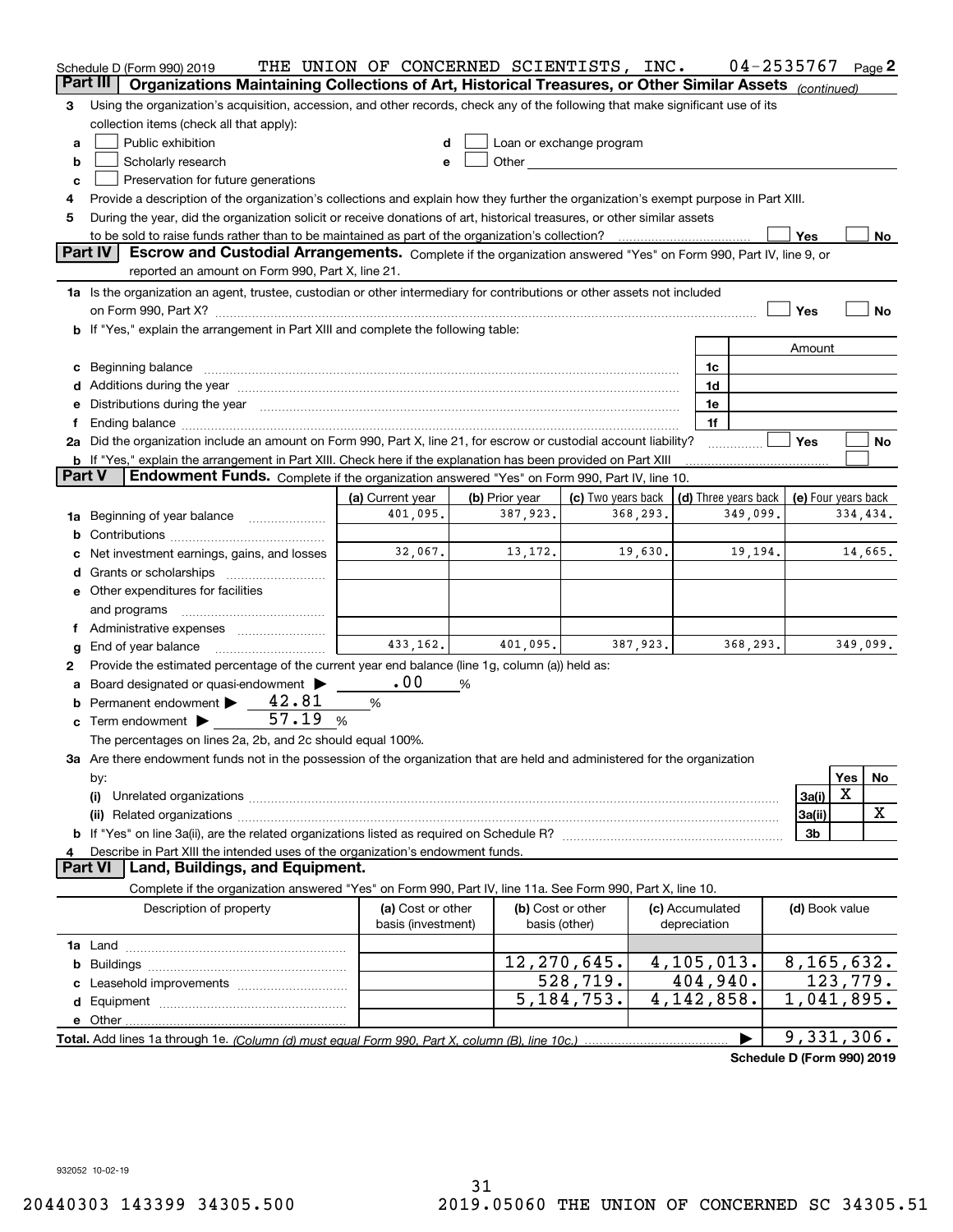| Schedule D (Form 990) 2019                                                                                 |  |  |  |  | THE UNION OF CONCERNED SCIENTISTS. | INC. | $04 - 2535767$ Page 3 |  |
|------------------------------------------------------------------------------------------------------------|--|--|--|--|------------------------------------|------|-----------------------|--|
| <b>Part VII</b> Investments - Other Securities.                                                            |  |  |  |  |                                    |      |                       |  |
| Complete if the organization answered "Yes" on Form 990, Part IV, line 11b. See Form 990, Part X, line 12. |  |  |  |  |                                    |      |                       |  |

| (a) Description of security or category (including name of security) | (b) Book value | (c) Method of valuation: Cost or end-of-year market value |
|----------------------------------------------------------------------|----------------|-----------------------------------------------------------|
| (1) Financial derivatives                                            |                |                                                           |
| (2) Closely held equity interests                                    |                |                                                           |
| (3) Other                                                            |                |                                                           |
| (A)                                                                  |                |                                                           |
| (B)                                                                  |                |                                                           |
| (C)                                                                  |                |                                                           |
| (D)                                                                  |                |                                                           |
| (E)                                                                  |                |                                                           |
| (F)                                                                  |                |                                                           |
| (G)                                                                  |                |                                                           |
| (H)                                                                  |                |                                                           |
| Total. (Col. (b) must equal Form 990, Part X, col. (B) line $12$ .)  |                |                                                           |

#### **Part VIII Investments - Program Related.**

Complete if the organization answered "Yes" on Form 990, Part IV, line 11c. See Form 990, Part X, line 13.

| (a) Description of investment                                       | (b) Book value | (c) Method of valuation: Cost or end-of-year market value |
|---------------------------------------------------------------------|----------------|-----------------------------------------------------------|
| (1)                                                                 |                |                                                           |
| (2)                                                                 |                |                                                           |
| $\frac{1}{2}$                                                       |                |                                                           |
| (4)                                                                 |                |                                                           |
| $\left(5\right)$                                                    |                |                                                           |
| (6)                                                                 |                |                                                           |
| (7)                                                                 |                |                                                           |
| (8)                                                                 |                |                                                           |
| (9)                                                                 |                |                                                           |
| Total. (Col. (b) must equal Form 990, Part X, col. (B) line $13.$ ) |                |                                                           |

### **Part IX Other Assets.**

Complete if the organization answered "Yes" on Form 990, Part IV, line 11d. See Form 990, Part X, line 15.

| (a) Description | (b) Book value |
|-----------------|----------------|
| (1)             |                |
| (2)             |                |
| (3)             |                |
| (4)             |                |
| (5)             |                |
| (6)             |                |
|                 |                |
| (8)             |                |
| (9)             |                |
|                 |                |
|                 |                |

**1.(a)** Description of liability **Book value** Book value Book value Book value Book value Complete if the organization answered "Yes" on Form 990, Part IV, line 11e or 11f. See Form 990, Part X, line 25. **Part X Other Liabilities.** (1)Federal income taxes (2)(3)(4)(5)(6)(7)(8)(9)UNITRUST AND ANNUITY AGREEMENTS DEFERRED RENT REFUNDABLE ADVANCE 2,680,689. 925,351. 4,380,847. 7,986,887.

**Total.**  *(Column (b) must equal Form 990, Part X, col. (B) line 25.)* | Liability for uncertain tax positions. In Part XIII, provide the text of the footnote to the organization's financial statements that reports the

**2.**organization's liability for uncertain tax positions under FASB ASC 740. Check here if the text of the footnote has been provided in Part XIII  $\boxed{\text{X}}$ 

**Schedule D (Form 990) 2019**

932053 10-02-19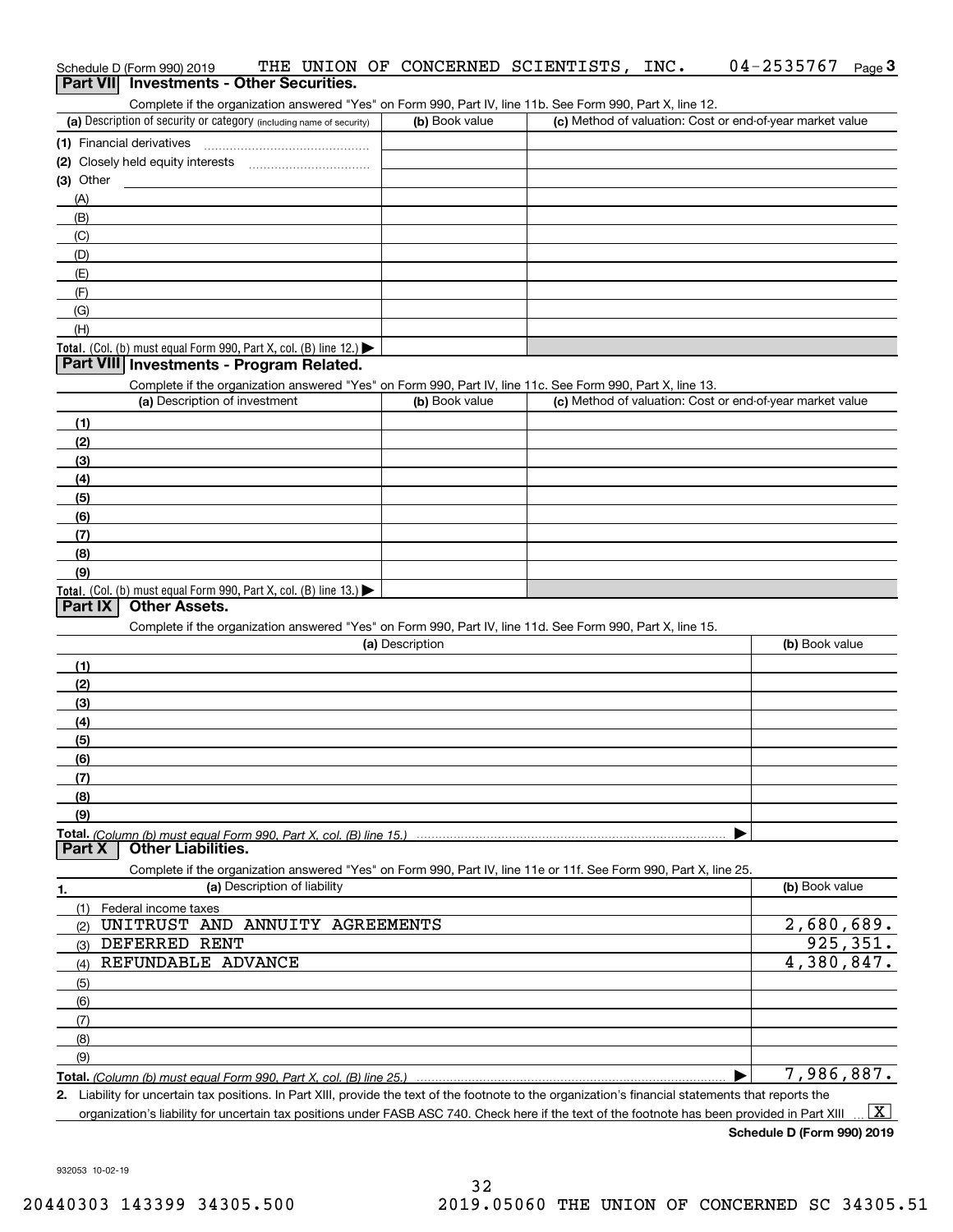|    | THE UNION OF CONCERNED SCIENTISTS, INC.<br>Schedule D (Form 990) 2019                                                                                                                                                                |                |            |                         | 04-2535767<br>Page 4        |
|----|--------------------------------------------------------------------------------------------------------------------------------------------------------------------------------------------------------------------------------------|----------------|------------|-------------------------|-----------------------------|
|    | Reconciliation of Revenue per Audited Financial Statements With Revenue per Return.<br>Part XI                                                                                                                                       |                |            |                         |                             |
|    | Complete if the organization answered "Yes" on Form 990, Part IV, line 12a.                                                                                                                                                          |                |            |                         |                             |
| 1  | Total revenue, gains, and other support per audited financial statements                                                                                                                                                             |                |            | $\blacksquare$          | 48,662,913.                 |
| 2  | Amounts included on line 1 but not on Form 990, Part VIII, line 12:                                                                                                                                                                  |                |            |                         |                             |
| a  |                                                                                                                                                                                                                                      | 2a             | 2,951,091. |                         |                             |
| b  |                                                                                                                                                                                                                                      | 2 <sub>b</sub> |            |                         |                             |
|    | Recoveries of prior year grants [11,111] Recoveries of prior year grants [11,111] Recoveries of prior year grants                                                                                                                    | 2c             |            |                         |                             |
|    |                                                                                                                                                                                                                                      | 2d             | 23,473.    |                         |                             |
|    | e Add lines 2a through 2d                                                                                                                                                                                                            |                |            | 2e                      | 2,974,564.                  |
| 3  |                                                                                                                                                                                                                                      |                |            | $\overline{3}$          | 45,688,349.                 |
| 4  | Amounts included on Form 990, Part VIII, line 12, but not on line 1:                                                                                                                                                                 |                |            |                         |                             |
| a  | Investment expenses not included on Form 990, Part VIII, line 7b [1001111111111111111111111111111111                                                                                                                                 | 4a             | 100,636.   |                         |                             |
|    |                                                                                                                                                                                                                                      | 4 <sub>b</sub> |            |                         |                             |
|    | Add lines 4a and 4b                                                                                                                                                                                                                  |                |            | 4c                      | 100,636.                    |
|    |                                                                                                                                                                                                                                      |                |            | 5                       | $\overline{45}$ , 788, 985. |
|    | Part XII   Reconciliation of Expenses per Audited Financial Statements With Expenses per Return.                                                                                                                                     |                |            |                         |                             |
|    | Complete if the organization answered "Yes" on Form 990, Part IV, line 12a.                                                                                                                                                          |                |            |                         |                             |
| 1. |                                                                                                                                                                                                                                      |                |            | $\blacksquare$          | $\overline{41}$ , 553, 070. |
| 2  | Amounts included on line 1 but not on Form 990, Part IX, line 25:                                                                                                                                                                    |                |            |                         |                             |
| a  |                                                                                                                                                                                                                                      | 2a             |            |                         |                             |
| b  |                                                                                                                                                                                                                                      | 2 <sub>b</sub> |            |                         |                             |
|    |                                                                                                                                                                                                                                      | 2c             |            |                         |                             |
|    |                                                                                                                                                                                                                                      | 2d             | 23,473.    |                         |                             |
| е  | Add lines 2a through 2d <b>continuum contract and all contract and all contract and all contract and all contract and all contract and all contract and all contract and all contract and all contract and all contract and all </b> |                |            | 2e                      | 23,473.                     |
| 3  |                                                                                                                                                                                                                                      |                |            | $\overline{\mathbf{3}}$ | 41,529,597.                 |
| 4  | Amounts included on Form 990, Part IX, line 25, but not on line 1:                                                                                                                                                                   |                |            |                         |                             |
| a  |                                                                                                                                                                                                                                      | 4a             | 100,636.   |                         |                             |
|    |                                                                                                                                                                                                                                      | 4 <sub>h</sub> |            |                         |                             |
|    | Add lines 4a and 4b                                                                                                                                                                                                                  |                |            | 4c                      | 100,636.                    |
| 5. |                                                                                                                                                                                                                                      |                |            | $\overline{5}$          | 41,630,233.                 |
|    | Part XIII Supplemental Information.                                                                                                                                                                                                  |                |            |                         |                             |
|    | Provide the descriptions required for Part II, lines 3, 5, and 9; Part III, lines 1a and 4; Part IV, lines 1b and 2b; Part V, line 4; Part X, line 2; Part XI,                                                                       |                |            |                         |                             |

lines 2d and 4b; and Part XII, lines 2d and 4b. Also complete this part to provide any additional information.

### PART V, LINE 4:

UCS USES THE INVESTMENT EARNINGS OF ITS ENDOWMENT FUNDS FOR THE PURPOSES

DESIGNATED BY THE DONORS INCLUDING SCIENTIFIC RESEARCH, NEW INITIATIVES,

ACTIVIST AND MEDIA OUTREACH.

PART X, LINE 2:

UCS IS RECOGNIZED BY THE INTERNAL REVENUE SERVICE AS AN ORGANIZATION

DESCRIBED IN SECTION 501(C)(3) OF THE INTERNAL REVENUE CODE AND IS

GENERALLY EXEMPT FROM FEDERAL AND STATE INCOME TAXES ON RELATED INCOME.

33

ACCORDINGLY, NO PROVISION FOR INCOME TAXES IS MADE IN THE FINANCIAL

## STATEMENTS.

932054 10-02-19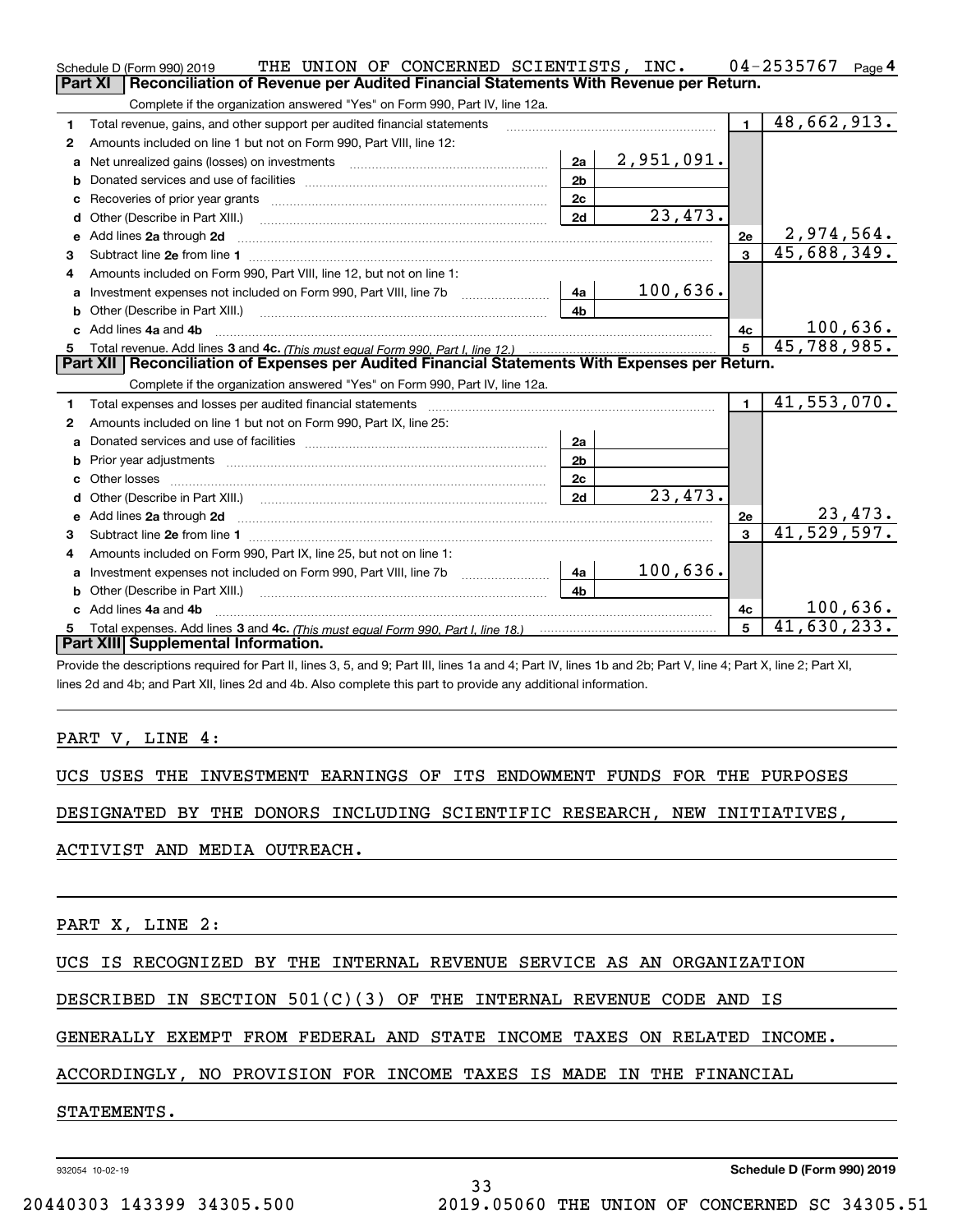| 04-2535767<br>THE UNION OF CONCERNED SCIENTISTS, INC.<br>Schedule D (Form 990) 2019<br>Page 5<br><b>Part XIII Supplemental Information</b> (continued) |
|--------------------------------------------------------------------------------------------------------------------------------------------------------|
| UCS HAS DETERMINED THAT ITS STATUS AS A TAX EXEMPT ENTITY AND ITS                                                                                      |
| DETERMINATIONS AS TO ITS INCOME BEING RELATED AND UNRELATED ARE NOT                                                                                    |
| UNCERTAIN TAX POSITIONS WITHIN THE MEANING OF GENERALLY ACCEPTED                                                                                       |
| ACCOUNTING PRINCIPLES FOR ITS OPEN TAX YEARS. UCS'S FEDERAL AND STATE                                                                                  |
| INCOME TAX RETURNS ARE GENERALLY OPEN FOR EXAMINATION FOR THREE YEARS                                                                                  |
| FOLLOWING THE DATE FILED.                                                                                                                              |
|                                                                                                                                                        |
| PART XI, LINE 2D - OTHER ADJUSTMENTS:                                                                                                                  |
| 23,473.<br>COST OF GOODS SOLD                                                                                                                          |
|                                                                                                                                                        |
| PART XII, LINE 2D - OTHER ADJUSTMENTS:                                                                                                                 |
| 23,473.<br>COST OF GOODS SOLD                                                                                                                          |
|                                                                                                                                                        |
|                                                                                                                                                        |
|                                                                                                                                                        |
|                                                                                                                                                        |
|                                                                                                                                                        |
|                                                                                                                                                        |
|                                                                                                                                                        |
|                                                                                                                                                        |
|                                                                                                                                                        |
|                                                                                                                                                        |
|                                                                                                                                                        |
|                                                                                                                                                        |
|                                                                                                                                                        |
|                                                                                                                                                        |
|                                                                                                                                                        |
| Schedule D (Form 990) 2019                                                                                                                             |

932055 10-02-19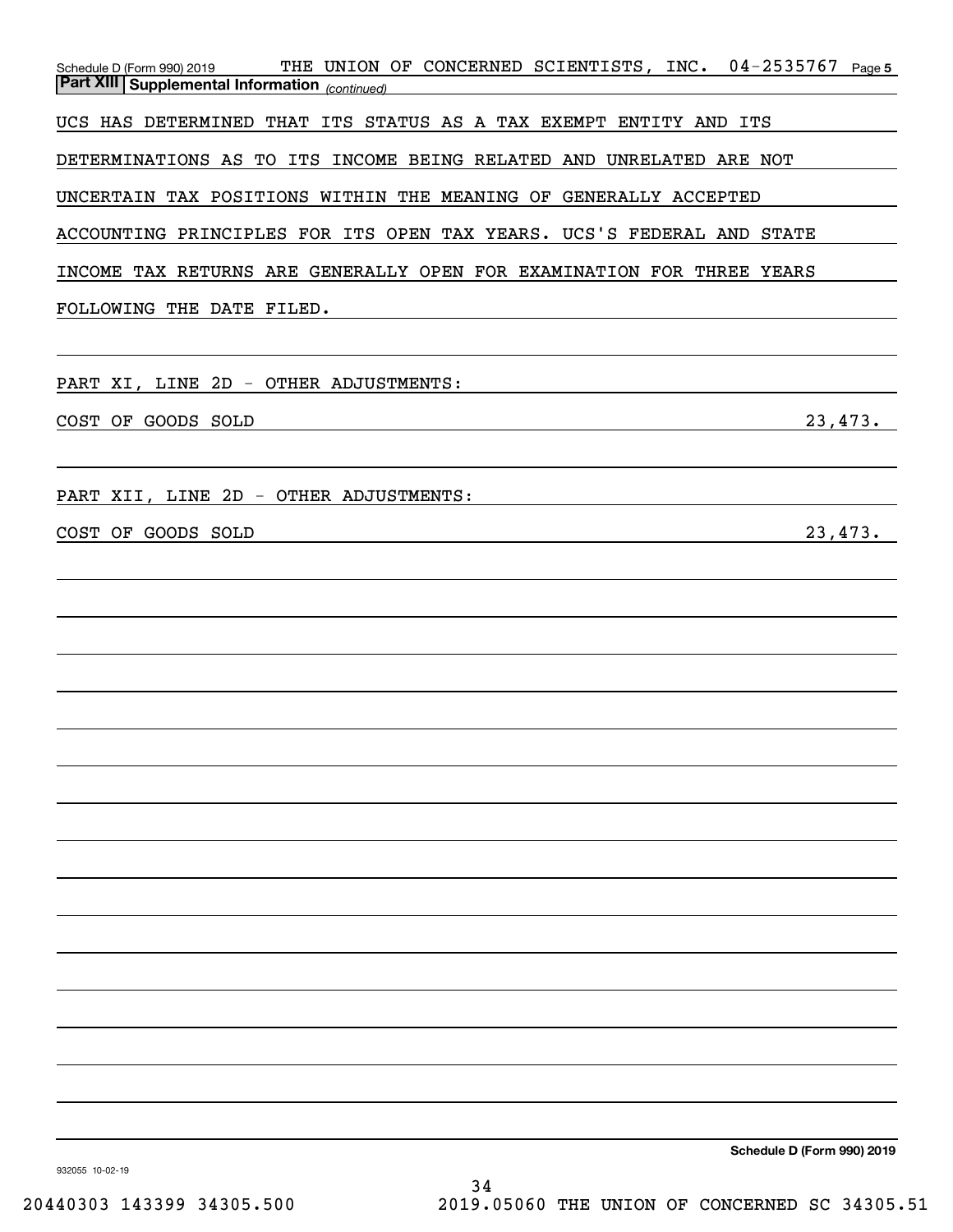| <b>SCHEDULE G</b>                                                                                                  |                                                             | <b>Supplemental Information Regarding Fundraising or Gaming Activities</b>                                                                                                  |                            |                                 |                                       |  |                                   | OMB No. 1545-0047                     |  |
|--------------------------------------------------------------------------------------------------------------------|-------------------------------------------------------------|-----------------------------------------------------------------------------------------------------------------------------------------------------------------------------|----------------------------|---------------------------------|---------------------------------------|--|-----------------------------------|---------------------------------------|--|
| (Form 990 or 990-EZ)                                                                                               |                                                             | Complete if the organization answered "Yes" on Form 990, Part IV, line 17, 18, or 19, or if the<br>2019<br>organization entered more than \$15,000 on Form 990-EZ, line 6a. |                            |                                 |                                       |  |                                   |                                       |  |
| Department of the Treasury                                                                                         | Attach to Form 990 or Form 990-EZ.<br><b>Open to Public</b> |                                                                                                                                                                             |                            |                                 |                                       |  |                                   |                                       |  |
| Inspection<br>Internal Revenue Service<br>► Go to www.irs.gov/Form990 for instructions and the latest information. |                                                             |                                                                                                                                                                             |                            |                                 |                                       |  |                                   |                                       |  |
| Name of the organization                                                                                           |                                                             |                                                                                                                                                                             |                            |                                 |                                       |  |                                   | <b>Employer identification number</b> |  |
|                                                                                                                    |                                                             | THE UNION OF CONCERNED SCIENTISTS, INC.                                                                                                                                     |                            |                                 |                                       |  | 04-2535767                        |                                       |  |
| Part I                                                                                                             | required to complete this part.                             | Fundraising Activities. Complete if the organization answered "Yes" on Form 990, Part IV, line 17. Form 990-EZ filers are not                                               |                            |                                 |                                       |  |                                   |                                       |  |
|                                                                                                                    |                                                             | 1 Indicate whether the organization raised funds through any of the following activities. Check all that apply.                                                             |                            |                                 |                                       |  |                                   |                                       |  |
| X  <br>Mail solicitations<br>a                                                                                     |                                                             | e                                                                                                                                                                           |                            |                                 | Solicitation of non-government grants |  |                                   |                                       |  |
| b                                                                                                                  | Internet and email solicitations                            | f                                                                                                                                                                           |                            |                                 | Solicitation of government grants     |  |                                   |                                       |  |
| $\overline{X}$ Phone solicitations<br>c                                                                            |                                                             | g                                                                                                                                                                           | Special fundraising events |                                 |                                       |  |                                   |                                       |  |
| In-person solicitations<br>d                                                                                       |                                                             |                                                                                                                                                                             |                            |                                 |                                       |  |                                   |                                       |  |
|                                                                                                                    |                                                             | 2 a Did the organization have a written or oral agreement with any individual (including officers, directors, trustees, or                                                  |                            |                                 |                                       |  |                                   |                                       |  |
|                                                                                                                    |                                                             | key employees listed in Form 990, Part VII) or entity in connection with professional fundraising services?                                                                 |                            |                                 |                                       |  | $X \vert Y$ es                    | <b>No</b>                             |  |
|                                                                                                                    |                                                             | <b>b</b> If "Yes," list the 10 highest paid individuals or entities (fundraisers) pursuant to agreements under which the fundraiser is to be                                |                            |                                 |                                       |  |                                   |                                       |  |
| compensated at least \$5,000 by the organization.                                                                  |                                                             |                                                                                                                                                                             |                            |                                 |                                       |  |                                   |                                       |  |
|                                                                                                                    |                                                             |                                                                                                                                                                             |                            |                                 |                                       |  |                                   |                                       |  |
|                                                                                                                    |                                                             |                                                                                                                                                                             |                            | (iii) Did<br>fundraiser         |                                       |  | (v) Amount paid                   | (vi) Amount paid                      |  |
| (i) Name and address of individual                                                                                 |                                                             | (ii) Activity                                                                                                                                                               |                            | have custody                    | (iv) Gross receipts<br>from activity  |  | to (or retained by)<br>fundraiser | to (or retained by)                   |  |
| or entity (fundraiser)                                                                                             |                                                             |                                                                                                                                                                             |                            | or control of<br>contributions? |                                       |  | listed in col. (i)                | organization                          |  |
| O'BRIEN-GARRETT - 1133 19TH                                                                                        |                                                             | CONSULTS ON DIRECT MAIL                                                                                                                                                     | Yes                        | No                              |                                       |  |                                   |                                       |  |
| STREET NW, SUITE 300,                                                                                              |                                                             | PROGRAM                                                                                                                                                                     |                            | x                               | 6,078,210.                            |  | 218,699.                          | 5,859,511.                            |  |
| M&R STRATEGIC SERVICES - 1101                                                                                      |                                                             | CONSULTS ON DIRECT MAIL                                                                                                                                                     |                            |                                 |                                       |  |                                   |                                       |  |
| CONNECTICUT AVE. NW. 7TH                                                                                           |                                                             | PROGRAM                                                                                                                                                                     |                            | X                               | 2, 374, 721.                          |  | 233,903.                          | 2,140,818.                            |  |
|                                                                                                                    |                                                             |                                                                                                                                                                             |                            |                                 |                                       |  |                                   |                                       |  |
|                                                                                                                    |                                                             |                                                                                                                                                                             |                            |                                 |                                       |  |                                   |                                       |  |
|                                                                                                                    |                                                             |                                                                                                                                                                             |                            |                                 |                                       |  |                                   |                                       |  |
|                                                                                                                    |                                                             |                                                                                                                                                                             |                            |                                 |                                       |  |                                   |                                       |  |
|                                                                                                                    |                                                             |                                                                                                                                                                             |                            |                                 |                                       |  |                                   |                                       |  |
|                                                                                                                    |                                                             |                                                                                                                                                                             |                            |                                 |                                       |  |                                   |                                       |  |
|                                                                                                                    |                                                             |                                                                                                                                                                             |                            |                                 |                                       |  |                                   |                                       |  |
|                                                                                                                    |                                                             |                                                                                                                                                                             |                            |                                 |                                       |  |                                   |                                       |  |
|                                                                                                                    |                                                             |                                                                                                                                                                             |                            |                                 |                                       |  |                                   |                                       |  |
|                                                                                                                    |                                                             |                                                                                                                                                                             |                            |                                 |                                       |  |                                   |                                       |  |
|                                                                                                                    |                                                             |                                                                                                                                                                             |                            |                                 |                                       |  |                                   |                                       |  |
|                                                                                                                    |                                                             |                                                                                                                                                                             |                            |                                 |                                       |  |                                   |                                       |  |
|                                                                                                                    |                                                             |                                                                                                                                                                             |                            |                                 |                                       |  |                                   |                                       |  |
|                                                                                                                    |                                                             |                                                                                                                                                                             |                            |                                 |                                       |  |                                   |                                       |  |
|                                                                                                                    |                                                             |                                                                                                                                                                             |                            |                                 |                                       |  |                                   |                                       |  |
|                                                                                                                    |                                                             |                                                                                                                                                                             |                            |                                 |                                       |  |                                   |                                       |  |
|                                                                                                                    |                                                             |                                                                                                                                                                             |                            |                                 |                                       |  |                                   |                                       |  |
|                                                                                                                    |                                                             |                                                                                                                                                                             |                            |                                 | 8,452,931                             |  | 452,602.                          | 8,000,329.                            |  |
| Total                                                                                                              |                                                             |                                                                                                                                                                             |                            |                                 |                                       |  |                                   |                                       |  |
| or licensing.                                                                                                      |                                                             | 3 List all states in which the organization is registered or licensed to solicit contributions or has been notified it is exempt from registration                          |                            |                                 |                                       |  |                                   |                                       |  |

AL,AK,AR,HI,CA,CT,FL,GA,IL,KS,KY,LA,ME,MD,MA,MI,MN,MS,NV,NH,NJ,NM,NY,NC,ND OH,OR,OK,PA,RI,SC,TN,UT,VA,WA,WV,WI,CO,DC

LHA For Paperwork Reduction Act Notice, see the Instructions for Form 990 or 990-EZ. Schedule G (Form 990 or 990-EZ) 2019 SEE PART IV FOR CONTINUATIONS

932081 09-11-19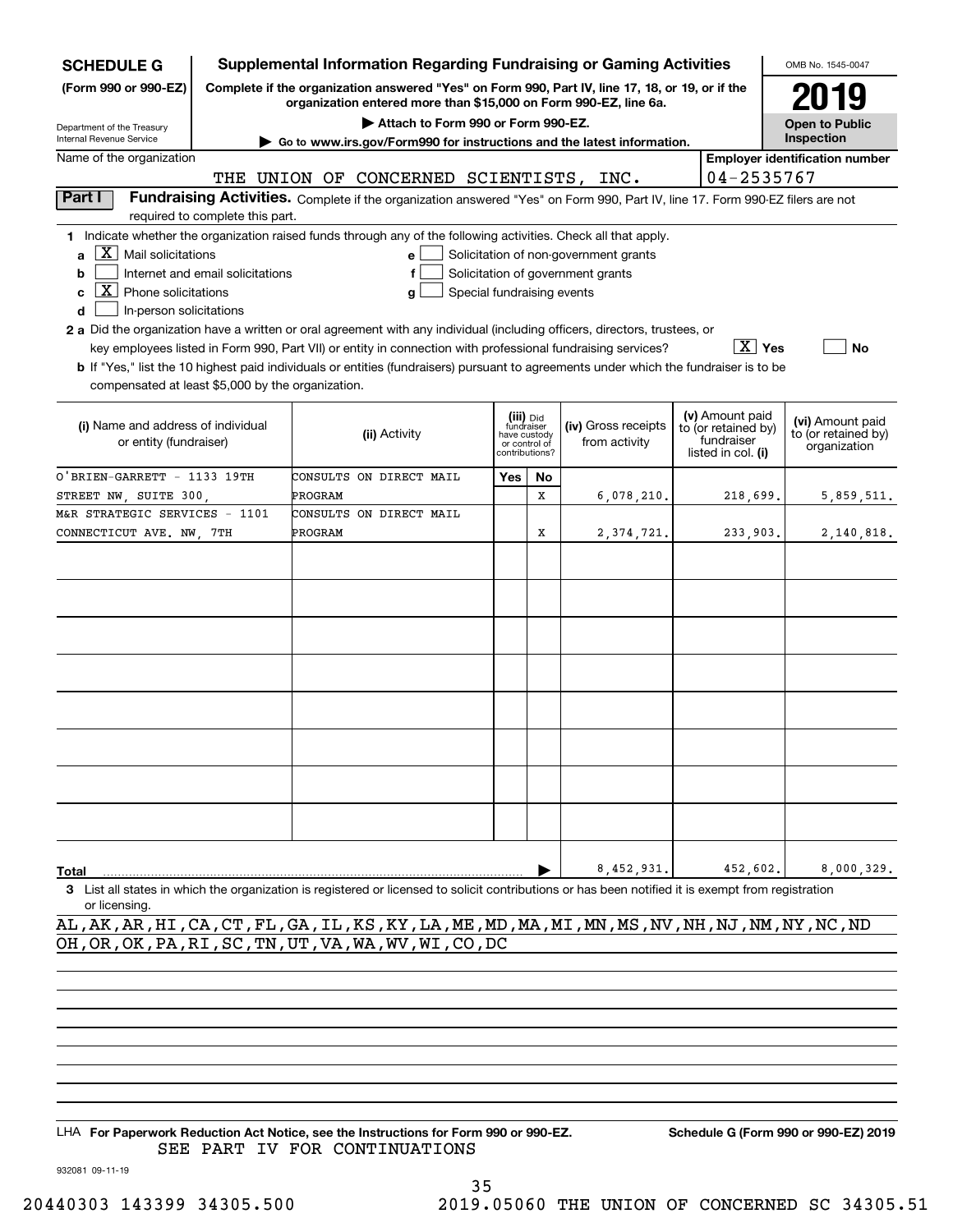| Schedule G (Form 990 or 990-EZ) 2019 THE UNION OF CONCERNED SCIENTISTS, INC. $04-2535767$ Page 2                                   |  |  |  |  |
|------------------------------------------------------------------------------------------------------------------------------------|--|--|--|--|
| Dart II Fundraising Events, Complete it the experience assumed IV call as Ferma 000 Bact IV line 10, or wearded many than 015,000. |  |  |  |  |

**Part II Fundraising Events.** Complete if the organization answered "Yes" on Form 990, Part IV, line 18, or reported more than \$15,000<br>15.000 of fundraising event contributions and gross income on Form 990-EZ. lines 1 an of fundraising event contributions and gross income on Form 990-EZ, lines 1 and 6b. List events with gross receipts greater than \$5,000.

|                 |                | ה ומחמומוסותן כעטות וסטומוסווט מחט קוסטט וווטטווט טודו טוחו טטט בב, ווווטט דמווט טט. בוטג כעטותט אומדקוסטט וטטטועט קוסמטר מומד                                                                                                            |                |                         |                  |                                           |
|-----------------|----------------|-------------------------------------------------------------------------------------------------------------------------------------------------------------------------------------------------------------------------------------------|----------------|-------------------------|------------------|-------------------------------------------|
|                 |                |                                                                                                                                                                                                                                           | (a) Event $#1$ | $(b)$ Event #2          | (c) Other events | (d) Total events<br>(add col. (a) through |
|                 |                |                                                                                                                                                                                                                                           | (event type)   | (event type)            | (total number)   | col. (c))                                 |
|                 |                |                                                                                                                                                                                                                                           |                |                         |                  |                                           |
| Revenue         | 1              |                                                                                                                                                                                                                                           |                |                         |                  |                                           |
|                 |                |                                                                                                                                                                                                                                           |                |                         |                  |                                           |
|                 | 3              | Gross income (line 1 minus line 2)                                                                                                                                                                                                        |                |                         |                  |                                           |
|                 | 4              | Cash prizes [111] Cash prizes [11] Cash prizes [11] Cash prizes [11] Casar Dividend Dividend Dividend Dividend D                                                                                                                          |                |                         |                  |                                           |
|                 | 5              |                                                                                                                                                                                                                                           |                |                         |                  |                                           |
|                 | 6              |                                                                                                                                                                                                                                           |                |                         |                  |                                           |
| Direct Expenses | 7              | Food and beverages                                                                                                                                                                                                                        |                |                         |                  |                                           |
|                 | 8              |                                                                                                                                                                                                                                           |                |                         |                  |                                           |
|                 | 9              |                                                                                                                                                                                                                                           |                |                         |                  |                                           |
|                 | 10             | Direct expense summary. Add lines 4 through 9 in column (d)                                                                                                                                                                               |                |                         | ▶                |                                           |
|                 | 11<br>Part III |                                                                                                                                                                                                                                           |                |                         |                  |                                           |
|                 |                | Gaming. Complete if the organization answered "Yes" on Form 990, Part IV, line 19, or reported more than<br>\$15,000 on Form 990-EZ, line 6a.                                                                                             |                |                         |                  |                                           |
|                 |                |                                                                                                                                                                                                                                           |                | (b) Pull tabs/instant   |                  | (d) Total gaming (add                     |
|                 |                |                                                                                                                                                                                                                                           | (a) Bingo      | bingo/progressive bingo | (c) Other gaming | col. (a) through col. (c))                |
| Revenue         |                |                                                                                                                                                                                                                                           |                |                         |                  |                                           |
|                 | 1              |                                                                                                                                                                                                                                           |                |                         |                  |                                           |
|                 | 2              |                                                                                                                                                                                                                                           |                |                         |                  |                                           |
|                 | 3              |                                                                                                                                                                                                                                           |                |                         |                  |                                           |
| Direct Expenses | 4              |                                                                                                                                                                                                                                           |                |                         |                  |                                           |
|                 |                |                                                                                                                                                                                                                                           |                |                         |                  |                                           |
|                 |                |                                                                                                                                                                                                                                           | Yes<br>%       | Yes<br>%                | Yes<br>%         |                                           |
|                 | 6              | Volunteer labor                                                                                                                                                                                                                           | No             | No                      | No               |                                           |
|                 | 7              | Direct expense summary. Add lines 2 through 5 in column (d)                                                                                                                                                                               |                |                         |                  |                                           |
|                 | 8              |                                                                                                                                                                                                                                           |                |                         |                  |                                           |
|                 |                |                                                                                                                                                                                                                                           |                |                         |                  |                                           |
| 9               |                | Enter the state(s) in which the organization conducts gaming activities:                                                                                                                                                                  |                |                         |                  |                                           |
|                 |                |                                                                                                                                                                                                                                           |                |                         |                  | Yes<br>No                                 |
|                 |                | <b>b</b> If "No," explain:<br><u>and the state of the state of the state of the state of the state of the state of the state of the state of th</u>                                                                                       |                |                         |                  |                                           |
|                 |                |                                                                                                                                                                                                                                           |                |                         |                  |                                           |
|                 |                |                                                                                                                                                                                                                                           |                |                         |                  |                                           |
|                 |                |                                                                                                                                                                                                                                           |                |                         |                  |                                           |
|                 |                |                                                                                                                                                                                                                                           |                |                         |                  | <b>Yes</b><br>No                          |
|                 |                | <b>b</b> If "Yes," explain: <u>example and a set of the set of the set of the set of the set of the set of the set of the set of the set of the set of the set of the set of the set of the set of the set of the set of the set of t</u> |                |                         |                  |                                           |
|                 |                |                                                                                                                                                                                                                                           |                |                         |                  |                                           |
|                 |                | 932082 09-11-19                                                                                                                                                                                                                           |                |                         |                  | Schedule G (Form 990 or 990-EZ) 2019      |

**Schedule G (Form 990 or 990-EZ) 2019**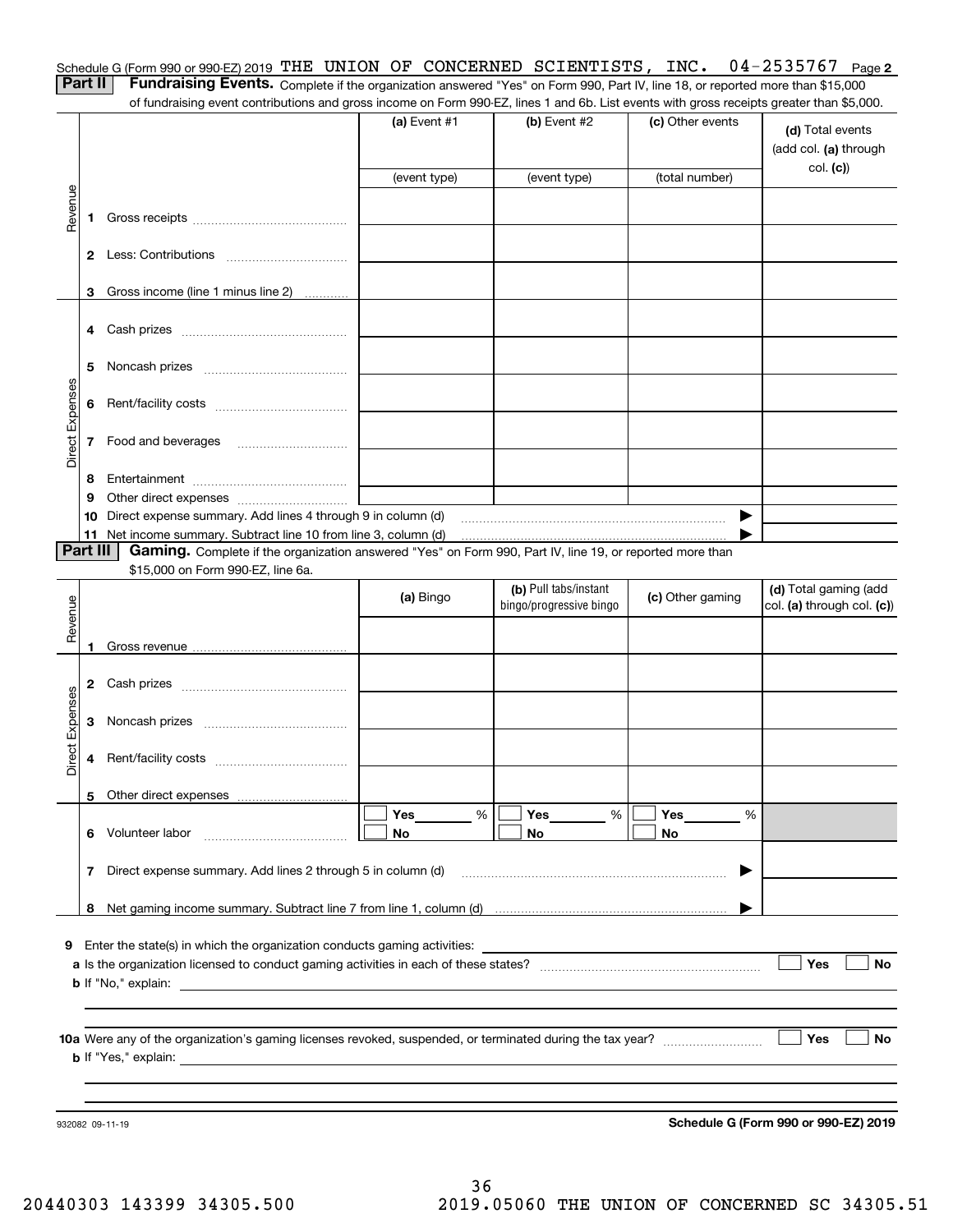|       | Schedule G (Form 990 or 990-EZ) 2019 THE UNION OF CONCERNED SCIENTISTS, INC. 04-2535767<br>Page 3                                                                                                                                                            |
|-------|--------------------------------------------------------------------------------------------------------------------------------------------------------------------------------------------------------------------------------------------------------------|
|       | Yes<br>No<br>12 Is the organization a grantor, beneficiary or trustee of a trust, or a member of a partnership or other entity formed                                                                                                                        |
|       | Yes<br>No<br>$\perp$                                                                                                                                                                                                                                         |
|       | 13 Indicate the percentage of gaming activity conducted in:<br>13a<br>%                                                                                                                                                                                      |
|       | 13 <sub>b</sub><br>%                                                                                                                                                                                                                                         |
|       | 14 Enter the name and address of the person who prepares the organization's gaming/special events books and records:                                                                                                                                         |
|       |                                                                                                                                                                                                                                                              |
|       |                                                                                                                                                                                                                                                              |
|       | Yes<br>No                                                                                                                                                                                                                                                    |
|       |                                                                                                                                                                                                                                                              |
|       | c If "Yes," enter name and address of the third party:                                                                                                                                                                                                       |
|       | Name $\sum_{n=1}^{\infty}$                                                                                                                                                                                                                                   |
|       |                                                                                                                                                                                                                                                              |
|       | 16 Gaming manager information:                                                                                                                                                                                                                               |
|       |                                                                                                                                                                                                                                                              |
|       | Gaming manager compensation > \$                                                                                                                                                                                                                             |
|       |                                                                                                                                                                                                                                                              |
|       |                                                                                                                                                                                                                                                              |
|       | Director/officer<br>Employee<br>Independent contractor                                                                                                                                                                                                       |
|       | 17 Mandatory distributions:                                                                                                                                                                                                                                  |
|       | a Is the organization required under state law to make charitable distributions from the gaming proceeds to                                                                                                                                                  |
|       | $\Box$ Yes<br>$\Box$ No<br>retain the state gaming license?<br><b>b</b> Enter the amount of distributions required under state law to be distributed to other exempt organizations or spent in the                                                           |
|       | organization's own exempt activities during the tax year $\triangleright$ \$                                                                                                                                                                                 |
|       | <b>Part IV</b><br>Supplemental Information. Provide the explanations required by Part I, line 2b, columns (iii) and (v); and Part III, lines 9, 9b, 10b,<br>15b, 15c, 16, and 17b, as applicable. Also provide any additional information. See instructions. |
|       | SCHEDULE G, PART I, LINE 2B, LIST OF TEN HIGHEST PAID FUNDRAISERS:                                                                                                                                                                                           |
|       |                                                                                                                                                                                                                                                              |
| ( I ) | NAME OF FUNDRAISER: O'BRIEN-GARRETT                                                                                                                                                                                                                          |
| ( I ) | ADDRESS OF FUNDRAISER:                                                                                                                                                                                                                                       |
|       | 1133 19TH STREET NW, SUITE 300, WASHINGTON, DC<br>20036                                                                                                                                                                                                      |
|       |                                                                                                                                                                                                                                                              |
| ( I ) | NAME OF FUNDRAISER: M&R STRATEGIC SERVICES                                                                                                                                                                                                                   |
| (I)   | ADDRESS OF FUNDRAISER:                                                                                                                                                                                                                                       |
| 1101  | WASHINGTON,<br>20036<br>CONNECTICUT AVE. NW, 7TH FLOOR,<br>DC                                                                                                                                                                                                |
|       | Schedule G (Form 990 or 990-EZ) 2019<br>932083 09-11-19<br>37                                                                                                                                                                                                |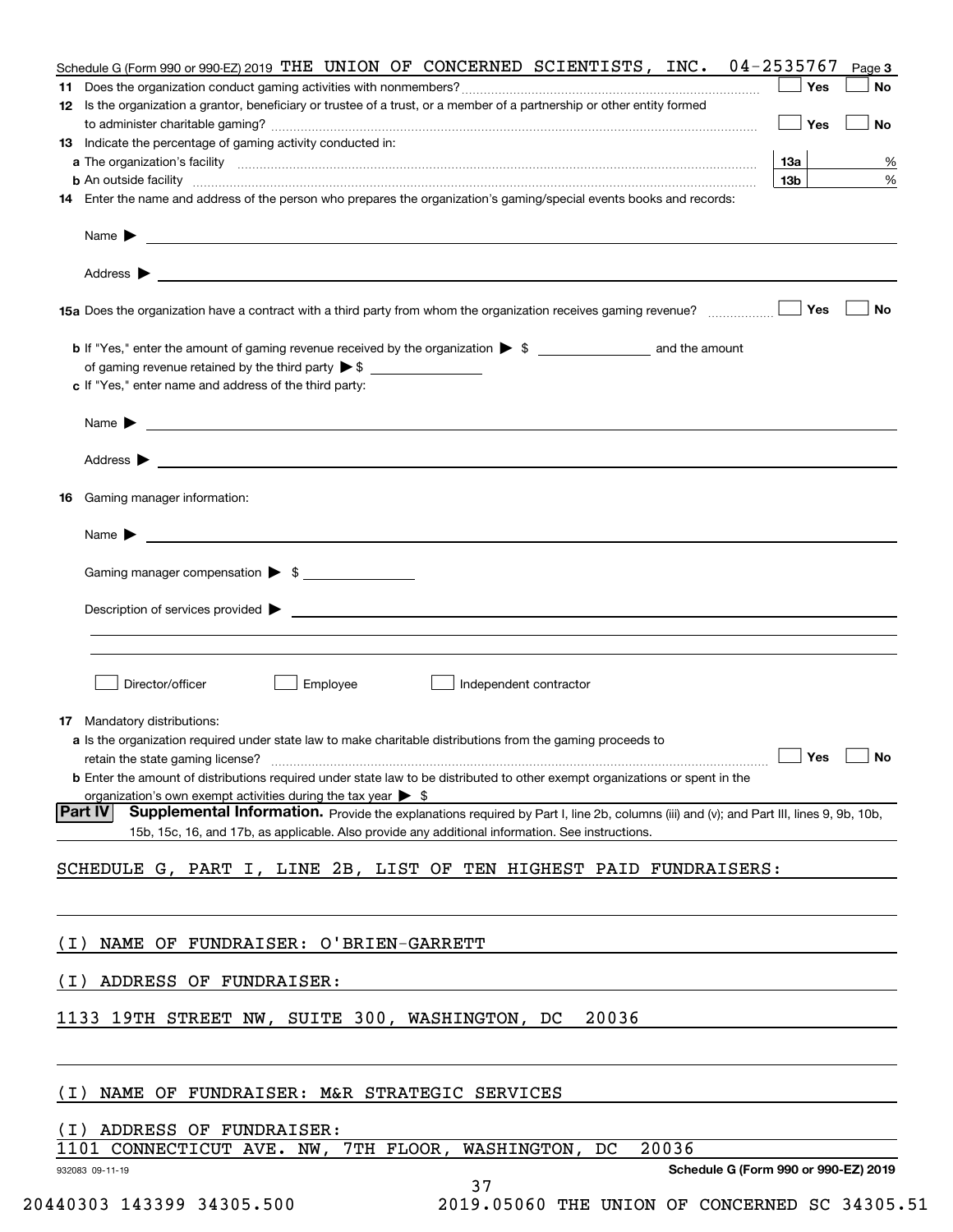| Schedule G (Form 990 or 990-EZ) THE UNION<br><b>Part IV</b> Supplemental Information (continued) |  |  | THE UNION OF CONCERNED SCIENTISTS, INC. 04-2535767 Page 4 |                                 |  |
|--------------------------------------------------------------------------------------------------|--|--|-----------------------------------------------------------|---------------------------------|--|
|                                                                                                  |  |  |                                                           |                                 |  |
|                                                                                                  |  |  |                                                           |                                 |  |
|                                                                                                  |  |  |                                                           |                                 |  |
|                                                                                                  |  |  |                                                           |                                 |  |
|                                                                                                  |  |  |                                                           |                                 |  |
|                                                                                                  |  |  |                                                           |                                 |  |
|                                                                                                  |  |  |                                                           |                                 |  |
|                                                                                                  |  |  |                                                           |                                 |  |
|                                                                                                  |  |  |                                                           |                                 |  |
|                                                                                                  |  |  |                                                           |                                 |  |
|                                                                                                  |  |  |                                                           |                                 |  |
|                                                                                                  |  |  |                                                           |                                 |  |
|                                                                                                  |  |  |                                                           |                                 |  |
|                                                                                                  |  |  |                                                           |                                 |  |
|                                                                                                  |  |  |                                                           |                                 |  |
|                                                                                                  |  |  |                                                           |                                 |  |
|                                                                                                  |  |  |                                                           |                                 |  |
|                                                                                                  |  |  |                                                           |                                 |  |
|                                                                                                  |  |  |                                                           |                                 |  |
|                                                                                                  |  |  |                                                           |                                 |  |
|                                                                                                  |  |  |                                                           |                                 |  |
|                                                                                                  |  |  |                                                           |                                 |  |
|                                                                                                  |  |  |                                                           |                                 |  |
|                                                                                                  |  |  |                                                           |                                 |  |
|                                                                                                  |  |  |                                                           |                                 |  |
|                                                                                                  |  |  |                                                           |                                 |  |
|                                                                                                  |  |  |                                                           |                                 |  |
|                                                                                                  |  |  |                                                           |                                 |  |
|                                                                                                  |  |  |                                                           |                                 |  |
|                                                                                                  |  |  |                                                           |                                 |  |
|                                                                                                  |  |  |                                                           |                                 |  |
|                                                                                                  |  |  |                                                           |                                 |  |
|                                                                                                  |  |  |                                                           |                                 |  |
|                                                                                                  |  |  |                                                           |                                 |  |
|                                                                                                  |  |  |                                                           |                                 |  |
|                                                                                                  |  |  |                                                           |                                 |  |
|                                                                                                  |  |  |                                                           |                                 |  |
|                                                                                                  |  |  |                                                           |                                 |  |
|                                                                                                  |  |  |                                                           | Schedule G (Form 990 or 990-EZ) |  |

932084 04-01-19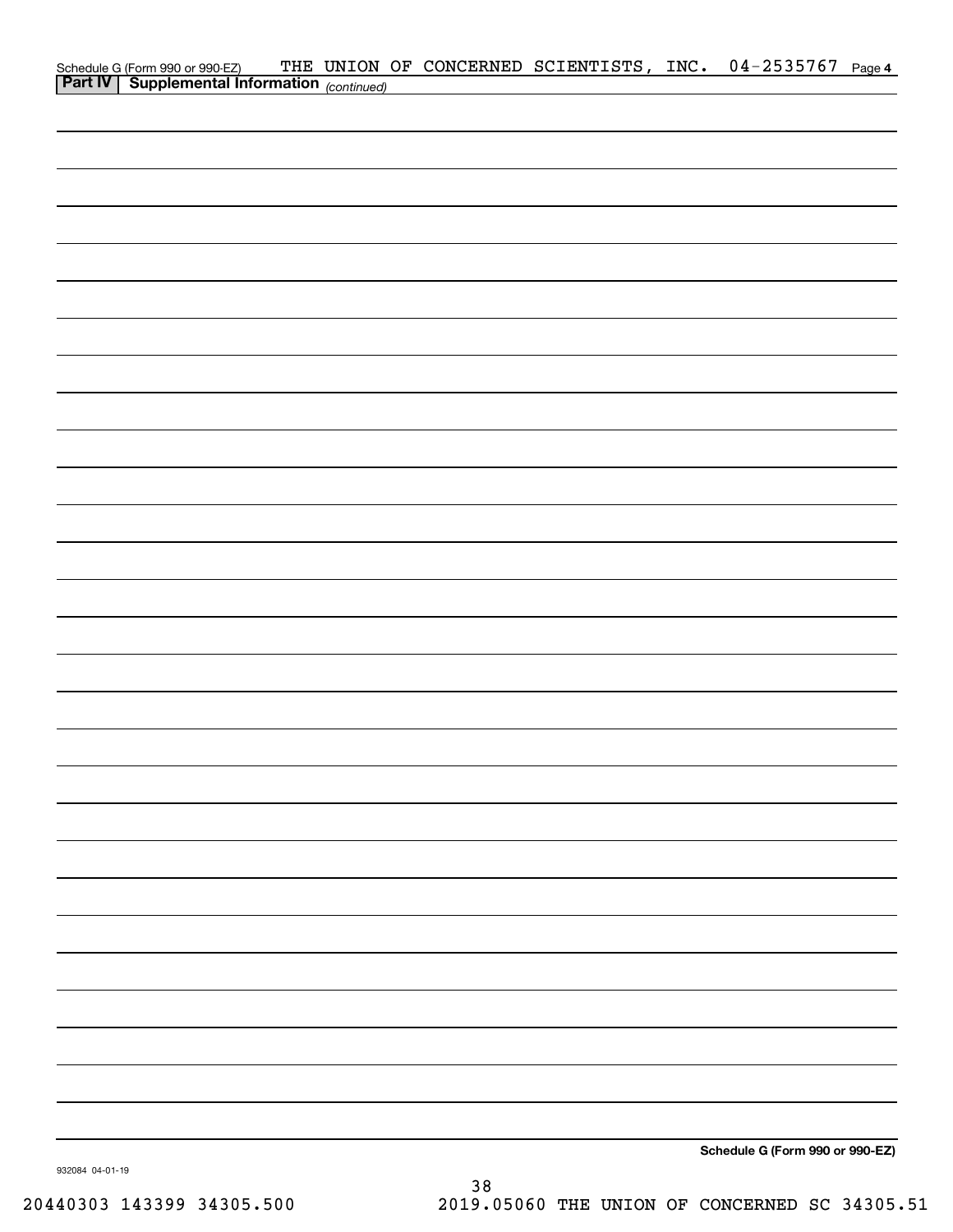|    | <b>Compensation Information</b><br><b>SCHEDULE J</b><br>(Form 990)<br>For certain Officers, Directors, Trustees, Key Employees, and Highest<br><b>Compensated Employees</b><br>Complete if the organization answered "Yes" on Form 990, Part IV, line 23.                                                                                                                                                                                                                                                                                                                                                                                           |                                       | OMB No. 1545-0047<br>2019                  |     |                              |  |
|----|-----------------------------------------------------------------------------------------------------------------------------------------------------------------------------------------------------------------------------------------------------------------------------------------------------------------------------------------------------------------------------------------------------------------------------------------------------------------------------------------------------------------------------------------------------------------------------------------------------------------------------------------------------|---------------------------------------|--------------------------------------------|-----|------------------------------|--|
|    | Attach to Form 990.<br>Department of the Treasury                                                                                                                                                                                                                                                                                                                                                                                                                                                                                                                                                                                                   |                                       | <b>Open to Public</b><br><b>Inspection</b> |     |                              |  |
|    | Go to www.irs.gov/Form990 for instructions and the latest information.<br>Internal Revenue Service<br>Name of the organization                                                                                                                                                                                                                                                                                                                                                                                                                                                                                                                      | <b>Employer identification number</b> |                                            |     |                              |  |
|    | THE UNION OF CONCERNED SCIENTISTS, INC.                                                                                                                                                                                                                                                                                                                                                                                                                                                                                                                                                                                                             |                                       | 04-2535767                                 |     |                              |  |
|    | <b>Questions Regarding Compensation</b><br>Part I                                                                                                                                                                                                                                                                                                                                                                                                                                                                                                                                                                                                   |                                       |                                            |     |                              |  |
|    |                                                                                                                                                                                                                                                                                                                                                                                                                                                                                                                                                                                                                                                     |                                       |                                            | Yes | No                           |  |
|    | 1a Check the appropriate box(es) if the organization provided any of the following to or for a person listed on Form 990,<br>Part VII, Section A, line 1a. Complete Part III to provide any relevant information regarding these items.<br>First-class or charter travel<br>Housing allowance or residence for personal use<br>Travel for companions<br>Payments for business use of personal residence<br>Tax indemnification and gross-up payments<br>Health or social club dues or initiation fees<br>Discretionary spending account<br>Personal services (such as maid, chauffeur, chef)                                                        |                                       |                                            |     |                              |  |
|    | <b>b</b> If any of the boxes on line 1a are checked, did the organization follow a written policy regarding payment or                                                                                                                                                                                                                                                                                                                                                                                                                                                                                                                              |                                       |                                            |     |                              |  |
|    | reimbursement or provision of all of the expenses described above? If "No," complete Part III to explain                                                                                                                                                                                                                                                                                                                                                                                                                                                                                                                                            |                                       | 1b                                         |     |                              |  |
| 2  | Did the organization require substantiation prior to reimbursing or allowing expenses incurred by all directors,                                                                                                                                                                                                                                                                                                                                                                                                                                                                                                                                    |                                       |                                            |     |                              |  |
|    | trustees, and officers, including the CEO/Executive Director, regarding the items checked on line 1a?                                                                                                                                                                                                                                                                                                                                                                                                                                                                                                                                               |                                       | $\mathbf{2}$                               |     |                              |  |
|    |                                                                                                                                                                                                                                                                                                                                                                                                                                                                                                                                                                                                                                                     |                                       |                                            |     |                              |  |
| з  | Indicate which, if any, of the following the organization used to establish the compensation of the organization's<br>CEO/Executive Director. Check all that apply. Do not check any boxes for methods used by a related organization to<br>establish compensation of the CEO/Executive Director, but explain in Part III.<br>$\lfloor \texttt{X} \rfloor$ Compensation committee<br>Written employment contract<br>$\boxed{\text{X}}$ Independent compensation consultant<br>$X$ Compensation survey or study<br>$ \mathbf{X} $ Form 990 of other organizations<br>$\lfloor \underline{X} \rfloor$ Approval by the board or compensation committee |                                       |                                            |     |                              |  |
|    | During the year, did any person listed on Form 990, Part VII, Section A, line 1a, with respect to the filing                                                                                                                                                                                                                                                                                                                                                                                                                                                                                                                                        |                                       |                                            |     |                              |  |
|    | organization or a related organization:                                                                                                                                                                                                                                                                                                                                                                                                                                                                                                                                                                                                             |                                       |                                            |     |                              |  |
| а  | Receive a severance payment or change-of-control payment?                                                                                                                                                                                                                                                                                                                                                                                                                                                                                                                                                                                           |                                       | 4a                                         |     | х<br>$\overline{\texttt{x}}$ |  |
|    |                                                                                                                                                                                                                                                                                                                                                                                                                                                                                                                                                                                                                                                     |                                       |                                            |     |                              |  |
| с  |                                                                                                                                                                                                                                                                                                                                                                                                                                                                                                                                                                                                                                                     |                                       |                                            |     |                              |  |
|    | If "Yes" to any of lines 4a-c, list the persons and provide the applicable amounts for each item in Part III.                                                                                                                                                                                                                                                                                                                                                                                                                                                                                                                                       |                                       |                                            |     |                              |  |
|    | Only section 501(c)(3), 501(c)(4), and 501(c)(29) organizations must complete lines 5-9.<br>For persons listed on Form 990, Part VII, Section A, line 1a, did the organization pay or accrue any compensation<br>contingent on the revenues of:                                                                                                                                                                                                                                                                                                                                                                                                     |                                       |                                            |     |                              |  |
|    | a The organization? <b>Entitled Strategies and Strategies and Strategies and Strategies and Strategies and Strategies and Strategies and Strategies and Strategies and Strategies and Strategies and Strategies and Strategies a</b>                                                                                                                                                                                                                                                                                                                                                                                                                |                                       | 5а                                         |     | x<br>$\overline{\text{x}}$   |  |
|    |                                                                                                                                                                                                                                                                                                                                                                                                                                                                                                                                                                                                                                                     |                                       | <b>5b</b>                                  |     |                              |  |
|    | If "Yes" on line 5a or 5b, describe in Part III.                                                                                                                                                                                                                                                                                                                                                                                                                                                                                                                                                                                                    |                                       |                                            |     |                              |  |
| 6. | For persons listed on Form 990, Part VII, Section A, line 1a, did the organization pay or accrue any compensation                                                                                                                                                                                                                                                                                                                                                                                                                                                                                                                                   |                                       |                                            |     |                              |  |
|    | contingent on the net earnings of:                                                                                                                                                                                                                                                                                                                                                                                                                                                                                                                                                                                                                  |                                       | 6a                                         |     | x                            |  |
|    | a The organization? <b>Entitled Strategies and Strategies and Strategies and Strategies and Strategies and Strategies and Strategies and Strategies and Strategies and Strategies and Strategies and Strategies and Strategies a</b>                                                                                                                                                                                                                                                                                                                                                                                                                |                                       | 6b                                         |     | $\overline{\text{x}}$        |  |
|    | If "Yes" on line 6a or 6b, describe in Part III.                                                                                                                                                                                                                                                                                                                                                                                                                                                                                                                                                                                                    |                                       |                                            |     |                              |  |
|    | 7 For persons listed on Form 990, Part VII, Section A, line 1a, did the organization provide any nonfixed payments                                                                                                                                                                                                                                                                                                                                                                                                                                                                                                                                  |                                       |                                            |     |                              |  |
|    |                                                                                                                                                                                                                                                                                                                                                                                                                                                                                                                                                                                                                                                     |                                       | 7                                          |     | х                            |  |
| 8  | Were any amounts reported on Form 990, Part VII, paid or accrued pursuant to a contract that was subject to the                                                                                                                                                                                                                                                                                                                                                                                                                                                                                                                                     |                                       |                                            |     |                              |  |
|    | initial contract exception described in Regulations section 53.4958-4(a)(3)? If "Yes," describe in Part III                                                                                                                                                                                                                                                                                                                                                                                                                                                                                                                                         |                                       | 8                                          |     | x                            |  |
| 9  | If "Yes" on line 8, did the organization also follow the rebuttable presumption procedure described in                                                                                                                                                                                                                                                                                                                                                                                                                                                                                                                                              |                                       |                                            |     |                              |  |
|    | Regulations section 53.4958-6(c)?                                                                                                                                                                                                                                                                                                                                                                                                                                                                                                                                                                                                                   |                                       | 9                                          |     |                              |  |
|    | LHA For Paperwork Reduction Act Notice, see the Instructions for Form 990.                                                                                                                                                                                                                                                                                                                                                                                                                                                                                                                                                                          |                                       | Schedule J (Form 990) 2019                 |     |                              |  |

932111 10-21-19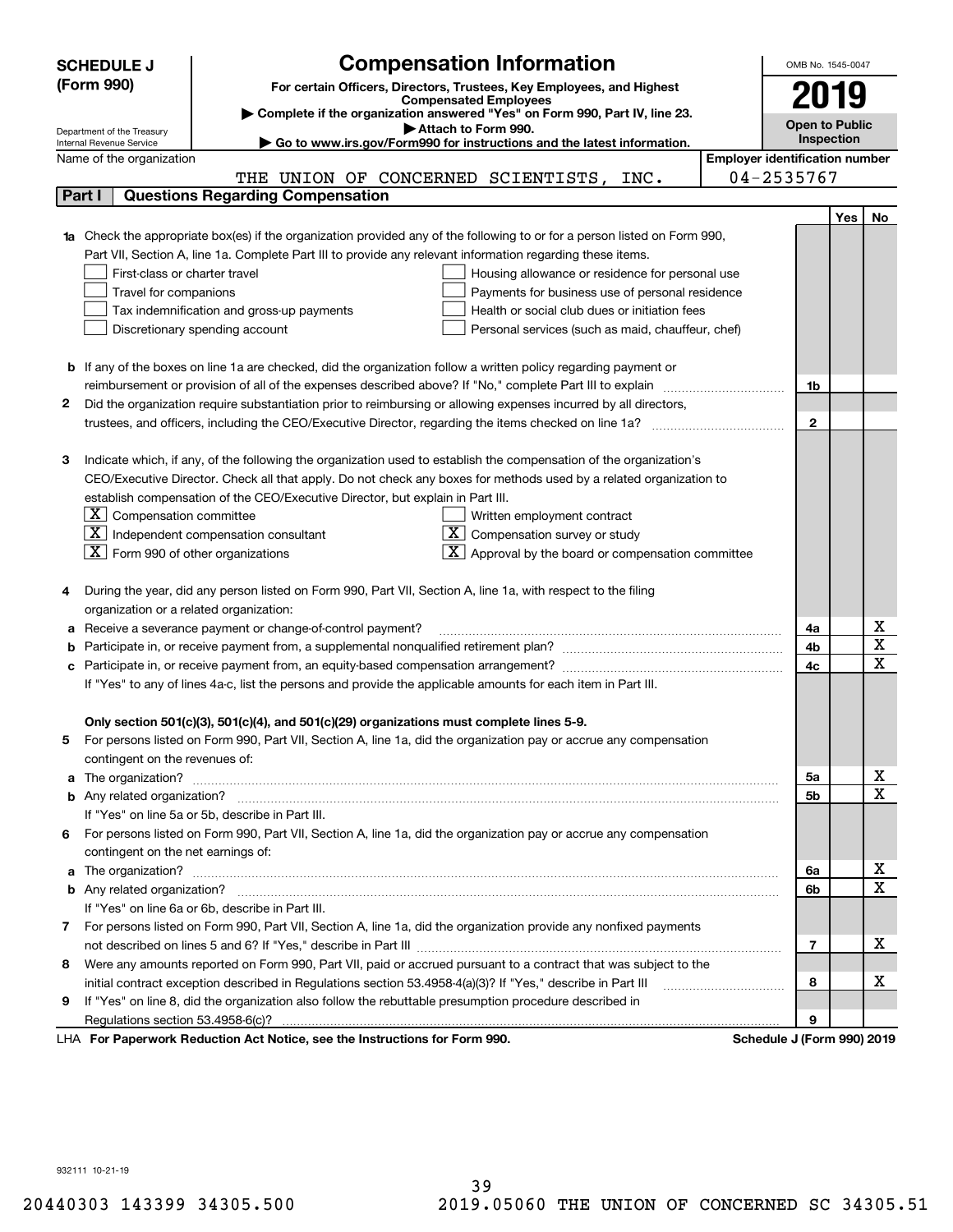# **Part II Officers, Directors, Trustees, Key Employees, and Highest Compensated Employees.**  Schedule J (Form 990) 2019 Page Use duplicate copies if additional space is needed.

For each individual whose compensation must be reported on Schedule J, report compensation from the organization on row (i) and from related organizations, described in the instructions, on row (ii). Do not list any individuals that aren't listed on Form 990, Part VII.

04-2535767

**Note:**  The sum of columns (B)(i)-(iii) for each listed individual must equal the total amount of Form 990, Part VII, Section A, line 1a, applicable column (D) and (E) amounts for that individual.

| (A) Name and Title                   |      | (B) Breakdown of W-2 and/or 1099-MISC compensation |                                           |                                           | (C) Retirement and<br>other deferred | (D) Nontaxable<br>benefits | (E) Total of columns | (F) Compensation<br>in column (B)         |  |
|--------------------------------------|------|----------------------------------------------------|-------------------------------------------|-------------------------------------------|--------------------------------------|----------------------------|----------------------|-------------------------------------------|--|
|                                      |      | (i) Base<br>compensation                           | (ii) Bonus &<br>incentive<br>compensation | (iii) Other<br>reportable<br>compensation | compensation                         |                            | $(B)(i)-(D)$         | reported as deferred<br>on prior Form 990 |  |
| (1) KENNETH KIMMELL                  | (i)  | 326,351.                                           | $\mathbf 0$ .                             | 1,032.                                    | 22,400.                              | 23,435.                    | 373,218.             | 0.                                        |  |
| PRESIDENT                            | (ii) | 0.                                                 | $\mathbf 0$ .                             | 0.                                        | $\mathbf 0$ .                        | 0.                         | $\mathbf 0$ .        | 0.                                        |  |
| KATHLEEN REST<br>(2)                 | (i)  | 282,287.                                           | $\mathbf 0$ .                             | 4,944.                                    | 22,400.                              | 10,843.                    | 320,474.             | 0.                                        |  |
| EXECUTIVE DIRECTOR                   | (ii) | 0.                                                 | $\overline{0}$ .                          | 0.                                        | Ω.                                   | $\mathbf 0$ .              | $\mathbf 0$          | $\overline{0}$ .                          |  |
| CHERYL SCHAFFER<br>(3)               | (i)  | 244,316.                                           | $\overline{0}$ .                          | 3,048.                                    | 20,040.                              | 8, 265.                    | 275,669.             | $\overline{0}$ .                          |  |
| CHIEF ADMINISTRATIVE & FIN. OFFICER  | (ii) | 0.                                                 | 0.                                        | 0.                                        | $\mathbf 0$ .                        | $\mathbf 0$ .              | $\Omega$ .           | $\overline{0}$ .                          |  |
| <b>LAURIE MARDEN</b><br>(4)          | (i)  | 243,927.                                           | 0.                                        | 360.                                      | 20,641.                              | 23,435.                    | 288, 363.            | 0.                                        |  |
| CHIEF DEVELOPMENT OFFICER            | (ii) | 0.                                                 | $\mathbf 0$ .                             | 0.                                        | $\mathbf 0$ .                        | 0.                         | $\Omega$ .           | 0.                                        |  |
| SUZANNE SHAW<br>(5)                  | (i)  | 216, 575.                                          | 0.                                        | 895.                                      | 17,869.                              | 23,398.                    | 258,737.             | $\overline{0}$ .                          |  |
| DIRECTOR OF COMMUNICATIONS           | (ii) | 0.                                                 | $\mathbf 0$ .                             | 0.                                        | 0.                                   | 0.                         | $\mathbf 0$ .        | $\overline{0}$ .                          |  |
| ANDREW ROSENBERG<br>(6)              | (i)  | 225,342.                                           | $\mathbf 0$ .                             | 1,437.                                    | 18,519                               | 22,371.                    | 267,669              | $\mathbf 0$ .                             |  |
| CSD PROGRAM DIRECTOR                 | (ii) | $\mathbf 0$ .                                      | 0.                                        | 0.                                        | $\mathbf 0$ .                        | $\mathbf 0$ .              | $\mathbf 0$ .        | 0.                                        |  |
| ANGELA ANDERSON<br>(7)               | (i)  | 204,230.                                           | 0.                                        | 796.                                      | 16, 340.                             | 2,420.                     | 223,786.             | $\overline{0}$ .                          |  |
| DIRECTOR OF CLIMATE AND ENERGY       | (ii) | 0.                                                 | $\mathbf 0$ .                             | 0.                                        | 0.                                   | 0.                         | $\mathbf 0$ .        | $\overline{0}$ .                          |  |
| <b>ALDEN MEYER</b><br>(8)            | (i)  | 198,931.                                           | $\mathbf 0$ .                             | 2,365.                                    | 16,411.                              | 30,863.                    | 248,570              | 0.                                        |  |
| DIRECTOR OF STRATEGY & POLICY/CHIEF  | (ii) | 0.                                                 | 0.                                        | 0.                                        | $\mathbf 0$ .                        | 0.                         | $\mathbf 0$ .        | 0.                                        |  |
| PETER FRUMHOFF<br>(9)                | (i)  | 198,078.                                           | 0.                                        | 1,238.                                    | 16,471.                              | 20,927.                    | 236, 714.            | $\overline{0}$ .                          |  |
| DIR OF SCIENCE & POLICY/CHIEF SCIENT | (ii) | 0.                                                 | $\mathbf 0$ .                             | 0.                                        | $\mathbf 0$ .                        | 0.                         | 0.                   | $\mathbf 0$ .                             |  |
| (10) DAVID WRIGHT                    | (i)  | 182,566.                                           | 0.                                        | 2,078.                                    | 14,937.                              | 9,309.                     | 208,890              | $\mathbf 0$ .                             |  |
| CO-DIRECTOR/SENIOR SCIENTIST GSP     | (ii) | 0.                                                 | 0.                                        | 0.                                        | $\mathbf 0$ .                        | 0.                         | $\mathbf 0$ .        | 0.                                        |  |
|                                      | (i)  |                                                    |                                           |                                           |                                      |                            |                      |                                           |  |
|                                      | (ii) |                                                    |                                           |                                           |                                      |                            |                      |                                           |  |
|                                      | (i)  |                                                    |                                           |                                           |                                      |                            |                      |                                           |  |
|                                      | (ii) |                                                    |                                           |                                           |                                      |                            |                      |                                           |  |
|                                      | (i)  |                                                    |                                           |                                           |                                      |                            |                      |                                           |  |
|                                      | (ii) |                                                    |                                           |                                           |                                      |                            |                      |                                           |  |
|                                      | (i)  |                                                    |                                           |                                           |                                      |                            |                      |                                           |  |
|                                      | (ii) |                                                    |                                           |                                           |                                      |                            |                      |                                           |  |
|                                      | (i)  |                                                    |                                           |                                           |                                      |                            |                      |                                           |  |
|                                      | (ii) |                                                    |                                           |                                           |                                      |                            |                      |                                           |  |
|                                      | (i)  |                                                    |                                           |                                           |                                      |                            |                      |                                           |  |
|                                      | (ii) |                                                    |                                           |                                           |                                      |                            |                      |                                           |  |

**Schedule J (Form 990) 2019**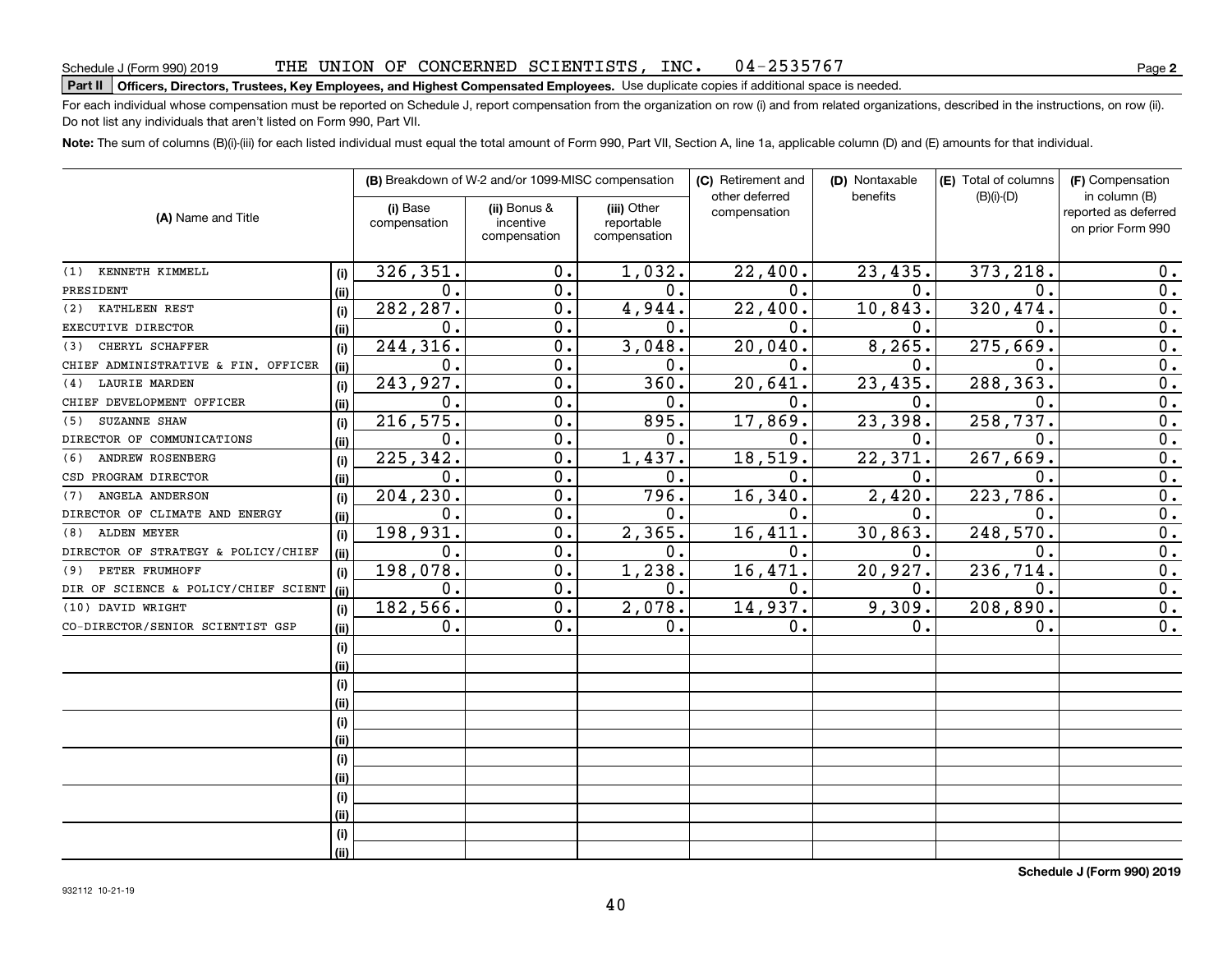**Schedule J (Form 990) 2019**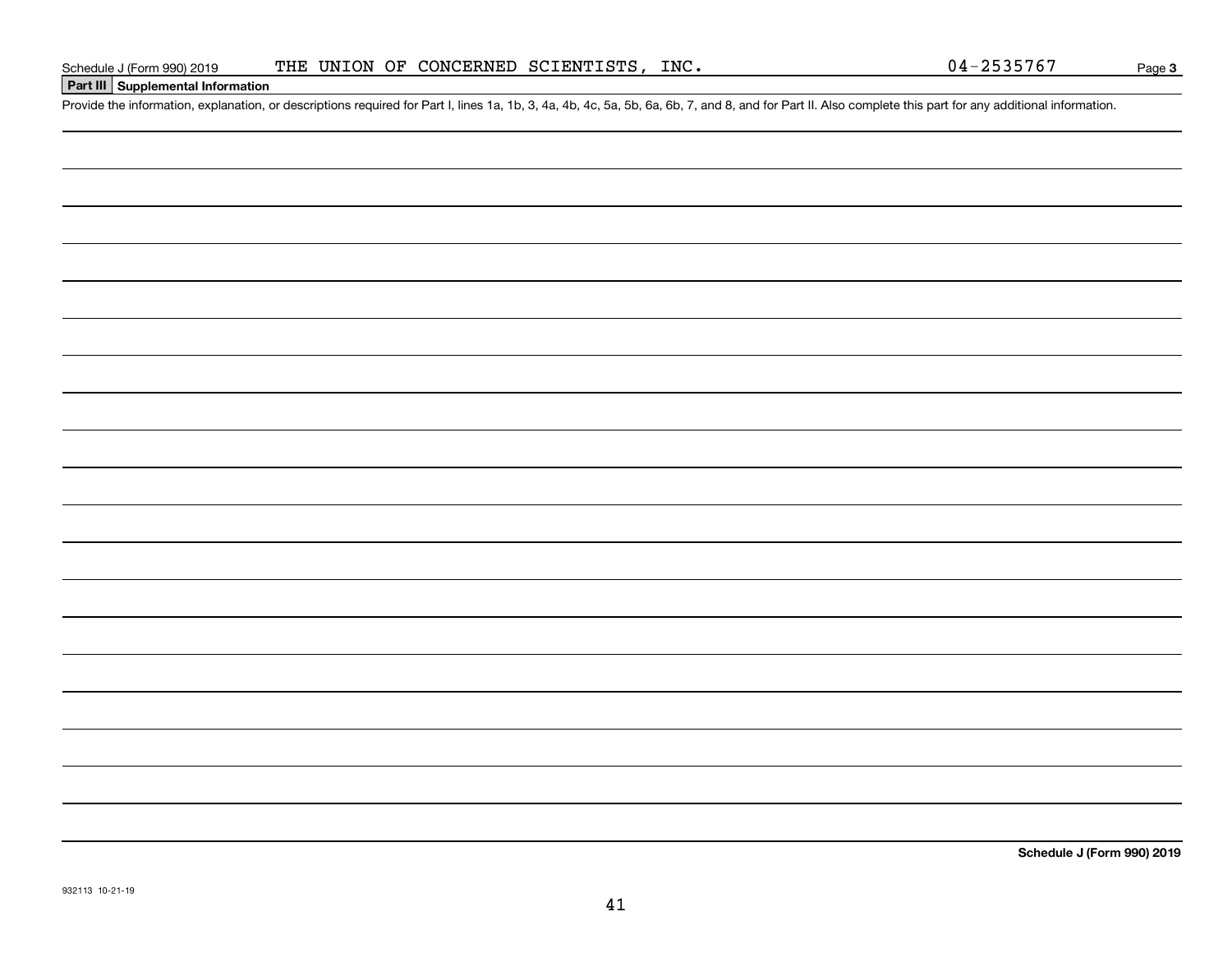## **SCHEDULE M (Form 990)**

# **Noncash Contributions**

OMB No. 1545-0047

| Department of the Treasury |
|----------------------------|
| Internal Revenue Service   |

**Complete if the organizations answered "Yes" on Form 990, Part IV, lines 29 or 30. Attach to Form 990.**  $\triangleright$  Complete if the organizations answered "Yes" on Form 990, Part IV, lines 29 or 30.  $2019$  $\blacktriangleright$ 

**Open to Public Inspection**

| Name of the organization |
|--------------------------|

 **Go to www.irs.gov/Form990 for instructions and the latest information.** J

| Name of the organization  |     |       |    |                      |      | <b>Employer identification number</b> |
|---------------------------|-----|-------|----|----------------------|------|---------------------------------------|
|                           | THE | UNION | OF | CONCERNED SCIENTISTS | INC. | 04-2535767                            |
| Part<br>Tvpes of Propertv |     |       |    |                      |      |                                       |

|     |                                                                                                                                | (a)<br>Check if | (b)<br>Number of | (c)<br>Noncash contribution                     | (d)<br>Method of determining |     |     |    |
|-----|--------------------------------------------------------------------------------------------------------------------------------|-----------------|------------------|-------------------------------------------------|------------------------------|-----|-----|----|
|     |                                                                                                                                | applicable      | contributions or | amounts reported on                             | noncash contribution amounts |     |     |    |
|     |                                                                                                                                |                 |                  | litems contributed Form 990, Part VIII, line 1g |                              |     |     |    |
| 1.  |                                                                                                                                |                 |                  |                                                 |                              |     |     |    |
| 2   |                                                                                                                                |                 |                  |                                                 |                              |     |     |    |
| з   | Art - Fractional interests                                                                                                     |                 |                  |                                                 |                              |     |     |    |
| 4   | Books and publications                                                                                                         |                 |                  |                                                 |                              |     |     |    |
| 5   | Clothing and household goods                                                                                                   |                 |                  |                                                 |                              |     |     |    |
| 6   |                                                                                                                                |                 |                  |                                                 |                              |     |     |    |
| 7   |                                                                                                                                |                 |                  |                                                 |                              |     |     |    |
| 8   |                                                                                                                                |                 |                  |                                                 |                              |     |     |    |
| 9   | Securities - Publicly traded                                                                                                   | $\mathbf x$     | 133              |                                                 | 834, 427. FAIR MARKET VALUE  |     |     |    |
| 10  | Securities - Closely held stock                                                                                                |                 |                  |                                                 |                              |     |     |    |
| 11  | Securities - Partnership, LLC, or                                                                                              |                 |                  |                                                 |                              |     |     |    |
|     | trust interests                                                                                                                |                 |                  |                                                 |                              |     |     |    |
| 12  |                                                                                                                                |                 |                  |                                                 |                              |     |     |    |
| 13  | Qualified conservation contribution -                                                                                          |                 |                  |                                                 |                              |     |     |    |
|     | Historic structures                                                                                                            |                 |                  |                                                 |                              |     |     |    |
| 14  | Qualified conservation contribution - Other                                                                                    |                 |                  |                                                 |                              |     |     |    |
| 15  | Real estate - Residential                                                                                                      |                 |                  |                                                 |                              |     |     |    |
| 16  | Real estate - Commercial                                                                                                       |                 |                  |                                                 |                              |     |     |    |
| 17  |                                                                                                                                |                 |                  |                                                 |                              |     |     |    |
| 18  |                                                                                                                                |                 |                  |                                                 |                              |     |     |    |
| 19  |                                                                                                                                |                 |                  |                                                 |                              |     |     |    |
| 20  | Drugs and medical supplies                                                                                                     |                 |                  |                                                 |                              |     |     |    |
| 21  |                                                                                                                                |                 |                  |                                                 |                              |     |     |    |
| 22  |                                                                                                                                |                 |                  |                                                 |                              |     |     |    |
| 23  |                                                                                                                                |                 |                  |                                                 |                              |     |     |    |
| 24  |                                                                                                                                |                 |                  |                                                 |                              |     |     |    |
| 25  | (BILLBOARD AD )<br>Other $\blacktriangleright$                                                                                 | Χ               | 1                | 100,125.FMV                                     |                              |     |     |    |
| 26  | Other $\blacktriangleright$<br>$\left(\begin{array}{ccc}\n&\quad&\quad&\quad\end{array}\right)$                                |                 |                  |                                                 |                              |     |     |    |
| 27  | $($ $)$<br>Other $\blacktriangleright$                                                                                         |                 |                  |                                                 |                              |     |     |    |
| 28  | Other $\blacktriangleright$                                                                                                    |                 |                  |                                                 |                              |     |     |    |
| 29  | Number of Forms 8283 received by the organization during the tax year for contributions                                        |                 |                  |                                                 |                              |     |     |    |
|     | for which the organization completed Form 8283, Part IV, Donee Acknowledgement                                                 |                 |                  | 29                                              |                              |     | 0   |    |
|     |                                                                                                                                |                 |                  |                                                 |                              |     | Yes | No |
|     | 30a During the year, did the organization receive by contribution any property reported in Part I, lines 1 through 28, that it |                 |                  |                                                 |                              |     |     |    |
|     | must hold for at least three years from the date of the initial contribution, and which isn't required to be used for          |                 |                  |                                                 |                              |     |     |    |
|     | exempt purposes for the entire holding period?<br>30a                                                                          |                 |                  |                                                 |                              |     |     | x  |
| b   | If "Yes," describe the arrangement in Part II.                                                                                 |                 |                  |                                                 |                              |     |     |    |
| 31  | Does the organization have a gift acceptance policy that requires the review of any nonstandard contributions?                 |                 |                  |                                                 |                              |     | х   |    |
|     | 32a Does the organization hire or use third parties or related organizations to solicit, process, or sell noncash              |                 |                  |                                                 |                              | 31  |     |    |
|     | contributions?                                                                                                                 |                 |                  |                                                 |                              | 32a |     | х  |
| b   | If "Yes," describe in Part II.                                                                                                 |                 |                  |                                                 |                              |     |     |    |
| 33  | If the organization didn't report an amount in column (c) for a type of property for which column (a) is checked,              |                 |                  |                                                 |                              |     |     |    |
|     | describe in Part II.                                                                                                           |                 |                  |                                                 |                              |     |     |    |
| LHA | For Paperwork Reduction Act Notice, see the Instructions for Form 990.                                                         |                 |                  |                                                 | Schedule M (Form 990) 2019   |     |     |    |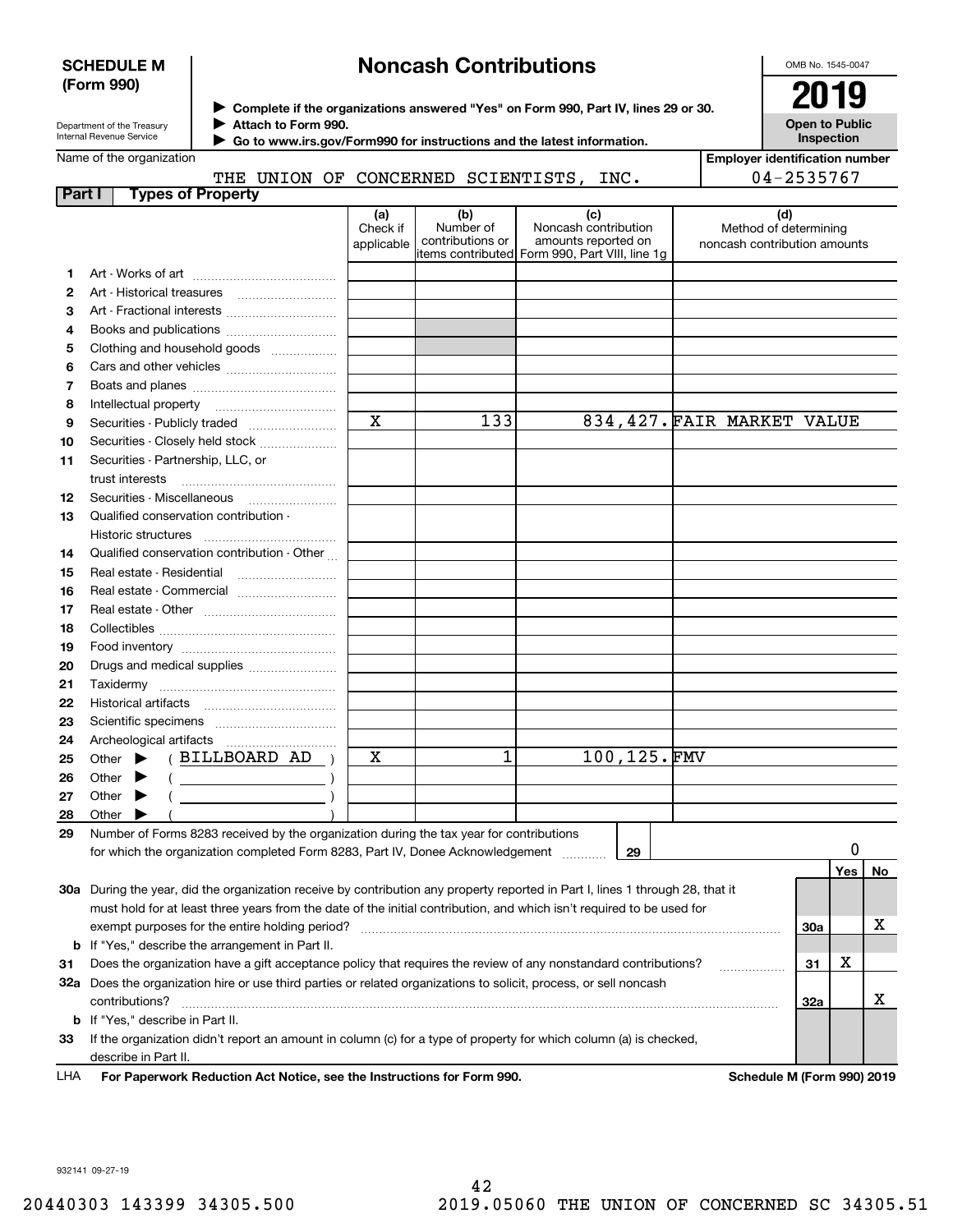#### **2** Schedule M (Form 990) 2019 Page THE UNION OF CONCERNED SCIENTISTS, INC. 04-2535767

Part II | Supplemental Information. Provide the information required by Part I, lines 30b, 32b, and 33, and whether the organization is reporting in Part I, column (b), the number of contributions, the number of items received, or a combination of both. Also complete this part for any additional information.

### SCHEDULE M, PART I, COLUMN (B):

## THE NUMBER IN SCHEDULE M, COLUMN (B) INDICATES THE NUMBER OF

CONTRIBUTIONS.

**Schedule M (Form 990) 2019**

932142 09-27-19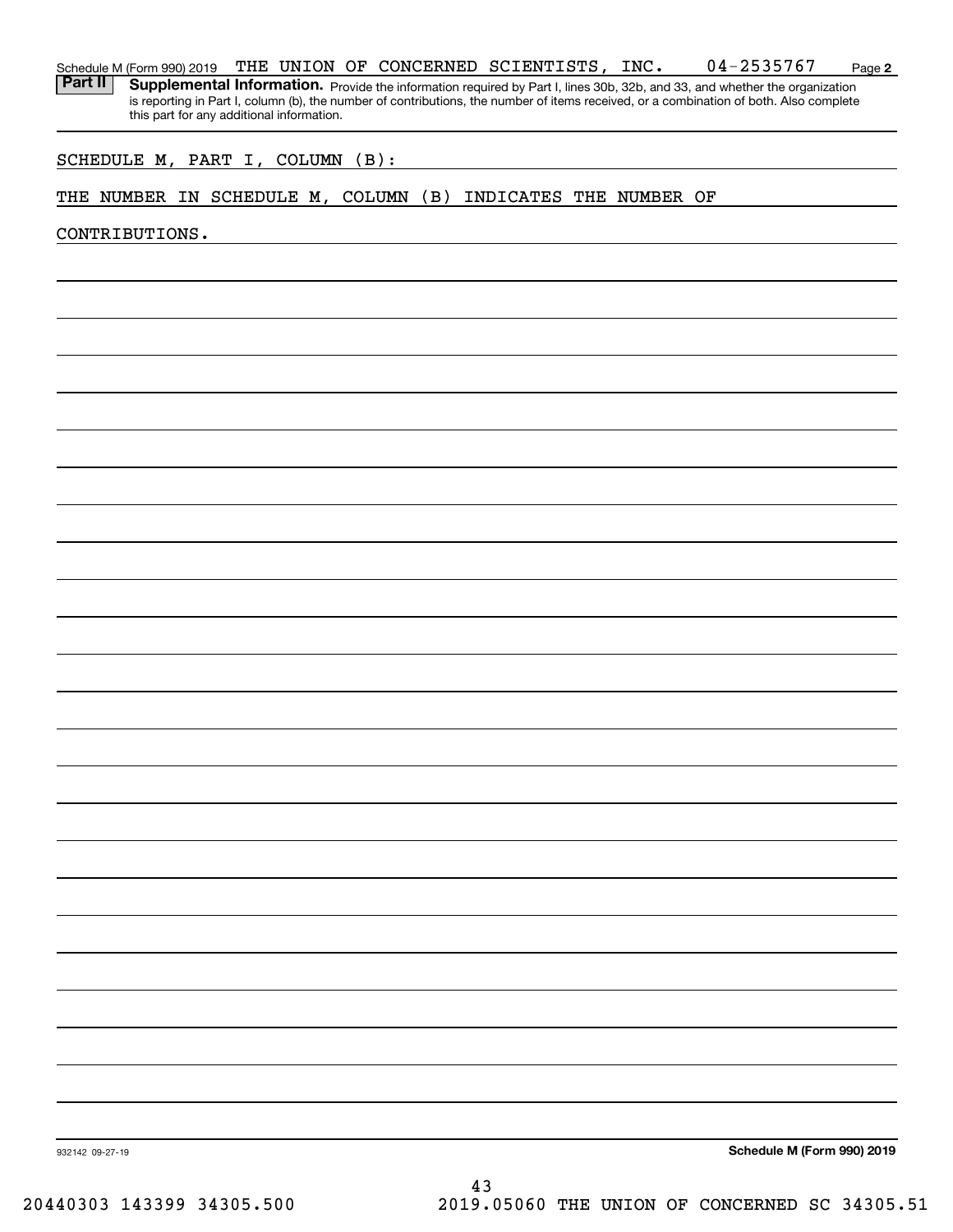**(Form 990 or 990-EZ)**

Department of the Treasury Internal Revenue Service Name of the organization

**SCHEDULE O Supplemental Information to Form 990 or 990-EZ**

**Complete to provide information for responses to specific questions on Form 990 or 990-EZ or to provide any additional information. | Attach to Form 990 or 990-EZ.**

**| Go to www.irs.gov/Form990 for the latest information.**



**Employer identification number** THE UNION OF CONCERNED SCIENTISTS, INC. | 04-2535767

FORM 990, PART I, LINE 1, DESCRIPTION OF ORGANIZATION MISSION:

PLANET'S MOST PRESSING PROBLEMS. JOINING WITH PEOPLE ACROSS THE

COUNTRY, UCS COMBINES TECHNICAL ANALYSIS AND EFFECTIVE ADVOCACY TO

CREATE INNOVATIVE, PRACTICAL SOLUTIONS FOR A HEALTHY, SAFE AND

SUSTAINABLE FUTURE.

FORM 990, PART III, LINE 1, DESCRIPTION OF ORGANIZATION MISSION:

AND SUSTAINABLE FUTURE.

FORM 990, PART III, LINE 4D, OTHER PROGRAM SERVICES:

GLOBAL SECURITY PROGRAM WORKS TO REDUCE SOME OF THE GRAVEST THREATS TO

HUMANITY - IN PARTICULAR, THOSE POSED BY NUCLEAR WEAPONS AND MATERIALS,

THEIR ACQUISITION BY TERRORISTS, OR ACCIDENTS. WE SERVE AS AN

INDEPENDENT WATCHDOG ON A RANGE OF NUCLEAR AND WEAPONS ISSUES,

COMBINING TECHNICAL ANALYSIS AND POLICY EXPERTISE TO IMPROVE NUCLEAR

POWER PLANTS SAFETY AND REDUCE THE THREATS POSED BY NUCLEAR WEAPONS.

EXPENSES \$ 4,404,163. INCLUDING GRANTS OF \$ 0. REVENUE \$ 0.

THE FOOD AND ENVIRONMENT PROGRAM SEEKS TO TRANSFORM THE U.S. FOOD SYSTEM TO ONE THAT PROVIDES HEALTHY, SUSTAINABLY PRODUCED FOOD FOR ALL AND TREATS EVERYONE AT EVERY STAGE OF THE SYSTEM FAIRLY. WE ADVOCATE FOR POLICY CHANGES THAT WILL ENCOURAGE AMERICAN FARMERS TO GROW A WIDE RANGE OF HEALTHY FOODS THAT WILL BE AVAILABLE AND AFFORDABLE FOR ALL, INSTEAD OF THE COMMODITY CROPS USED IN PROCESSED FOODS THAT ARE MAKING AMERICANS SICK. OUR POLICY RECOMMENDATIONS WILL ALSO HELP FARMERS ABANDON ENVIRONMENTALLY DESTRUCTIVE INDUSTRIAL METHODS IN FAVOR OF

932211 09-06-19 LHA For Paperwork Reduction Act Notice, see the Instructions for Form 990 or 990-EZ. Schedule O (Form 990 or 990-EZ) (2019) 44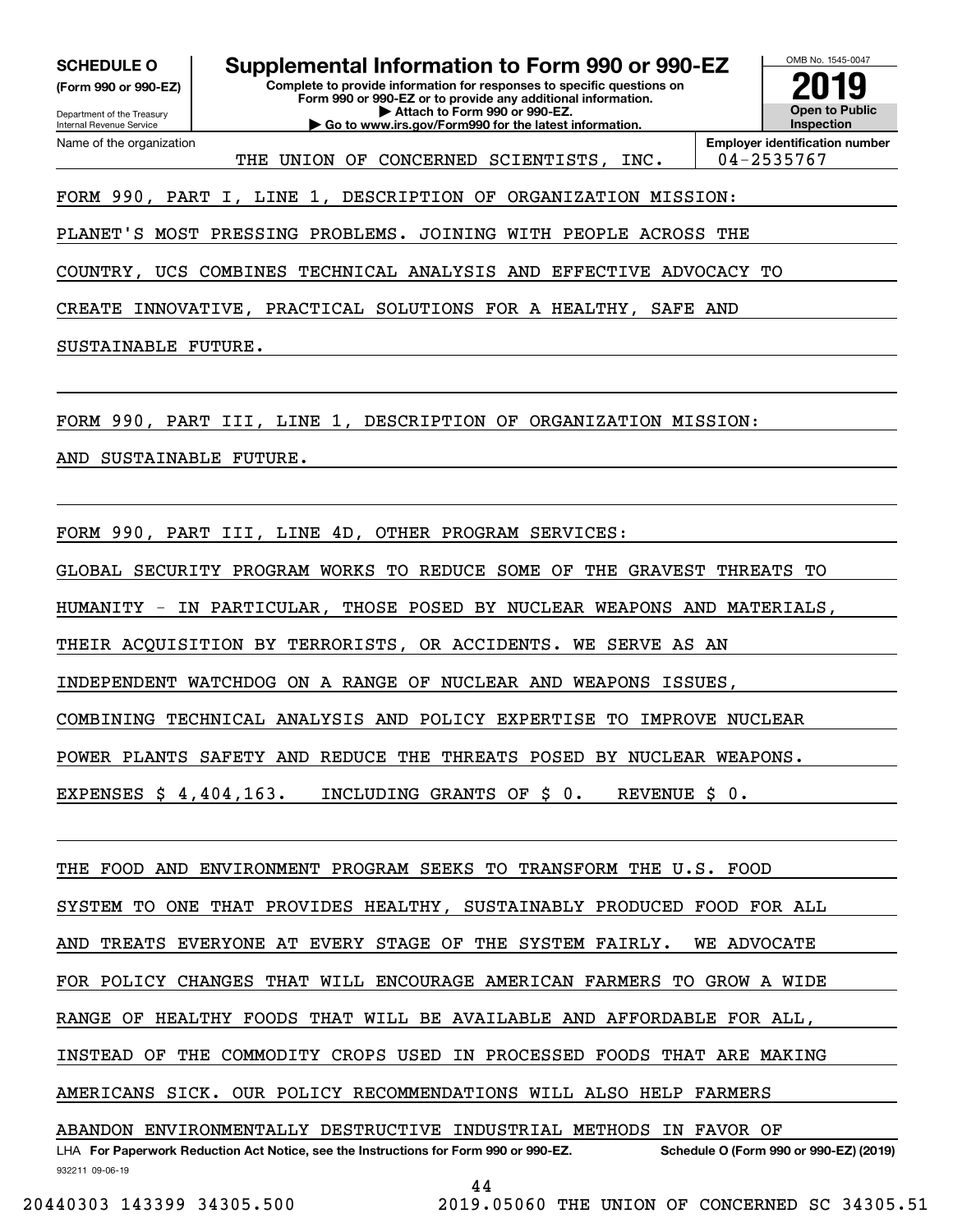| Schedule O (Form 990 or 990-EZ) (2019)                                           | Page 2                                                  |
|----------------------------------------------------------------------------------|---------------------------------------------------------|
| Name of the organization<br>THE UNION OF CONCERNED SCIENTISTS, INC.              | <b>Emplover identification number</b><br>$04 - 2535767$ |
| MODERN, SCIENCE-BASED AGROECOLOGICAL PRACTICES.                                  |                                                         |
| INCLUDING GRANTS OF \$ 0.<br>EXPENSES \$ 4,045,115.<br>REVENUE S 0.              |                                                         |
|                                                                                  |                                                         |
| FEDERAL ACTION CAMPAIGN TEAM (FACT) IS A CROSS-PROGRAMMATIC EFFORT               |                                                         |
| DESIGNED TO COORDINATE AND INCREASE THE EFFECTIVENESS OF EFFORTS BY THE          |                                                         |
| UNION OF CONCERNED SCIENTISTS TO ADVANCE SCIENCE-BASED LAWS AND/OR               |                                                         |
| AGENCY REGULATIONS THAT AMERICANS DEPEND ON TO SAFEGUARD THE HEALTH AND          |                                                         |
| SAFETY OF OUR COMMUNITIES.                                                       |                                                         |
| EXPENSES \$ 952,729.<br>INCLUDING GRANTS OF \$0.<br>REVENUE S 0.                 |                                                         |
|                                                                                  |                                                         |
| LEGISLATIVE - APPEARANCES BEFORE CONGRESSIONAL COMMITTEES, AS WELL AS            |                                                         |
| MEETING WITH INDIVIDUAL CONGRESSMEN AND WRITING, PRINTING, AND MAILING           |                                                         |
| OF LEGISLATIVE ALERTS TO UCS SPONSORS.                                           |                                                         |
| EXPENSES \$ 353,204.<br>INCLUDING GRANTS OF \$0.<br>REVENUE S 0.                 |                                                         |
|                                                                                  |                                                         |
| ORGANIZATIONAL SALES VIA ONLINE STORE.                                           |                                                         |
| INCLUDING GRANTS OF \$ 0.<br>REVENUE $$2,802$ .                                  |                                                         |
| EXPENSES \$ 0.                                                                   |                                                         |
| FORM 990, PART VI, SECTION B, LINE 11B:                                          |                                                         |
| THE COMPLETED 990 IS REVIEWED AND DISCUSSED BY THE AUDIT COMMITTEE OF THE        |                                                         |
|                                                                                  |                                                         |
| BOARD PRIOR TO FILING.                                                           |                                                         |
| FORM 990, PART VI, SECTION B, LINE 12C:                                          |                                                         |
| AFFECTED PERSONS (STAFF AND BOARD) COMPLETE AND SUBMIT THE CONFLICT OF           |                                                         |
| INTEREST STATEMENT ON AN ANNUAL BASIS AT THE BEGINNING OF EACH FISCAL YEAR.      |                                                         |
| THIS DOES NOT OBVIATE THE NEED TO DISCLOSE POTENTIAL CONFLICTS THAT MAY          |                                                         |
| ARISE IN THE INTERIM. ALL FORMS ARE REVIEWED BY THE DIRECTOR OF FINANCE AND      |                                                         |
| ADMINISTRATION. ANY POTENTIAL CONFLICTS ARE REVIEWED BY THE UCS PRESIDENT        |                                                         |
| 932212 09-06-19                                                                  | Schedule O (Form 990 or 990-EZ) (2019)                  |
| 45<br>20440303 143399 34305.500<br>2019.05060 THE UNION OF CONCERNED SC 34305.51 |                                                         |
|                                                                                  |                                                         |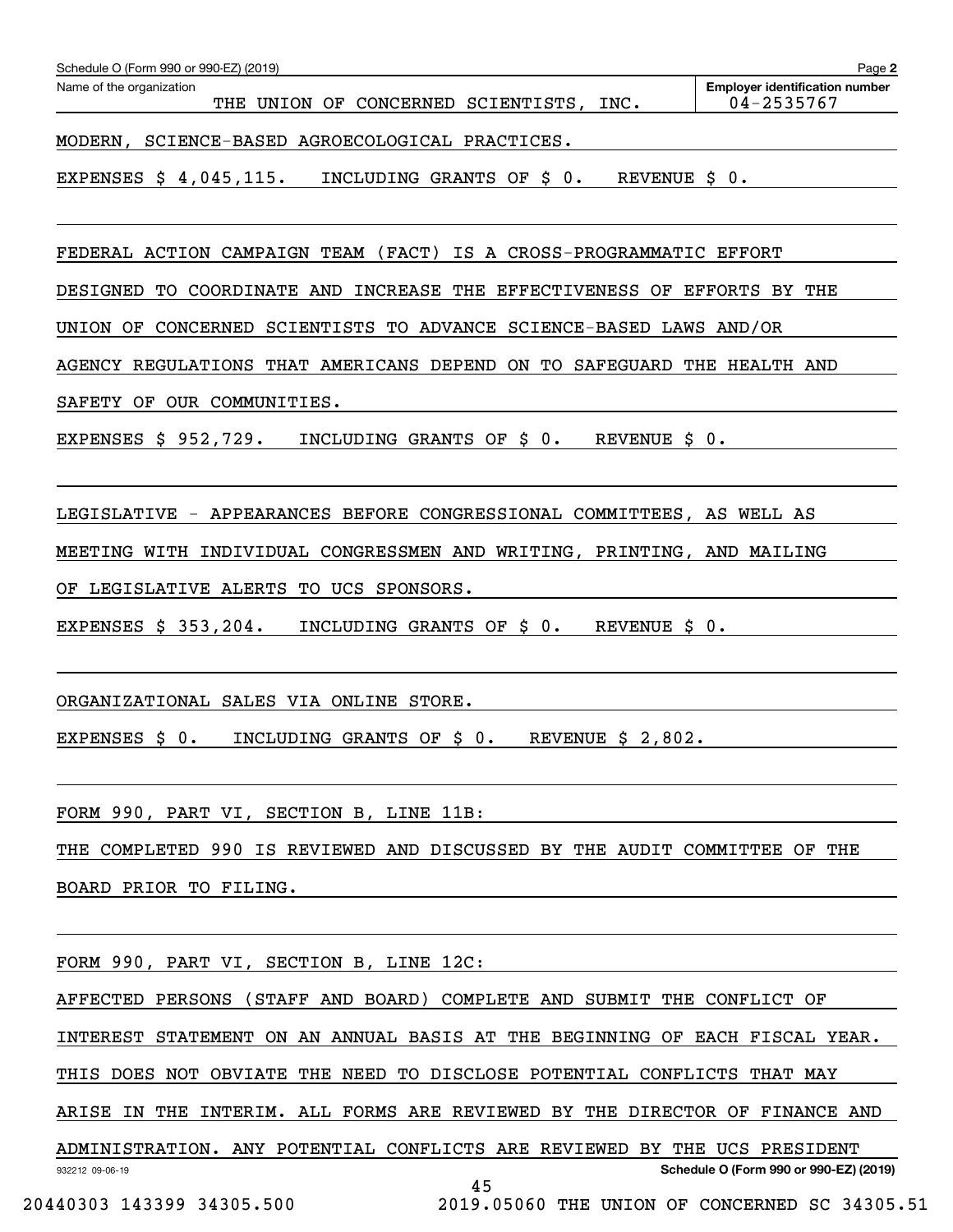| Schedule O (Form 990 or 990-EZ) (2019)<br>Page 2                            |                                                     |  |  |  |  |
|-----------------------------------------------------------------------------|-----------------------------------------------------|--|--|--|--|
| Name of the organization<br>UNION OF CONCERNED SCIENTISTS, INC.<br>THE      | <b>Employer identification number</b><br>04-2535767 |  |  |  |  |
| DETERMINES WHETHER A CONFLICT EXISTS AND IS MATERIAL. IF A MATTER IS<br>WHO |                                                     |  |  |  |  |
| MATERIAL, THE PRESIDENT WILL BRING IT TO THE ATTENTION OF THE               | BOARD CHAIR.                                        |  |  |  |  |
| IF THE UCS PRESIDENT HAS THE CONFLICT, HE OR SHE<br>WOULD                   |                                                     |  |  |  |  |
| MATTER TO THE BOARD CHAIR DIRECTLY.<br>DISCLOSE THE                         |                                                     |  |  |  |  |

DISCLOSURE INVOLVING BOARD MEMBERS IS MADE TO THE BOARD CHAIR (OR IF THE CONFLICT INVOLVES THE BOARD CHAIR, TO THE BOARD TREASURER) WHO BRINGS THESE MATTERS, IF MATERIAL, TO THE BOARD. THE BOARD DETERMINES WHETHER A CONFLICT EXISTS AND IS MATERIAL, AND IN THE PRESENCE OF AN EXISTING MATERIAL CONFLICT, WHETHER THE CONTEMPLATED TRANSACTION MAY BE AUTHORIZED AS JUST, FAIR, AND REASONABLE TO UCS.

FORM 990, PART VI, SECTION B, LINE 15:

THE UCS POLICY IS THAT THE FINANCE COMMITTEE OF THE BOARD BE INFORMED OF THE PERFORMANCE BASED RECOMMENDATIONS FOR SALARY FOR KEY EMPLOYEES IN THE CONTEXT OF MARKET INFORMATION AND OUR MERIT INCREASE SYSTEM. THE PURPOSE OF THIS POLICY IS TO PROVIDE TRANSPARENCY AND COMPLIANCE WITH VARIOUS LEGAL STANDARDS FOR NON-PROFIT MANAGEMENT.

THE PRESIDENT'S SALARY IS SET AFTER AN ANNUAL MERIT REVIEW, BY THE CHAIR OF THE BOARD IN CONSULTATION WITH THE TREASURER AND/OR OTHER BOARD MEMBERS, AS THE CHAIR SEES FIT. THE SALARIES FOR OTHER KEY EMPLOYEES ARE SET, AFTER THE ANNUAL MERIT REVIEW, BY THE MANAGEMENT TEAM. ALL SALARIES ARE SET IN THE CONTEXT OF MARKET INFORMATION AND OUR MERIT INCREASE SYSTEM. ALL SALARIES OF KEY EMPLOYEES ARE REVIEWED BY THE COMPENSATION COMMITTEE OF THE BOARD.

FORM 990, PART VI, LINE 17, LIST OF STATES RECEIVING COPY OF FORM 990:

932212 09-06-19 **Schedule O (Form 990 or 990-EZ) (2019)** AL,AR,CA,FL,GA,HI,IL,KS,KY,MD,MA,MI,MN,MS,NH,NJ,NM,NY,NC,OR,PA,RI,SC,TN,UT 46